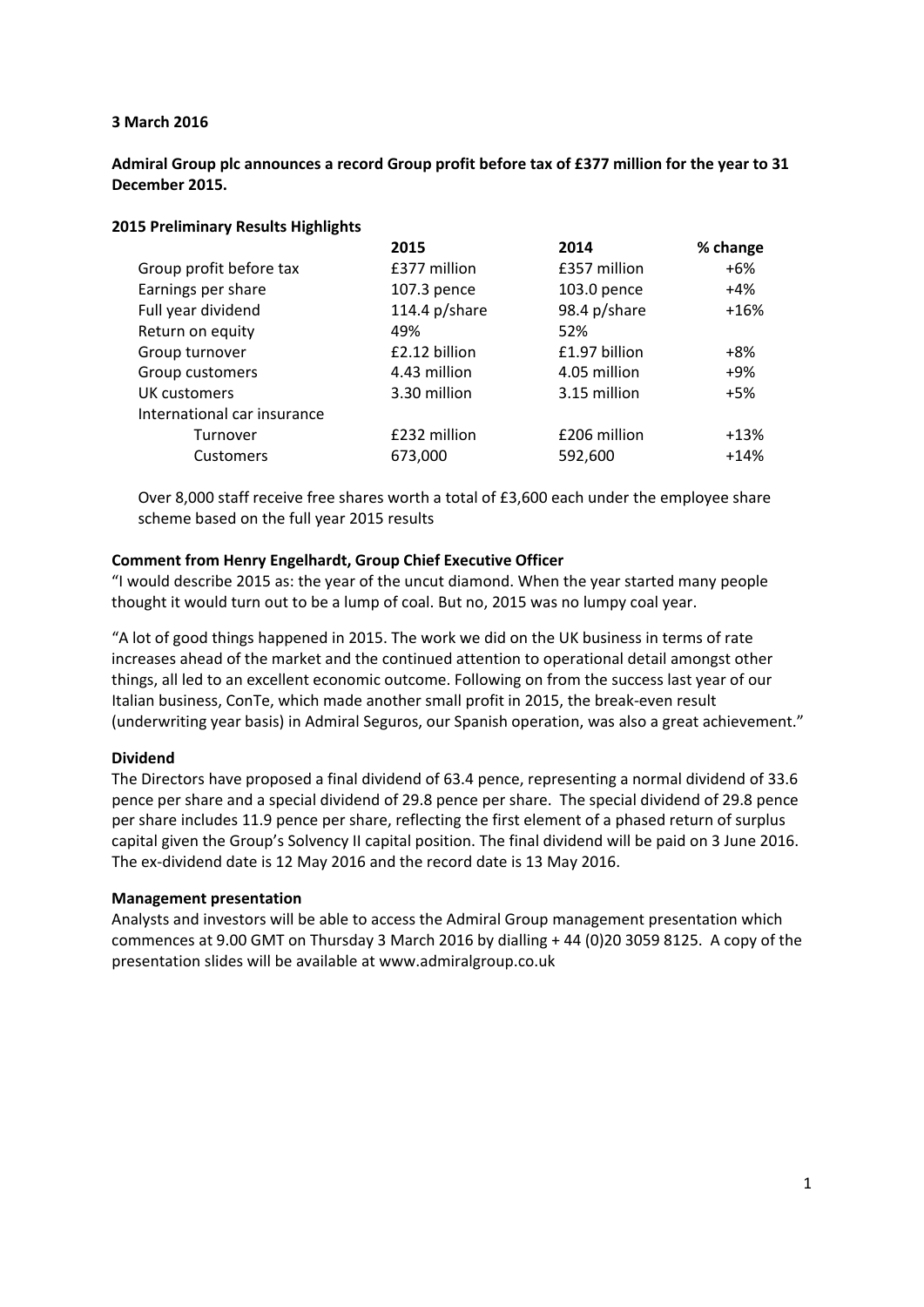## **Chairman's Statement**

## **Succession**

As was announced last May, Henry Engelhardt will step down as Group Chief Executive in May 2016. There is no way to measure adequately the contribution of a founder of a business that has grown from zero to now worth almost £5 billion, employs over 8,000 people and serves more than 4 million customers. When we floated on the London Stock Exchange in 2004 it was under the by‐line 'Admiral is Different' and this has been something we have always tried to be, not different for the sake of being different, but different to create value for our shareholders.

So what makes us different?

- That all employees of Admiral are shareholders
- That we distribute each year all our profits over and above what we need to support and grow our business
- That we have the lowest combined ratio amongst our major UK competitors
- That we are the only company to have been in the Sunday Times Best Companies to Work For list every year for the last 15 years
- That all our growth, at home and overseas, has been organic with the Admiral culture strongly embedded wherever we operate

And I could go on much longer. In so many areas of difference the original thinking has stemmed from Henry's refusal to accept the status quo and the conventional, from his asking 'Why?' and from his recruitment of those who think like him and share the same values.

When any new employee joins Admiral's UK operations Henry gives them a piece of a jigsaw - a jigsaw is not complete until every piece is in place, no matter how small it may be; similarly, in Admiral every role has a contribution to make and is to be valued on the merits of the individual, not their status. As Henry said at a recent Staff General Meeting in which over 5,000 staff in the UK take part each year, what will continue to make Admiral different is not what the Board will do 'but what you, you, you and you will do'.

On behalf of the Board and the entire Group I want to thank Henry for everything he has done over so many years and to say how delighted we all are that he will continue to work within the Group looking after our price comparison businesses around the world.

I said that Admiral's original thinking in part stems from those Henry has recruited and who share the same values. David Stevens, who takes over from Henry as Group CEO, was the second person Henry recruited to work alongside him to found Admiral. For the last seven years David has led the UK business and has been instrumental, alongside Henry, in shaping Admiral's course and the strong performance that has been achieved. When asked about succession my reply has always been that I am extremely fortunate as Chairman to have two people leading a business, both of whom could be CEO, and one of whom is four years younger than the other! Since we announced Henry's retirement last year we have been able to implement a seamless transition of leadership.

## **2015 in overview**

In my statement last year I wrote that we recognise that in a cyclical business there are periods for growth and periods for consolidation, seeking purely to maintain one's existing market position and focus on building capability to support growth when conditions render that both profitable and sustainable. It is encouraging that in 2015 it was appropriate to grow in four of our five car insurance businesses and particularly that market conditions were right to resume modest growth in the UK.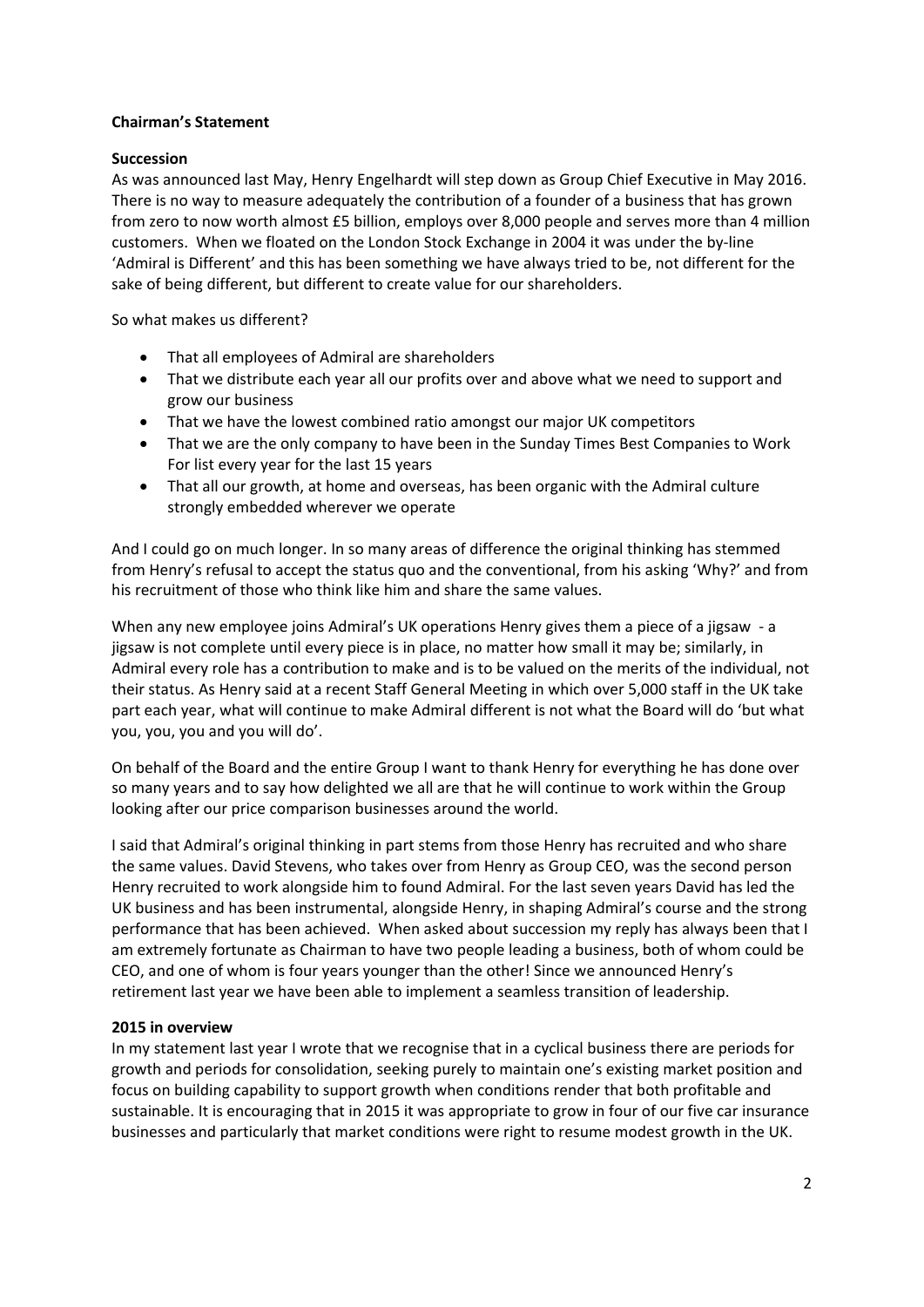Admiral's combined ratio advantage compared with the UK motor market as a whole has always made it appropriate to grow when rates start to move upwards, our raising prices at a somewhat lower rate than the market as a whole. This was true of 2015, the improvement in our competitiveness showing through as a 5% growth in our UK motor base, which stood at 3.30 million vehicles at the year end. We were also pleased to grow further our young UK household book, itself reaching over 300,000 customers at 31 December.

It is well understood that our reserving practice is to adopt a very prudent assessment against the range of possible outcomes whilst claims are in the early stages of development and then to release as we understand better the final cost of the claim. Alongside growth of our book in the UK last year we also experienced pleasing development of past years' motor claims, allowing us to make a higher than normal release of reserves whilst maintaining a prudent position overall.

The turn of the market, strong claims experience and our low cost culture allowed our UK car insurance business to improve profits by 11% to £443 million. This in turn supported increased investment in our young international car insurance and price comparison businesses, in particular in the US, whilst at the same time growing by 6% the level of Group pre-tax profits as a whole.

As a result we now have 673,000 motor customers overseas and our price comparison businesses in France and Spain are market leaders. Our Italian motor insurance business, ConTe, achieved both growth in its book in 2015 and a further year of profitability whilst our French motor business, L'olivier, grew strongly albeit off a low base. Elephant Auto in the US also achieved strong growth and is preparing to expand its operations into further states as it grows towards the scale required of a profitable operation. It was only in Spain that market conditions remained fiercely competitive with falling prices, making growth undesirable and management instead focused on achieving break‐ even, something the business achieved on an underwriting year basis.

Our price comparison operations range from the fully mature and intensely competed market in which Confused.com has to do battle in the UK through to the newly emerging in the US where we will continue our investment in compare.com to build both general market awareness and acceptance by insurers as a successful distribution channel. In the middle of this range we have businesses in France and Spain that, whilst in themselves market‐leading, are still developing their channel credentials, both in insurance and other lines of business that lend themselves to internet‐ based comparison. All of these markets call for creativity to compete successfully, whether it be introducing European‐style price comparison to the US market or making the most of the change in French law that makes it easier for consumers to switch motor insurers.

## **Our capital structure and dividend policy**

We announced in December how the Prudential Regulatory Authority (PRA) has ruled on what capital we need as Solvency II comes into effect in 2016. As we had anticipated, we entered Solvency II with a significant surplus of actual against required capital. It will, however, be 2017 before we know fully what our Solvency II capital requirement will be, as we have agreed with the PRA to transition from the standard formula to a partial internal model. In the face, therefore, of a degree of ongoing uncertainty we have decided to release this surplus progressively as we transition to the new basis of calculating required capital. The first element is the release of £33 million into the 2015 final special dividend.

We have also reviewed the split between normal and special dividends. Since we floated in 2004 we have maintained our normal dividend at 45% of each year's earnings and then distributed as a special dividend the surplus over and above what we retain to meet regulatory requirements, the future development of our business and appropriate buffers.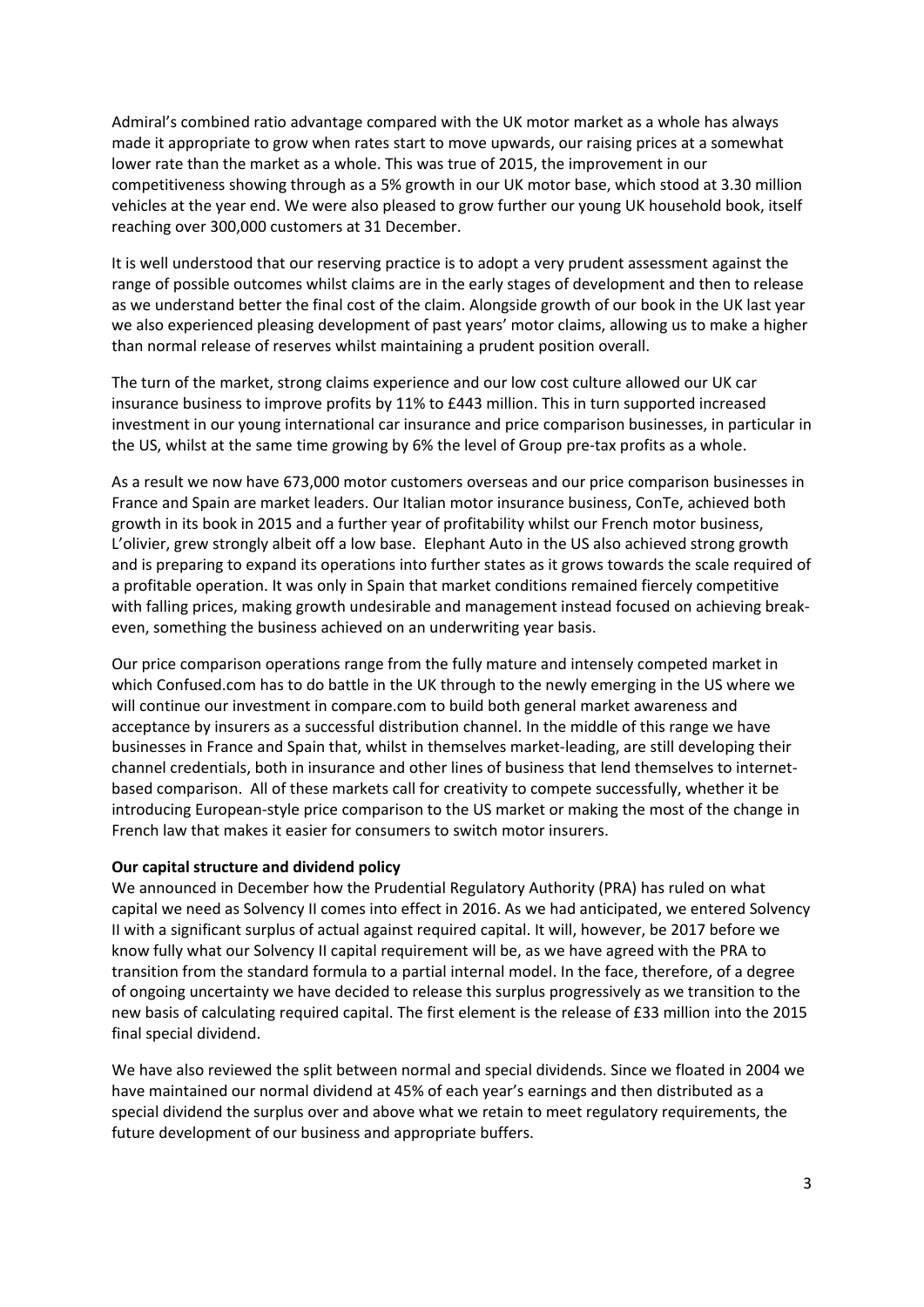In practice we have every year distributed 90% or more of each year's earnings, in the light of which we believe the normal level of dividend is set too low. We are, therefore, raising this to 65% with effect from 2015 but in all other respects our dividend policy remains the same: we expect, for the foreseeable future at least, to continue to distribute, in total, the same proportion of our earnings as in the past.

This year's available surplus allows full year normal and special dividends of £283 million, representing a 96% distribution. Adding to this the above release of surplus capital, and calculating the normal element of the final dividend at 65% of post-tax profits, our full year dividends amount to a normal dividend of 57.9p per share, and special dividends of 56.5p per share.

## **Other Board changes**

At the end of August last year we said goodbye to Manfred Aldag when he retired from Munich Re. With a wealth of insurance experience Manfred made a great contribution to Admiral's success over the 12 years he served on our Board and he will be much missed, both as a colleague and a friend.

Our 2016 AGM will also see the retirement of Lucy Kellaway and Margaret Johnson, both of whom joined the Board in 2006 and will, therefore, have served three full terms as non-executive directors. They will long be remembered for their wise counsel given their ability, coming from outside the world of insurance, to approach sector and company issues from a fresh perspective.

During the year we welcomed Manning Rountree and Owen Clarke to the Board. Manning is a senior executive at the White Mountains Insurance Group, a publicly‐traded holding company for insurance and financial services interests around the world. Now that Admiral has both developing auto insurance and price comparison businesses in the United States we are fortunate to have someone of Manning's experience in the US insurance sector joining our Group Board. We already much value his input as a member of the Board of compare.com, our US price comparison business in which White Mountains has an investment. Owen is currently the Chief Investment Officer of Equistone (formerly Barclays Private Equity): he served as a director of Admiral from 1999 to 2004 when it was a private company having led BPE's participation in the MBO of Admiral in 1999. I am delighted that Owen is now able to rejoin the Board of Admiral; he has an excellent understanding of our business and a great commercial record, and we look forward to once again benefiting from his experience.

# **Thank you**

A business is as good as its people and we at Admiral are hugely fortunate to have great people whose commitment, energy and initiative allows us to create great value for our shareholders. My grateful thanks to all who make up the jigsaw that is Admiral.

But a business is nothing without customers: my thanks to all our customers for their trust and confidence which we shall do our utmost to ensure are not misplaced.

**Alastair Lyons Chairman 2 March 2016**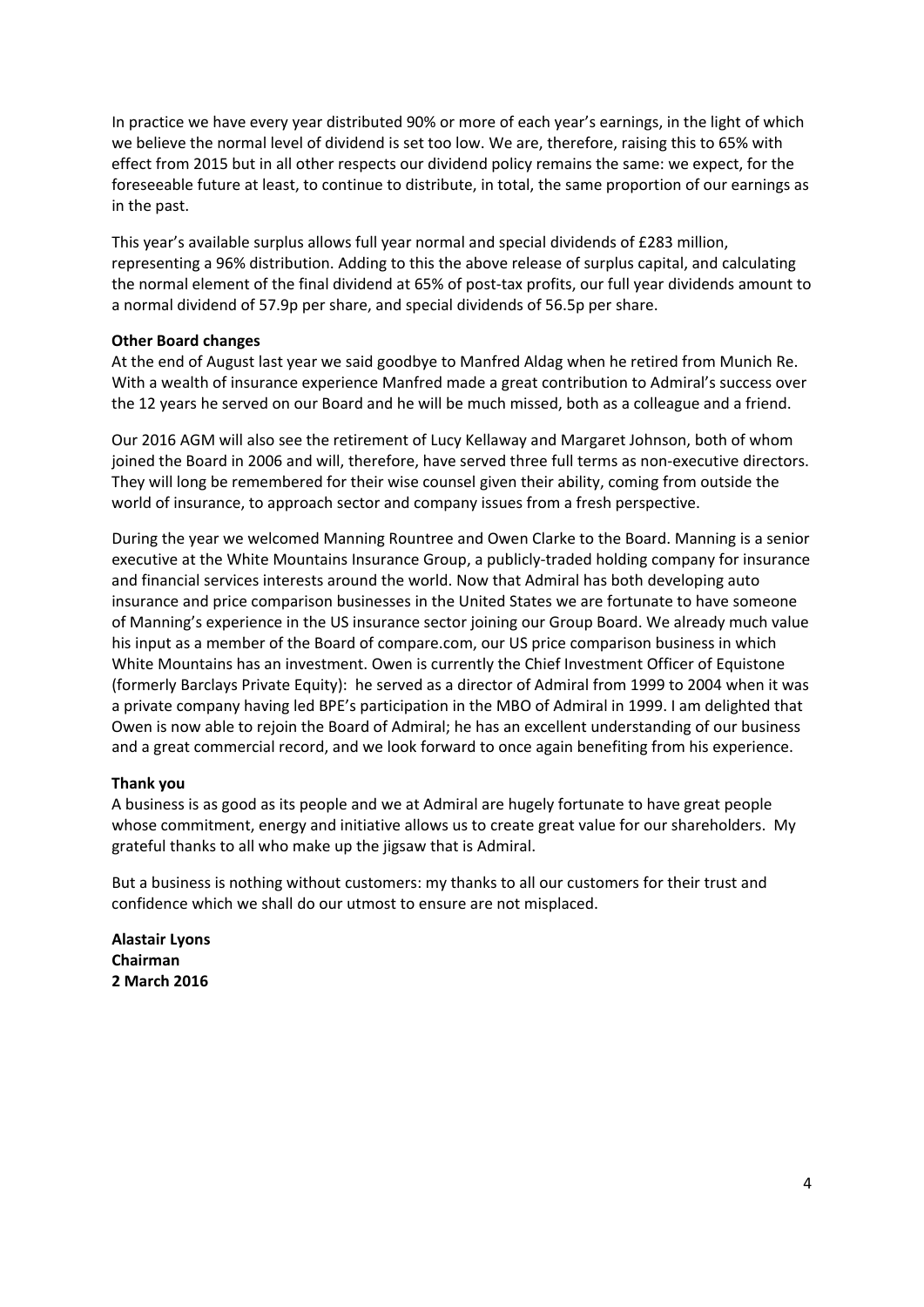## **Chief Executive's Statement**

I actually started doing end of year commentaries a few years before we went public such that this is my  $16<sup>th</sup>$  statement. The first one was for the 2000 year and the highlight was the launch of our internet brand, elephant.co.uk.

At the end of 2000 we employed 1,300 people on two sites and our turnover that year was £265 million. Compare that with the end of 2015 where we employ over 8,000 people on umpteen sites and turnover was over £2 billion.

I would sum up all our results since 2000 as being akin to a seedless watermelon: tasty and refreshing but somehow you always wonder 'how can that work in the future?' Every year Admiral's customer growth and profit growth always seems to take people a bit by surprise. Despite the fact that we've prospered in good economic times and bad economic times; that we've prospered when prices for car insurance were on the rise and when they weren't; that we've prospered even allowing for investment in new operations outside the UK; and that we've done it all organically, without any acquisitions. Despite this history we seem to surprise people when we pop up out of the ground each spring with better results than the year before.

2015 was no exception: record profits, turnover again over £2 billion, record dividend, increase of 9% in number of customers, profits in Italy, break‐even in Spain.... I would describe 2015 as: the year of the uncut diamond. When the year started many people thought it would turn out to be a lump of coal. But no, as the results detailed in the pages to follow will show, 2015 was no lumpy coal year. How good a year was it? Well, that's why it's an uncut diamond. We know there's certainly good value in there, after all, it's a diamond, but exactly how much value? Time will tell.

A lot of good things happened in 2015. For the sake of allowing you to finish this statement in a conscious state, let me highlight but two.

First, and key to the overall result, the UK insurance business. The work we did on the UK business in terms of rate increases ahead of the market (started in, but not limited to, 2014), the shift in the risk profile of the account over time and the continued attention to operational detail all led to an excellent economic outcome. Also, trust me, money from back year releases actually spends exactly the same as any other money. And there's more where that came from.

Following on from the success of ConTe, the break‐even result in Admiral Seguros (AS) (actually a profit of €1.4 million), our Spanish operation, was a great achievement. The Spanish market is very different from the UK: it's short tail, small bodily injury claims, low propensity of consumer shopping, low average premiums, high acquisition costs and little or no market cyclicality ... And so over its 9 year life we've kept AS small, worked on the quality of the business and the efficiency of the operation. But we needed to prove that break‐even could be achieved. Anyone who has tried to get a direct operation to break‐even on just 160,000 customers, with low average premiums, will tell you that it's very challenging. A direct operation has overheads that are in place whether there are 160,000 or 1,160,000 customers. And an operation with only 160,000 customers has far less data to work with than a bigger organisation. So it is with great pride that I can tell you that Admiral Seguros made a modest profit in 2015. And it is equally with great pride that I will tell you that AS will not break‐even in 2016! Now we are ready for growth, but growth in Spain is expensive. So we will return to losses in the near term. But we did not enter this market to create a very small business that breaks even; we are here for a bigger slice of the paella.

There were other big successes in the Group in 2015, but I will let others tell those stories. There were also some things that didn't go according to plan. I'll definitely let others tell those stories!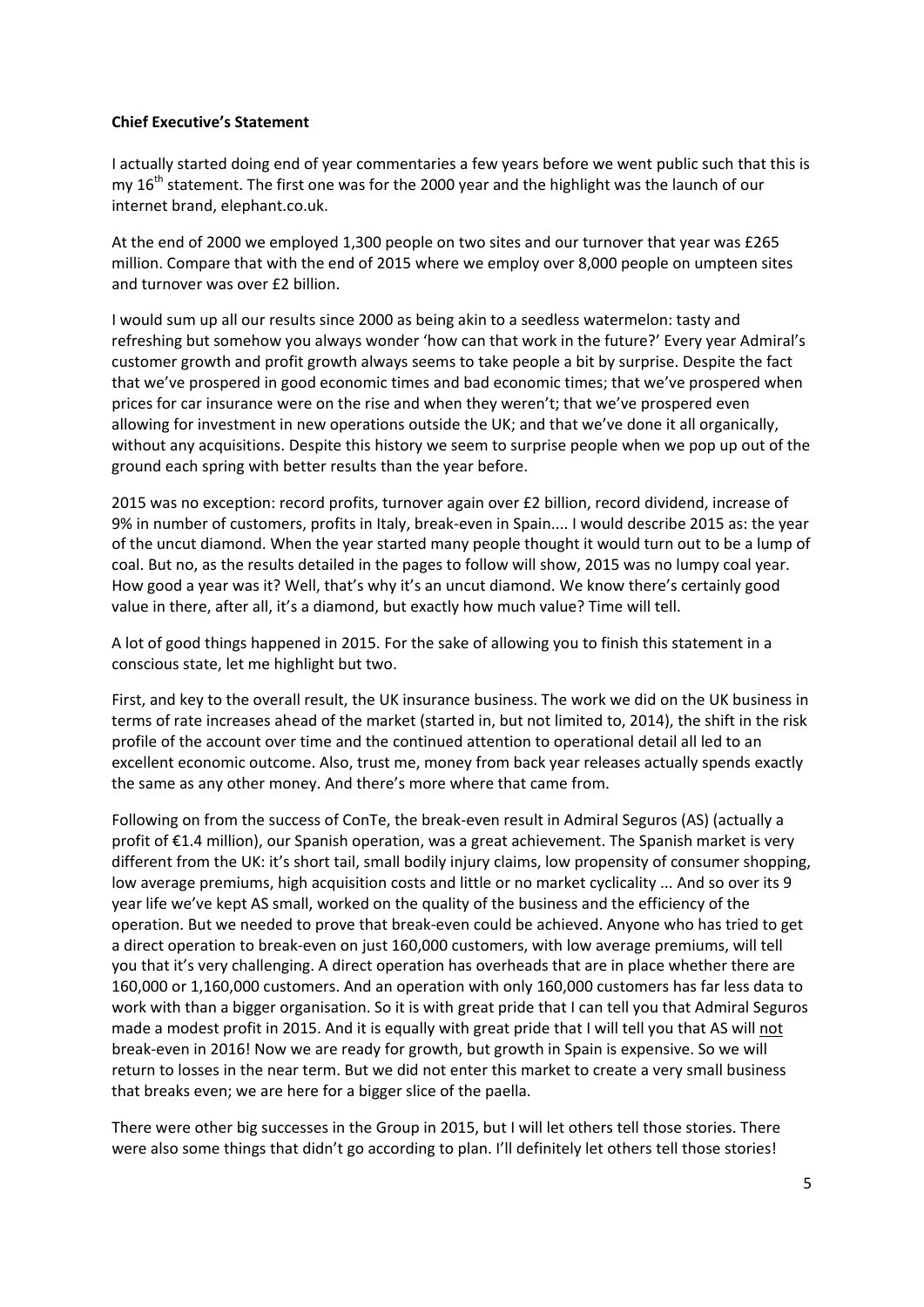As most of you know, this is my last CEO commentary. Last May I gave my one year's notice and so my last day as CEO will be May 12, 2016. I'll be turning over the CEO role to my longstanding colleague and friend, David Stevens. You may be surprised to know that David's actually quite a bit younger than I am. But I'm sure he will use his combination of youth and experience to bring Admiral Group to the next level.

David and I met almost 30 years ago at business school. We did some great projects together there including one on perfume advertising and another on what a beer bottle says about the beer inside. In 1991 I was recruited by a managing agency at Lloyd's of London to set up and run what's become Admiral Group. David was working as a Management Consultant in a blue chip firm but I thought, why not ask him if he'd be interested to join this car insurance start-up? And, much to my surprise, he said 'yes'! I officially started with Admiral in June 1991 and David came on board in August.

One of the keys to the success of our partnership has been to make arguing an art. The next time David and I agree on something I suspect will be the first time. I jest. Sometimes we did agree. I remember once back in 1996... But we do push each other hard and the debates and discussions we have invariably improve the end result. We both like to challenge the status quo and we make each other think. But the real key to success was that we never lost sight of the fact that both of us always had the same goal: make Admiral great. This meant that we walked away from every debate and discussion, no matter how fierce or passionate, as good friends. The other key to success has been to laugh together. We laugh at each other and we laugh at the world around us. I've shared more laughs with David than with any person other than my wife (who is still not for sale!).

I'm pleased to say too that I will stay on with Admiral on a part-time basis. I'll help David by managing the price comparison business CEOs.

I can also say that I wouldn't be stepping aside if I didn't feel we had depth in management below David. If the people working in key roles around the Group today don't do great things in the future then it will be my fault for not working more closely with them when I had the chance. The true evidence of my confidence in them is that I'm stepping aside to give them space to make their mark.

As this is my final CEO commentary I'll ask you to indulge me as I answer two questions. First, what will I miss when I step down and, second, what am I most proud of in my Admiral years?

There are many things that I'll miss when I step down in May, but let me share three of them with you.

I'll miss coming in each morning and seeing how we did yesterday. I'll especially miss those days when one of our operations has broken a record – quotes, sales, etc. But I'll even miss looking at the reserve movements across all the businesses each morning and that nervous moment near the end of the month when the UK claims department puts the reserves on new injury cases... I remember in the very beginning of Admiral we were able to hit the refresh button during the day and find out how many sales had been made up to that minute. But managers were hitting refresh so frequently that the system was grinding to a halt! So we had to move to yesterday reporting. It may be a serious compulsive behaviour issue to look over your shoulder at yesterday all the time, especially for the size of business we've become, but it's still one of the little pleasures for me.

Second, I'll miss the way my PA of 18 years, Julie, says 'good morning' in such a positive way every morning, even when it's dark and wet and cold (most mornings actually) such that you can't help but think that, yes, maybe it really is a good morning!

Lastly, the thing I know for sure I'll miss most - that's working with the people I work with. I am very, very lucky to work with people I enjoy working with.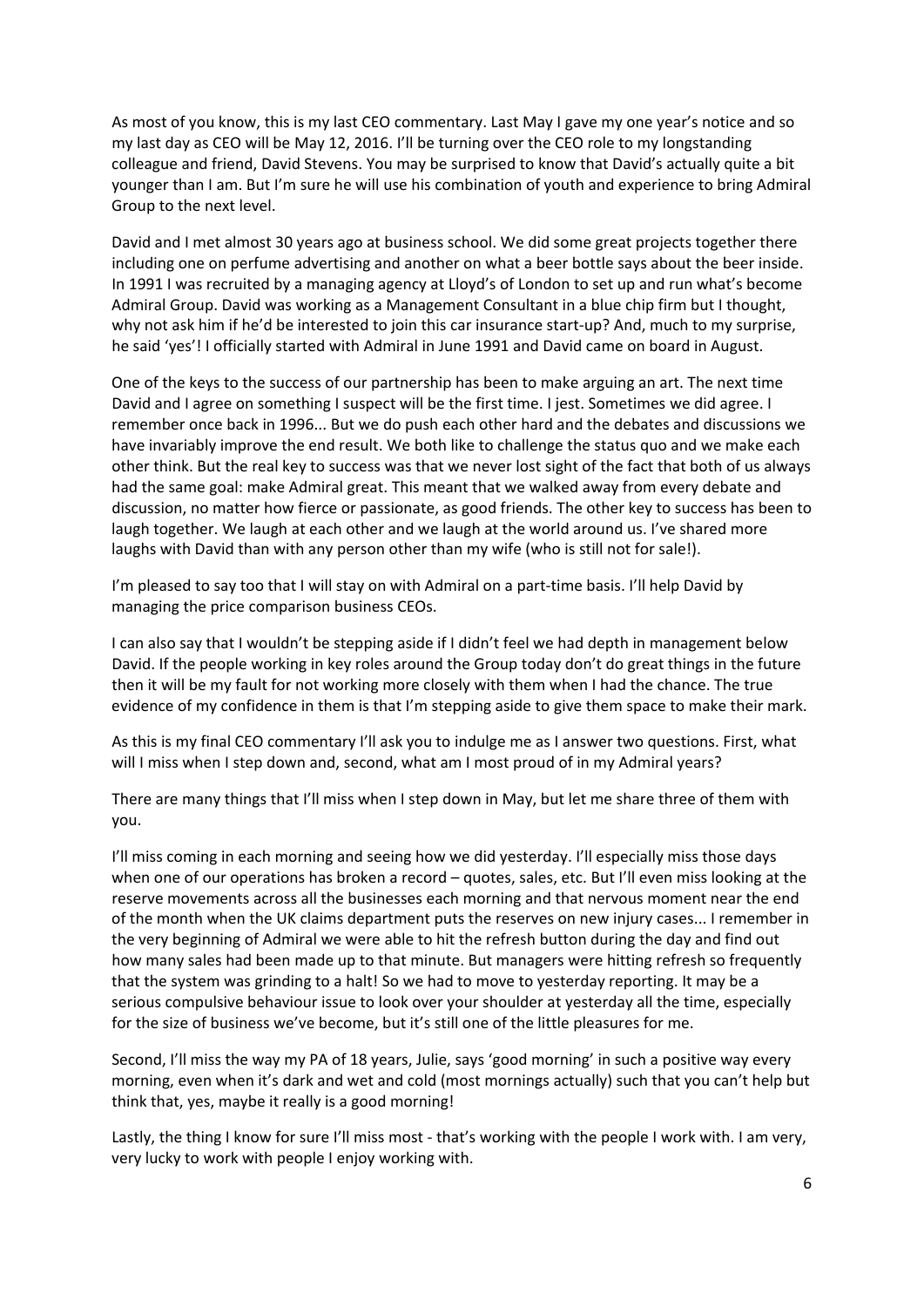No, we don't always agree on everything and there have certainly been good days and bad days, but I enjoy the challenges we work on together, the conversations, the problems, the attempts at solutions, the coffees and lunches, even the disagreements, and I enjoy seeing the spirit they bring to work every day. Especially that spirit.

The people I work with bring with them a rare desire to improve and succeed, as the economist Joseph Schumpeter put it long ago: 'there is the will to conquer, the impulse to fight, to prove oneself superior to others, to succeed for the sake, not of the fruits of success, but of success itself.' I look forward to my calls, my meetings and my trips around Admiral Group. And that's because the people I work with care: they care about what they do, they care about the company, they care about each other and, perhaps most importantly, they care about everyone who works in Admiral Group. I hope that care lasts for a long, long time.

Finally, people ask me what I'm most proud of. That's easy. I'm most proud to be part of an organisation that combines economic success with people being happy to come to work every day. In fact, what I'm really most proud of is that we had the ability to see that IF people are happy in their jobs every day THEN the chances for economic success are greatly enhanced.

Thanks for reading.

**Henry Engelhardt Chief Executive Officer 2 March 2016**

## **Chief Financial Officer's Review**

A very positive result from Admiral's UK Car Insurance business in 2015 helped the Group post a very pleasing record full year profit of £377 million – 6% higher than last year. We'll also pay a record dividend on the back of that result (more on which below). The business review that follows contains a number of financial and operational highlights. I'd draw out:

- Our continued substantial growth in UK household insurance (plus a small profit, a market‐beating expense ratio and very limited exposure to the terrible UK weather in the latter part of 2015)
- Another profit in ConTe in Italy with continued improvements in prior year claims reserves
- The (successful) first stage release of our new IT system, Guidewire, in the UK
- A successful end to our Solvency II implementation efforts and a very strong capital position entering the new regime
- Ending 2015 with over 4.4 million insurance customers (+9%), 25% of which are in businesses beyond UK car insurance and almost 700,000 outside the UK
- Of course, the record UK car insurance profit (£443 million), coupled with 5% growth in customer numbers and encouraging signs of market rate increases in the second half of the year
- Agreeing extensions to UK car insurance reinsurance agreements out to the end of 2018

To balance things a little, Confused.com experienced another tough year and saw profits fall to £12.5 million from £15.8 million. And, as Kevin explains in his note, the loss ratio at Elephant Auto came under pressure this year.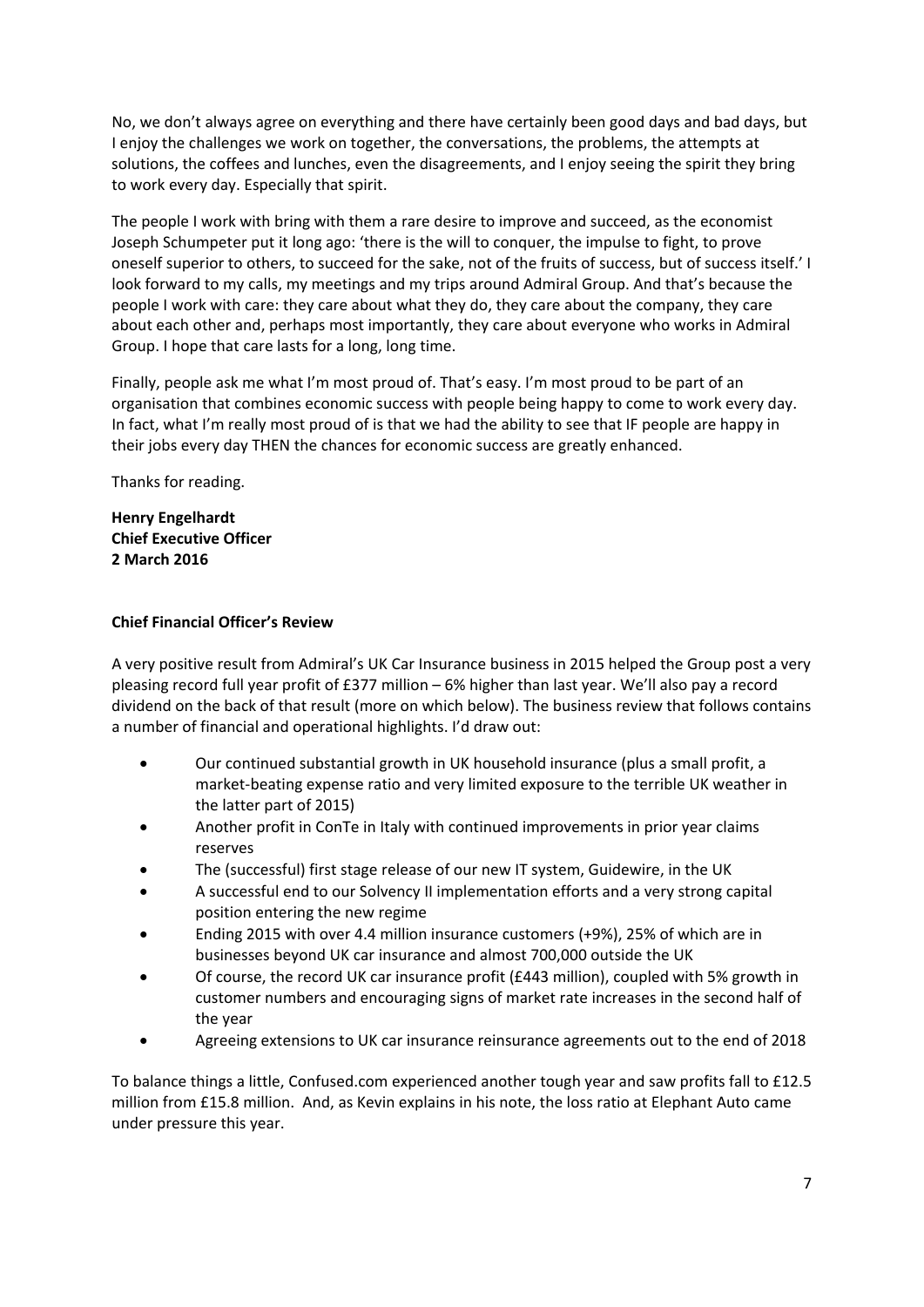Along with hangovers and apocalyptically bad weather, 1 January 2016 also saw the implementation of the new European Solvency II regime. As we've said previously, Admiral is initially using the Standard Formula to calculate its requirement and has agreed a capital add‐on with the Prudential Regulation Authority which reflects risks specific to Admiral that aren't captured by the Standard Formula.

We prepared well for the new regime and go into 2016 with a healthy capital position. Consistent with our long-standing belief in not holding excess capital in the company, we intend to return to shareholders funds that aren't needed for solvency and buffers. There are though a number of uncertainties that remain, not least of which is our plan to submit an application for approval to use an internal model to calculate capital requirements during 2017 and also the 2016 year-end reassessment of the capital add‐on by the PRA. We, therefore, think it's prudent to return the capital surplus gradually, whilst the uncertainty reduces over the next two to three years. The final 2015 dividend includes the first such additional payment of £33 million or 11.9 pence per share. We'll separately identify these returns of capital as we make them.

We are also announcing a change in our dividend policy involving an increase in the ordinary dividend level (to 65% of post-tax profits from 45%), with a continuing commitment to distribute whatever earnings we do not need to retain to support and develop the business. The increased ordinary percentage results in a more appropriate balance between normal and special dividends, but for the foreseeable future we expect to see similar total payout ratios to previous years.

The final 2015 dividend totals 63.4 pence per share (£175 million). This includes a regular level of dividend of 51.5 pence per share (representing normal and special elements) equal to 98% of earnings per share, plus the 11.9 pence per share additional return I refer to above. Further detail on the Solvency II capital position and dividends is included in the Business Review.

2016 brings monumental change for Admiral Group as one of our founders Henry Engelhardt retires from full time Group CEO duties. We're grateful Henry is staying with the Group to manage the price comparison CEOs, but there's no doubt he'll leave a very big hole. Alastair has paid appropriate tribute to Henry's contribution to Admiral earlier in the report (and soon‐to‐be Group CEO David has his say shortly), so I'll just say that I count myself very lucky to have had the chance to work for Henry and, equally so, that my next boss and Admiral's next CEO is David Stevens.

# **Geraint Jones Chief Financial Officer 2 March 2016**

## **Group Results and Dividend**

- Pre-tax profits<sup>\*1</sup> increased 6% to £376.8 million (2014: £356.5 million)
- UK Car Insurance profit increased by 11% to £443.0 million (2014: £398.0 million)
- International Car Insurance losses totalled £22.2 million (2014: £19.9 million)
- The combined Price Comparison business made losses of £7.2 million (2014: profit £3.6 million) reflecting the investment in compare.com
- $\bullet$  Other Group Items, including employee share schemes<sup>\*2</sup> and net debt financing charges, amounted to a cost of £36.6 million (2014: £24.6 million)
- \*1 Represents Group's share of profit before tax after excluding Minority Interests. Refer to note 12d for a reconciliation to financial statement line items.
- \*2 Segment and business results exclude share scheme charges which are accounted for in Other Group Items.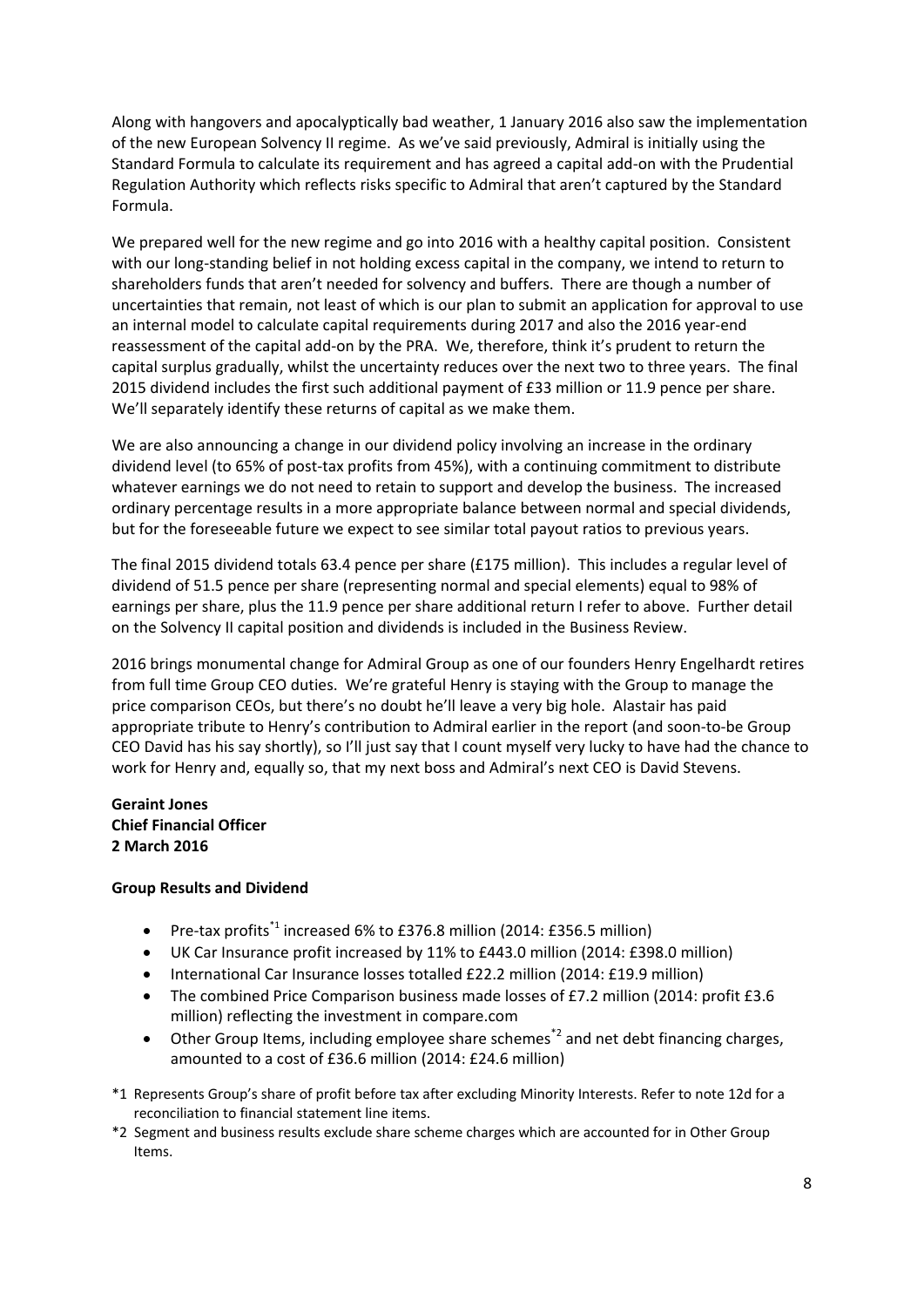The increase in Group profit was predominantly due to the result of the UK car insurance business, offset by the ongoing investment in compare.com – the Group's US comparison business (Admiral's share of the loss was £21.5 million in 2015 (2014: £15.0 million)).

Group turnover of £2.12 billion increased by 8% compared to 2014 (£1.97 billion). This was mainly due to the impact of growth across the operations and, in the UK Car Insurance business, improved retention and the impact of an increase in average premiums. During 2015, the Group increased its customer base to 4.43 million from 4.05 million at 31 December 2014, year‐on‐year growth of around 380,000 (9%).

Further details by segment are set out below.

## **Earnings per share**

Earnings per share increased by 4% to 107.3 pence (2014: 103.0 pence). The increase is lower than the increase in pre-tax profit due to a slightly higher effective tax rate in 2015 (21%) compared to 2014 (20%).

# **Dividends**

The Directors have announced a change in the Group's dividend policy to increase the ordinary dividend level to 65% of post‐tax profits from 45%, and a continuing commitment to return excess capital to shareholders beyond what is required to be held to meet solvency requirements and buffers. The increase in the normal percentage reflects a better balance between the normal and special elements of the dividend.

In addition, following the calculation of the Group's regulatory capital requirement under Solvency II, and the approval of a capital add‐on to the Standard Formula by the Prudential Regulatory Authority (PRA), the Directors have proposed an additional return of capital representing an element of surplus capital not required for solvency. The Group will adopt a phased approach to returning this surplus to shareholders, recognising the Group's plan to submit an application for approval to use an internal model to calculate capital requirements during 2017 and the reassessment of the capital add‐on at the end of 2016.

The special dividend and the additional return of capital are calculated with reference to distributable reserves after considering capital that is required to be held a) for regulatory purposes; b) to fund expansion activities; and c) as a further prudent buffer.

The Directors have therefore proposed a final dividend for the financial year of 63.4 pence per share.

The final dividend of 63.4 pence per share is, therefore, made up of three elements:

- 33.6 pence per share representing a normal element, based on the updated dividend policy of distributing 65% of post‐tax profits;
- A special element of 17.9 pence per share; and
- An additional return of capital of 11.9 per share, representing an element of surplus capital not required for solvency.

The payment date is 3 June 2016, ex‐dividend date 12 May 2016 and record date 13 May 2016.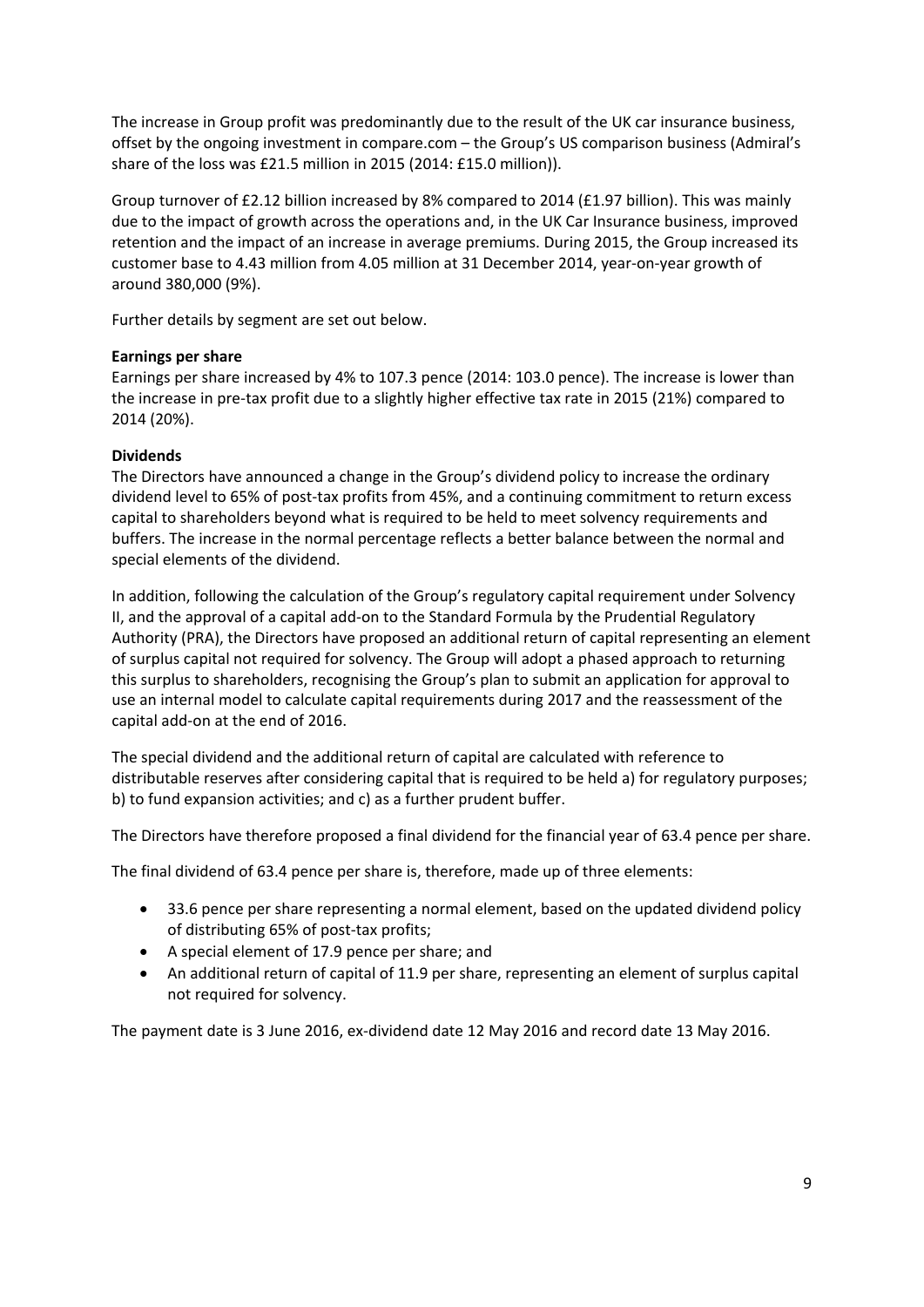## **Return on capital**

Admiral's capital efficient and highly profitable business model achieved a return on equity of 49% (2014: 52%).

A key part of the business model is the extensive use of co- and reinsurance across the Group which provides both loss protection and capital relief.

## **Divisional performance highlights**

The Group's UK Car Insurance business accounts for 81% of Group turnover (2014: 81%) and 75% of customers (2014: 78%). The relative decrease in the proportion of Group customer numbers is due to the continued growth and development of the Group's other businesses, whilst the relative stability of turnover reflects the premium increases experienced in the UK during 2015.

In 2015, the UK business implemented a number of premium increases as rates in the market started to rise. The number of vehicles insured in the UK business increased by 5% to 3.30 million (2014: 3.15 million).

Supported by strong releases from prior year claims reserves on the back of continued positive development in projected claims costs, the combined ratio improved to 78.2% (2014: 79.5%) and profit before tax was £443.0 million – up 11% on 2014's result of £398.0 million.

Higher average premiums in the competitive UK market with continued success in attracting and retaining customers, contributed to an increase in UK turnover of 7% to £1.71 billion (2014: £1.60 billion).

Outside of the UK, Admiral's International Car Insurance businesses continue to develop, with combined turnover rising 13% to £232.4 million (2014: £206.2 million) and customer numbers approaching 700,000 – an increase of 14% on a year earlier. The 2015 Group results include another small profit generated by ConTe and improved results for Admiral Seguros following the achievement of break‐even (on an underwriting year basis). The combined loss from the international insurance operations was higher in 2015 at £22.2 million (2014: £19.9 million), primarily due to ongoing investment in France and the US offset by the improved ConTe profit. The overall international loss equalled 6% of the Group's profit before tax, in line with 2014.

Admiral's Price Comparison businesses made a combined loss of £7.2 million (2014: profit £3.6 million). In a very competitive UK comparison market, Confused.com, the Group's UK Price Comparison business, reported a pre-tax profit of £12.5 million – £3.3 million lower than 2014's result. This profit was offset by a net loss within the international price comparison businesses where investment in compare.com of £21.5 million (2014: £15.0 million) outweighed profits from the European price comparison operations, Rastreator in Spain and LeLynx in France, of £1.8 million (2014: £2.8 million). This reduced profit reflected increased marketing costs as both businesses sought to grow market share.

Other Group key performance indicators include:

- Group loss ratio 65.1% (2014: 67.8%) ‐ a reduction in the UK loss ratio resulting from higher reserve releases alongside a stable international loss ratio;
- Group expense ratio 20.5% (2014: 18.7%) slight increases in both UK and international ratios reflecting ongoing investment in international and the impact of a levy adjustment in the UK; and
- Group combined ratio 85.6% (2014: 86.5%).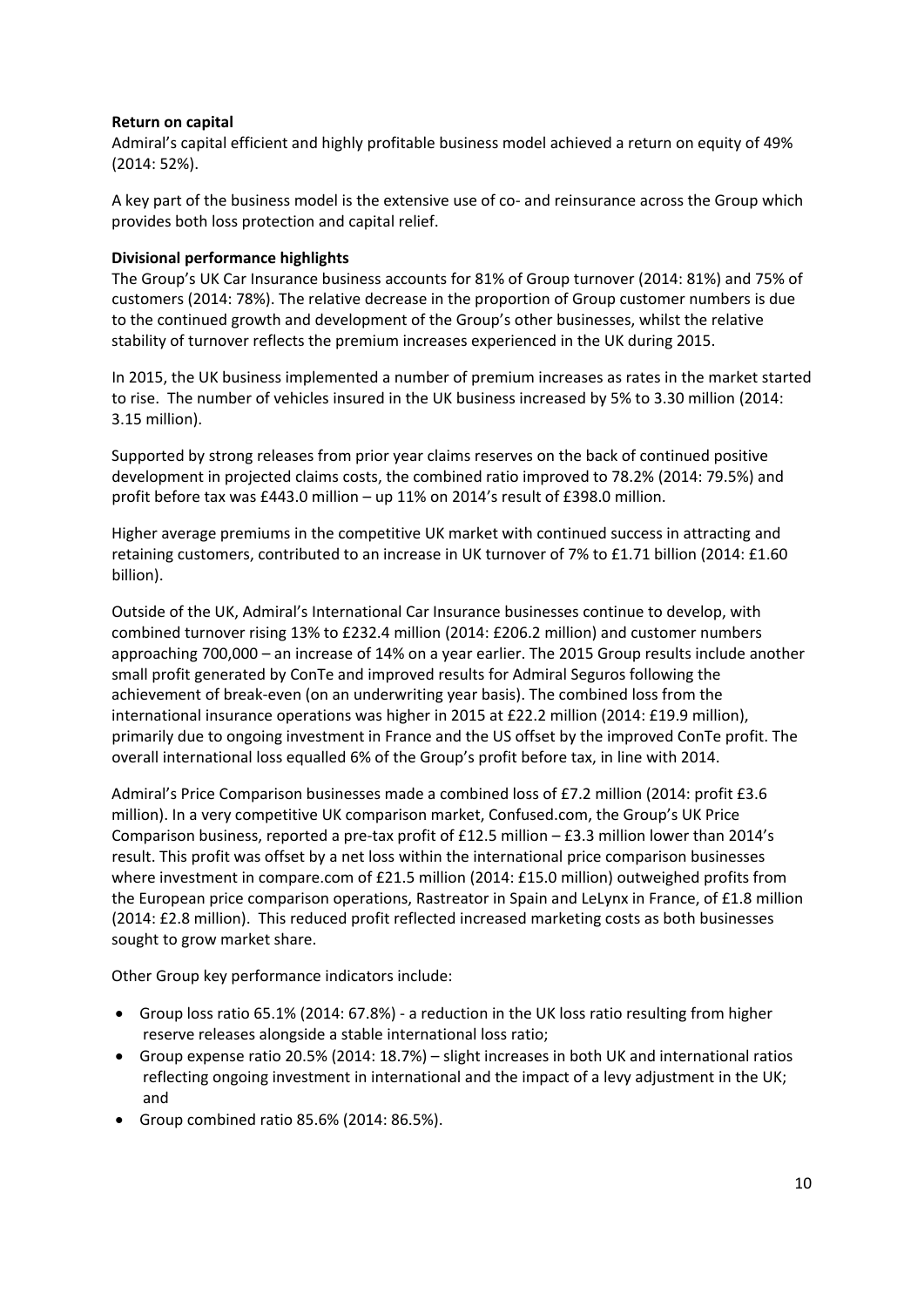#### **Investments and cash Investment strategy**

Admiral's investment strategy was unchanged in 2015 and the Group continued to invest in the same asset classes as previous years.

The main focus of the Group's strategy is capital preservation, with additional priorities including low volatility of returns and high levels of liquidity. All objectives continue to be met.

A shift in allocation of funds, which commenced in 2014, continued during the first half of 2015 with a greater proportion invested in fixed income and other short dated securities (and less in money market funds and deposits). There has been no significant change in credit quality and over 90% of assets are rated A‐ and above.

The Group's Investment Committee performs regular reviews of the strategy to ensure it remains appropriate.

## **Cash and Investments Analysis**

|                                  | <b>31 December 2015</b> |                      |              |              |         |
|----------------------------------|-------------------------|----------------------|--------------|--------------|---------|
|                                  |                         | <b>International</b> |              |              |         |
|                                  | UK Car                  | Car                  | <b>Price</b> |              |         |
|                                  | <b>Insurance</b>        | <b>Insurance</b>     | Comparison   | <b>Other</b> | Total   |
|                                  | £m                      | £m                   | £m           | £m           | £m      |
| Fixed income and debt securities | 1,230.0                 |                      |              | 198.2        | 1,428.2 |
| Money market funds               | 568.1                   | 40.0                 |              | 19.6         | 627.7   |
| Cash deposits                    | 244.3                   | 3.2                  | —            | 20.1         | 267.6   |
| Cash                             | 93.8                    | 94.3                 | 59.5         | 17.7         | 265.3   |
| <b>Total</b>                     | 2,136.2                 | 137.5                | 59.5         | 255.6        | 2,588.8 |

|                                  | 31 December 2014 |                      |              |              |         |
|----------------------------------|------------------|----------------------|--------------|--------------|---------|
|                                  |                  | <b>International</b> |              |              |         |
|                                  | UK Car           | Car                  | <b>Price</b> |              |         |
|                                  | <b>Insurance</b> | <b>Insurance</b>     | Comparison   | <b>Other</b> | Total   |
|                                  | £m               | £m                   | £m           | £m           | £m      |
| Fixed income and debt securities | 822.7            |                      |              | 199.1        | 1,021.8 |
| Money market funds               | 808.6            | 96.5                 |              | 4.1          | 909.2   |
| Cash deposits                    | 261.0            | 2.1                  |              | —            | 263.1   |
| Cash                             | 101.8            | 38.6                 | 49.0         | 66.5         | 255.9   |
| <b>Total</b>                     | 1,994.1          | 137.2                | 49.0         | 269.7        | 2,450.0 |

Money market funds, fixed income and debt securities continue to comprise the majority of the total; 79% at 31 December 2015 and 2014.

Investment and interest income in 2015 was £32.6 million, an increase of £17.2 million on 2014 (£15.4 million). The increase was due to the full year impact of the increased allocation of funds to fixed income and other short dated securities that took place across 2014. Further allocations of funds to fixed income and other short dated securities continued in 2015. In addition, investment and interest income for 2014 was offset by an adjustment (of approximately £8 million) relating to notional investment income being accrued on quota share reinsurance funds withheld arrangements. The cumulative accrual at 31 December 2015 is £8 million, unchanged from a year earlier.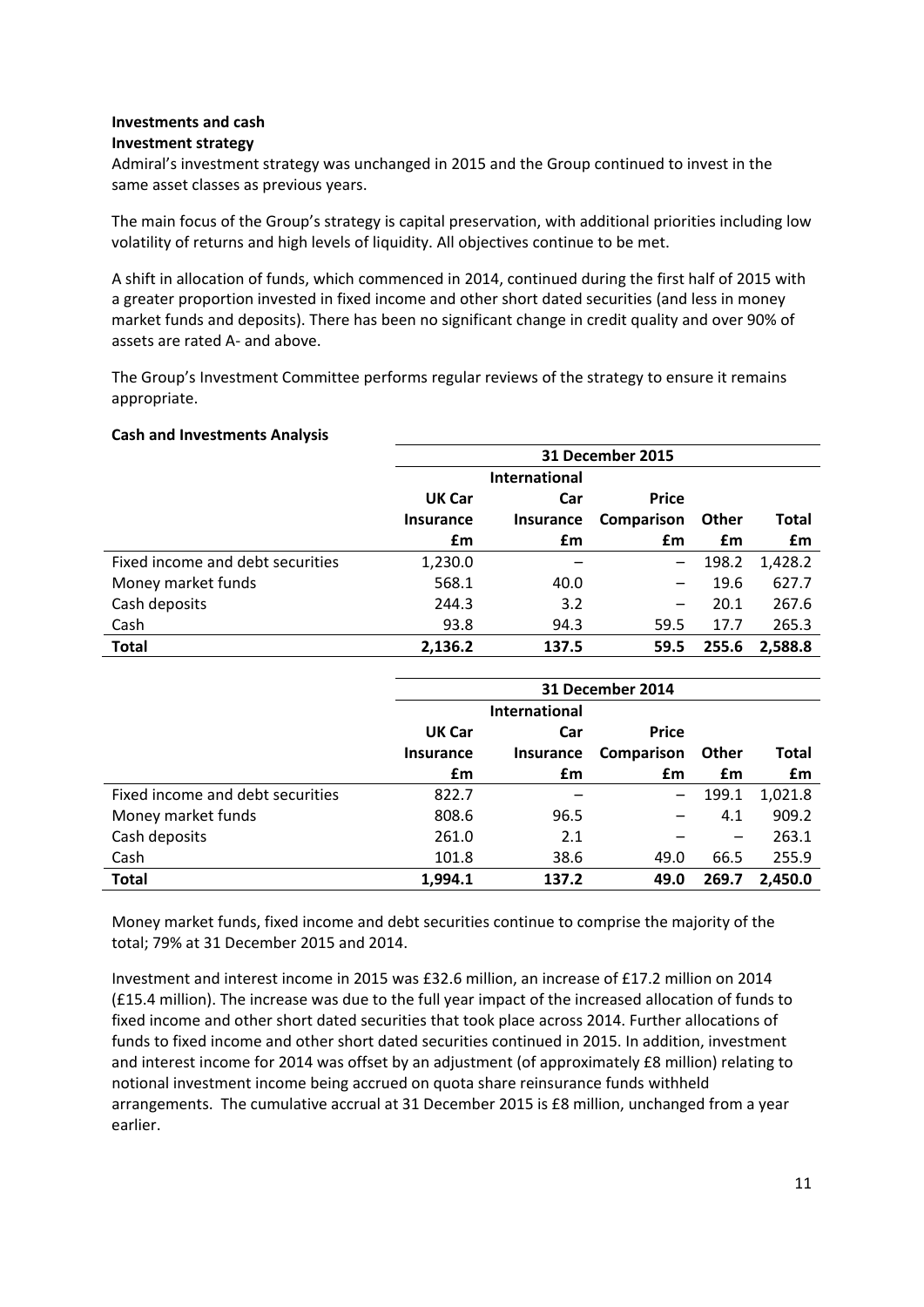| £m                                                           | 2013    | 2014    | 2015    |
|--------------------------------------------------------------|---------|---------|---------|
| Operating cash flow, before transfers to investments         | 616.8   | 540.2   | 509.3   |
| Transfers to financial investments                           | (295.3) | (286.3) | (142.0) |
|                                                              |         |         |         |
| Operating cash flow                                          | 321.5   | 253.9   | 367.3   |
| Tax and interest payments                                    | (88.5)  | (77.0)  | (63.8)  |
| Investing cash flows (capital expenditure)                   | (10.1)  | (47.5)  | (43.3)  |
| Financing cash flows (2014 offset by proceeds of debt issue) | (250.3) | (64.4)  | (253.4) |
| Foreign currency translation impact                          | (1.3)   | 3.0     | 2.6     |
| Net cash movement                                            | (28.7)  | 68.0    | 9.4     |
| Movement in investment valuation reserve                     |         | 10.9    | (12.6)  |
| Net increase in cash and financial investments               | 266.6   | 365.2   | 138.8   |

The Group continues to generate significant amounts of cash and its capital‐efficient business model enables the distribution of the majority of post-tax profits as dividends.

The main items contributing to the significant operating cash inflow are as follows:

| £m                                                   | 2013  | 2014   | 2015   |
|------------------------------------------------------|-------|--------|--------|
| <b>Profit after tax</b>                              | 286.9 | 281.6  | 291.8  |
|                                                      |       |        |        |
| Change in net insurance liabilities                  | 186.2 | 187.5  | 148.7  |
| Net change in trade receivables and liabilities      | 22.3  | (34.7) | (55.7) |
| Non-cash income statement items                      | 38.1  | 36.7   | 47.6   |
| Tax and net interest expense                         | 83.3  | 69.1   | 76.9   |
|                                                      |       |        |        |
| Operating cash flow, before transfers to investments | 616.8 | 540.2  | 509.3  |

Total cash plus investments increased by £139 million or 6% (2014: £365 million, 18%). 2014 was boosted by the proceeds of the £200 million bond issue.

## **Capital Structure and Financial Position**

Admiral's capital‐efficient and profitable business model led to a return on equity of 49% (2014: 52%). A key feature of the business model is the extensive use of co‐ and reinsurance across the Group. The Group has agreed terms with partners to extend its UK motor reinsurance arrangements until the end of 2018. Extensions have been agreed on similar contract terms and conditions to those currently in effect, with the exception that it is planned for the Group to reduce its underwriting share from 25% to 22% with effect from 2017. Similar long term arrangements are in place in the Group's international insurance operations and UK Household Insurance business.

The Group continues to manage its capital to ensure that all entities within the Group are able to continue as going concerns and that regulated entities comfortably meet regulatory capital requirements. Surplus capital within subsidiaries is paid up to the Group holding company in the form of dividends.

The Group's regulatory capital from January 2016 will be based on the Solvency II Standard Formula, with a capital add‐on agreed by the PRA to reflect recognised limitations in the Standard Formula with respect to Admiral's business (predominantly in respect of profit commission arrangements in co- and reinsurance agreements and risks arising from claims including Periodic Payment Order (PPO) claims).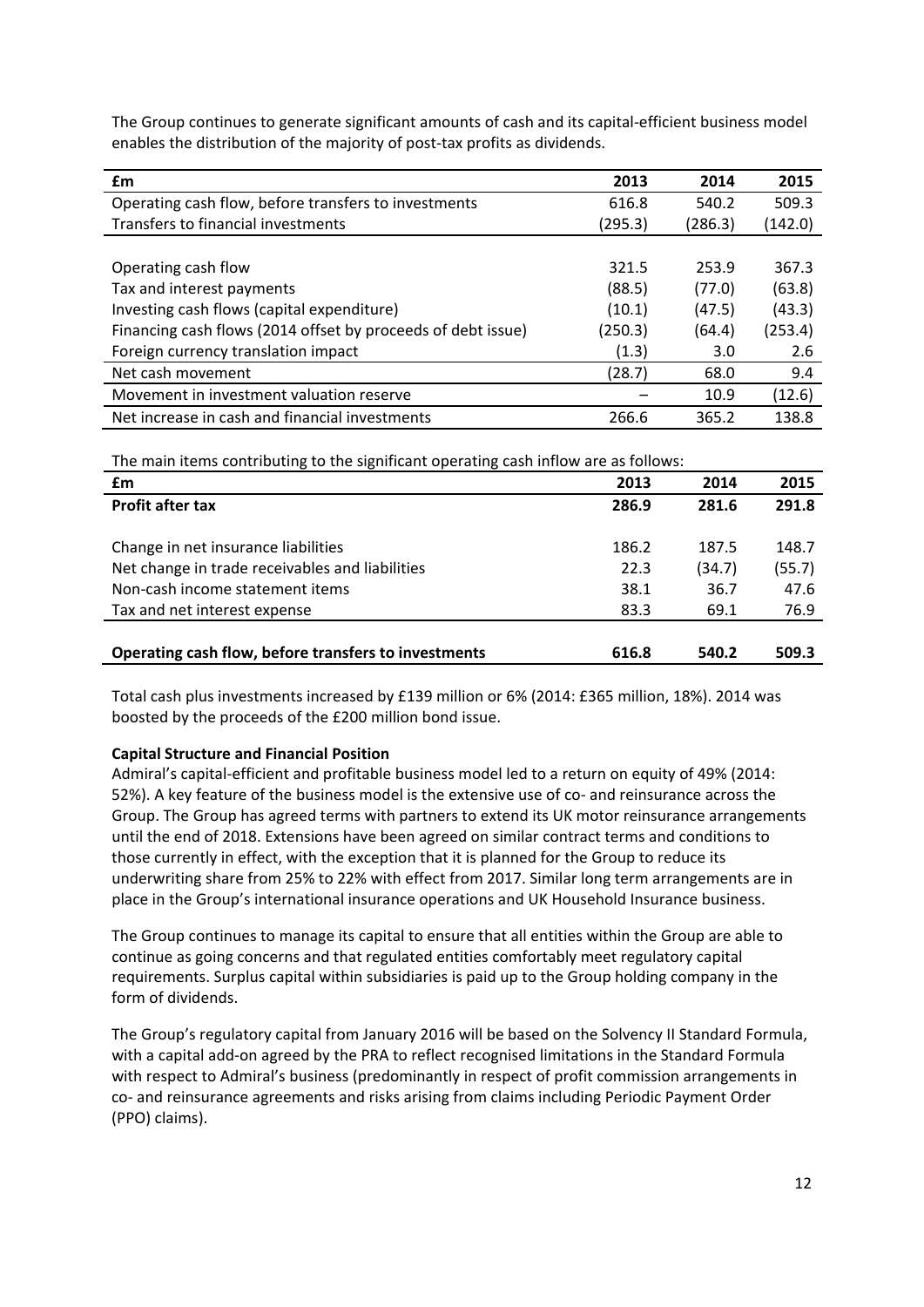The capital add‐on to the Standard Formula approved by the PRA in December 2015 will be the subject of a PRA review in December 2016. The Group plans to submit an application for approval to use an internal model to calculate capital requirements during 2017.

The majority of the Group's capital requirement is derived from its European insurance operations, Admiral Insurance (Gibraltar) Limited (AIGL) and Admiral Insurance Company Limited (AICL). The estimated (and unaudited) Solvency II position for the Group at the date of this report was as follows:

| Group                                         | £bn    |
|-----------------------------------------------|--------|
| Eligible Own Funds (pre 2015 final dividend)  | 1.03   |
| 2015 final dividend                           | (0.17) |
| Eligible Own Funds (post 2015 final dividend) | 0.86   |
| Solvency II capital requirement               | (0.42) |
| Surplus over regulatory capital requirement   | 0.44   |
| Solvency ratio (post dividend)                | 206%   |
|                                               |        |

In July 2014, the Group completed the issue of £200 million of ten year dated subordinated bonds. The rate of interest is fixed at 5.5% and the bonds mature in July 2024. The bonds qualify as tier two capital under the Solvency II regulatory regime.

## **Taxation**

The tax charge reported in the Consolidated Income Statement is £76.9 million (2014: £69.1 million), which equates to 21% (2014: 20%) of profit before tax. The higher effective rate of taxation compared to 2014 results from reductions in deferred tax assets relating to losses in the Group's US businesses.

**The Group's results are presented in three segments – UK Car Insurance, International Car Insurance and Price Comparison. Other Group Items are summarised in a fourth section.**

## **UK Insurance**

## **UK Insurance Review – David Stevens, Chief Operating Officer**

This will be my last UK insurance review before taking over from Henry as CEO later this year. Next year he'll be leaving me the responsibility of choosing just the right analogy, after years of Henry's always entertaining, sometimes illuminating, occasionally enigmatic, choices. That's just one of the challenges of taking over from Henry, after his 25 years of pretty much faultless stewardship of the company. Perhaps the biggest single advantage I have in tackling this challenge is having watched Henry, over those years, mix the brilliant blend of inspiration, determination, sensitivity and vision that creates, in Admiral, something special for staff and shareholders alike.

Given it's my last UK Insurance Review, I'll take the long view and start by going back to our early days as a quoted company.

For a while, after our flotation, we were without comparison. Or perhaps, more accurately, 'without comparables'. We were, for a number of years, the only quoted direct personal lines insurer. Analysts and commentators could only half‐heartedly benchmark us against a couple of battle‐ scarred, multi‐national, multi‐line composites and a mixed selection of Lloyd's managing agencies. Roll on ten years and the stock market is awash with companies that are primarily direct personal lines insurance companies: ourselves; Direct Line; Esure; most recently Hastings; and, notwithstanding its initial reluctance to acknowledge its insurance‐ness, Saga.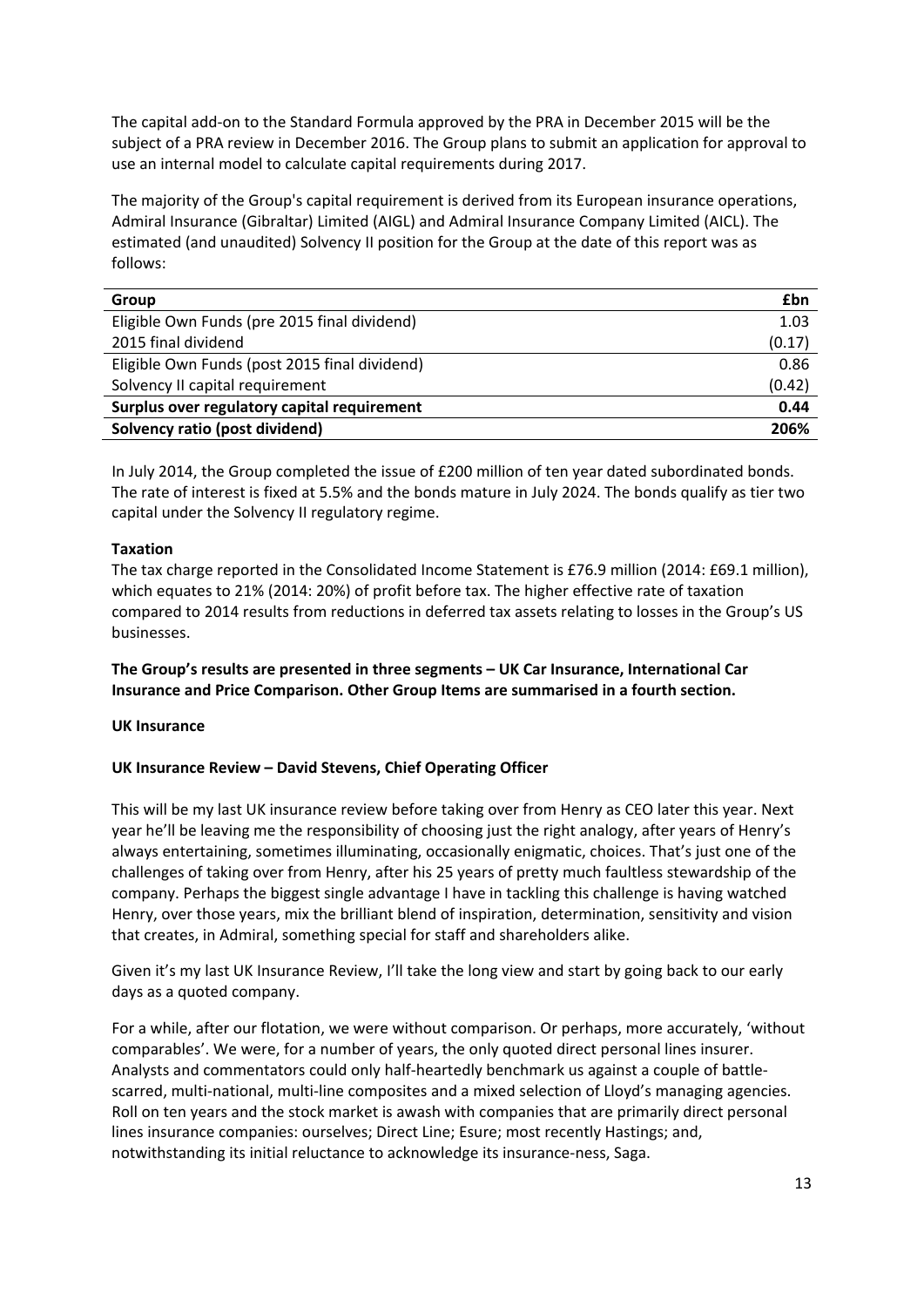Ten years ago quoted focused personal lines players (ourselves and a couple of Lloyd's motor operations) accounted for 5% of the UK motor market. The other 95% was buried within massive global insurers and banks for whom the UK car insurance result was not that big a deal. Now 40% of the UK car insurance market is in the hands of the quoted personal line players.

Good news for Admiral?

Or bad?

Well, both to be honest.

The investment community has tended to look askance at a sector whose extreme cyclicality has, over the decades, delivered an unappetising combination of very modest average returns on capital, combined with extreme volatility around that average. Might the market discipline, the extra scrutiny and transparency, the better alignment of manager and owner interests, mean that, in this new world, UK car insurers could lift their game enough, both to push up cross‐cycle average returns, and to moderate the ups and downs of the cycle?

It's too early to make a call, but I am somewhat encouraged by premium movements over the last eighteen months. Market-wide price increases from mid 2014 and throughout 2015 should mean that the combined ratio for accident year 2015, the most recent worst point of the car insurance cycle, will be materially below the 120% plus combined ratios (on a pure year, before reserve release, basis) that marked the last two worst points (1998/9, 2009/10). If sustained over a decent period of time, evidence of higher and less volatile returns must ultimately increase investor interest in non‐life insurance as a whole.

So what's the downside of more quoted focused personal lines players?

Market discipline should not only make them more rational managers of their business, it should also make them more effective competitors – more sophisticated pricers, better claims handlers and lower cost operators. It should, in short, help them narrow the long-standing and substantial combined ratio gap between ourselves and themselves. Have they?

Not on expense ratios. The market and our own car insurance expense ratio have oscillated, but our relative outperformance has stayed consistent at 12‐14 percentage points below market averages. While on household, despite our sub‐scale circa 1% market share and our big share of new business versus renewals, we're already beating the market average expense ratio.

## What about on claims ratios?

It's hard to know, to be honest. It takes a good three years for enough claims to settle, or at least stabilise, for us to be able to compare ourselves reliably to the market as a whole. What we can say is the 2011/12 years look to be delivering loss ratios of 11‐12 percentage points below market averages; less than the 20 percentage points advantage in 2009 (when price comparison neophytes were severely punished); but no less than 2005/6, when we outperformed by 10‐11 percentage points.

We insured about 1.2 millions cars in the UK in 2006, and 3.0 million in 2012. If you'd asked me back in 2006 if we could insure almost three times as many cars in 2011/12, and still maintain the same claims ratio advantage versus the market, I'd have said "probably not".

If you ask me now if we have maintained the same claims advantage versus the market in 2015 (now with 3.3 million cars on cover) as in 2006 and in 2012, I'd again say "probably not".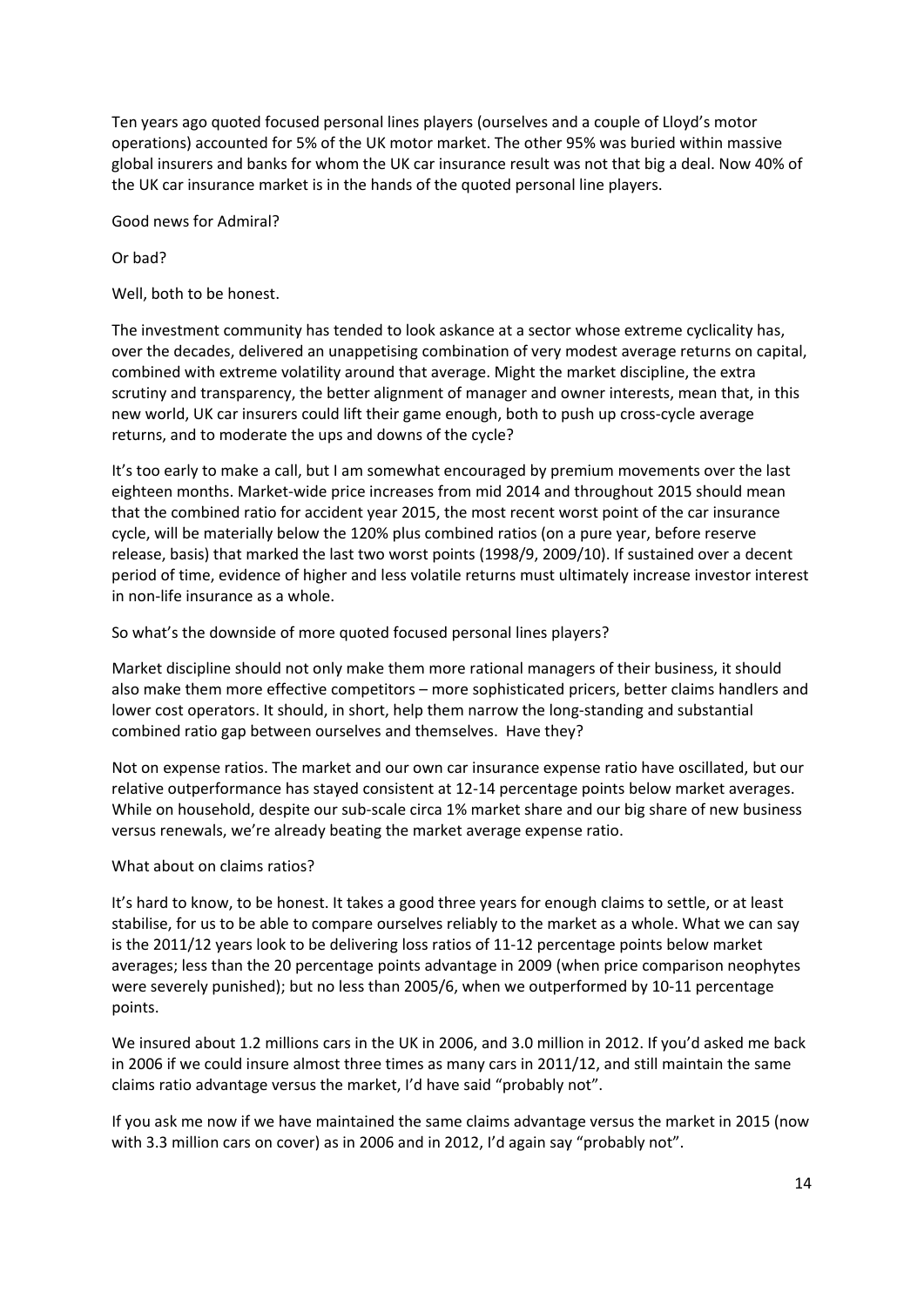But I have been proved wrong before.

## **David Stevens Chief Operating Officer 2 March 2016**

## **UK Car Insurance Financial Review**

# **Non‐GAAP\*1 format income statement**

| £m                                               | 2013    | 2014    | 2015    |
|--------------------------------------------------|---------|---------|---------|
| Turnover <sup>*2</sup>                           | 1,698.9 | 1,602.7 | 1,708.2 |
| Total premiums written <sup>*3</sup>             | 1,553.0 | 1,453.1 | 1,539.7 |
|                                                  |         |         |         |
| Net insurance premium revenue                    | 425.1   | 394.3   | 386.5   |
| Investment income                                | 12.4    | 11.5    | 26.1    |
| Net insurance claims                             | (251.3) | (198.3) | (161.3) |
| Net insurance expenses                           | (52.1)  | (44.6)  | (52.1)  |
|                                                  |         |         |         |
| <b>Underwriting profit</b>                       | 134.1   | 162.9   | 199.2   |
| Profit commission                                | 99.3    | 71.8    | 85.2    |
| Underwriting profit plus profit commission       | 233.4   | 234.7   | 284.4   |
| Net other income                                 | 136.8   | 140.7   | 131.9   |
| Instalment income                                | 23.7    | 22.6    | 26.7    |
| UK Car Insurance profit before tax <sup>74</sup> | 393.9   | 398.0   | 443.0   |

\*1 GAAP = Generally Accepted Accounting Practice.

\*2 Turnover (a non‐GAAP measure) comprises total premiums written and Other Revenue. Refer to note 12a for a reconciliation to financial statement line items.

\*3 Total premiums written (non‐GAAP) includes premium underwritten by co‐insurers.

\*4 UK Car Insurance profit before tax includes Minority Interests. The Minority Interests' share of profit before tax is insignificant.

## **Split of underwriting profit**

| £m                         | 2013  | 2014  | 2015  |
|----------------------------|-------|-------|-------|
| Motor                      | 121.8 | 144.2 | 183.2 |
| <b>Additional products</b> | 12.3  | 18.7  | 16.0  |
| <b>Underwriting profit</b> | 134.1 | 162.9 | 199.2 |

#### **Key performance indicators**

|                                                                         | 2013   | 2014    | 2015    |
|-------------------------------------------------------------------------|--------|---------|---------|
| Reported motor loss ratio <sup>*1</sup>                                 | 68.0%  | 68.6%   | 64.1%   |
| Reported motor expense ratio <sup>*2</sup>                              | 15.0%  | 14.4%   | 16.9%   |
| Reported motor combined ratio                                           | 83.0%  | 83.0%   | 81.0%   |
| Written basis motor expense ratio                                       | 14.5%  | 16.0%   | 16.3%   |
| Reported total combined ratio <sup>*3</sup>                             | 81.0%  | 79.5%   | 78.2%   |
| Claims reserve releases - original net share <sup><math>*4</math></sup> | £53.3m | £66.8m  | £84.6m  |
| Claims reserve releases $-$ commuted reinsurance <sup>*5</sup>          | £40.9m | £70.6m  | £88.8m  |
| Total claims reserve releases                                           | £94.2m | £137.4m | £173.4m |
| Vehicles insured at year end                                            | 3.02m  | 3.15m   | 3.30m   |
| Other Revenue per vehicle                                               | £67    | £67     | £63     |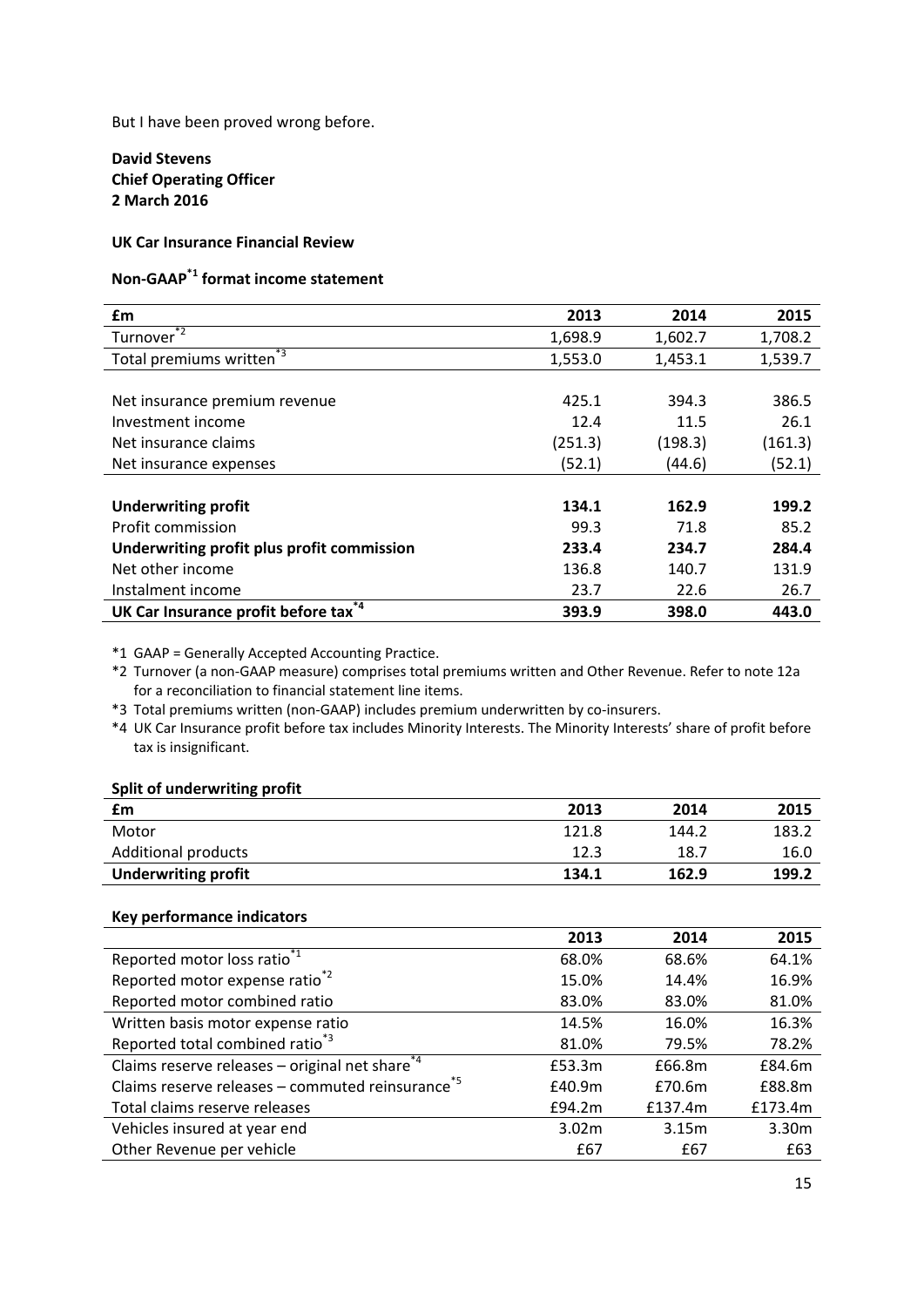- \*1 Motor loss ratio adjusted to exclude impact of reserve releases on commuted reinsurance contracts. Reconciliation in note 12b.
- \*2 Motor expense ratio is calculated by including claims handling expenses that are reported within claims costs in the income statement. Reconciliation in note 12c.
- \*3 Reported total combined ratio includes additional products underwritten by Admiral.
- \*4 Original net share shows reserve releases on the proportion of the portfolio that Admiral wrote on a net basis at the start of the underwriting year in question.
- \*5 Commuted reinsurance shows releases on the proportion of the account that was originally ceded under quota share reinsurance contracts but has since been commuted and hence reported through underwriting and not profit commission.

## **UK Car Insurance – co‐insurance and reinsurance**

Admiral (in the UK and internationally) makes significant use of proportional risk sharing agreements, where insurers outside the Group underwrite a majority of the risk generated, either through co‐insurance or quota share reinsurance contracts. These arrangements include profit commission terms which allow Admiral to retain a significant portion of the profit generated.

The two principal advantages of the arrangements are:

- Capital efficiency: a significant proportion of the capital supporting the underwriting is held outside the Group. As Admiral is typically able to retain much of the profit generated via profit commission (refer below for further details), the return on Group capital is higher than in an insurance company with a standard business model.
- Risk mitigation: co‐ and reinsurers bear their proportional shares of claims expenses and hence provide protection should results worsen substantially.

#### **Arrangements for 2016 to 2018**

The Group has agreed terms with partners to extend its UK reinsurance arrangements until the end of 2018. Extensions have been agreed on similar contract terms and conditions to those currently in effect, with the exception that it is planned for the Group to reduce its underwriting share from 25% to 22% with effect from 2017.

The proportion underwritten by Munich Re (via Great Lakes, a UK subsidiary of Munich Re) is on a co-insurance basis, such that 40% of all motor premium and claims for the 2015 year accrues directly to Great Lakes and does not appear in the Group's income statement. Similarly, Great Lakes reimburses the Group for its proportional share of expenses incurred in acquiring and administering the motor business.

Munich Re will underwrite 40% of the UK business until at least the end of 2018.

All other agreements are quota share reinsurance.

Admiral has options to commute quota share reinsurance contracts and typically does so after two or three years of an underwriting year's development when there is a reasonably certain view on the year's outcome. There is little or no impact of commutation on profit or the timing of profit recognition.

After commutation, movements in booked loss ratios result in reduced or increased net claims costs (and not profit commission).

At 31 December 2015, all material UK quota share reinsurance contracts for underwriting years up to and including 2013 had been commuted. All reinsurance for the 2014 and 2015 years remained in effect.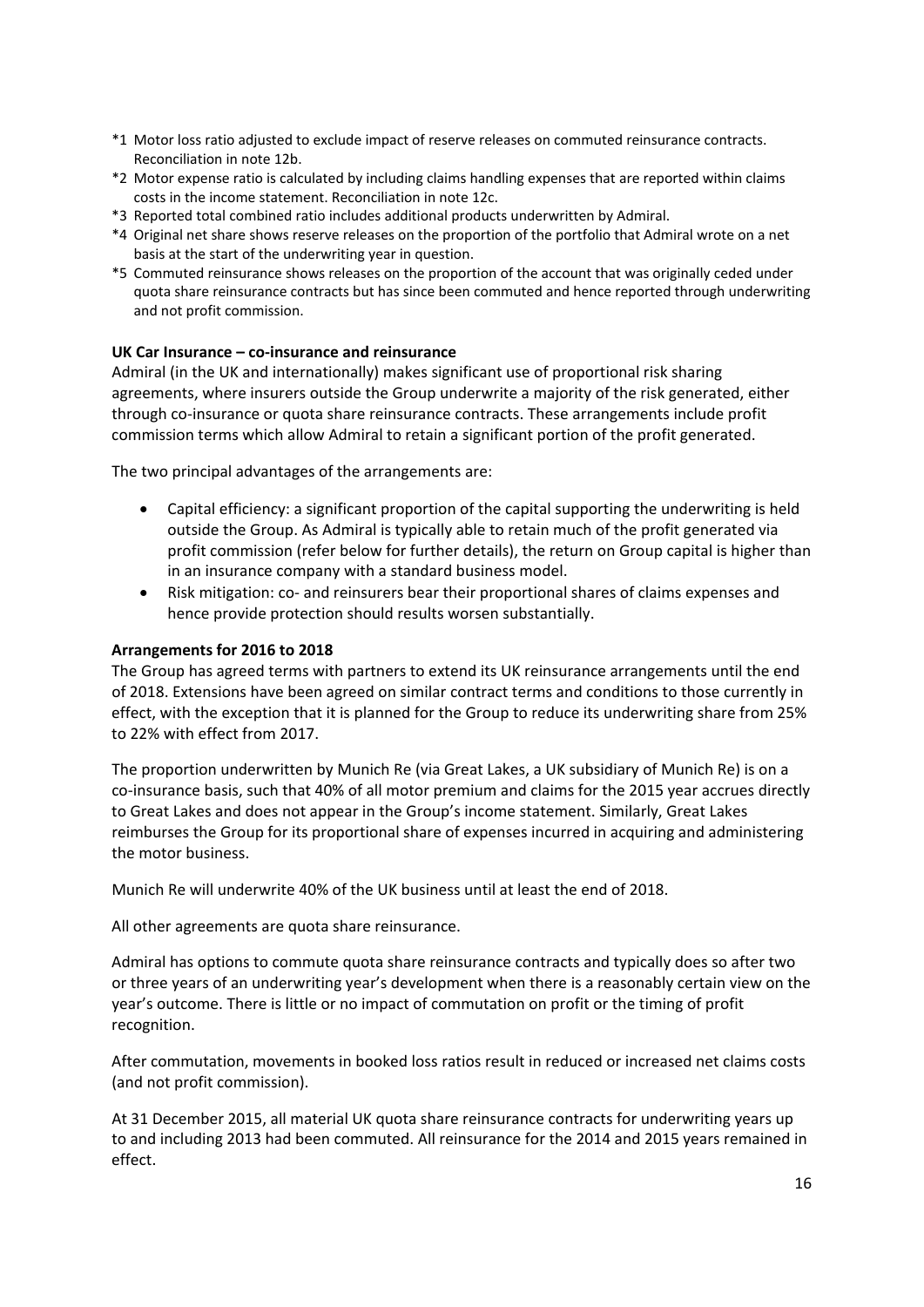Co‐insurance and reinsurance arrangements expose Admiral to two principal risks:

- The risk of reduced availability of co-insurance and reinsurance arrangements.
- Credit risk of significant counterparties through default of a reinsurer.

Details of the potential impact and mitigating factors the Group has in place will be available in the Group's 2015 Annual Report.

The European and US arrangements are explained below in the International Car Insurance section and the UK Household arrangements are explained below in the Other Group Items section.

## **UK Car Insurance Financial Performance**

Following an unprecedented period of premium deflation over 2011‐2013, 2015 saw prices continue to rise following an early indication of increasing prices emerging in late 2014. Admiral started to implement rate increases in early 2014, ahead of the market, and the business performance in 2015 benefited from this pricing strategy. Turnover increased by 7% to over £1.7 billion and vehicles increased to a record level of 3.3 million.

## **Profit**

Profit from UK Car Insurance increased 11% to £443.0 million (2014: £398.0 million). Profit from underwriting and profit commission increased by 21% to £284.4 million (2014: £234.7 million), reflecting an improved combined ratio whilst investment income increased by £14.6 million to £26.1 million (2014: £11.5 million). The combined ratio improvement was largely due to higher reserve releases that resulted from positive claims development, in particular from the 2011, 2012 and 2013 years.

The increase of £14.6 million in investment income was due to the full year impact of the increased allocation of funds to fixed income and other short dated securities that took place across 2014. In addition, investment and interest income for 2014 was offset by an adjustment (of approximately £8 million) relating to notional investment income being accrued on quota share reinsurance funds withheld arrangements. Net other income and instalment income decreased by 3% to £158.6 million (2014: £163.3 million).

## **Turnover and premiums**

UK turnover of £1.71 billion increased by 7% (2014: £1.60 billion) primarily due to increases in average premiums which also led to a 6% increase in total premiums written to £1.54 billion (2014: £1.45 billion). The closing vehicle count increased to a record 3.30 million (2014: 3.15 million). Average written premium for the year was around £470, up 4% on 2014 (2014: £453), reflecting rate increases implemented during 2014 offset by portfolio mix changes (notably a shift in the balance of the portfolio towards renewal business).

## **Underwriting result and profit commission**

The UK Car Insurance motor combined ratio improved in 2015 as shown below:

| UK Car Insurance Motor combined ratio                                      | 2014  | 2015  |
|----------------------------------------------------------------------------|-------|-------|
| Loss ratio excluding reserve releases from original net share and          |       |       |
| commuted reinsurance                                                       | 86.9% | 87.7% |
| Reserve releases - original net share                                      | 18.3% | 23.6% |
| Loss ratio net of releases – original net share <sup><math>*1</math></sup> | 68.6% | 64.1% |
| Expense ratio                                                              | 14.4% | 16.9% |
| Combined ratio – original net share $i1$                                   | 83.0% | 81.0% |
|                                                                            |       |       |

\*1 Ratios calculated on original net share uses the proportion of the portfolio that Admiral wrote on a net basis at the start of the underwriting year in question.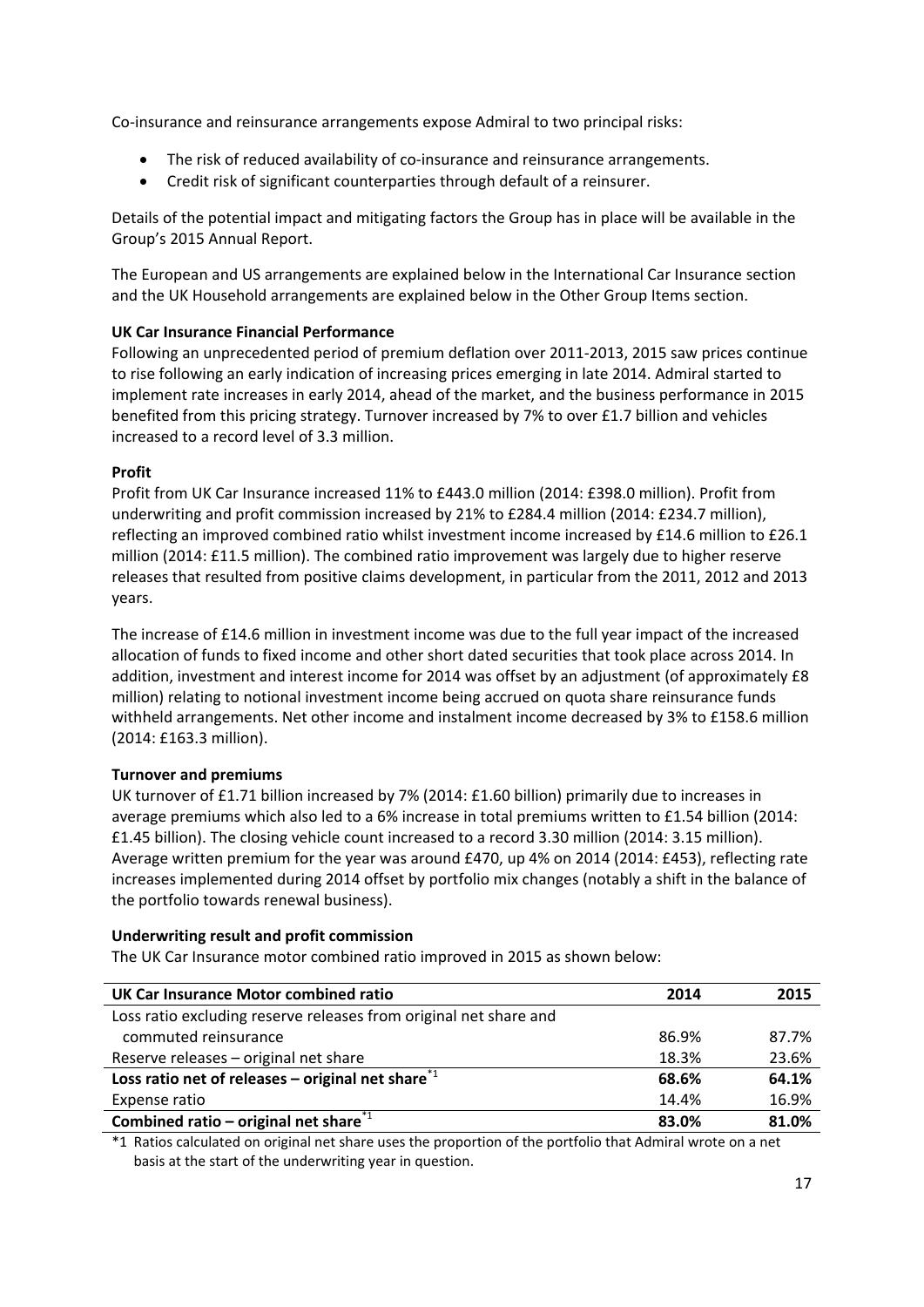The reported motor combined ratio improved to 81.0% (2014: 83.0%) (both figures exclude the impact of reserve releases from commuted reinsurance contracts).

This reflects an improved reported loss ratio of 64.1% (2014: 68.6%), which was due to the impact of higher reserve releases (£84.6 million v £66.8 million). These higher releases were possible due to positive claims development during 2015 that resulted in improvements in the projected ultimate loss ratios, especially for the 2011 to 2013 underwriting years.

Despite these higher reserve releases in 2015 the margin held in booked reserves above actuarial best estimates remains significant. Reflecting the level of uncertainty in motor insurance reserving (particularly relating to the ultimate costs of very large claims), the margin remains at the upper end of the Group's reserving policy.

Excluding reserve releases, the loss ratio increased to 87.7% (2014: 86.9%), largely due to the impact of lower premiums earned in 2015.

#### **Claims reserving**

Admiral's reserving policy (both within the claims function and in the financial statements) is initially to reserve conservatively, above internal and independent projections of ultimate loss ratios. This is designed to create a margin held in reserves to allow for unforeseen adverse development in open claims and typically results in Admiral making above industry average reserve releases. Admiral's booked claims reserves continue to include a significant margin above projected best estimates of ultimate claims costs.

As profit commission income is recognised in the income statement in line with loss ratios accounted for on Admiral's own claims reserves, the reserving policy also results in profit commission income being deferred and released over time.

The earned motor expense ratio increased to 16.9% from 14.4% due to 2014 benefiting from a one‐ off adjustment to levy costs (excluding the adjustment the earned motor expense ratio for 2014 would have been 16.3%).

The projected ultimate loss ratio for Admiral for the 2015 accident year is 82% (2014 accident year: 77%). The level of projected ultimate loss ratio continues to reflect the impact of increases in average claims costs and lower earned average premiums.

The projected ultimate combined ratio (ultimate loss ratio plus written expense ratio) for Admiral for the 2015 accident year is 97%, in line with 2014. The reported combined ratio for the UK market (excluding Admiral) for 2014, excluding reserve releases, was 111%.

#### **Profit commission**

Admiral is potentially able to earn material amounts of profit commission revenue from co‐ and reinsurance partners, depending on the profitability of the insurance business underwritten by the partner. Revenue is recognised in the income statement in line with the booked loss ratios on Admiral's retained underwriting.

In 2015 Admiral recognised profit commission revenue of £85.2 million (2014: £71.8 million) and reserve releases from business that was originally ceded under quota share reinsurance contracts that have since been commuted of £88.8 million (2014: £70.6 million). Total income from both of the above therefore increased significantly to £174.0 million (2014: £142.4 million) due to improvements in prior year claims costs and the associated reductions in loss ratios of those years. Note 5c to the financial statements analyses profit commission income by underwriting year.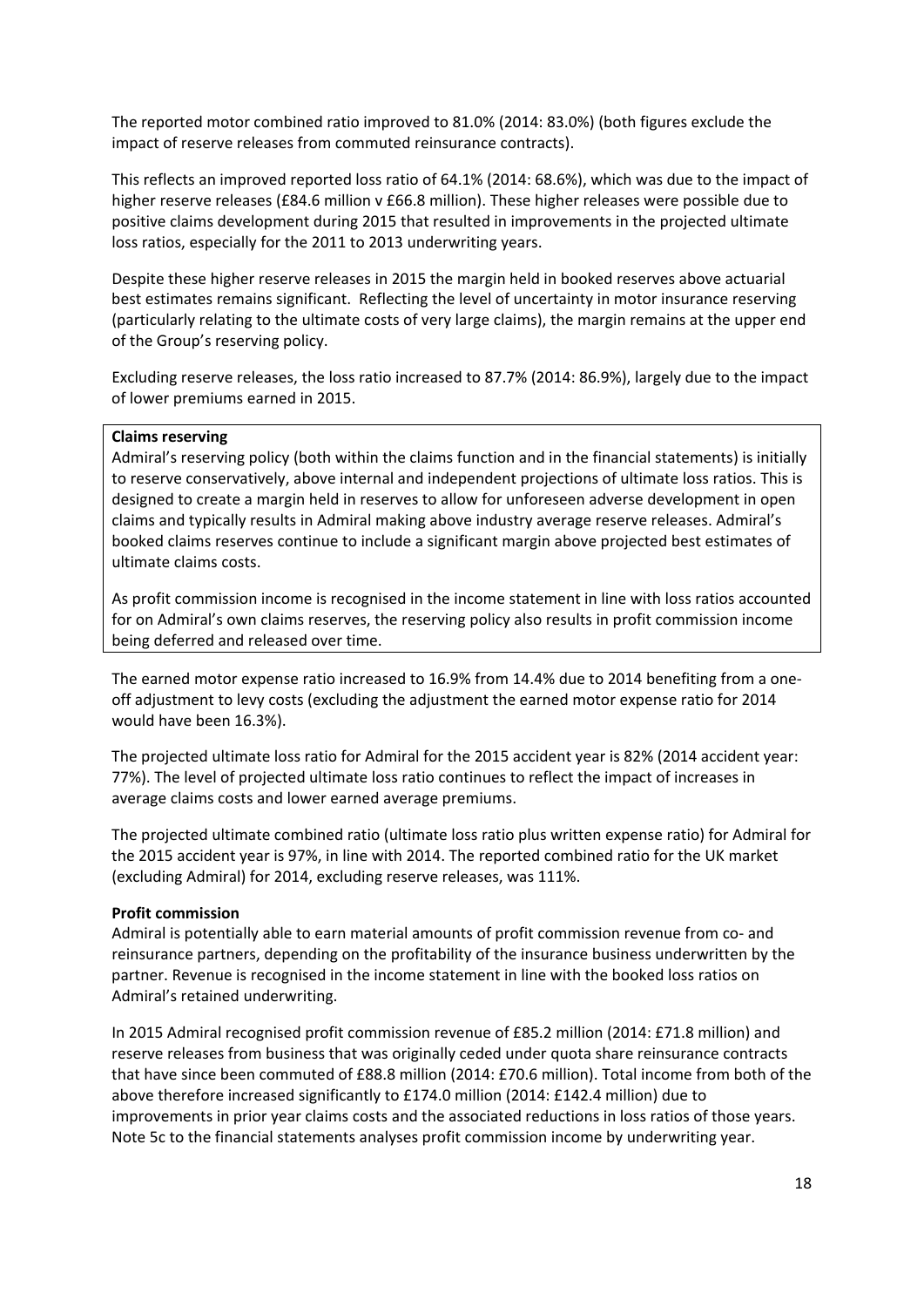When a quota share reinsurance contract is commuted (typically after two or three years from the start of an underwriting year), further improvement or deterioration in claims costs are reported within net claims. If the contracts were not commuted, the movement would be reported in profit commission.

#### **Other Revenue**

Admiral generates Other Revenue from a portfolio of insurance products that complement the core car insurance product, and also fees generated over the life of the policy.

The most material contributors to net Other Revenue are:

- Profit earned from motor policy upgrade products underwritten by Admiral, including breakdown, car hire and personal injury covers;
- Profit from other insurance products, not underwritten by Admiral;
- Vehicle commission earned from Admiral's panel of co- and reinsurance partners;
- Fees administration fees and referral income; and
- Instalment income interest charged to customers paying for cover in instalments.

Contribution from Other Revenue (net of costs) decreased by 4% to £174.6 million (2014: £182.0 million). The reduction was due to a number of impacts, most notably a change to reinsurer vehicle commissions (the change reallocates revenue to profit commission, albeit with a time lag in recognition of approximately a year) and higher loss ratios on add‐on products underwritten by the Group (as a result of enhancements to product features to benefit customers).

Other revenue was equivalent to £63 per vehicle (gross of costs) – reflecting the change in allocation of vehicle commission. Net Other Revenue (after deducting costs) per vehicle was £54 (2014: £58).

| £m                                                 | 2013   | 2014   | 2015   |
|----------------------------------------------------|--------|--------|--------|
| Contribution from additional products and fees     | 170.4  | 177.8  | 173.7  |
| Contribution from additional products underwritten |        |        |        |
| by Admiral <sup>*1</sup>                           | 12.3   | 18.7   | 16.0   |
| Instalment income                                  | 23.7   | 22.6   | 26.7   |
| <b>Other revenue</b>                               | 206.4  | 219.1  | 216.4  |
| Internal costs                                     | (33.6) | (37.1) | (41.8) |
| Net other revenue                                  | 172.8  | 182.0  | 174.6  |
| Other revenue per vehicle <sup>*2</sup>            | £67    | £67    | £63    |
| Other revenue per vehicle net of internal costs    | £57    | £58    | £54    |

#### **UK Car Insurance Other Revenue – analysis of contribution:**

\*1 Included in underwriting profit in income statement but re‐allocated to Other Revenue for purpose of KPIs. \*2 Other revenue (before internal costs) divided by average active vehicles, rolling 12 month basis.

#### **Instalment income**

Instalment income is interest charged to customers paying for their insurance in instalments. During 2015 Admiral earned £26.7 million from instalment income, up 18% on the prior period (2014: £22.6 million) for a number of reasons including an increase in average premium, customer numbers and the proportion of customers paying by instalment.

## **Additional products underwritten by Admiral**

There are a number of products that are core to providing car insurance to customers (including personal injury insurance, breakdown cover and car hire cover).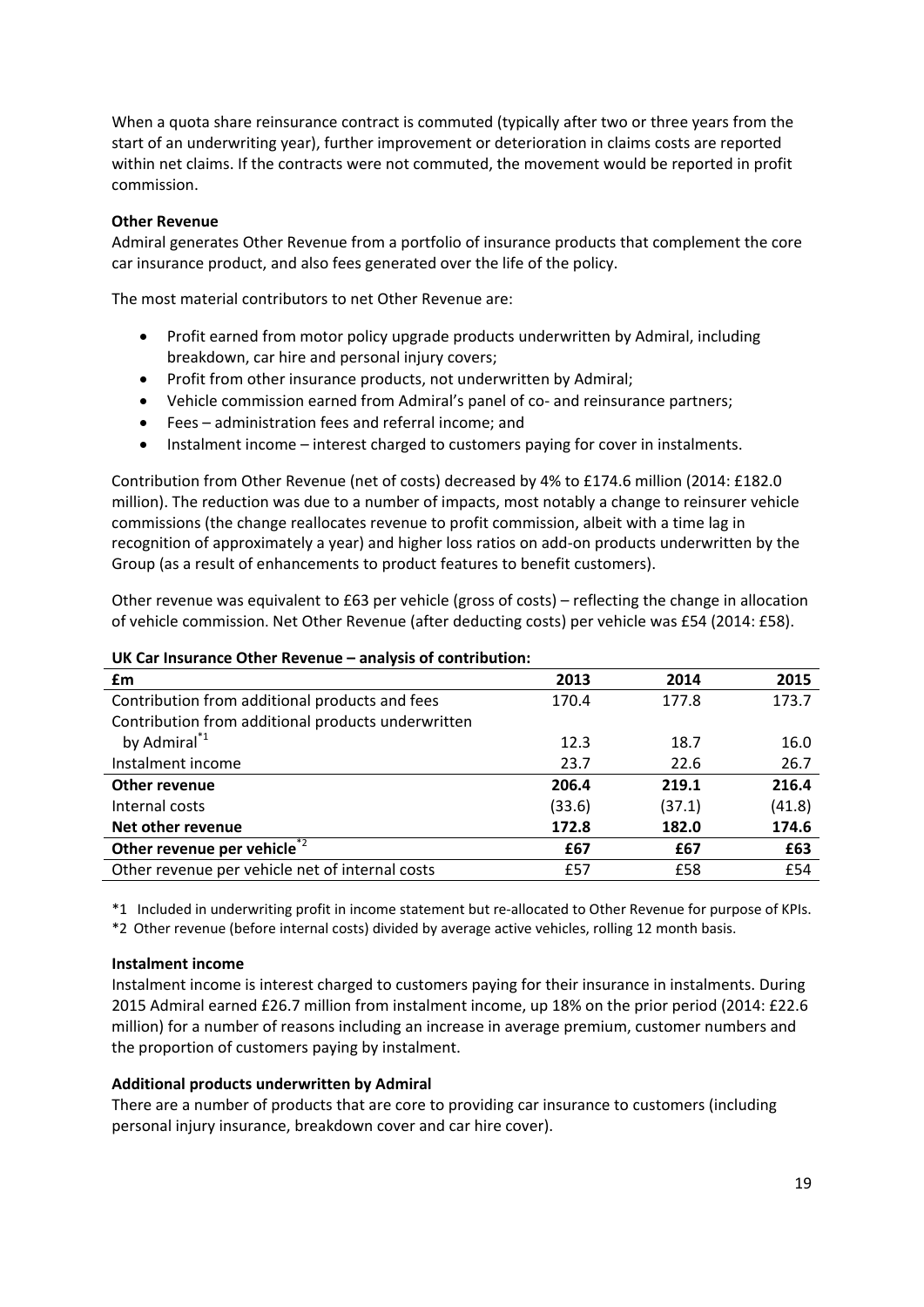Contribution from these products underwritten by Admiral during 2015 was £16.0 million (2014: £18.7 million) and this is included in underwriting profit in the income statement, but reallocated to Other Revenue for the purpose of management key performance indicators.

## **Regulatory environment**

The UK Car Insurance business operates predominantly under the regulation of the UK Financial Conduct Authority (FCA) and Prudential Regulatory Authority (PRA), and through a Gibraltar‐based insurance company, under the Financial Services Commission (FSC) in that territory.

The FCA and PRA regulate the Group's UK registered subsidiaries including EUI Limited (an insurance intermediary) and Admiral Insurance Company Limited (AICL; an insurer), whilst the FSC regulates Admiral Insurance (Gibraltar) Limited (AIGL; also an insurer).

The Group is required to maintain capital at a level prescribed by the lead regulator for Solvency II purposes, the PRA, and maintains a surplus above that required level at all times.

## **International Car Insurance**

## **International Car Insurance Review**

## **Spain – Sarah Harris – CEO, Admiral Seguros**

The highlight of 2015 in Spain?

We successfully hit our target of breaking-even on an underwriting year basis - a meaningful achievement given the small size of the Spanish book.

Our focus during the year was on improving portfolio quality, strong cost control and making improvements in infrastructure and customer processes. Having used 2015 to consolidate, we now have a strong foundation from which to scale up the business over coming years.

Improvements in the Spanish economy during 2015 drove increases in claims frequency in a context of continuing price competition. The result was that the Spanish market may have entered unprofitable underwriting territory for the first time in more than 10 years. The market combined ratio was 96% at the end of 2014. It rose to 99% in H1 2015, and looks to have continued an upward trend in H2.

The other big news in 2015 was the passing of an update to the claims 'Baremo' law by the Spanish parliament. 'Baremo' regulates compensation payouts in bodily injury cases and the change, effective from January 2016, makes large bodily injury claims significantly more expensive. This will provide further upward pressure on market claims costs.

We expect that the 'Baremo' change will bring some market price reaction and opportunities for growth during 2016. Our focus will be on increasing our market share within the price comparison channel, and growing consumer awareness of our flagship Qualitas brand.

## **Italy – Milena Mondini – CEO, ConTe**

ConTe recorded its second consecutive year of profit in 2015. Despite challenging market conditions ‐ prices decreasing by 6% ‐ we grew the customer count by 11% to 315,300.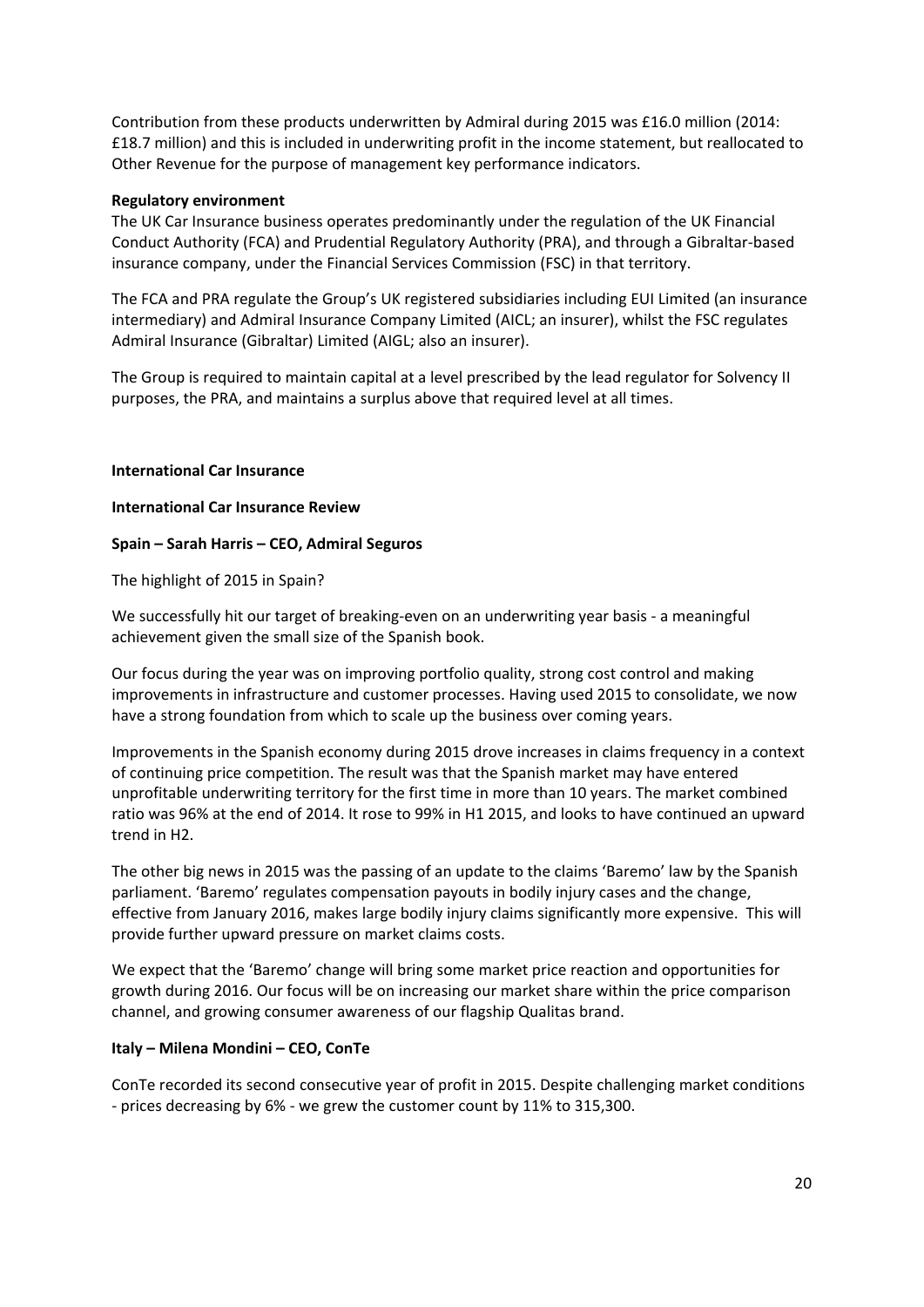For the first time in more than 10 years the average premium for the market fell below €380. Competition was fierce, with a large media spend, rate cuts, special promotions and product innovations, like telematics and alternate payment methods. However, with a market combined ratio still well below 100%, it should not come as any surprise that many firms would be trying to increase the size of their portfolios. I expect further rate cuts in the first half of 2016 but the pace should slow as claims frequency is now on the rise.

Transition towards direct distribution progressed at a slower pace than in the past, given that traditional companies led the price and advertising war. Mobile is becoming a major force with around one third of visits to insurance websites coming from mobile devices and price comparison sites grew around 12%.

ConTe followed the market with some price reductions but resisted drastic rate cutting. Instead we focussed on finding profitable niches within the book, selling other products and services to our customers and retaining customers at renewal. In 2016 ConTe will invest more in its brand, which started in 2015 with our sponsorship of the Serie B football league. We will also invest in technology to help us grow in the future when the market turns and prices rise once again.

Technical results were positive, with encouraging claims development. Improved actuarial projections resulted, not only in a profitable 2015 on the back of reserve releases, but also turned 2014 into another profitable underwriting year.

## **USA – Kevin Chidwick – CEO, Elephant Auto**

Comprehensive 2015 market data is not yet available, but it is fair to assume that the US market grew again ‐ from a market of over \$180bn premium in 2014 to around \$190bn in 2015. The market is stable with low cyclicality, but in 2015 the major players complained of increasing claims frequency and talked about raising rates.

Distribution channel shift remains slow but inevitable. Market surveys suggest c25% of all premiums are written direct with new business being c40%. But it is a sticky market, with only 10% of customers switching annually, so the overall shift in distribution is modest. For Elephant this is somewhat academic as the direct market is enormous and more than enough to satisfy our needs. 40% of new business represents 8 million new business opportunities each year. That'll do. One feature of 2015 was the emergence of online price comparison - whilst still modest in the US market, it clearly made an impact and is a fast growing proportion of our quote volumes.

For Elephant, 2015 was a good year. We grew the business substantially again - with more than 40% growth we wrote \$135 million and now have over 140,000 customers. Acquisition economics improved as brand awareness and perception increased nicely in our core markets. New marketing campaigns delivered well. Growth was particularly significant in Virginia and in the US's  $2^{nd}$  largest auto insurance state, Texas. We have moved into the top 100 US auto insurers with a market share that rounds to a massive 0.1%. The loss ratio came under pressure with increased frequency across the board, but particularly in Texas. Like others, we implemented price increases in the latter part of the year to address the loss ratio. We will be monitoring this carefully as we seek further growth in 2016. We have plenty of market share to go after – both in existing states and beyond – and we will probably expand into new states in the next year or so.

We believe the Elephant culture and operating model gives us an opportunity for a competitive advantage in a high expense ratio market. Adjusted for our current lack of scale, Elephant already compares favourably.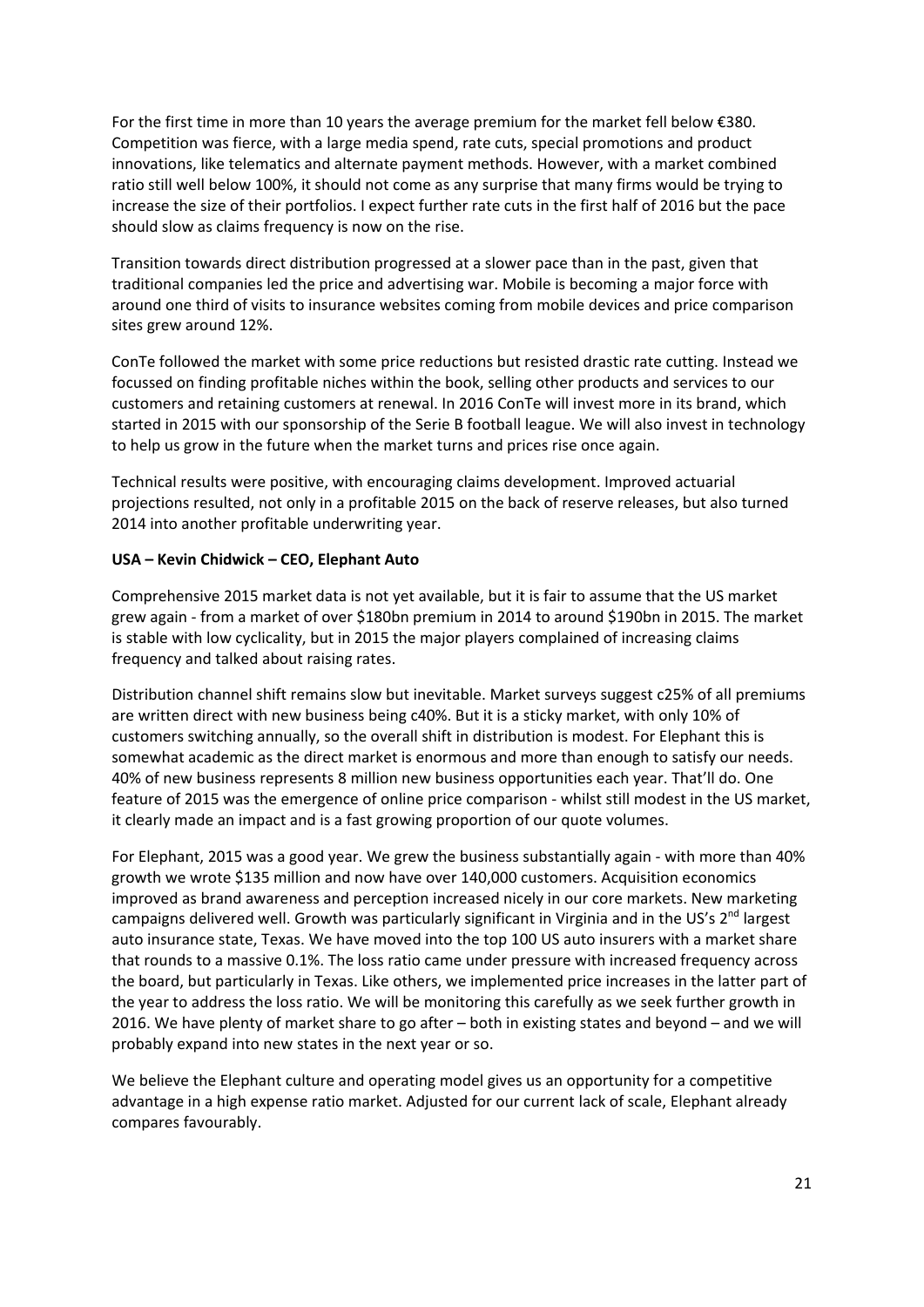### **France – Pascal Gonzalvez – CEO, L'olivier ‐ assurance auto**

2015 was the year of a new law in France ('loi Hamon') making switching motor insurance much easier for consumers. This new regulation was in-force from 1 January 2015 and was rolled out progressively all year at each renewal date.

To avoid losing market share, large players didn't increase prices much, at least not enough to compensate for the higher cost of claims. As a consequence, the market combined ratio kept deteriorating reaching 107%. One would expect 2016 to be a continuation of 2015. Market profitability is unlikely to improve, as claims costs are expected to keep rising, while prices will be stable as a defence against the new law that is now fully effective.

L'olivier ‐ assurance auto benefited both from the new regulatory environment and the growth of the price comparison market. It was a year of strong growth as our policy base grew by more than 60%. We've been developing our brand awareness with a new TV presence. At the same time, operations were fully in‐sourced and a new cutting edge IT system was developed and implemented.

2016 should be another year of strong growth for L'olivier ‐ assurance auto.

#### **International Car Insurance Financial Performance**

#### **Non‐GAAP format income statement**

| £m                                 | 2013   | 2014   | 2015   |
|------------------------------------|--------|--------|--------|
| Turnover                           | 187.8  | 206.2  | 232.4  |
| Total premiums written             | 168.3  | 185.4  | 213.3  |
|                                    |        |        |        |
| Net insurance premium revenue      | 54.1   | 58.1   | 62.3   |
| Investment income                  |        | 0.2    |        |
| Net insurance claims               | (49.1) | (50.5) | (50.9) |
| Net insurance expenses             | (32.9) | (34.0) | (40.1) |
|                                    |        |        |        |
| Underwriting result                | (27.9) | (26.2) | (28.7) |
| Net other income                   | 5.8    | 6.3    | 6.5    |
|                                    |        |        |        |
| International Car Insurance result | (22.1) | (19.9) | (22.2) |

#### **Key performance indicators**

|                                                             | 2013    | 2014    | 2015    |
|-------------------------------------------------------------|---------|---------|---------|
| Adjusted loss ratio <sup>*1</sup>                           | 91%     | 77%     | 77%     |
| Adjusted expense ratio <sup>1</sup>                         | 49%     | 50%     | 49%     |
| Adjusted combined ratio <sup>*2</sup>                       | 140%    | 127%    | 126%    |
| Adjusted combined ratio, net of Other revenue <sup>*3</sup> | 129%    | 116%    | 115%    |
| Vehicles insured at period end                              | 515,300 | 592,600 | 673,000 |

\*1 Loss ratios and expense ratios have been adjusted to remove the impact of reinsurer caps so the underlying performance of the business is transparent.

\*2 Adjusted combined ratio is calculated on Admiral's net share of premiums and excludes Other Revenue. It excludes the impact of reinsurer caps. Including the impact of reinsurer caps the reported combined ratio would be 2015: 146%; 2014: 145%; 2013: 152%.

\*3 Adjusted combined ratio, net of Other Revenue is calculated on Admiral's net share of premiums and includes Other Revenue. Including the impact of reinsurer caps the reported combined ratio, net of Other Revenue would be 2015: 136%; 2014: 134%; 2013: 141%.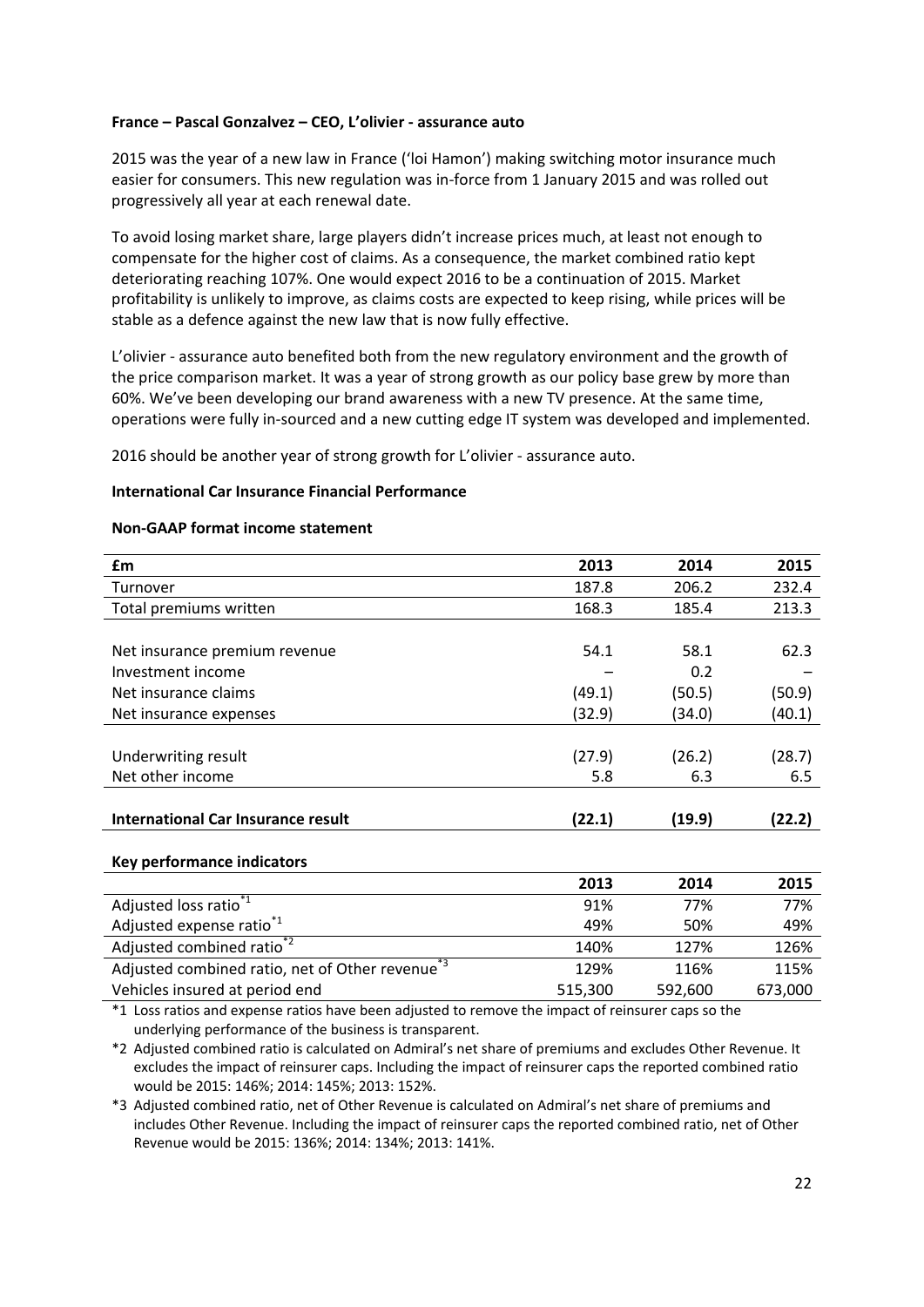## **Geographical analysis**

| 2015                                         | Spain   | Italv   | France |         | Total   |
|----------------------------------------------|---------|---------|--------|---------|---------|
| Vehicles insured at period end               | 160.700 | 315.300 | 56.800 | 140.200 | 673.000 |
| Turnover $f$ (Em) <sup><math>*</math>1</sup> | 38.6    | 77.9    | 21.2   | 94.7    | 232.4   |

| 2014                           | <b>Spain</b> | Italv   | <b>France</b> |         | Total   |
|--------------------------------|--------------|---------|---------------|---------|---------|
| Vehicles insured at period end | 164.400      | 285.100 | 34.200        | 108.900 | 592.600 |
| Turnover $(fm)^{1}$            | 43.8         | 81.9    | 14.2          | 66.3    | 206.2   |
|                                |              |         |               |         |         |

\*1 Turnover includes total premium written and income generated by the sale of additional products and services and fees.

## **International Car Insurance co‐insurance and reinsurance**

As noted earlier, Admiral makes significant use of proportional risk sharing agreements, where insurers outside the Group underwrite a majority of the risk generated, either through co‐insurance or quota share reinsurance contracts.

For the 2015 year Admiral retained 35% (Italy), 30% (France and Spain) and 33% (USA) of the underwriting risk respectively. The arrangements for 2016 will remain the same.

All contracts are subject to certain caps on the reinsurers' exposures and all contracts have profit commission terms that allow Admiral to receive a proportion of the profit earned on the underwriting once the business reaches cumulative profitability. The contracts include proportional sharing of Other Revenue.

## **International Car Insurance Financial Performance**

Admiral's international insurance businesses continued to grow, adding over 80,000 customers and ending 2015 14% larger than a year earlier. Turnover grew by 13% to £232.4 million (2014: £206.2 million). Turnover and vehicles in these businesses represent 11% and 15% of the Group totals respectively, with turnover up from 10% in 2014 while the customer proportion remained stable.

The adjusted combined ratio remained stable at 126% (2014: 127%). Continued improvement in ConTe's prior years claims development and higher net insurance premium revenue has been offset by continued investment in operations in France and the US, resulting in an increased loss of £22.2 million in 2015 (2014: £19.9 million). The adjusted expense ratio decreased slightly to 49% (2014: 50%). The expense ratio is high in comparison to Admiral's UK business because all of the international operations need to continue to grow to achieve economies of scale. In addition, there are market specific reasons why the expense ratios are higher, for example higher acquisition costs in the US cause a strain on the expense ratio when the business is growing.

As the Group's international insurance operations grow, it is expected that they will make losses until appropriate scale has been achieved. The Group is satisfied with the progress each business continues to make towards the goal of becoming a sustainable, growing, profitable operation.

Admiral Seguros (Spain) was launched in 2006 and is the oldest of Admiral's international operations. In 2013, Admiral Seguros launched a second brand (Qualitas Auto) to complement its original Balumba brand. The business insured 160,700 customers at the end of 2015, broadly stable on a year earlier.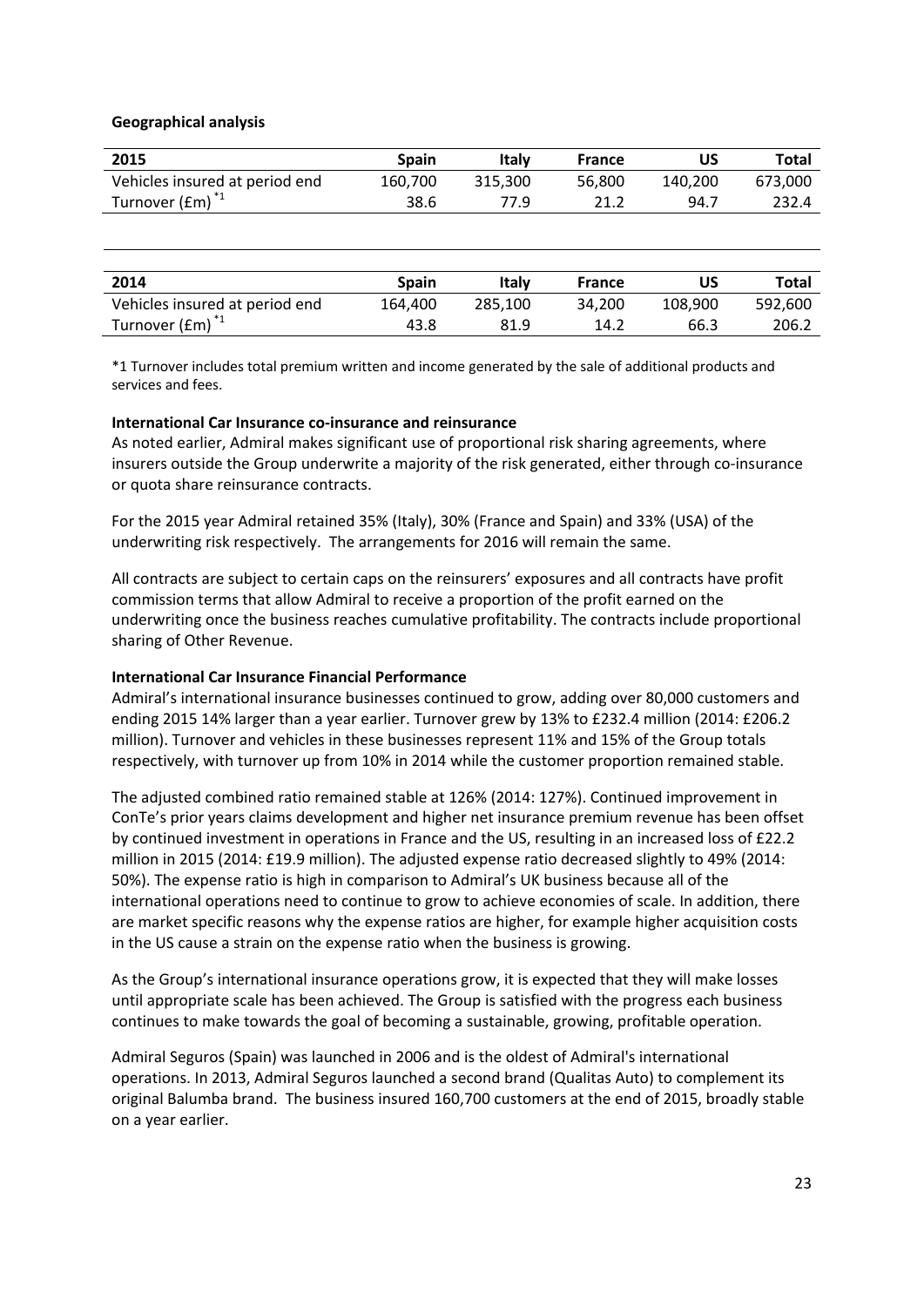In 2015, Admiral Seguros focused on cost control and improvements in infrastructure and customer processes rather than growth and achieved break‐even on an underwriting year basis, although reported a loss on an IFRS basis.

The Group's largest international operation is ConTe in Italy, which insured 315,300 vehicles at the end of 2015, up 11% year‐on‐year. ConTe was launched in 2008 and in 2015 enjoyed positive development of projected ultimate claims outcomes on its back years and was able to report a second annual profit. Despite the releases, the level of conservatism in the booked reserves at year end remains very strong.

Admiral's youngest and smallest international insurance business is L'olivier ‐ assurance auto, which launched in 2010 in France. L'olivier insured 56,800 vehicles at the end of 2015, up over 60% on the prior year and has focused on brand development during the year.

The consolidated result of Admiral's insurance operations in Spain, Italy and France was a loss of £7.0 million, a reduction of 33% on 2014 (2014: £10.4 million). The adjusted combined ratio net of Other revenue improved to 103% from 105% primarily due to improved claims experience.

In the US, Admiral operates in four states (Virginia, Maryland, Illinois and Texas) through its Elephant Auto business, which launched at the end of 2009. At the end of 2015 Elephant Auto insured over 140,000 vehicles, up 29% year‐on‐year. Elephant Auto's adjusted combined ratio net of Other Revenue improved from 146% in 2014 to 134% in 2015.

## **Regulatory environment**

Admiral's European insurance operations are generally subject to the same regulation as the UK Car Insurance business, details of which are summarised above, but also comply with local requirements as appropriate.

The Group's US insurer, Elephant Insurance Company, is regulated by the Virginia State Corporation Commission's Bureau of Insurance. The Company is required to maintain capital at levels prescribed by the regulator and holds a surplus above these requirements at all times.

## **Price Comparison**

## **Price Comparison Review**

## **UK – Martin Coriat – CEO, Confused.com**

Confused.com has seen a lot of changes in the market since it pioneered insurance comparison back in 2002, creating an ever growing and profitable industry while offering transparency and savings to British consumers. 13 years later, the market is now mature and commoditised with established players and is characterised by a very high level of competition. In 2015, the price comparison websites have spent more than ever in advertising and other promotional activities to attract customers. At the same time, the price comparison market as a whole did not grow as much as in previous years despite an apparent turn of the price cycle towards the end of the year, as indicated by the Confused/Willis Towers Watson price index.

This fiercely competitive environment in a stagnant market, and increasing acquisition costs across every media channel, meant Confused.com had a challenging year in 2015. This resulted in a reduced profit of £12.5 million.

We have achieved a lot in 2015 including finalising significant projects such as the launch of the Brian toy promotion and the entire redesign of our websites and customer experience.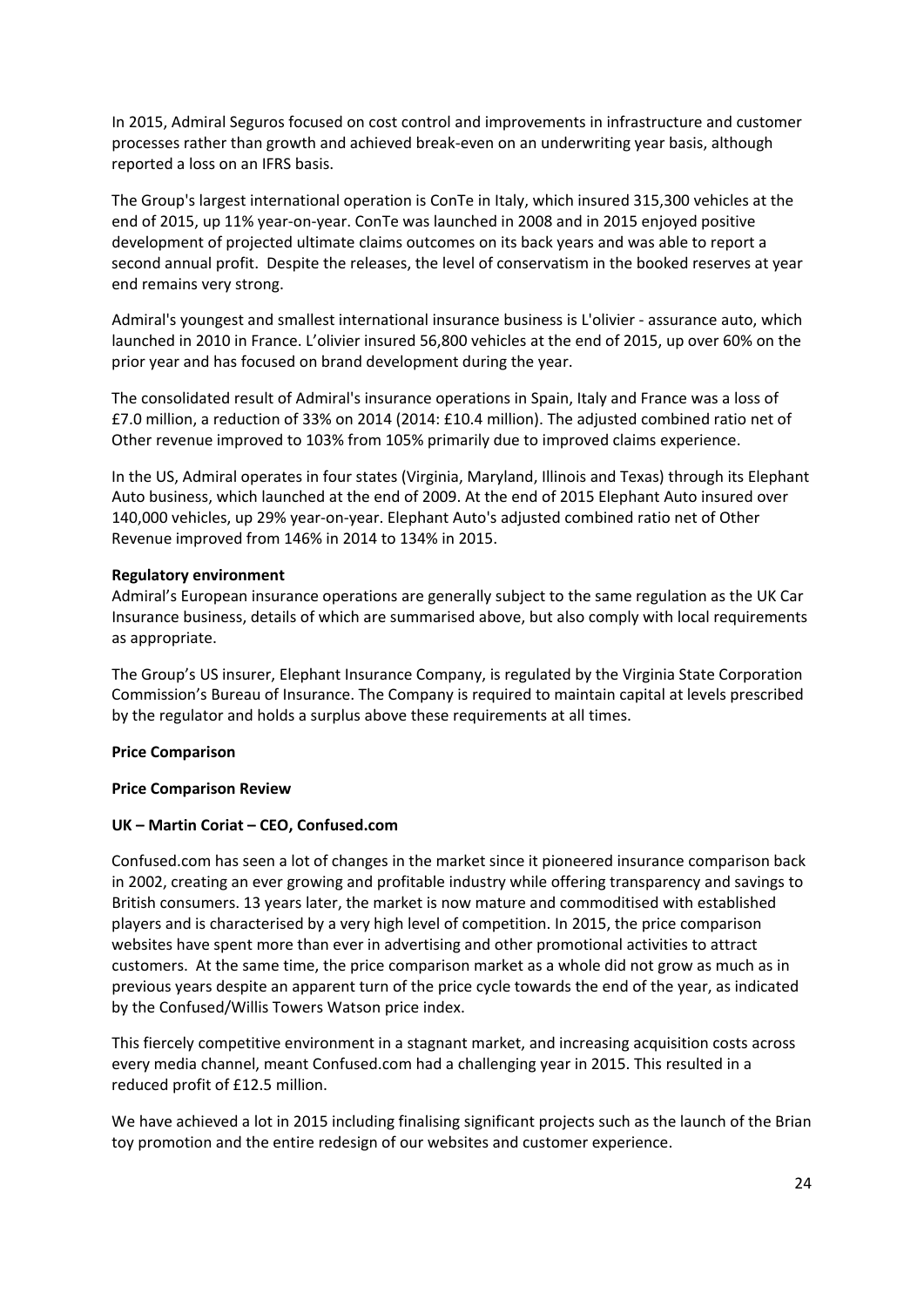We have also launched new activities to become the go-to place for car buying with the launch of Carfused.com. These new developments have required investment in 2015 and will need time to transform in actual future profits for Confused while they have hurt the bottom line in the short term. Confused has also gone through organisational change in 2015, to face a market with increased regulation impacting the way price comparison websites operate and more competition, requiring a greater need to stand out.

## **Spain – Elena Betes – CEO, Rastreator**

2015 has been a healthy year for Rastreator both in terms of growth and results. We have reinforced our market leadership in Spain with strong growth in quotes and sales, integrated a new brand, Seguros.es, and also expanded our presence in the market with several new products.

Our brand has grown, not only in recognition but also in preference. By communicating our multiproduct strategy effectively and efficiently we should continue to grow our business profitably.

Within the insurance business we are proud to deliver a comparison of prices that represents 86% market share and which includes traditional players in our panel. At the same time we keep working on our role of strategic data partner for insurers that work with us, with our annual insurance price index and our Big Data team providing new tools. For 2016, the new 'Baremo' law will bring premium increases which will increase shopping in car insurance.

## **France – Diane Larramendy – CEO, LeLynx**

2015 was a good year for LeLynx.fr.

We decided to take the opportunity offered by the 'loi Hamon' – enabling people to switch insurance at any time of the year – to push our investment into more offline and online marketing. Quote volumes and revenues grew as a result. LeLynx maintained its leadership position in the French market.

The aggregator market in France grew by 13%. On the one hand, the 'loi Hamon' and strong TV investment pushed the market up. On the other, stable insurance prices and aggressive retention focus from insurers slowed it down.

Our vision is that the price comparison market will develop, although slower than in the UK, and that LeLynx has the strength to be a leading player. We will focus our efforts on developing our presence within this market in 2016.

# **USA – Andrew Rose – CEO, compare.com**

One shouldn't forget that the US is 51 distinct auto insurance markets – yes even Washington DC is its own – not one unified market. This means it is hard to find a unified trend across the country. Two things did seem to bind the country together this year, however; lower gasoline prices and continued large advertising. The gas prices correlated strongly with miles driven and subsequently claims frequency while advertising again remained concentrated in the few largest insurers, again topping \$6 billion.

With 70% of consumers starting their search online, the big advertisers absorb a disproportionate amount of traffic. Countering this trend is the growing, but still small, auto insurance comparison market. compare.com, the largest auto insurance comparison site in the US, was joined this year by other players pushing similar, but different, models.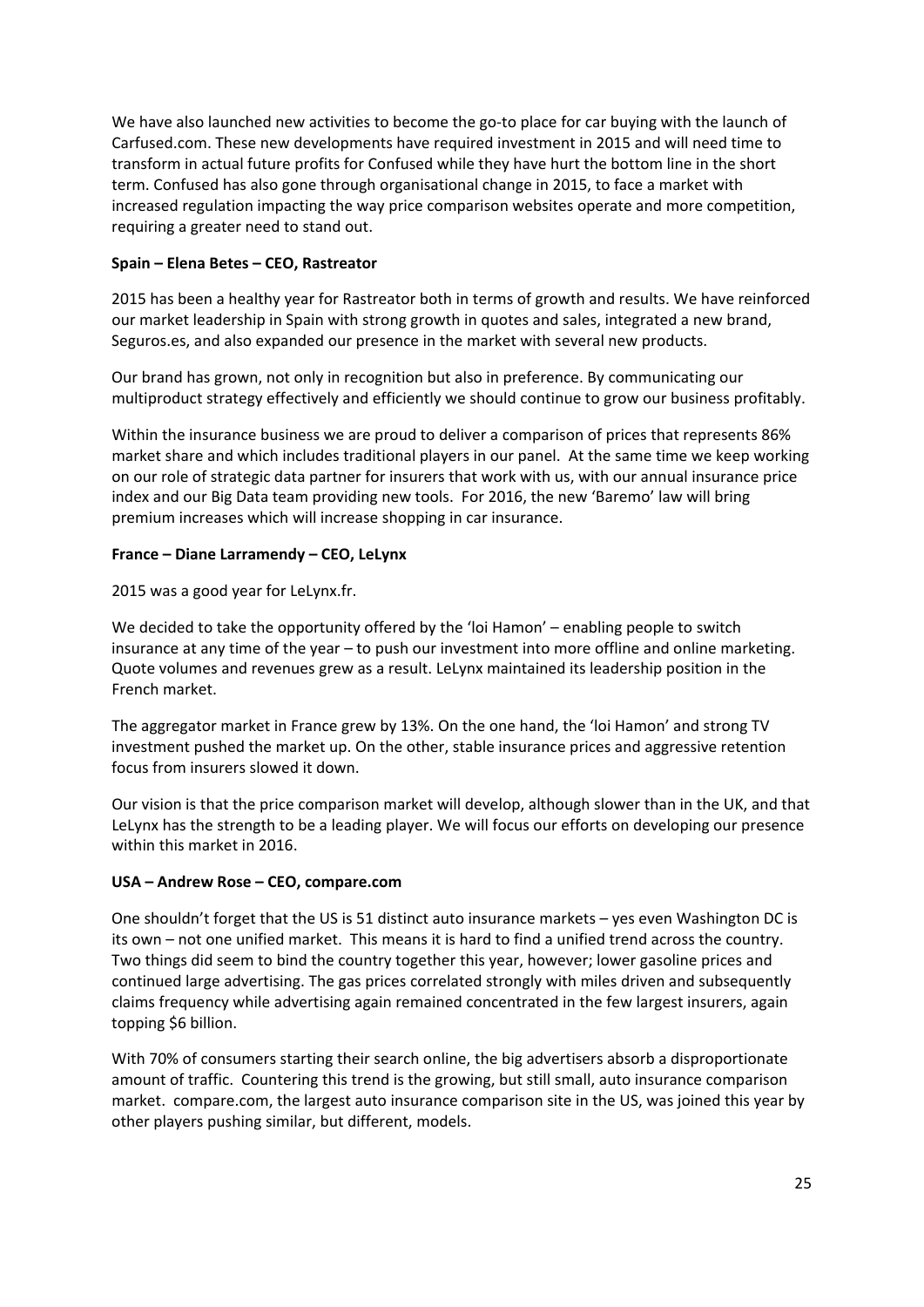While we continue to operate in 49 of the 51 markets (apologies to Alaska and Hawaii again!), advertising efforts grew to nearly twenty states and included a very successful nationwide TV advertising test.

Advertising growth was permitted by the continued expansion of our carrier panel. With over 60 auto insurance brands under contract, including nearly half of the top 25, the average number of rates returned nationwide is now nearly a handful. Volumes are now at the level that all but the very largest carriers view us as a very meaningful potential, and actual, source of business.

We again must caution that while we made huge strides and grew substantially, we have just the opportunity for, not the guarantee of, success. Attempting to change singlehandedly, a market of this size is not for the faint of heart. Pitfalls remain. Can we continue to lower acquisition cost? Will carriers continue to join? Will consumers continue to shop via our site? Will competitors complicate or complement our efforts?

Only time will tell, but another year of progress means we are closer to success than failure in our effort to transform the market.

#### **Price Comparison Financial Performance**

#### **Non‐GAAP format income statement**

| £m                                          | 2013   | 2014    | 2015    |
|---------------------------------------------|--------|---------|---------|
| Revenue                                     |        |         |         |
| Car insurance price comparison              | 87.2   | 81.0    | 82.3    |
| Other                                       | 25.5   | 26.5    | 25.8    |
| <b>Total Revenue</b>                        | 112.7  | 107.5   | 108.1   |
| Operating expenses                          | (92.3) | (110.3) | (123.6) |
| <b>Operating profit/(loss)</b>              | 20.4   | (2.8)   | (15.5)  |
|                                             |        |         |         |
| Confused.com profit                         | 21.7   | 15.8    | 12.5    |
| International price comparison result       | (1.3)  | (18.6)  | (28.0)  |
|                                             | 20.4   | (2.8)   | (15.5)  |
| Group share of operating profit/(loss) $*1$ |        |         |         |
| Confused.com profit                         | 21.7   | 15.8    | 12.5    |
| International price comparison result       | (0.6)  | (12.2)  | (19.7)  |
|                                             | 21.1   | 3.6     | (7.2)   |

\*1 Represents the Group's share of Price Comparison profit/ (loss) and excludes the impact of Minority Interests.

## **UK Price Comparison – Confused.com**

Confused.com faced continuing challenging market conditions and produced a lower result, with revenue 7% lower than 2014 at £75.4 million (2014: £80.8 million) although the trend improved slightly in the second half of the year. Profit also fell to £12.5 million (2014: £15.8 million). Confused.com's results were impacted by limited overall growth in the price comparison market in the UK as well as fierce competition.

Revenue from non-car insurance comparison sources represents over a quarter of total revenue. Confused.com's operating margin reduced to 17% (2014: 20%).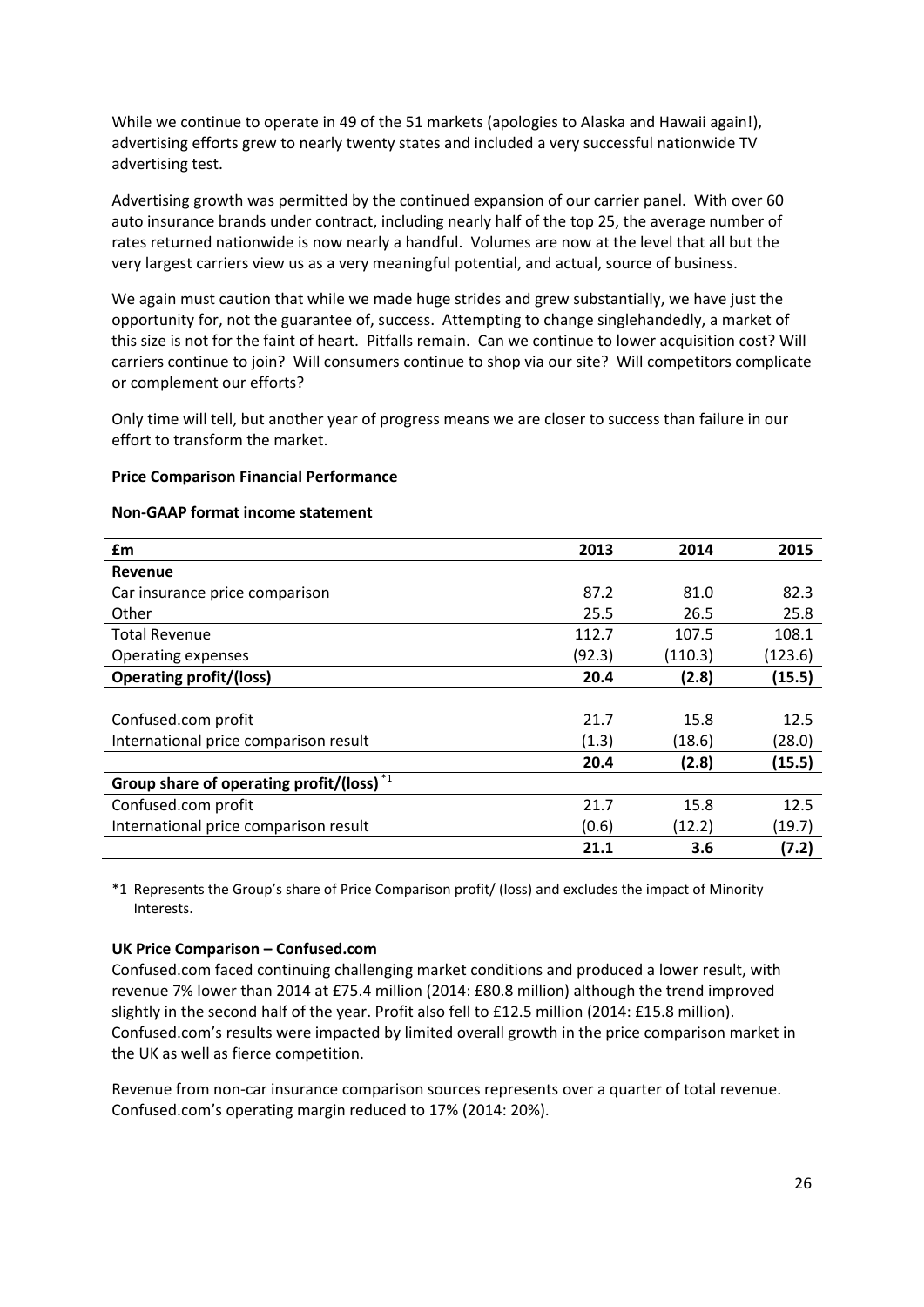## **International Price Comparison**

Admiral operates three price comparison businesses outside the UK: in Spain (Rastreator), France (LeLynx) and the US (compare.com).

The combined revenue from the European operations in 2015 increased to £28.6 million (2014: £25.3 million), with nearly 30% more quotes provided to customers. Both Rastreator and LeLynx have market-leading positions and strong brand recognition in their respective markets. The Group's share of the combined result for Rastreator and LeLynx was a profit of £1.8 million (2014: £2.8 million), the reduction reflecting investment in brand awareness outside of motor insurance. Admiral Group owns 75% of Rastreator, with the remaining 25% owned by Mapfre.

Following the launch in March 2013 of compare.com, a US comparison operation based in Virginia, the Group has continued to invest in the operation. Admiral Group owns 71% of compare.com, with the remaining 29% owned by White Mountains and Mapfre. During 2015 Admiral's share of compare.com's loss was £21.5 million before tax (2014: £15.0 million). Due to the ongoing investment in compare.com, the Group's share of compare.com's losses for 2016 will be in the range of \$30‐35 million.

The combined result for International Price Comparison was therefore a loss of £19.7 million (2014: loss £12.2 million) – the profit from Rastreator and LeLynx offset by investment in compare.com.

During late 2015 the Group established Preminen, a 50:50 joint venture with Mapfre, to explore the potential of price comparison overseas.

## **Regulatory environment**

Confused.com is regulated by the Financial Conduct Authority (FCA) as an insurance intermediary and is subject to all relevant intermediation rules, including those on solvency capital.

The European operations are all structured as branches of UK companies, with the UK insurance intermediary permission passported into Europe.

compare.com is a regulated insurance agency domiciled in Virginia, US, and licensed in all other US states.

## **Other Group Items**

| £m                                     | 2013   | 2014   | 2015   |
|----------------------------------------|--------|--------|--------|
| UK Household Insurance result          | (0.1)  | (0.1)  | 1.2    |
| UK Commercial Vehicle operating profit | 2.5    | 2.2    | 1.5    |
| Other interest and investment income   | 1.9    | 3.7    | 6.5    |
| Share scheme charges                   | (22.5) | (21.2) | (27.2) |
| <b>Business development costs</b>      | (0.3)  | (0.7)  | (1.9)  |
| Other central overhead                 | (3.5)  | (3.9)  | (5.6)  |
| Finance charges                        |        | (4.6)  | (11.1) |

## **UK Household Insurance**

UK Household Insurance was launched in December 2012 under the Admiral brand. The product is underwritten within the Group and in common with other businesses it is supported by proportional reinsurance covering 70% of the risk (shared between Munich Re, 40%, and Swiss Re, 30%). The business enjoyed another year of strong growth with policy numbers increasing by more than 90% to over 310,000 (2014: 162,600). Despite the relatively small size of the Household book, it has generated a small profit and its expense ratio is lower than the UK market ratio.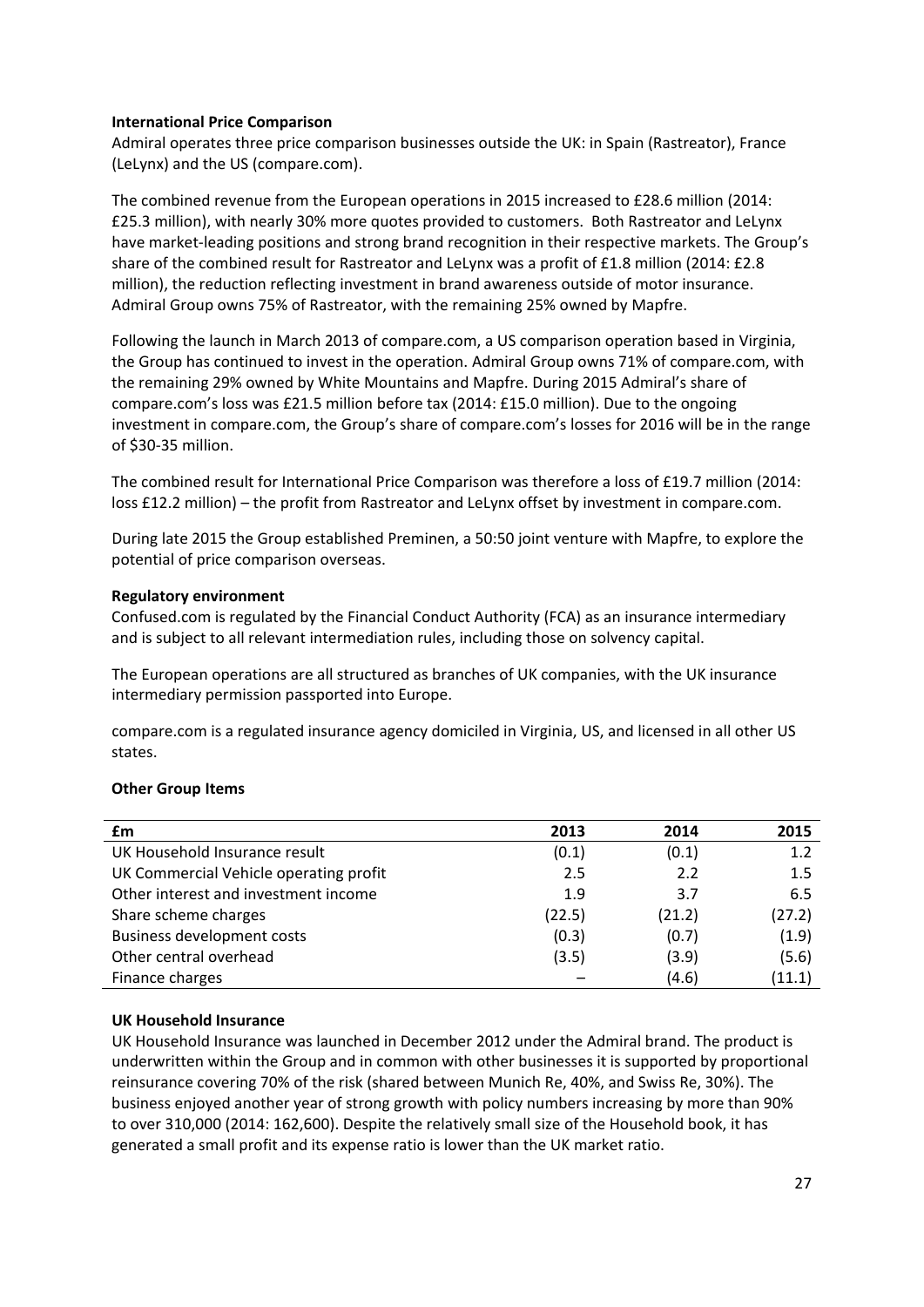## **UK Commercial Vehicle**

The Group operates a Commercial Vehicle insurance broker (Gladiator) offering van insurance and associated products, typically to small businesses. Distribution is via telephone and the internet (including price comparison websites).

Gladiator has been impacted by operational changes which, together with a very competitive environment, has resulted in a reduced operating profit of £1.5 million (2014: £2.2 million), although customer numbers increased from 143,900 to 146,600 at the end of 2015.

## **Interest and investment income**

Interest and investment income in 2015 was £6.5 million (2014: £3.7 million). The increase represents a full year's interest on the gilt holdings purchased with the proceeds of the debt issue.

## **Share scheme charges**

These costs relate to the Group's two employee share schemes, further detail on which is set out in the notes to the financial statements. The increase in the charge is due to an increase in the number of awards across the Group resulting from headcount growth and the higher share price at the end of 2015.

## **Finance charges**

Finance charges of £11.1 million (2014: £4.6 million) represent a full year's interest on the £200 million subordinated notes which were issued in July 2014 (refer to note 6 to the financial statements for further details).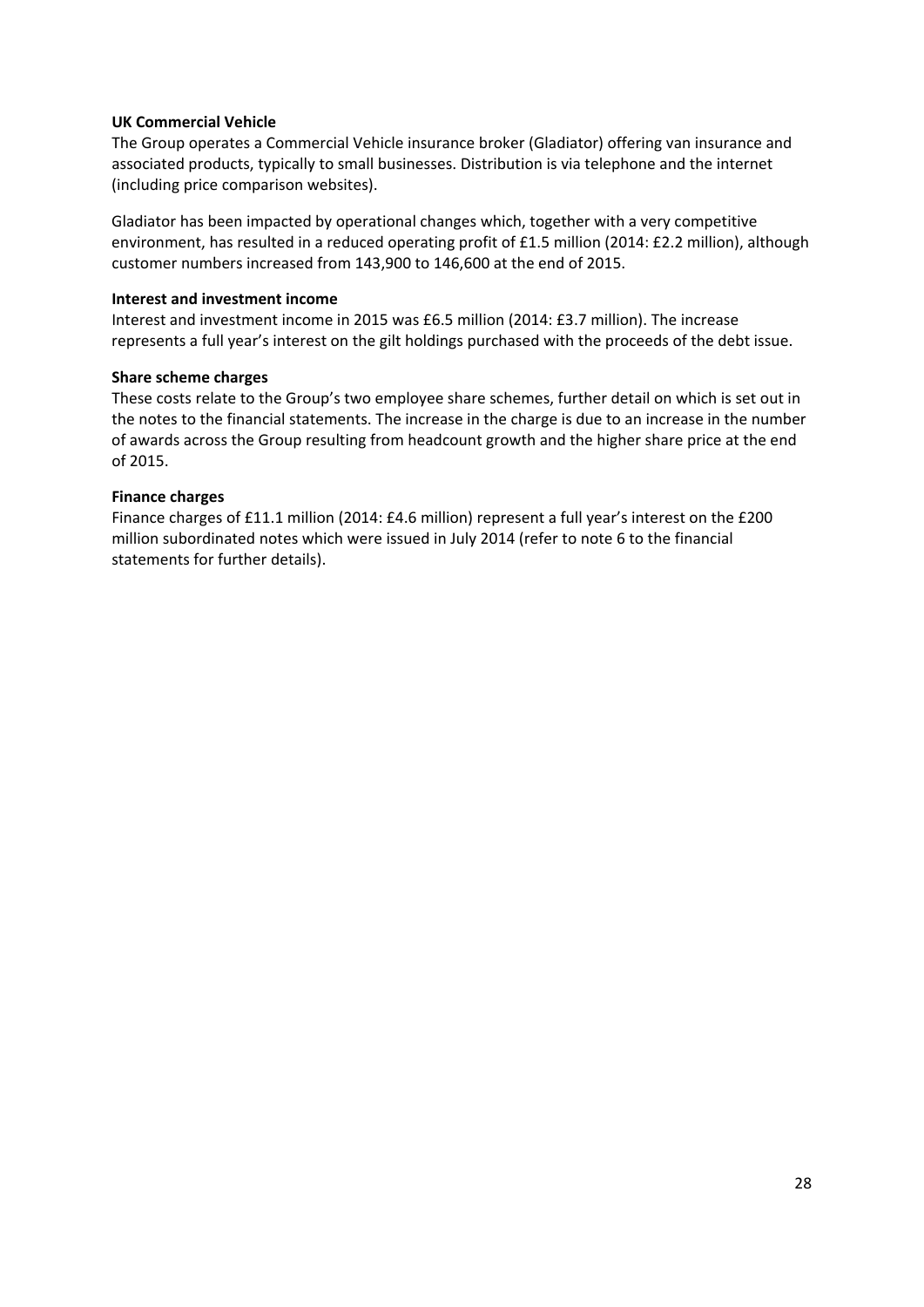## **Consolidated income statement**

# **For the year ended 31 December 2015**

|    | Year ended                      |                                                                             |
|----|---------------------------------|-----------------------------------------------------------------------------|
|    | 31                              | 31                                                                          |
|    | <b>December</b>                 | December                                                                    |
|    |                                 | 2014<br>£m                                                                  |
|    |                                 |                                                                             |
|    |                                 | 1,099.7                                                                     |
|    |                                 | (634.8)                                                                     |
|    |                                 | 464.9                                                                       |
|    |                                 | 332.5                                                                       |
|    |                                 | 71.8                                                                        |
|    |                                 | 15.4                                                                        |
|    |                                 | 884.6                                                                       |
|    | (769.1)                         | (794.5)                                                                     |
|    | 542.6                           | 535.4                                                                       |
|    | (226.5)                         | (259.1)                                                                     |
| 8  | (548.0)                         | (501.8)                                                                     |
| 8  | 249.5                           | 231.6                                                                       |
|    | (298.5)                         | (270.2)                                                                     |
|    | (525.0)                         | (529.3)                                                                     |
|    | 379.8                           | 355.3                                                                       |
| 6  | (11.1)                          | (4.6)                                                                       |
|    | 368.7                           | 350.7                                                                       |
| 9  | (76.9)                          | (69.1)                                                                      |
|    | 291.8                           | 281.6                                                                       |
|    |                                 |                                                                             |
|    | 300.0                           | 285.2                                                                       |
|    | (8.2)                           | (3.6)                                                                       |
|    | 291.8                           | 281.6                                                                       |
|    |                                 |                                                                             |
| 11 | 107.3p                          | 103.0p                                                                      |
| 11 | 107.1p                          | 102.8p                                                                      |
| 11 | 274.6                           | 273.5                                                                       |
| 11 | 100.0p                          | 100.0p                                                                      |
|    | <b>Note</b><br>5<br>7<br>5<br>6 | 2015<br>£m<br>1,130.2<br>(663.2)<br>467.0<br>319.8<br>85.4<br>32.6<br>904.8 |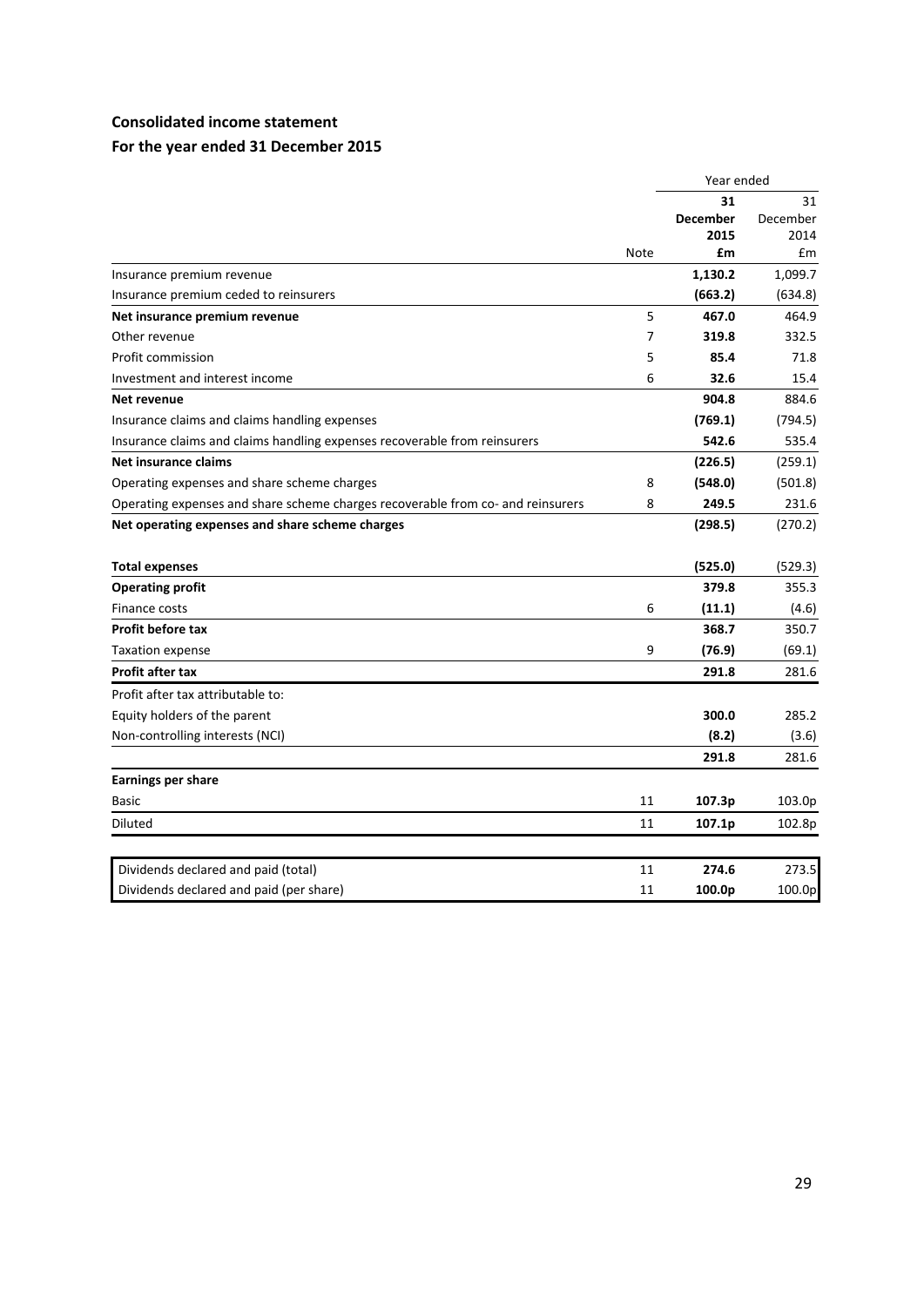# **Consolidated statement of comprehensive income**

# **For the year ended 31 December 2015**

|                                                              | Year ended      |                |
|--------------------------------------------------------------|-----------------|----------------|
|                                                              | 31              | 31<br>December |
|                                                              | <b>December</b> |                |
|                                                              | 2015            | 2014           |
|                                                              | £m              | £m             |
| Profit for the period                                        | 291.8           | 281.6          |
| Other comprehensive income                                   |                 |                |
| Items that are or may be reclassified to profit or loss      |                 |                |
| Movements in fair value reserve                              | (12.6)          | 10.9           |
| Exchange differences on translation of foreign operations    | 2.6             | 3.0            |
| Other comprehensive income for the period, net of income tax | (10.0)          | 13.9           |
| Total comprehensive income for the period                    | 281.8           | 295.5          |
| Total comprehensive income for the period attributable to:   |                 |                |
| Equity holders of the parent                                 | 289.5           | 298.6          |
| Non-controlling interests                                    | (7.7)           | (3.1)          |
|                                                              | 281.8           | 295.5          |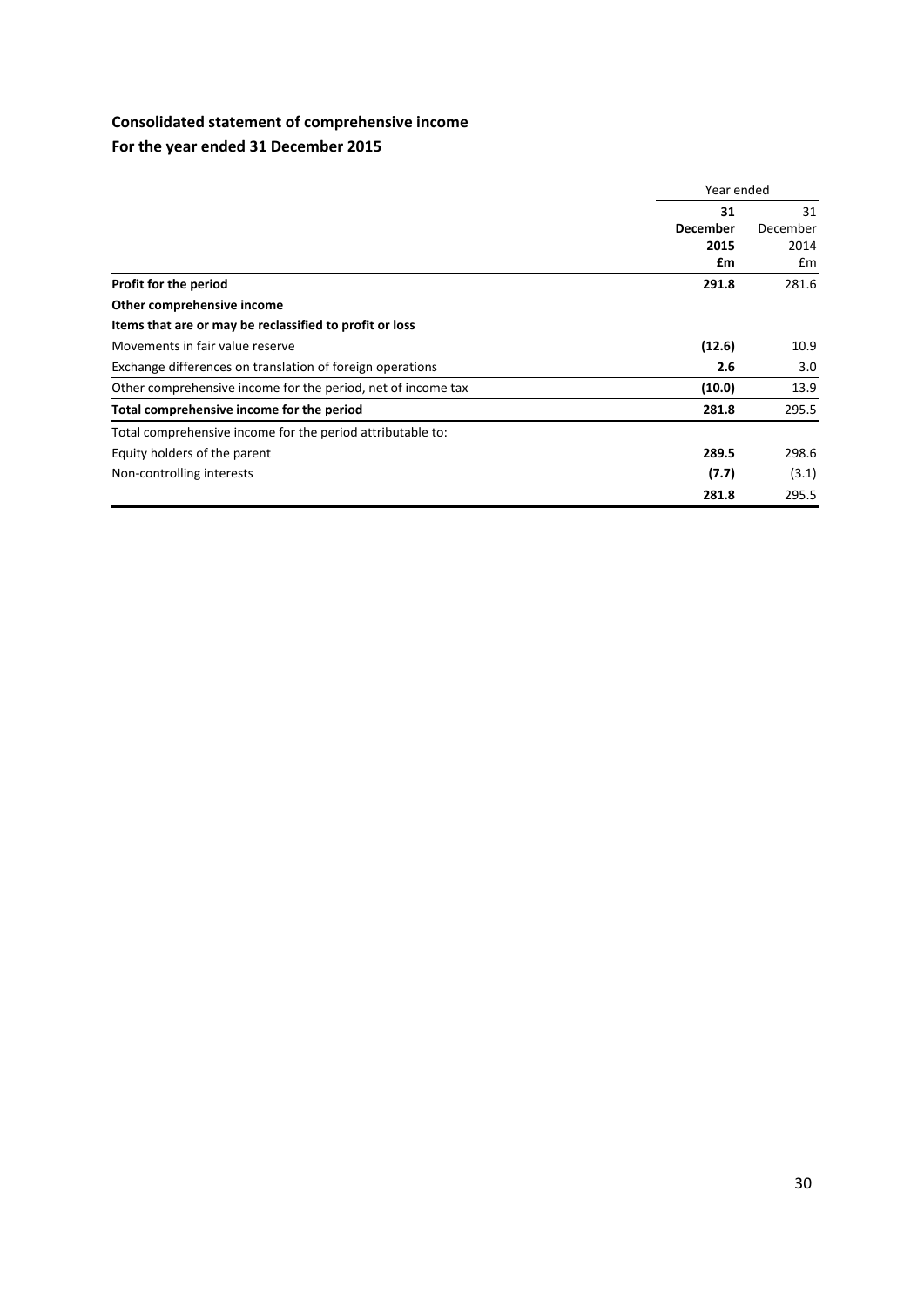# **Consolidated statement of financial position As at 31 December 2015**

|                                                           |             | As at                         |                        |
|-----------------------------------------------------------|-------------|-------------------------------|------------------------|
|                                                           |             | 31<br><b>December</b><br>2015 | 31<br>December<br>2014 |
|                                                           | <b>Note</b> | £m                            | £m                     |
| <b>ASSETS</b>                                             |             |                               |                        |
| Property and equipment                                    | 10          | 34.9                          | 32.3                   |
| Intangible assets                                         | 10          | 142.3                         | 107.2                  |
| Deferred income tax                                       | 9           | 20.6                          | 22.9                   |
| Reinsurance assets                                        | 5           | 878.7                         | 829.8                  |
| Insurance and other receivables                           | 6, 10       | 537.1                         | 435.3                  |
| <b>Financial investments</b>                              | 6           | 2,323.5                       | 2,194.1                |
| Cash and cash equivalents                                 | 6           | 265.3                         | 255.9                  |
| <b>Total assets</b>                                       |             | 4,202.4                       | 3,877.5                |
| <b>EQUITY</b>                                             |             |                               |                        |
| Share capital                                             | 11          | 0.3                           | 0.3                    |
| Share premium account                                     |             | 13.1                          | 13.1                   |
| Other reserves                                            |             | 2.7                           | 13.2                   |
| <b>Retained earnings</b>                                  |             | 599.6                         | 540.6                  |
| Total equity attributable to equity holders of the parent |             | 615.7                         | 567.2                  |
| Non-controlling interests                                 |             | 17.2                          | 13.7                   |
| <b>Total equity</b>                                       |             | 632.9                         | 580.9                  |
| <b>LIABILITIES</b>                                        |             |                               |                        |
| Insurance contracts                                       | 5           | 2,295.0                       | 2,097.4                |
| Subordinated and other financial liabilities              | 6           | 223.9                         | 203.8                  |
| Trade and other payables                                  | 6, 10       | 1,015.0                       | 965.8                  |
| <b>Current tax liabilities</b>                            |             | 35.6                          | 29.6                   |
| <b>Total liabilities</b>                                  |             | 3,569.5                       | 3,296.6                |
| <b>Total equity and total liabilities</b>                 |             | 4,202.4                       | 3,877.5                |

These financial statements were approved by the Board of Directors on 2 March 2016 and were signed on its behalf by:

**Geraint Jones** *Chief Financial Officer Admiral Group plc*

Company Number: 03849958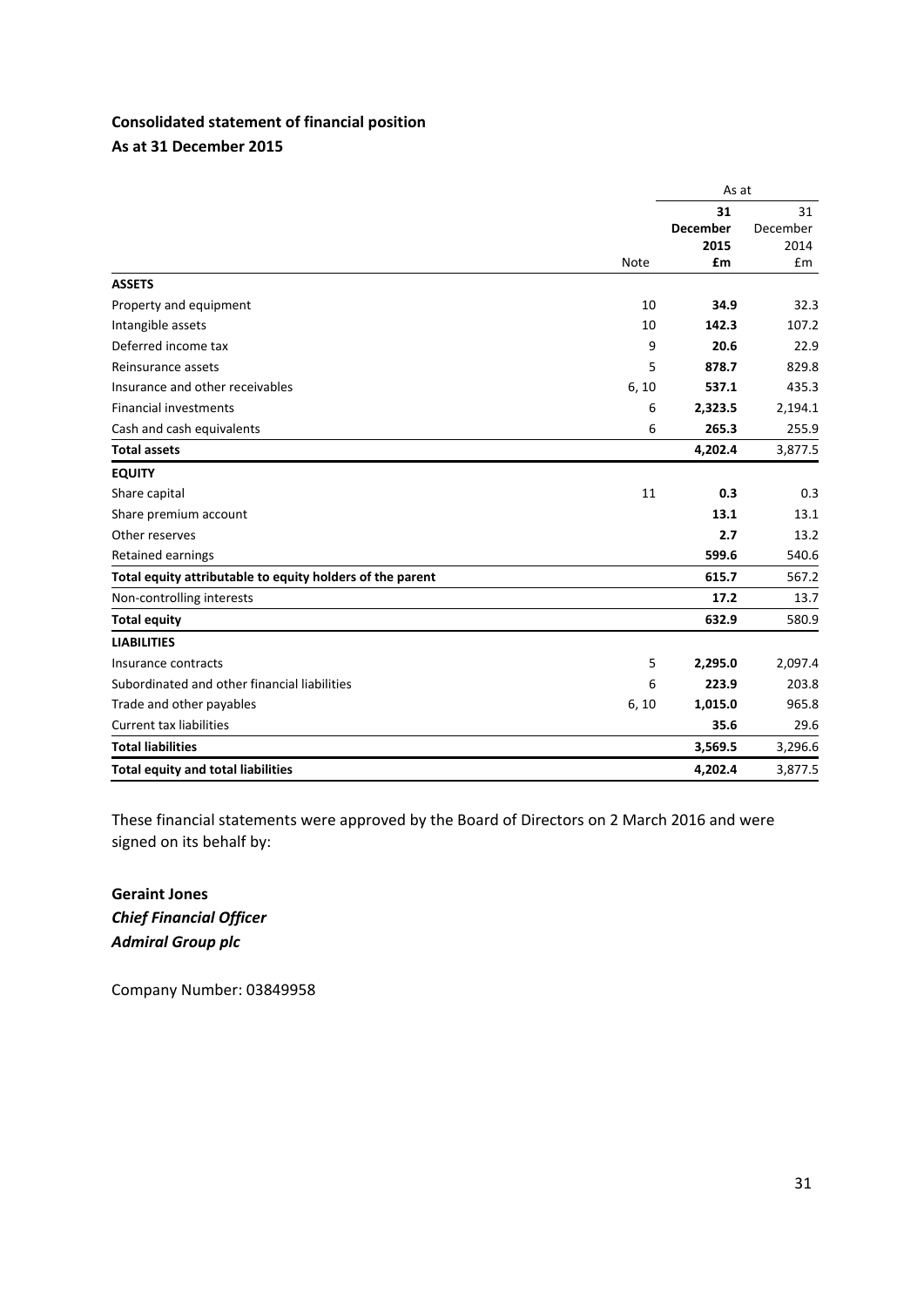# **Consolidated cash flow statement For the year ended 31 December 2015**

|                                                                       |      | Year ended      |          |
|-----------------------------------------------------------------------|------|-----------------|----------|
|                                                                       |      | 31              | 31       |
|                                                                       |      | <b>December</b> | December |
|                                                                       |      | 2015            | 2014     |
|                                                                       | Note | £m              | £m       |
| <b>Profit after tax</b>                                               |      | 291.8           | 281.6    |
| Adjustments for non-cash items:                                       |      |                 |          |
| - Depreciation                                                        |      | 8.2             | 7.1      |
| - Amortisation of software                                            |      | 6.1             | 4.6      |
| - Other gains and losses                                              |      | 0.1             | (0.2)    |
| - Share scheme charges                                                | 8    | 29.5            | 23.2     |
| - Investment income on gilts                                          |      | (7.4)           | (2.6)    |
| – Finance costs                                                       |      | 11.1            | 4.6      |
| Change in gross insurance contract liabilities                        |      | 197.6           | 196.1    |
| Change in reinsurance assets                                          |      | (48.9)          | (8.6)    |
| Change in insurance and other receivables                             |      | (103.5)         | 14.7     |
| Change in trade and other payables, including tax and social security |      | 47.8            | (49.4)   |
| <b>Taxation expense</b>                                               |      | 76.9            | 69.1     |
| Cash flows from operating activities, before movements in investments |      | 509.3           | 540.2    |
| Net cash flow into investments                                        |      | (142.0)         | (286.3)  |
| Cash flows from operating activities, net of movements in investments |      | 367.3           | 253.9    |
| Taxation payments                                                     |      | (63.8)          | (77.0)   |
| Net cash flow from operating activities                               |      | 303.5           | 176.9    |
| Cash flows from investing activities                                  |      |                 |          |
| Purchases of property, equipment and software                         |      | (50.7)          | (50.6)   |
| Interest and investment income received                               |      | 7.4             | 3.1      |
| Net cash used in investing activities                                 |      | (43.3)          | (47.5)   |
| Cash flows from financing activities                                  |      |                 |          |
| Non-controlling interest capital contribution                         |      | 10.7            | 8.5      |
| Proceeds on issue of financial liabilities                            |      | 20.0            | 200.0    |
| Transaction costs on issue of financial liabilities                   |      |                 | (0.8)    |
| Finance costs paid                                                    |      | (11.0)          |          |
| Capital element of new finance lease liabilities                      |      | 2.9             | 1.4      |
| Repayment of finance lease liabilities                                |      | (1.4)           |          |
| Equity dividends paid                                                 | 11   | (274.6)         | (273.5)  |
| Net cash used in financing activities                                 |      | (253.4)         | (64.4)   |
| Net increase in cash and cash equivalents                             |      | 6.8             | 65.0     |
| Cash and cash equivalents at 1 January                                |      | 255.9           | 187.9    |
| Effects of changes in foreign exchange rates                          |      | 2.6             | 3.0      |
| Cash and cash equivalents at end of period                            | 6    | 265.3           | 255.9    |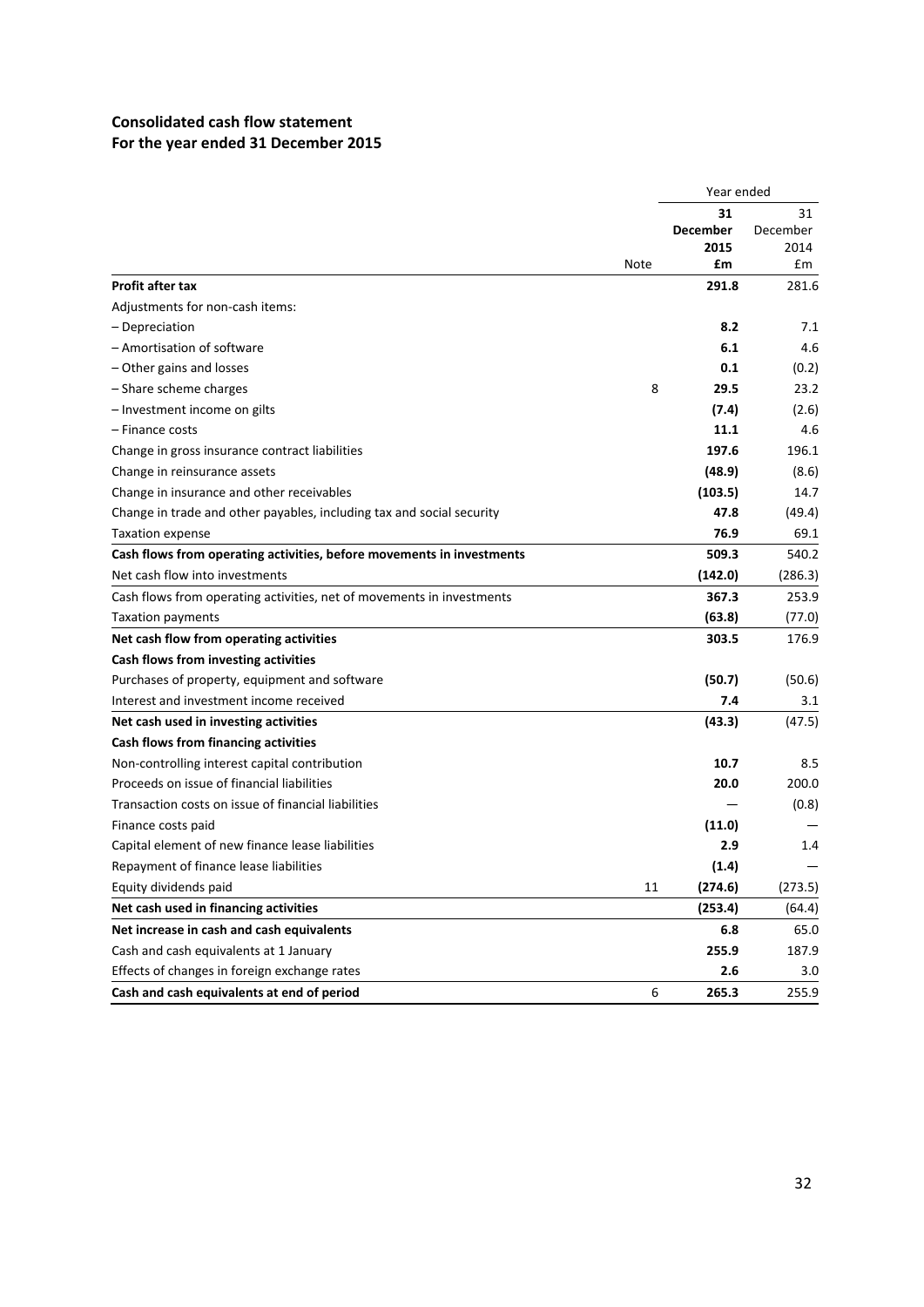# **Consolidated statement of changes in equity For the year ended 31 December 2015**

|                                                               |                  |                             | Attributable to the owners of the Company |                                |                                |              |                                  |                        |
|---------------------------------------------------------------|------------------|-----------------------------|-------------------------------------------|--------------------------------|--------------------------------|--------------|----------------------------------|------------------------|
|                                                               | Share<br>capital | Share<br>premium<br>account | Fair value<br>reserve                     | Foreign<br>exchange<br>reserve | Retained<br>profit<br>and loss | <b>Total</b> | Non-<br>controlling<br>interests | <b>Total</b><br>equity |
|                                                               | £m               | £m                          | £m                                        | £m                             | £m                             | £m           | £m                               | £m                     |
| At 1 January 2014                                             | 0.3              | 13.1                        |                                           | (0.2)                          | 502.6                          | 515.8        | 8.3                              | 524.1                  |
| Profit for the period                                         |                  |                             |                                           |                                | 285.2                          | 285.2        | (3.6)                            | 281.6                  |
| Other comprehensive income                                    |                  |                             |                                           |                                |                                |              |                                  |                        |
| Movements in fair value reserve                               |                  |                             | 10.9                                      |                                |                                | 10.9         |                                  | 10.9                   |
| <b>Currency translation differences</b>                       |                  |                             |                                           | 2.5                            |                                | 2.5          | 0.5                              | 3.0                    |
| <b>Total comprehensive income</b><br>for the period           |                  |                             | 10.9                                      | 2.5                            | 285.2                          | 298.6        | (3.1)                            | 295.5                  |
| <b>Transactions with equity</b><br>holders                    |                  |                             |                                           |                                |                                |              |                                  |                        |
| <b>Dividends</b>                                              |                  |                             |                                           |                                | (273.5)                        | (273.5)      |                                  | (273.5)                |
| Share scheme credit                                           |                  |                             |                                           |                                | 23.2                           | 23.2         |                                  | 23.2                   |
| Deferred tax credit on share<br>scheme credit                 |                  |                             |                                           |                                | 3.1                            | 3.1          |                                  | 3.1                    |
| Contributions by NCIs                                         |                  |                             |                                           |                                |                                |              | 8.5                              | 8.5                    |
| <b>Total transactions with equity</b><br>holders              |                  |                             |                                           |                                | (247.2)                        | (247.2)      | 8.5                              | (238.7)                |
| As at 31 December 2014                                        | 0.3              | 13.1                        | 10.9                                      | 2.3                            | 540.6                          | 567.2        | 13.7                             | 580.9                  |
| At 1 January 2015                                             | 0.3              | 13.1                        | 10.9                                      | 2.3                            | 540.6                          | 567.2        | 13.7                             | 580.9                  |
| Profit for the period                                         |                  |                             |                                           |                                | 300.0                          | 300.0        | (8.2)                            | 291.8                  |
| Other comprehensive income                                    |                  |                             |                                           |                                |                                |              |                                  |                        |
| Movements in fair value reserve                               |                  |                             | (12.6)                                    |                                |                                | (12.6)       |                                  | (12.6)                 |
| Currency translation differences                              |                  |                             |                                           | 2.1                            |                                | 2.1          | 0.5                              | 2.6                    |
| <b>Total comprehensive income</b><br>for the period           |                  |                             | (12.6)                                    | 2.1                            | 300.0                          | 289.5        | (7.7)                            | 281.8                  |
| <b>Transactions with equity</b><br>holders                    |                  |                             |                                           |                                |                                |              |                                  |                        |
| Dividends                                                     |                  |                             |                                           |                                | (274.6)                        | (274.6)      |                                  | (274.6)                |
| Share scheme credit                                           |                  |                             |                                           |                                | 29.5                           | 29.5         |                                  | 29.5                   |
| Deferred tax credit on share                                  |                  |                             |                                           |                                |                                |              |                                  |                        |
| scheme credit                                                 |                  |                             |                                           |                                | 4.7                            | 4.7          |                                  | 4.7                    |
| Contributions by NCIs                                         |                  |                             |                                           |                                | (0.1)                          | (0.1)        | 10.7                             | 10.6                   |
| Changes in ownership interests<br>without a change in control |                  |                             |                                           |                                | (0.5)                          | (0.5)        | 0.5                              |                        |
| <b>Total transactions with equity</b><br>holders              |                  |                             |                                           |                                | (241.0)                        | (241.0)      | 11.2                             | (229.8)                |
| As at 31 December 2015                                        | 0.3              | 13.1                        | (1.7)                                     | 4.4                            | 599.6                          | 615.7        | 17.2                             | 632.9                  |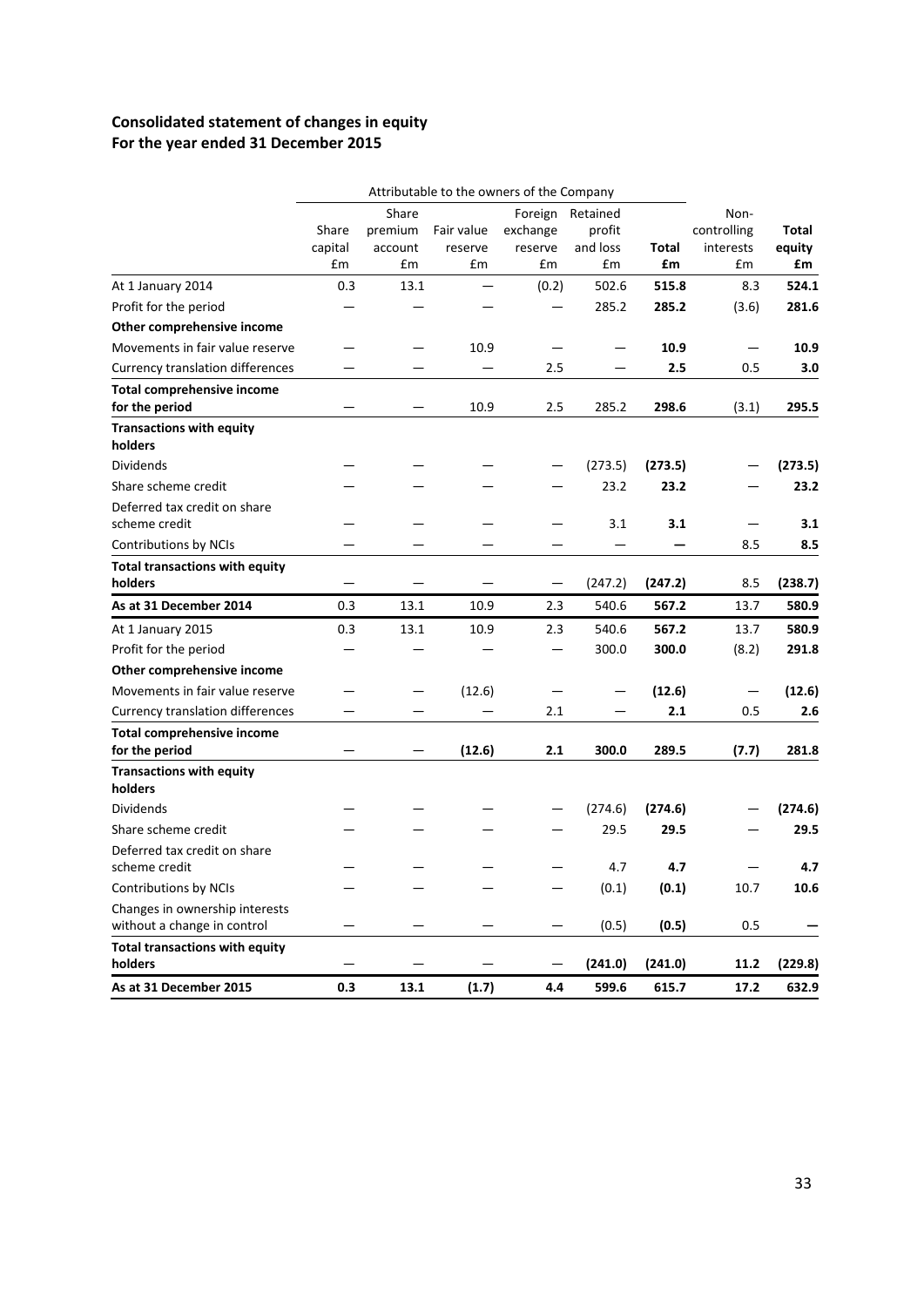# **Notes to the financial statements For the year ended 31 December 2015**

## **1. General information**

Admiral Group plc is a company incorporated in England and Wales. Its registered office is at  $T\hat{y}$ Admiral, David Street, Cardiff, CF10 2EH and its shares are listed on the London Stock Exchange.

The Consolidated financial statements have been prepared and approved by the Directors in accordance with International Financial Reporting Standards (IFRS) as adopted by the European Union (EU). The Company has elected to prepare its Parent Company financial statements in accordance with Financial Reporting Standard 101 *Reduced Disclosure Framework* (FRS 101).

## *Adoption of new and revised standards*

The Group has applied all adopted IFRS and interpretations endorsed by the EU at 31 December 2015, including all amendments to extant standards that are not effective until later accounting periods. This is inclusive of:

- Amendments to IAS 16 and IAS 41 (Bearer Plants)
- Amendments to IFRS 11 (Acquisition of interests in joint operations)
- Amendments to IAS 16 and IAS 38 (Clarification of acceptable methods of depreciation and amortisation)
- Annual improvements to IFRSs (2012‐2014 cycle)
- Amendments to IAS 1 (Disclosure initiative)
- Amendments to IAS 27 (Equity method in separate financial statements)

The application of these standards and amendments has not had a material impact on the Group's results, financial position and cash flows.

There are a number of standards, amendments to standards and interpretations that were issued by 31 December 2015 but have either yet to be endorsed by the EU, or were endorsed shortly after the year end. The following IFRSs have been issued but have not been applied by the Group in these financial statements:

- IFRS 9 Financial Instruments.
- **•** IFRS 14 Regulatory Deferral Accounts.
- IFRS 15 Revenue from Contracts with Customers.
- IFRS 16 Leases
- Amendments to IFRS 10, 11 and 12 and IAS 1, 16, 27, 28, 38 and 41.

In 2014, the IASB issued the full, final version of IFRS 9. This version supersedes all previous versions. The standard has an effective date of 1 January 2018 although earlier application is permitted. The standard includes requirements relating to the recognition, measurement, impairment, de‐ recognition of assets along with general hedge accounting.

IFRS 15 was also issued during 2014 and applies to annual reporting periods beginning on or after 1 January 2017. The standard introduces a simple, five step principles‐based model to be applied to the accounting of all contracts with customers.

IFRS 16 Leases was issued in early 2016. The standard specifies how firms will recognise, measure, present, and disclose leases.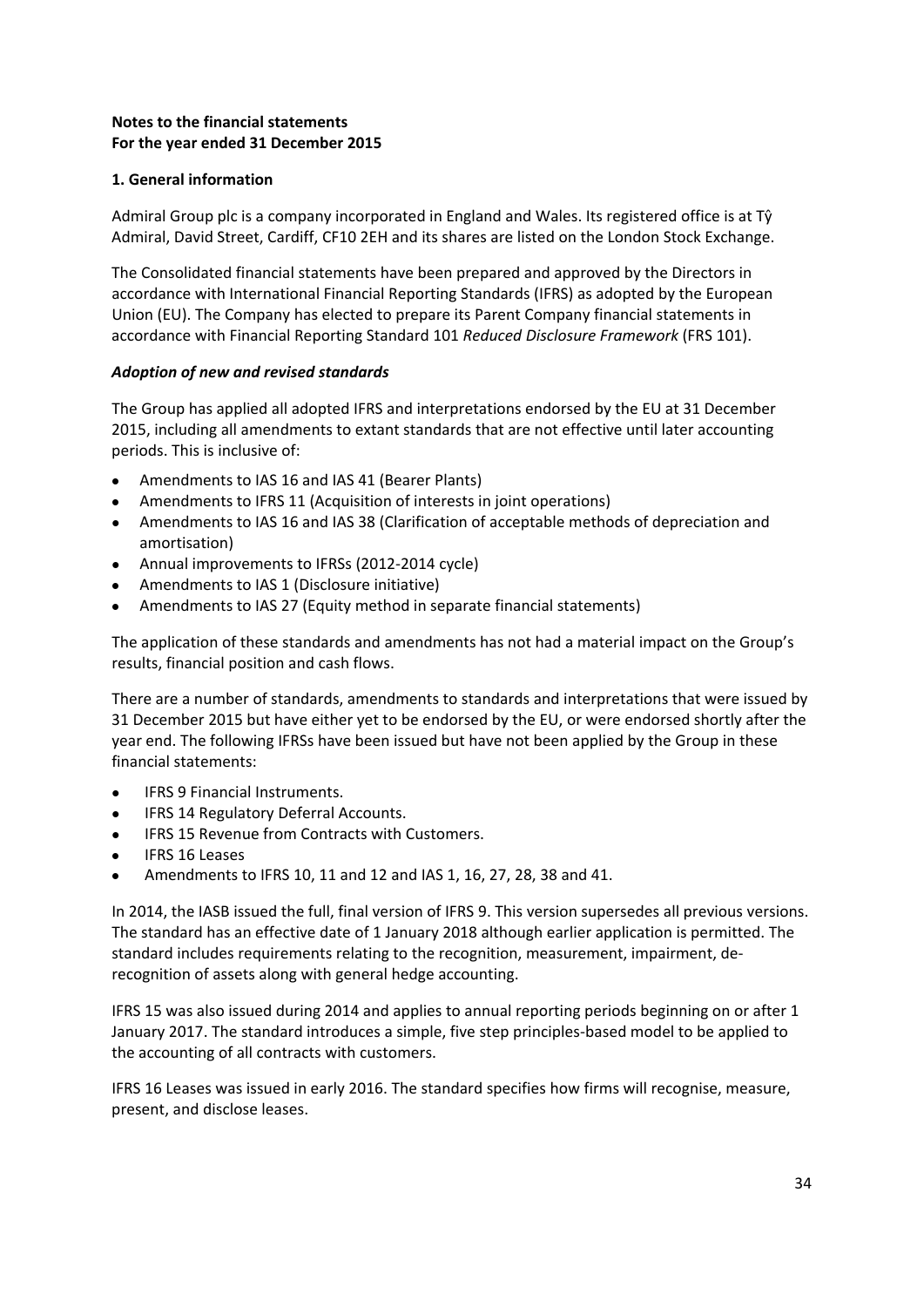It presents a single lessee accounting model and requires that assets and liabilities relating to leases of greater than 12 months are recognised in the consolidated statement of financial position. The standard will apply to reporting periods beginning on or after 1 January 2019.

The Group is currently assessing the impact of IFRS 9, IFRS 15 and IFRS 16 on its results, financial position and cash flows, along with any impacts of the other standards and amendments which have yet to be endorsed.

# **2. Basis of preparation**

The accounts have been prepared on a going concern basis. In considering this requirement, the Directors have taken into account the following:

- The Group's projections for the next 12 months and beyond, in particular the profit forecasts, regulatory capital surpluses and levels and sources of liquidity.
- The risks included on the Group's risk register that could impact on the Group's financial performance, levels of liquidity and solvency over the next 12 months.
- The risks on the Group's risk register that could be a threat to the Group's business model and capital adequacy.

The Group's business activities, together with the factors likely to affect its future development, performance and position are set out in the Strategic Report. The Strategic Report also includes the Group's principal risks and uncertainties. In addition, the Governance report includes the Directors' statement on the viability of the Group over a three year period.

Following consideration of the above, the Directors have reasonable expectation that the Group has adequate resources to continue in operation for the foreseeable future, a period of not less than 12 months from the date of this report, and that it is therefore appropriate to adopt the Going Concern basis in preparing the financial statements.

Further information regarding the Company's business activities, together with the factors likely to affect its future development, performance and position, is set out in the Group Financial Review above. Further information regarding the financial position of the Company, its cash flows, liquidity position and borrowing facilities are also described in this review. In addition, the Group's 2015 Annual Report will include the Company's objectives, policies and processes for managing its capital; its financial risk management objectives; details of its financial instruments; and its exposures to credit risk and liquidity risk.

The accounting policies set out in the notes to the financial statements have, unless otherwise stated, been applied consistently to all periods presented in these Group financial statements.

The financial statements are prepared on the historical cost basis, except for the revaluation of financial assets classified as fair value through profit or loss or as 'available for sale'. The Group and Company financial statements are presented in Pounds sterling, rounded to the nearest £0.1 million.

Subsidiaries are entities controlled by the Group. The Group controls an entity when it is exposed to, or has rights to, variable returns from its involvement with the entity and has the ability to affect those returns through its power over the entity. In assessing control, the Group takes into consideration potential voting rights that are currently exercisable. The acquisition date is the date on which control is transferred to the acquirer. The financial statements of subsidiaries are included in the consolidated financial statements from the date that control commences until the date that control ceases. Losses applicable to the non‐controlling interests in a subsidiary are allocated to the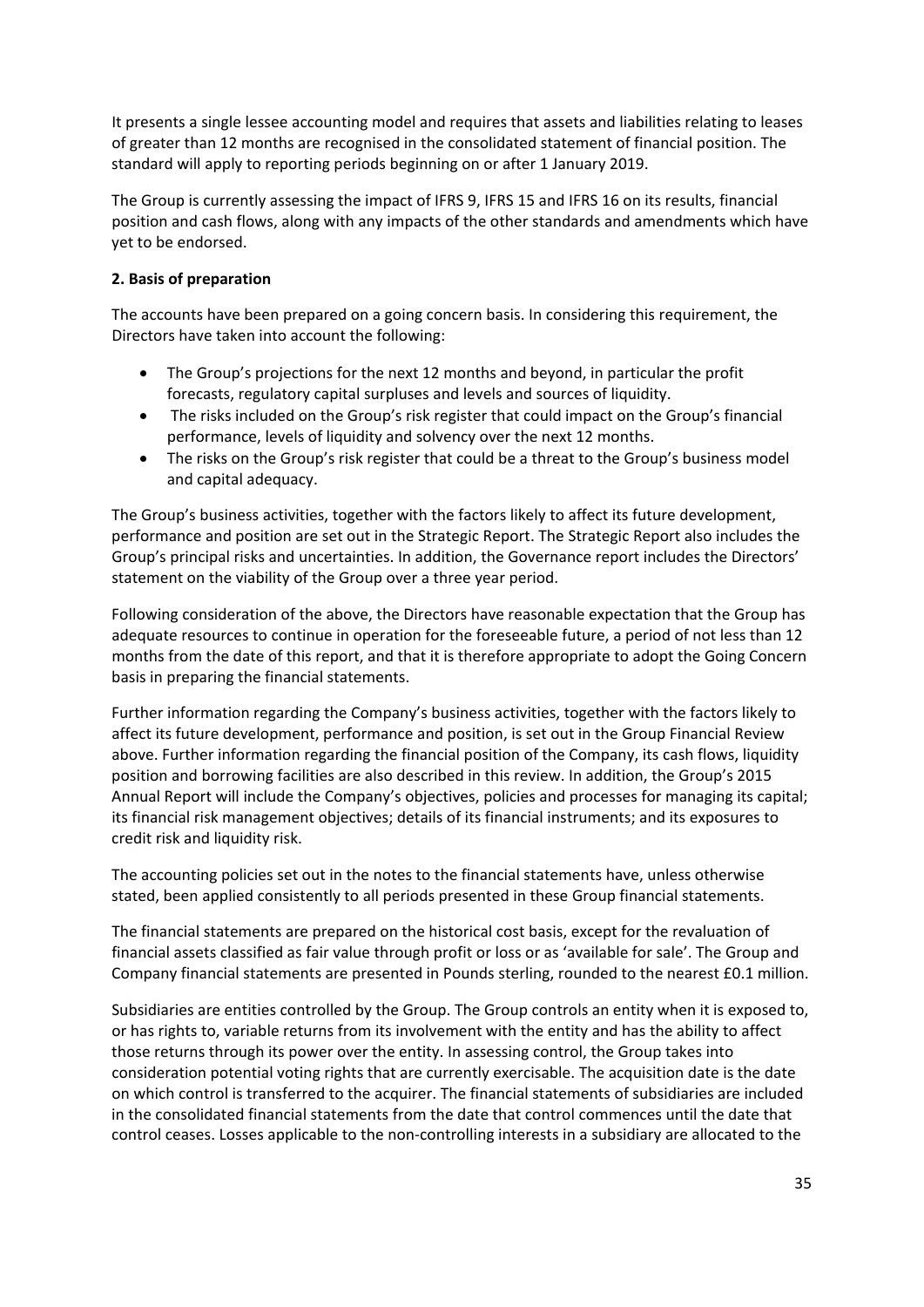non‐controlling interests even if doing so causes the non‐controlling interests to have a deficit balance.

The preparation of financial statements in conformity with adopted IFRS requires management to make judgements, estimates and assumptions that affect the application of policies and reported amounts of assets and liabilities, income and expenses. The estimates and associated assumptions are based on historical experience and various other factors that are believed to be reasonable under the circumstances, the results of which form the basis of making the judgements about carrying values of assets and liabilities that are not readily apparent from other sources.

The estimates and underlying assumptions are reviewed on an ongoing basis. Revisions to accounting estimates are recognised in the year in which the estimate is reviewed if this revision affects only that year, or in the year of the revision and future years if the revision affects both current and future years. To the extent that a change in an accounting estimate gives rise to changes in assets and liabilities, it is recognised by adjusting the carrying amount of the related asset or liability in the period of the change.

## **3. Critical accounting judgements and estimates**

## *Judgements*

In applying the Group's accounting policies as described in the notes to the financial statements, management has primarily applied judgement in the following three areas:

Calculation of insurance claims reserves:

The Group's reserving policy requires management to set insurance claims reserves for the purpose of the financial statements, within a range of potential outcomes above the projected best estimate outcome, to allow for unforeseen adverse claims development. Management applies judgement in determining where, within this range of potential outcomes, the insurance claims reserves should sit.

Classification of the Group's contracts with reinsurers as reinsurance contracts:

A contract is required to transfer significant insurance risk in order to be classified as such. Management reviews all terms and conditions of each such contract, and if necessary obtains the opinion of an independent expert at the negotiation stage in order to be able to make this judgement.

Recognition of deferred tax assets relating to unused tax losses:

Management applies judgement in determining the probability of future taxable profits of an entity against which to utilise accumulated losses in determining the recognition of deferred tax assets. In applying this judgement, management makes an assessment of the reliability of approved business plan projections using both qualitative and quantitative factors including the age and status of the business, the Group's previous experience in similar markets, historic performance against business plans and the application of a number of stress and sensitivity tests to the projections.

## *Estimation techniques used in calculation of claims provisions and profit commission*

Estimation techniques are used in the calculation of the provisions for claims outstanding, which represent a projection of the ultimate cost of settling claims that have occurred prior to the balance sheet date and remain unsettled at the balance sheet date.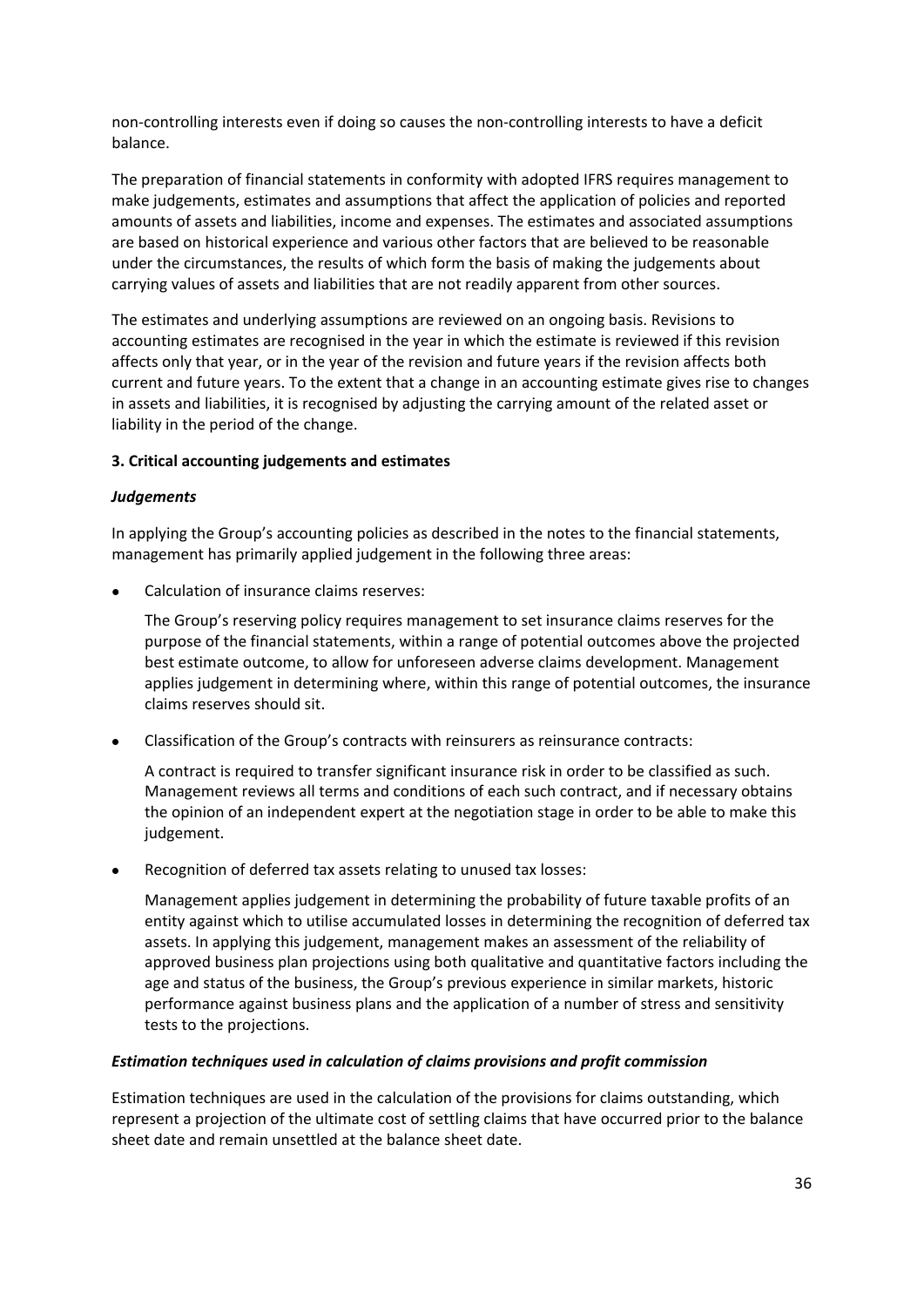The key area where these techniques are used relates to the ultimate cost of reported claims. A secondary area relates to the emergence of claims that occurred prior to the balance sheet date, but had not been reported at that date.

The estimates of the ultimate cost of reported claims are based on the setting of claim provisions on a case‐by‐case basis, for all but the simplest of claims.

The sum of these provisions is compared with projected ultimate costs using a variety of different projection techniques (including incurred and paid chain ladder and an average cost of claim approach) to allow an actuarial assessment of their potential outcome. They include allowance for unreported claims.

The most significant sensitivity in the use of the projection techniques arises from any future step change in claims costs, which would cause future claim cost inflation to deviate from historic trends. This is most likely to arise from a change in the regulatory or judicial regime that leads to an increase in awards or legal costs for bodily injury claims that is significantly above or below the historical trend.

The Group's independent actuarial advisors project best estimate claims reserves using a variety of recognised actuarial techniques.

As noted above, the Group's reserving policy requires management to reserve within a range of potential outcomes above the projected best estimate outcome, to allow for unforeseen adverse claims development.

For further detail on objectives, policies and procedures for managing insurance risk, refer to note 5 of the financial statements.

Future changes in claims reserves also impact profit commission income, as the measurement of this income is dependent on the loss ratio booked in the financial statements, and cash receivable is dependent on actuarial projections of ultimate loss ratios.

### **4. Group consolidation and operating segments**

#### *4a. Accounting policies*

### *(i) Group consolidation*

The Consolidated financial statements comprise the results and balances of the Company and its subsidiaries (together referred to as the Group) for the year ended 31 December 2015 and comparative figures for the year ended 31 December 2014. The financial statements of the Company's subsidiaries are consolidated in the Group financial statements. The Company controls 100% of the voting share capital of all its principal subsidiaries, except Admiral Law Limited, BDE Law Limited, Inspop USA LLC, the indirect holding in comparenow.com Insurance Agency LLC, Rastreator.com Limited, the indirect holding in Comparaseguros Correduría de Seguros, S.L., Sociedad Unipersonal and Preminen Price Comparison Holdings Limited.

The Parent Company financial statements present information about the Company as a separate entity and not about its Group. In accordance with IAS 24, transactions or balances between Group companies that have been eliminated on consolidation are not reported as related party transactions in the Consolidated financial statements.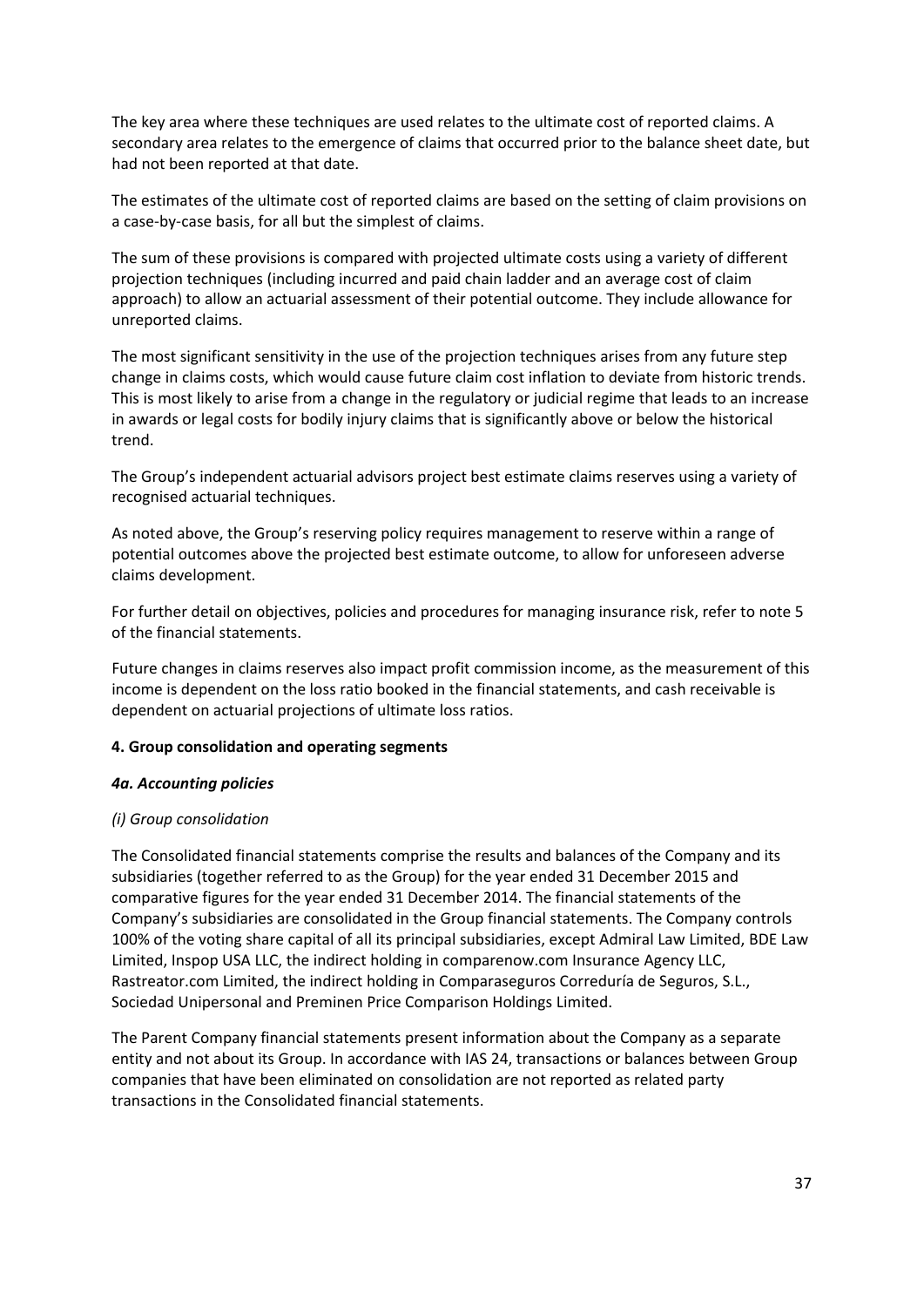# *(ii) Foreign currency translation*

Items included in the financial statements of each of the Group's entities are measured using the currency of the primary economic environment in which the entity operates ('the functional currency'). The Consolidated financial statements are presented in pounds sterling, rounded to the nearest £0.1 million, which is the Group's presentation currency.

Foreign currency transactions are translated into the functional currency using the exchange rates prevailing at the dates of the transactions. Foreign exchange gains and losses resulting from the settlement of such transactions and from the translation at year end exchange rates of monetary assets and liabilities denominated in foreign currencies are recognised in the income statement.

Non-monetary items measured at cost are translated at their historic rate and non-monetary items held at fair value are translated using the foreign exchange rate on the date that the fair value was established.

The financial statements of foreign operations whose functional currency is not pounds sterling are translated into the Group presentation currency (sterling) as follows:

- Assets and liabilities for each balance sheet presented are translated at the closing rate at the date of that balance sheet.
- Income and expenses for each income statement are translated at average exchange rates (unless this average is not a reasonable approximation of the cumulative effect of the rates prevailing on the transaction dates, in which case income and expenses are translated at the date of the transaction).
- All resulting exchange differences are recognised in other comprehensive income and in a separate component of equity except to the extent that the translation differences are attributable to non‐controlling interests.

On disposal of a foreign operation, the cumulative amount recognised in equity relating to that particular operation is recognised in the income statement.

### *4b. Segment reporting*

The Group has four reportable segments, as described below. These segments represent the principal split of business that is regularly reported to the Group's Board of Directors, which is considered to be the Group's chief operating decision maker in line with IFRS 8 Operating Segments.

### *UK Car Insurance*

The segment consists of the underwriting of car insurance and other products that supplement the car insurance policy. It also includes the generation of revenue from additional products and fees from underwriting car insurance in the UK. The Directors consider the results of these activities to be reportable as one segment as the activities carried out in generating the revenue are not independent of each other and are performed as one business. This mirrors the approach taken in management reporting.

### *International Car Insurance*

The segment consists of the underwriting of car insurance and the generation of revenue from additional products and fees from underwriting car insurance outside of the UK. It specifically covers the Group operations Admiral Seguros in Spain, ConTe in Italy, L'olivier ‐ assurance auto in France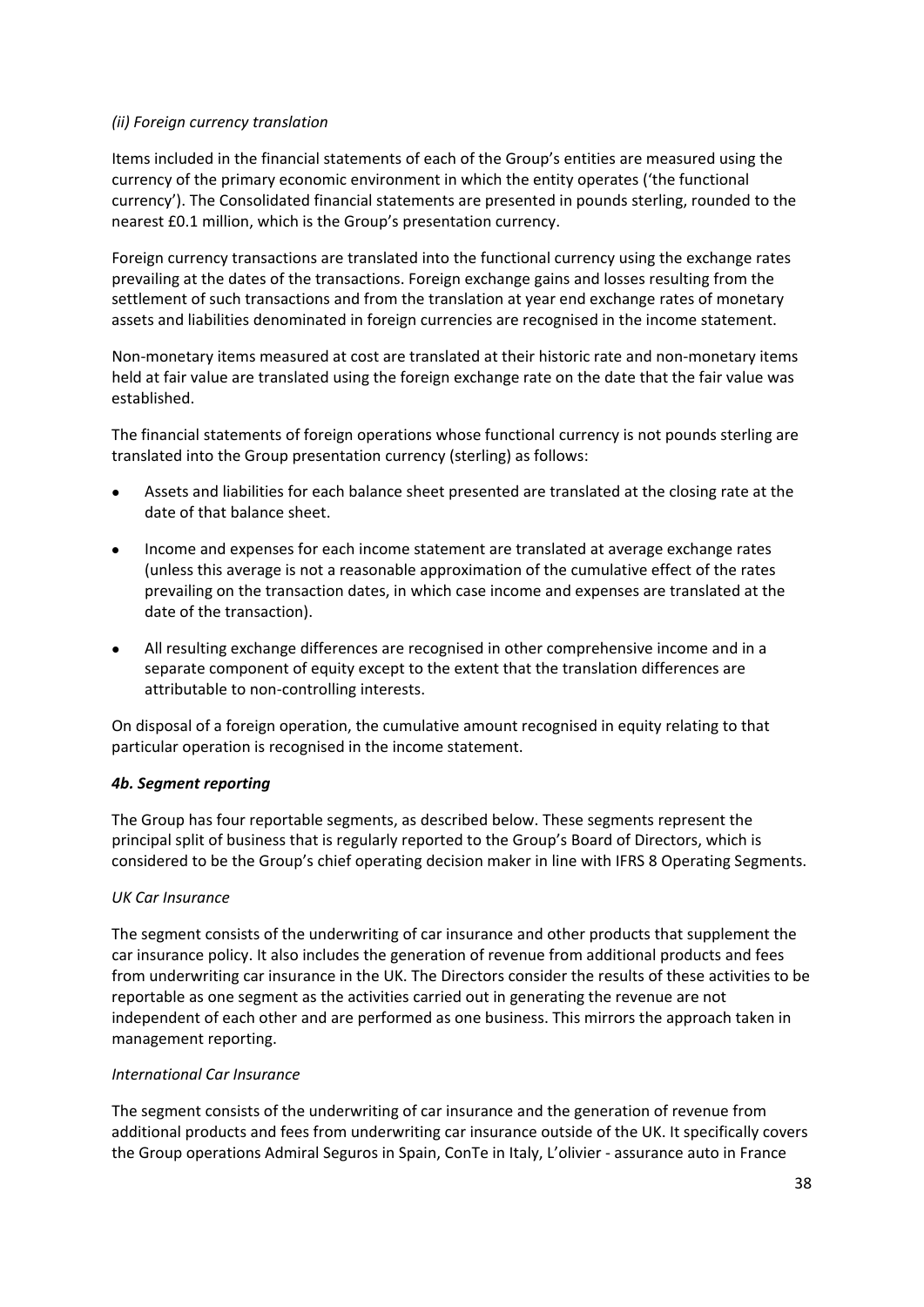and Elephant Auto in the US. None of these operations are reportable on an individual basis, based on the threshold requirements in IFRS 8.

#### *Price Comparison*

The segment relates to the Group's price comparison websites; Confused.com in the UK, Rastreator in Spain, LeLynx in France and compare.com in the US.

Each of the Price Comparison businesses are operating in individual geographical segments but are grouped into one reporting segment as Rastreator, LeLynx and compare.com do not individually meet the threshold requirements in IFRS 8.

#### *Other*

The 'Other' segment is designed to be comprised of all other operating segments that do not meet the threshold requirements for individual reporting. It includes UK household insurance, the Group's commercial van insurance broker, Gladiator, and commercial van insurance.

Taxes are not allocated across the segments and, as with the corporate activities, are included in the reconciliation to the Consolidated Income Statement and Consolidated Statement of Financial Position.

An analysis of the Group's revenue and results for the year ended 31 December 2015, by reportable segment, are shown below. The accounting policies of the reportable segments are consistent with those presented in the notes to the financial statements for the Group.

|                                                                    | Year ended 31 December 2015 |                  |                 |        |                     |         |  |  |
|--------------------------------------------------------------------|-----------------------------|------------------|-----------------|--------|---------------------|---------|--|--|
|                                                                    |                             | International    |                 |        |                     |         |  |  |
|                                                                    | <b>UK Car</b>               | Car              | Price           |        |                     |         |  |  |
|                                                                    | <b>Insurance</b>            | <b>Insurance</b> | Comparison      | Other  | <b>Eliminations</b> | Total   |  |  |
|                                                                    | £m                          | £m               | £m              | £m     | £m                  | £m      |  |  |
| $*_{1}$<br>Turnover                                                | 1,708.2                     | 232.4            | 108.1           | 70.1   | (14.2)              | 2,104.6 |  |  |
| Net insurance premium revenue                                      | 386.5                       | 64.5             | $\qquad \qquad$ | 16.0   |                     | 467.0   |  |  |
| Other Revenue and profit commission                                | 285.6                       | 7.7              | 108.1           | 18.0   | (14.2)              | 405.2   |  |  |
| Investment and interest income                                     | 26.1                        |                  |                 |        |                     | 26.1    |  |  |
| Net revenue                                                        | 698.2                       | 72.2             | 108.1           | 34.0   | (14.2)              | 898.3   |  |  |
| Net insurance claims                                               | (161.3)                     | (51.6)           |                 | (13.6) |                     | (226.5) |  |  |
| Expenses                                                           | (93.9)                      | (42.8)           | (123.6)         | (17.7) | 14.2                | (263.8) |  |  |
| Segment profit/(loss) before tax                                   | 443.0                       | (22.2)           | (15.5)          | 2.7    |                     | 408.0   |  |  |
| Other central revenue and expenses, including share scheme charges |                             |                  |                 |        |                     | (34.7)  |  |  |
| Investment and interest income                                     |                             |                  |                 |        |                     | 6.5     |  |  |
| Finance costs                                                      |                             |                  |                 |        |                     | (11.1)  |  |  |
| Consolidated profit before tax                                     |                             |                  |                 |        |                     | 368.7   |  |  |
| <b>Taxation expense</b>                                            |                             |                  |                 |        |                     | (76.9)  |  |  |
| <b>Consolidated profit after tax</b>                               |                             |                  |                 |        |                     | 291.8   |  |  |
| Other segment items:                                               |                             |                  |                 |        |                     |         |  |  |
| - Capital expenditure                                              | 62.3                        | 29.6             | 1.4             | 4.1    |                     | 97.4    |  |  |
| - Depreciation and amortisation                                    | 26.9                        | 27.0             | 1.5             | 3.8    |                     | 59.2    |  |  |
|                                                                    |                             |                  |                 |        |                     |         |  |  |

\*1 Turnover is a non‐GAAP measure and consists of total premiums written (including co‐insurers' share) and Other Revenue. Refer to note 12 for further information

\*2 Eliminations are in respect of the intra‐group trading between the Group's price comparison and UK and International car insurance entities. No elimination was made in prior periods on the grounds of materiality.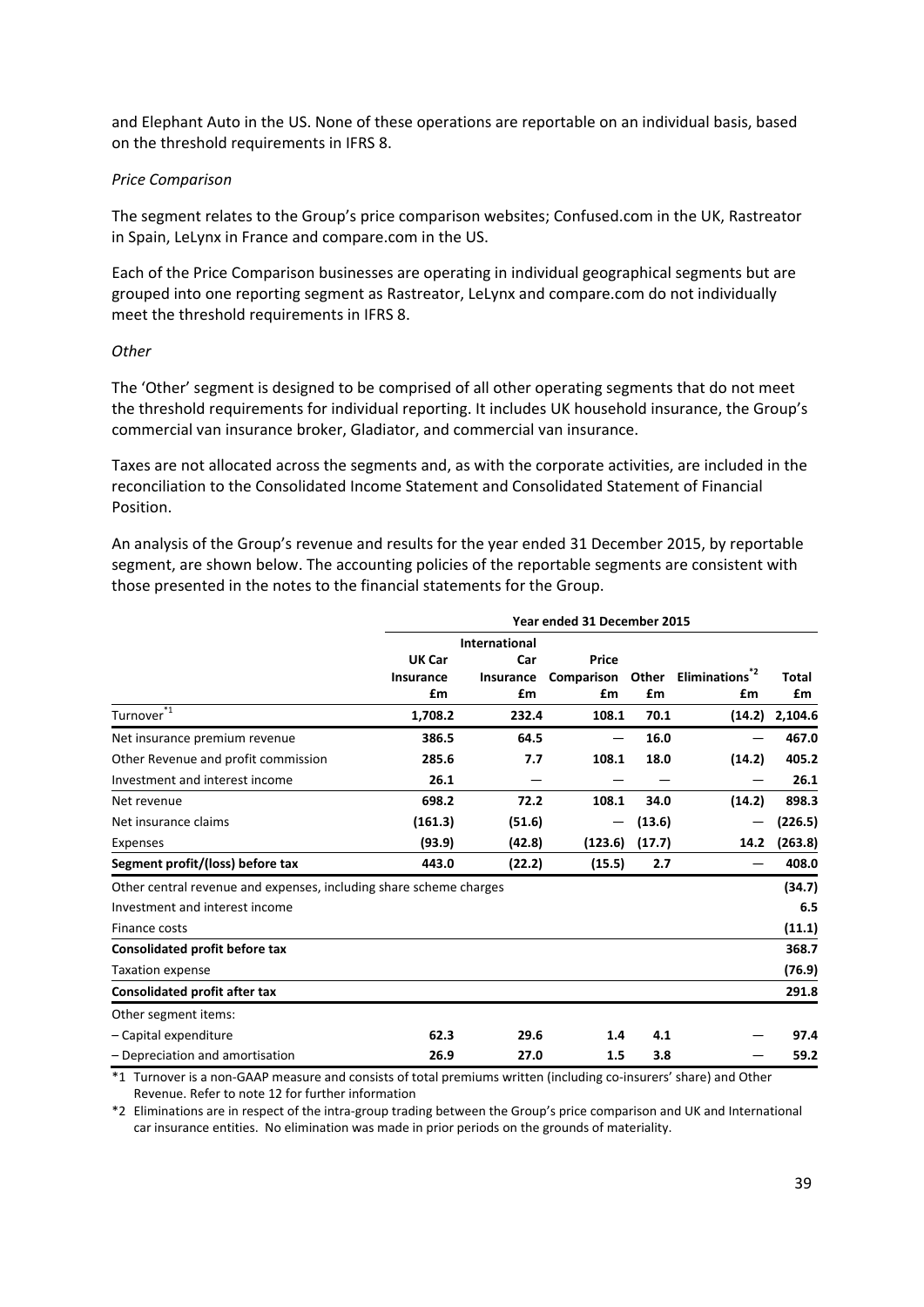Revenue and results for the corresponding reportable segments for the year ended 31 December 2014 are shown below.

|                                                                    | Year ended 31 December 2014 |               |            |        |              |         |  |
|--------------------------------------------------------------------|-----------------------------|---------------|------------|--------|--------------|---------|--|
|                                                                    |                             | International |            |        |              |         |  |
|                                                                    | UK Car                      | Car           | Price      |        |              |         |  |
|                                                                    | Insurance                   | Insurance     | Comparison | Other  | Eliminations | Total   |  |
|                                                                    | £m                          | Em            | £m         | £m     | £m           | £m      |  |
| $*1$<br>Turnover                                                   | 1,602.7                     | 206.2         | 107.5      | 54.6   |              | 1,971.0 |  |
| Net insurance premium revenue                                      | 394.3                       | 58.1          | —          | 12.5   | —            | 464.9   |  |
| Other Revenue and profit commission                                | 272.2                       | 7.1           | 107.5      | 17.5   |              | 404.3   |  |
| Investment and interest income                                     | 11.5                        | 0.2           |            |        |              | 11.7    |  |
| Net revenue                                                        | 678.0                       | 65.4          | 107.5      | 30.0   | —            | 880.9   |  |
| Net insurance claims                                               | (198.3)                     | (50.5)        |            | (10.3) |              | (259.1) |  |
| Expenses                                                           | (81.7)                      | (34.8)        | (110.3)    | (17.6) |              | (244.4) |  |
| Segment profit/(loss) before tax                                   | 398.0                       | (19.9)        | (2.8)      | 2.1    |              | 377.4   |  |
| Other central revenue and expenses, including share scheme charges |                             |               |            |        |              | (25.8)  |  |
| Investment and interest income                                     |                             |               |            |        |              | 3.7     |  |
| Finance costs                                                      |                             |               |            |        |              | (4.6)   |  |
| Consolidated profit before tax                                     |                             |               |            |        |              | 350.7   |  |
| <b>Taxation expense</b>                                            |                             |               |            |        |              | (69.1)  |  |
| <b>Consolidated profit after tax</b>                               |                             |               |            |        |              | 281.6   |  |
| Other segment items:                                               |                             |               |            |        |              |         |  |
| - Capital expenditure                                              | 65.1                        | 21.3          | 1.0        | 1.5    |              | 88.9    |  |
| - Depreciation and amortisation                                    | 30.6                        | 22.1          | 1.5        | 0.2    |              | 54.4    |  |

\*1 Turnover is a non‐GAAP measure and consists of total premiums written (including co‐insurers' share) and Other Revenue. Refer to note 12 for further information

#### *Segment revenues*

The UK and International Car Insurance reportable segments derive all insurance premium income from external policyholders. Revenue within these segments is not derived from an individual policyholder that represents 10% or more of the Group's total revenue.

The total of Price Comparison revenues from transactions with other reportable segments is £14.2 million which has been eliminated on consolidation. In 2014 the total of price comparison revenues from transactions with other reportable segments was £9.5 million and was not eliminated on the grounds of materiality. In 2015, the intra‐group trading amount has grown to £14.2 million. The Directors have therefore decided to amend the accounting policy such that this has been eliminated for the year ended 31 December 2015, and this policy will be adopted for future periods. There are no other transactions between reportable segments.

Revenues from external customers for products and services are consistent with the split of reportable segment revenues as shown above.

### *Information about geographical locations*

All material revenues from external customers, and net assets attributed to a foreign country, are shown within the International Car Insurance reportable segment shown on the previous pages.

The revenue and results of the three international Price Comparison businesses, Rastreator, LeLynx and compare.com are not yet material enough to be presented as a separate segment.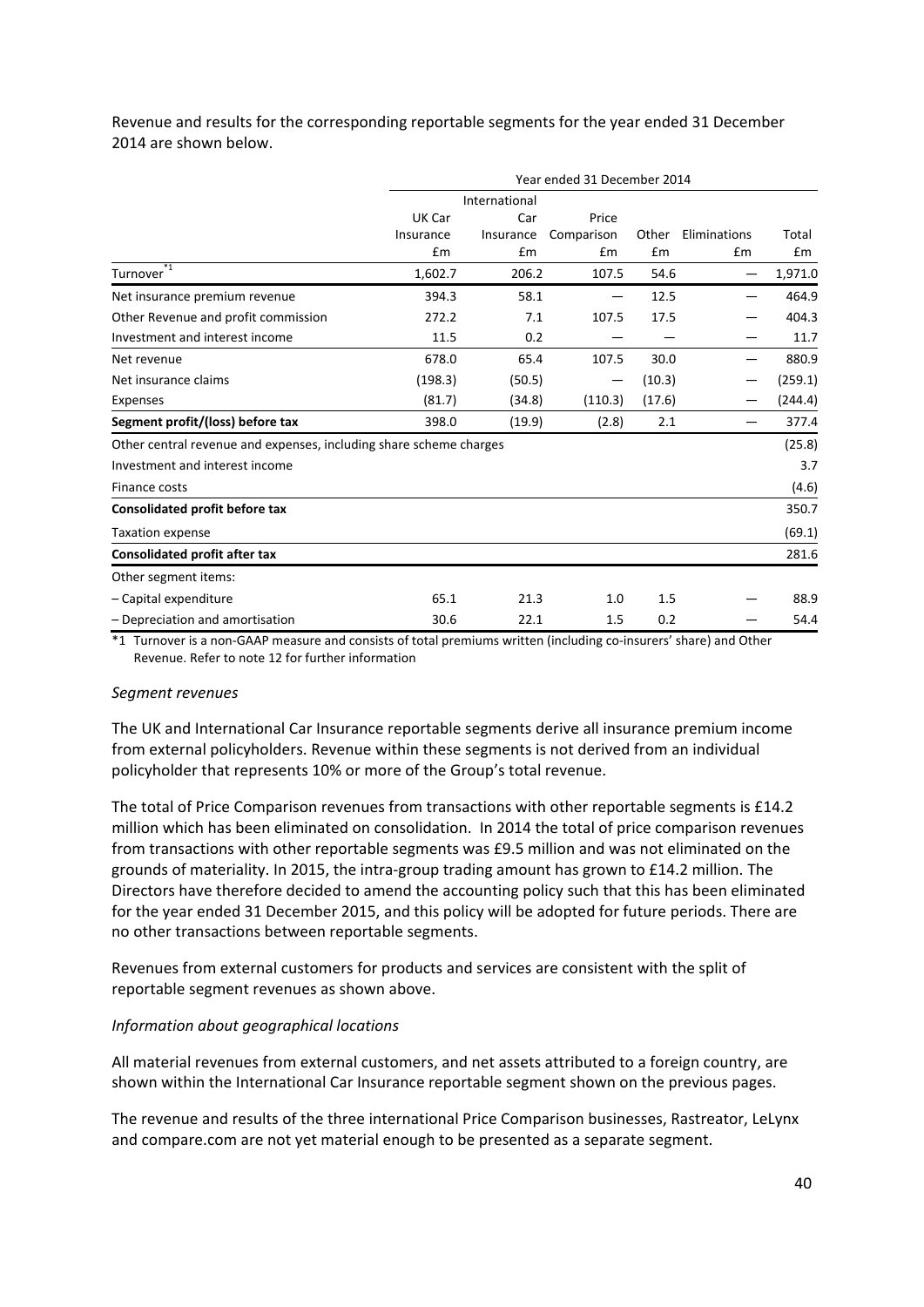# **Segment assets and liabilities**

The identifiable segment assets and liabilities at 31 December 2015 are as follows:

|                                    | As at 31 December 2015 |       |                             |       |                           |         |  |  |
|------------------------------------|------------------------|-------|-----------------------------|-------|---------------------------|---------|--|--|
|                                    | <b>International</b>   |       |                             |       |                           |         |  |  |
|                                    | UK Car                 | Car   | Price                       |       |                           |         |  |  |
|                                    | <b>Insurance</b>       |       | <b>Insurance Comparison</b> |       | <b>Other Eliminations</b> | Total   |  |  |
|                                    | £m                     | £m    | £m                          | £m    | £m                        | £m      |  |  |
| Property and equipment             | 30.6                   | 3.0   | 1.3                         |       |                           | 34.9    |  |  |
| Intangible assets                  | 60.5                   | 14.2  | 2.3                         | 65.3  |                           | 142.3   |  |  |
| Reinsurance assets                 | 691.9                  | 159.0 |                             | 27.8  |                           | 878.7   |  |  |
| Insurance and other receivables    | 551.4                  | 41.5  | 19.2                        | (0.2) | (74.8)                    | 537.1   |  |  |
| <b>Financial investments</b>       | 2,042.4                | 43.2  |                             |       |                           | 2,085.6 |  |  |
| Cash and cash equivalents          | 93.8                   | 94.3  | 59.5                        | 11.8  |                           | 259.4   |  |  |
| Reportable segment assets          | 3,470.6                | 355.2 | 82.3                        | 104.7 | (74.8)                    | 3,938.0 |  |  |
| Insurance contract liabilities     | 1,992.3                | 257.3 |                             | 45.4  |                           | 2,295.0 |  |  |
| Trade and other payables           | 924.7                  | 55.5  | 9.1                         | 25.7  |                           | 1,015.0 |  |  |
| Reportable segment liabilities     | 2,917.0                | 312.8 | 9.1                         | 71.1  |                           | 3,310.0 |  |  |
| Reportable segment net assets      | 553.6                  | 42.4  | 73.2                        | 33.6  | (74.8)                    | 628.0   |  |  |
| Unallocated assets and liabilities |                        |       |                             |       |                           | 4.9     |  |  |
| Consolidated net assets            |                        |       |                             |       |                           | 632.9   |  |  |

Unallocated assets and liabilities consist of other central assets and liabilities, plus deferred and current corporation tax balances. These assets and liabilities are not regularly reviewed by the Board of Directors in the reportable segment format.

There is an asymmetrical allocation of assets and income to the reportable segments, in that the interest earned on cash and cash equivalent assets deployed in the UK Car Insurance, Price Comparison and International Car Insurance segments is not allocated in arriving at segment profits. This is consistent with regular reporting to the Board of Directors.

Eliminations represent inter‐segment funding and balances included in insurance and other receivables.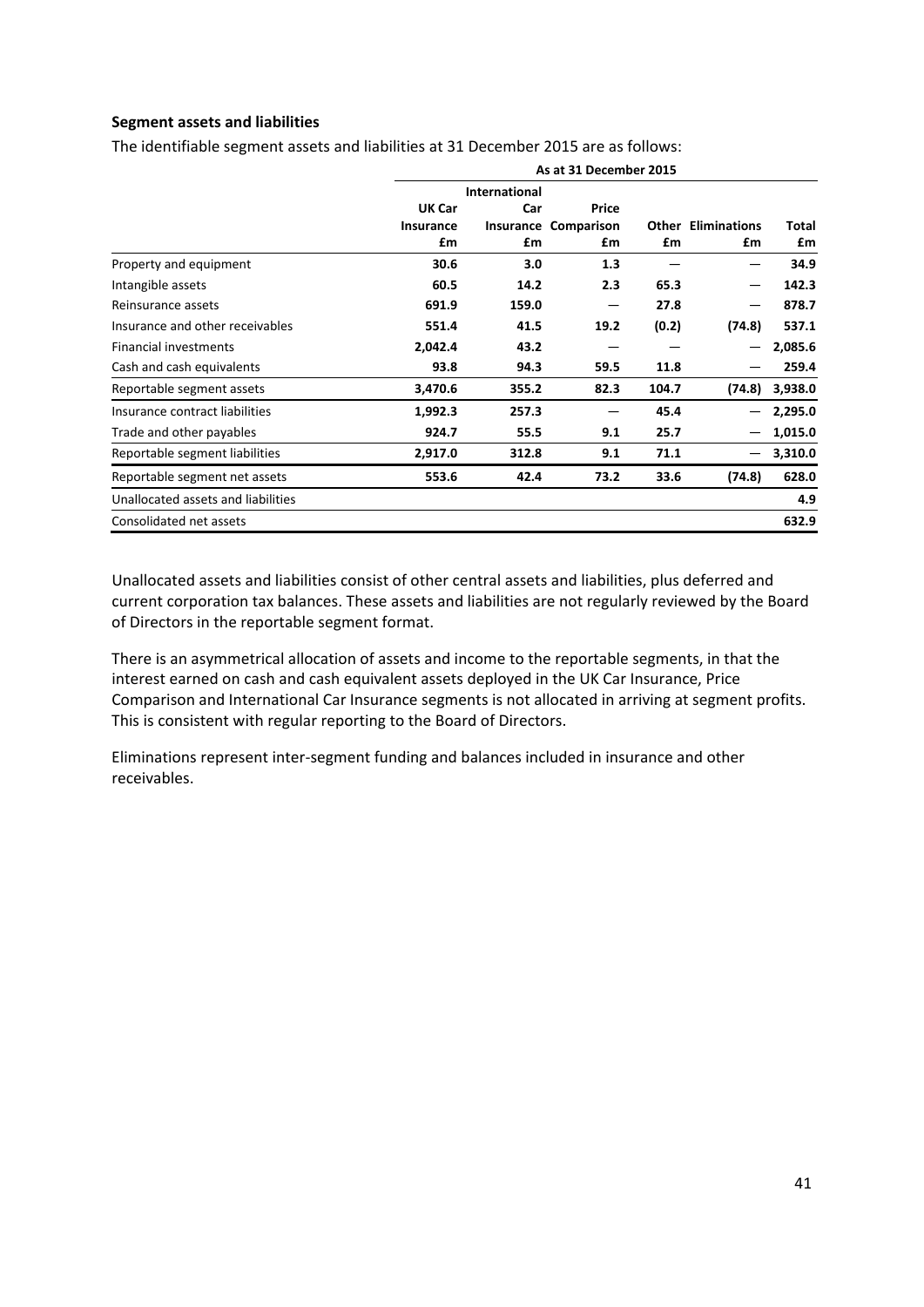### The segment assets and liabilities at 31 December 2014 are as follows:

|                                    | As at 31 December 2014 |               |            |       |                    |         |  |
|------------------------------------|------------------------|---------------|------------|-------|--------------------|---------|--|
|                                    |                        | International |            |       |                    |         |  |
|                                    | UK Car                 | Car           | Price      |       |                    |         |  |
|                                    | Insurance              | Insurance     | Comparison |       | Other Eliminations | Total   |  |
|                                    | £m                     | £m            | £m         | £m    | £m                 | £m      |  |
| Property and equipment             | 29.0                   | 2.5           | 0.7        | 0.1   | -                  | 32.3    |  |
| Intangible assets                  | 89.6                   | 12.2          | 2.9        | 2.5   |                    | 107.2   |  |
| Reinsurance assets                 | 677.5                  | 137.9         |            | 14.4  |                    | 829.8   |  |
| Insurance and other receivables    | 532.2                  | 21.7          | 11.7       | 3.7   | (134.0)            | 435.3   |  |
| <b>Financial investments</b>       | 1,892.3                | 98.6          |            | (0.1) |                    | 1,990.8 |  |
| Cash and cash equivalents          | 101.8                  | 38.6          | 49.0       | 16.4  |                    | 205.8   |  |
| Reportable segment assets          | 3,322.4                | 311.5         | 64.3       | 37.0  | (134.0)            | 3,601.2 |  |
| Insurance contract liabilities     | 1,839.4                | 228.7         |            | 29.3  | —                  | 2,097.4 |  |
| Trade and other payables           | 900.7                  | 42.4          | 7.4        | 15.3  |                    | 965.8   |  |
| Reportable segment liabilities     | 2,740.1                | 271.1         | 7.4        | 44.6  |                    | 3,063.2 |  |
| Reportable segment net assets      | 582.3                  | 40.4          | 56.9       | (7.6) | (134.0)            | 538.0   |  |
| Unallocated assets and liabilities |                        |               |            |       |                    | 42.9    |  |
| Consolidated net assets            |                        |               |            |       |                    | 580.9   |  |

### **5. Premium, claims and profit commissions**

#### *5a. Accounting policies*

#### *(i) Revenue – premiums*

Premiums relating to insurance contracts are recognised as revenue, net of insurance premium tax, proportionally over the period of cover. Premiums with an inception date after the end of the period are held in the statement of financial position as deferred revenue. Outstanding collections from policyholders are recognised within policyholder receivables.

#### *(ii) Revenue – profit commission*

Under some of the co-insurance and reinsurance contracts under which motor premiums are shared or ceded, profit commission may be earned on a particular year of account, which is usually subject to performance criteria such as loss ratios and expense ratios. The commission is dependent on the ultimate outcome of any year, with revenue being recognised when loss and expense ratios used in the preparation of the financial statements move below a contractual threshold.

#### *(iii) Insurance contracts and reinsurance assets*

#### **Premiums**

The proportion of premium receivable on in-force policies relating to unexpired risks is reported in insurance contract liabilities and reinsurance assets as the unearned premium provision – gross and reinsurers' share respectively.

#### **Claims**

Claims and claims handling expenses are charged as incurred, based on the estimated direct and indirect costs of settling all liabilities arising on events occurring up to the balance sheet date.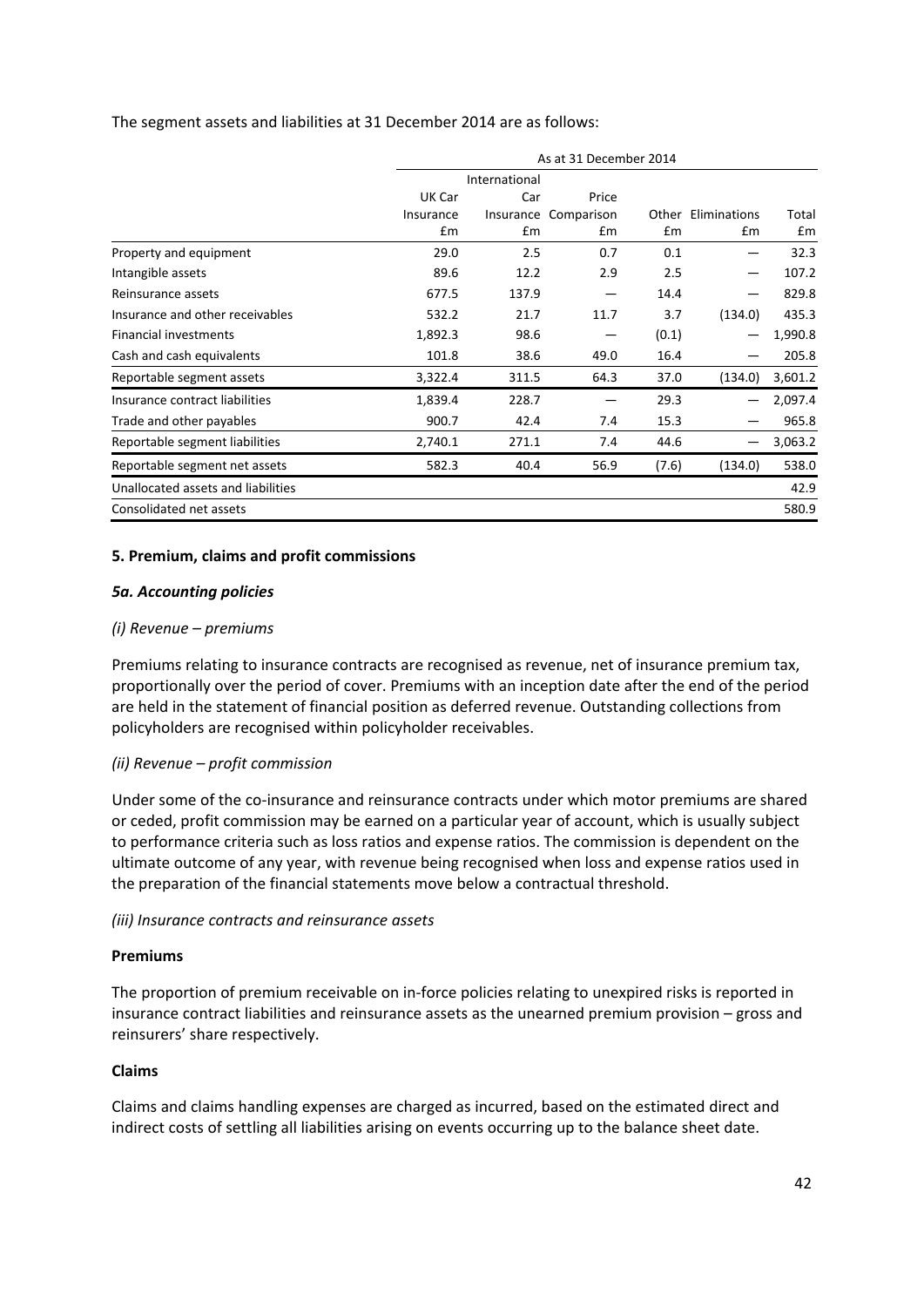The provision for claims outstanding comprises provisions for the estimated cost of settling all claims incurred but unpaid at the balance sheet date, whether reported or not. Anticipated reinsurance recoveries are disclosed separately as assets.

Whilst the Directors consider that the gross provisions for claims and the related reinsurance recoveries are fairly stated on the basis of the information currently available to them, the ultimate liability will vary as a result of subsequent information and events and may result in significant adjustments to the amounts provided.

Adjustments to the amounts of claims provisions established in prior years are reflected in the income statement for the period in which the adjustments are made and disclosed separately if material. The methods used, and the estimates made, are reviewed regularly.

Provision for unexpired risks is made where necessary for the estimated amount required over and above unearned premiums (net of deferred acquisition costs) to meet future claims and related expenses.

### **Co‐insurance**

The Group has entered into certain co‐insurance contracts under which insurance risks are shared on a proportional basis, with the co-insurer taking a specific percentage of premium written and being responsible for the same proportion of each claim. As the contractual liability is several and not joint, neither the premiums nor claims relating to the co-insurance are included in the income statement. Under the terms of these agreements the co-insurers reimburse the Group for the same proportionate share of the costs of acquiring and administering the business.

### **Reinsurance assets**

Contracts entered into by the Group with reinsurers under which the Group is compensated for losses on the insurance contracts issued by the Group are classified as reinsurance contracts. A contract is only accounted for as a reinsurance contract where there is significant insurance risk transfer between the insured and the insurer.

Reinsurance assets include balances due from reinsurance companies for ceded insurance liabilities. Amounts recoverable from reinsurers are estimated in a consistent manner with the outstanding claims provisions or settled claims associated with the reinsured policies and in accordance with the relevant reinsurance contract.

The Group assesses its reinsurance assets for impairment on a regular basis, and in detail every six months. If there is objective evidence that the asset is impaired, then the carrying value will be written down to its recoverable amount.

On the commutation of reinsurance contracts, the reinsurer is discharged from all obligations relating to the contract. Reinsurance assets and liabilities relating to the commuted contracts are settled in the period in which the commutation agreement is signed.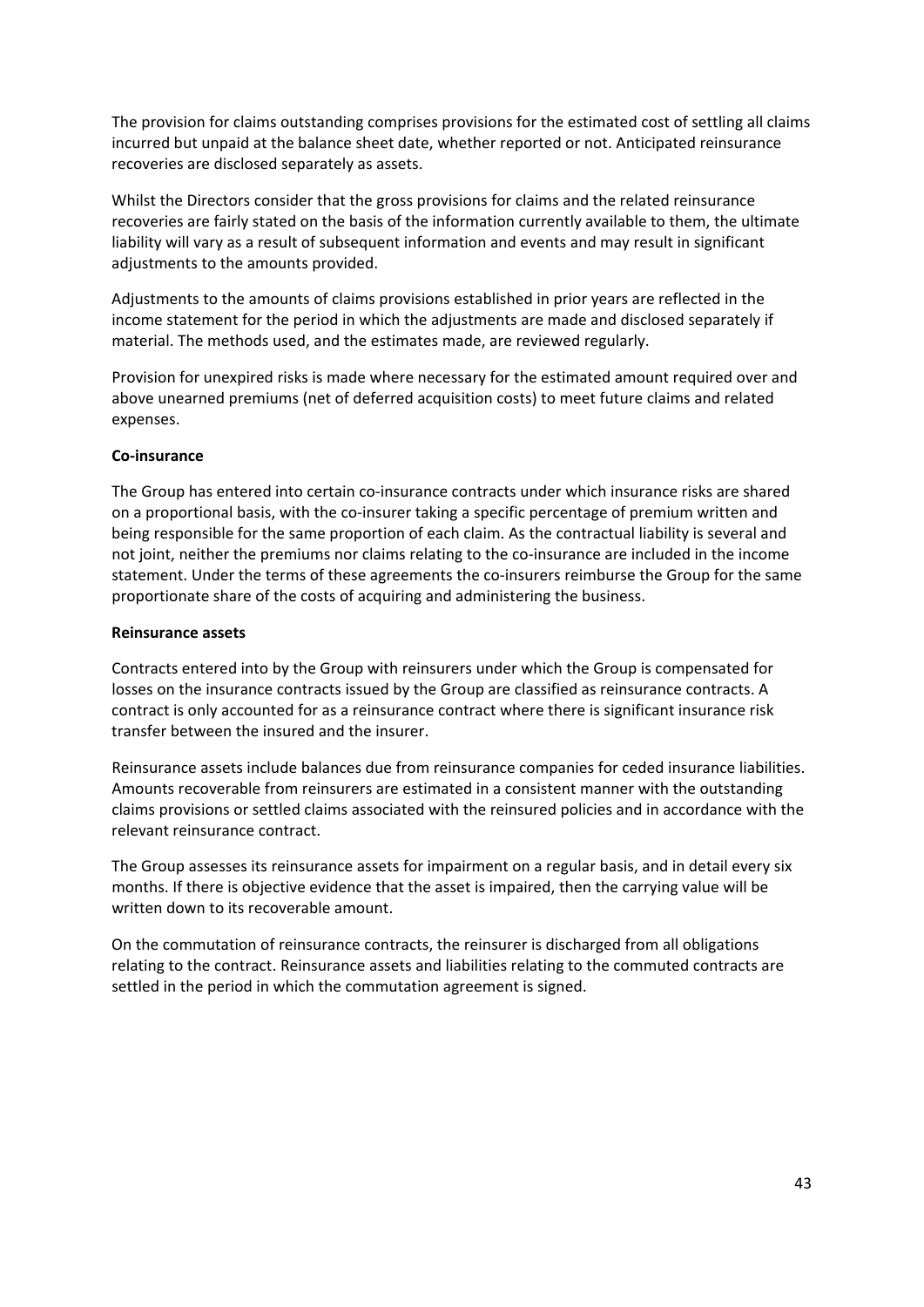#### *5b. Net insurance premium revenue*

|                                                            | 31 December | 31 December |
|------------------------------------------------------------|-------------|-------------|
|                                                            | 2015        | 2014        |
|                                                            | £m          | £m          |
| Total motor insurance premiums written before co-insurance | 1,805.2     | 1,675.6     |
| Group gross premiums written after co-insurance            | 1,199.9     | 1,102.1     |
| Outwards reinsurance premiums                              | (709.8)     | (644.9)     |
| Net insurance premiums written                             | 490.1       | 457.2       |
| Change in gross unearned premium provision                 | (69.7)      | (2.4)       |
| Change in reinsurers' share of unearned premium provision  | 46.6        | 10.1        |
| Net insurance premium revenue                              | 467.0       | 464.9       |

The Group's share of the car insurance business was underwritten by Admiral Insurance (Gibraltar) Limited, Admiral Insurance Company Limited and Elephant Insurance Company. All contracts are short term in duration, lasting for 10 or 12 months.

#### *5c. Profit commission*

|                                | 31 December | 31 December |
|--------------------------------|-------------|-------------|
|                                | 2015        | 2014        |
|                                | £m          | £m          |
| <b>Underwriting year</b>       |             |             |
| 2010 and prior                 | 5.3         | 19.1        |
| 2011                           | 26.1        | 27.8        |
| 2012                           | 36.9        | 24.9        |
| 2013                           | 16.9        |             |
| 2014                           |             |             |
| 2015                           | 0.2         | –           |
| <b>Total profit commission</b> | 85.4        | 71.8        |

#### *5d. Reinsurance assets and insurance contract liabilities*

#### *(i) Objectives, policies and procedures for the management of insurance risk*

The Group is involved in issuing motor insurance contracts that transfer risk from policyholders to the Group and its underwriting partners.

Insurance risk involves uncertainty over the occurrence, amount or timing of claims arising on insurance contracts issued.

Reserving risk is the risk that the value of insurance liabilities established is insufficient to cover the ultimate cost of claims incurred at the balance sheet date, whether reported or unreported. Other risks include inadequate pricing and reinsurance policies, and inappropriate claims management processes and controls.

The Board of Directors is responsible for the management of insurance risk, although as mentioned in note 6, it has delegated the detailed oversight of risk management to the Group Risk Committee.

The Group also has a Reserving Committee which comprises senior managers within the finance, claims, pricing and actuarial functions.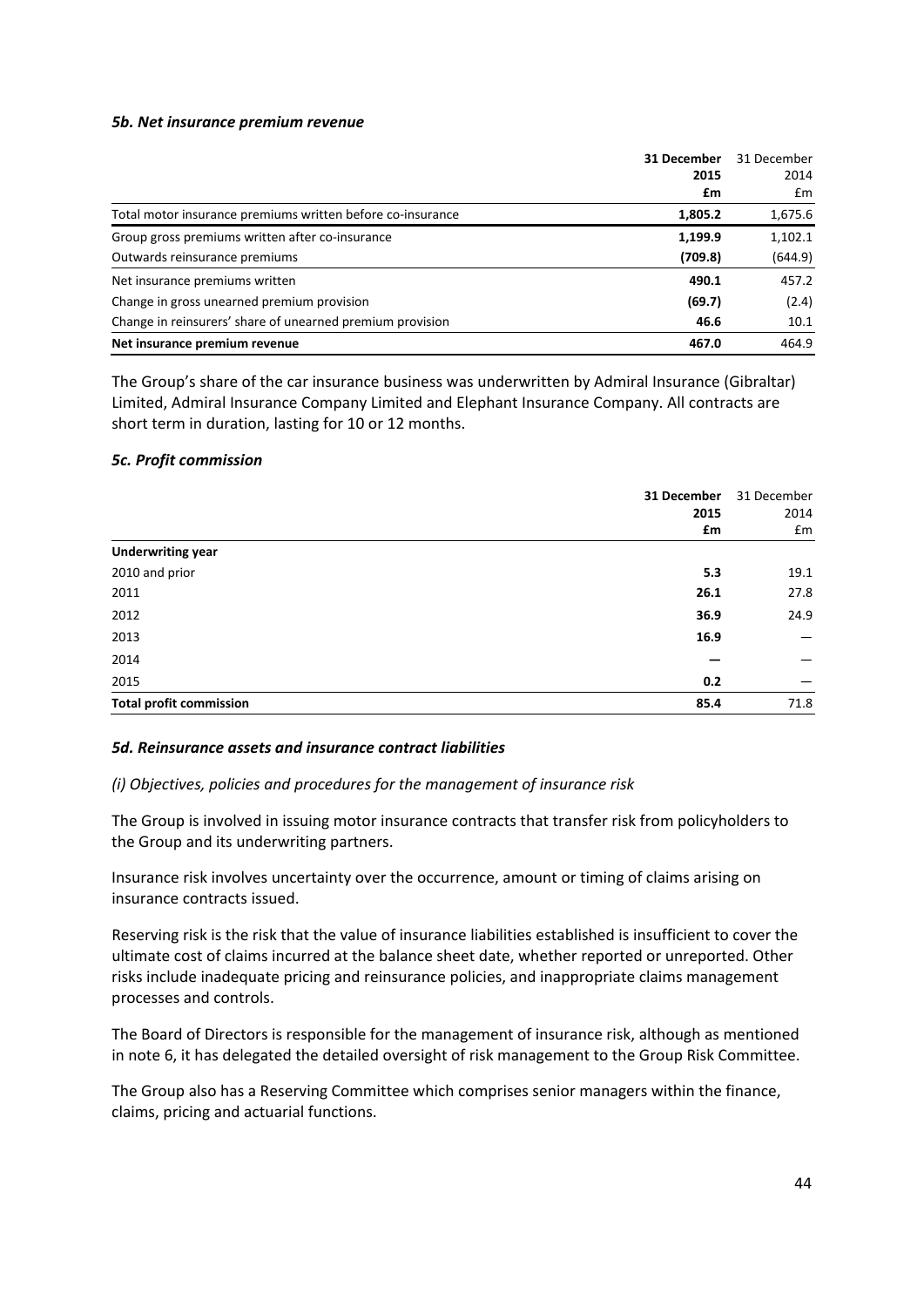The Reserving Committee primarily recommends the approach for UK Car Insurance reserving but also reviews the systems and controls in place to support accurate reserving and material reserving issues such as Periodic Payment Order (PPO) and claims inflation, which represent the key uncertainties in the amount or timing of claims settlements.

The Board implements certain policies in order to mitigate and control the level of insurance risk accepted by the Group. These include pricing policies and claims management and administration processes, in addition to reserving policies and co‐ and reinsurance arrangements as detailed on the following page.

### **Reserving policies and controls**

Reserving risk is mitigated through a series of processes and controls. The key processes are as follows:

- Regular management and internal actuarial review of individual and aggregate case claim reserves, including regular reporting of management information and exception reporting of significant movements.
- Regular management and internal actuarial review of large claims, including claims settled or potentially settled by PPOs for which the uncertainty is increased by factors such as the lifetime of the claimant and movements in the indexation for the cost of future care of the claimant.
- Bi-annual external actuarial review of best estimate claims reserves using a variety of recognised actuarial techniques, including reviews of the potential ranges around best estimates.
- Use of a Reserving policy which informs management's reserving decisions for the purposes of the Group's financial statements. As described in note 3, critical accounting judgements and estimates, the policy determines that reserves should be set within a range above projected best estimate outcomes to allow for unforeseen adverse claims development.

### **Co‐insurance and reinsurance**

As noted in the Strategic Report, the Group shares a significant amount of the motor insurance business generated with external underwriters. In 2015, 40% of the UK risk was shared under a co‐ insurance contract, under which the primary risk is borne by the co-insurer. A further 35% of the UK risk was ceded under quota share reinsurance contracts. Co‐insurance and reinsurance contracts are also used in the International Car Insurance businesses. Further detail can be found in the Group Financial Review above.

As well as these proportional arrangements, an excess of loss reinsurance programme is also purchased to protect the Group against very large individual claims and catastrophe losses.

### **Concentration of insurance risk**

The Directors do not believe there are significant concentrations of insurance risk. This is because, although the Group has historically written only one significant line of UK insurance business, the risks are spread across a large number of people and a wide regional base. The introduction of the international car insurance businesses in recent years and the launch of UK household business in 2012 will further contribute to the diversification of the Group's insurance risk as these businesses grow.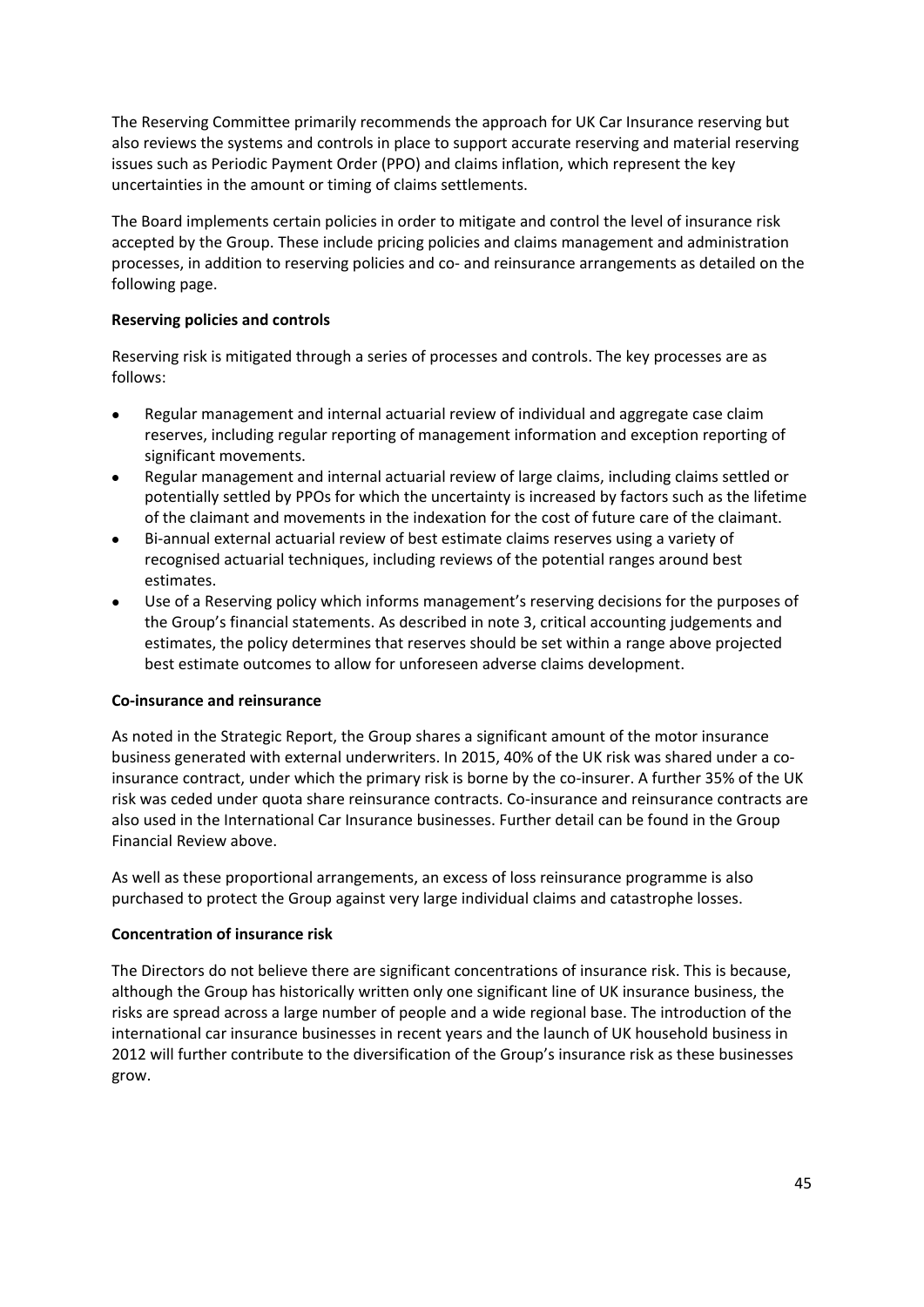### *(ii) Sensitivity of recognised amounts to changes in assumptions*

The following table sets out the impact on equity and profit or loss at 31 December 2015 that would result from a 1% movement in the UK motor loss ratios used for each underwriting year for which material amounts remain outstanding.

|                          | Underwriting year |      |      |      |  |
|--------------------------|-------------------|------|------|------|--|
|                          | 2012              | 2013 | 2014 | 2015 |  |
| Booked loss ratio        | 66%               | 76%  | 89%  | 87%  |  |
| Impact of 1% change (£m) | 12.7              | 11.2 | 3.2  | 1.6  |  |

The impact is stated net of reinsurance and includes the change in net insurance claims along with the associated profit commission movements that result from changes in loss ratios. The figures are stated net of tax at the current rate.

### *(iii) Analysis of recognised amounts*

|                                                  | 31 December | 31 December |
|--------------------------------------------------|-------------|-------------|
|                                                  | 2015        | 2014        |
|                                                  | £m          | £m          |
| Gross                                            |             |             |
| Claims outstanding <sup>*1</sup>                 | 1,725.0     | 1,596.0     |
| Unearned premium provision                       | 570.0       | 501.4       |
| Total gross insurance liabilities                | 2,295.0     | 2,097.4     |
| <b>Recoverable from reinsurers</b>               |             |             |
| Claims outstanding                               | 544.8       | 538.2       |
| Unearned premium provision                       | 333.9       | 291.6       |
| Total reinsurers' share of insurance liabilities | 878.7       | 829.8       |
| <b>Net</b>                                       |             |             |
| Claims outstanding                               | 1,180.2     | 1,057.8     |
| Unearned premium provision                       | 236.1       | 209.8       |
| Total insurance liabilities - net                | 1,416.3     | 1,267.6     |

\*1 Gross claims outstanding at 31 December 2015 is presented before the deduction of salvage and subrogation recoveries totalling £28.4 million.

The maturity profile of gross insurance liabilities at the end of 2015 is as follows:

|                                   | < 1 year<br>£m | 1–3 vears<br>£m | > 3 years<br>£m |
|-----------------------------------|----------------|-----------------|-----------------|
| Claims outstanding                | 503.5          | 492.0           | 729.5           |
| Unearned premium provision        | 273.6          | 142.5           | 153.9           |
| Total gross insurance liabilities | 777.1          | 634.5           | 883.4           |

### The maturity profile of gross insurance liabilities at the end of 2014 was as follows:

|                                   | < 1 year | 1–3 vears | > 3 years |
|-----------------------------------|----------|-----------|-----------|
|                                   | £m       | £m        | £m        |
| Claims outstanding                | 542.6    | 547.3     | 506.1     |
| Unearned premium provision        | 236.2    | 103.3     | 161.9     |
| Total gross insurance liabilities | 778.8    | 650.6     | 668.0     |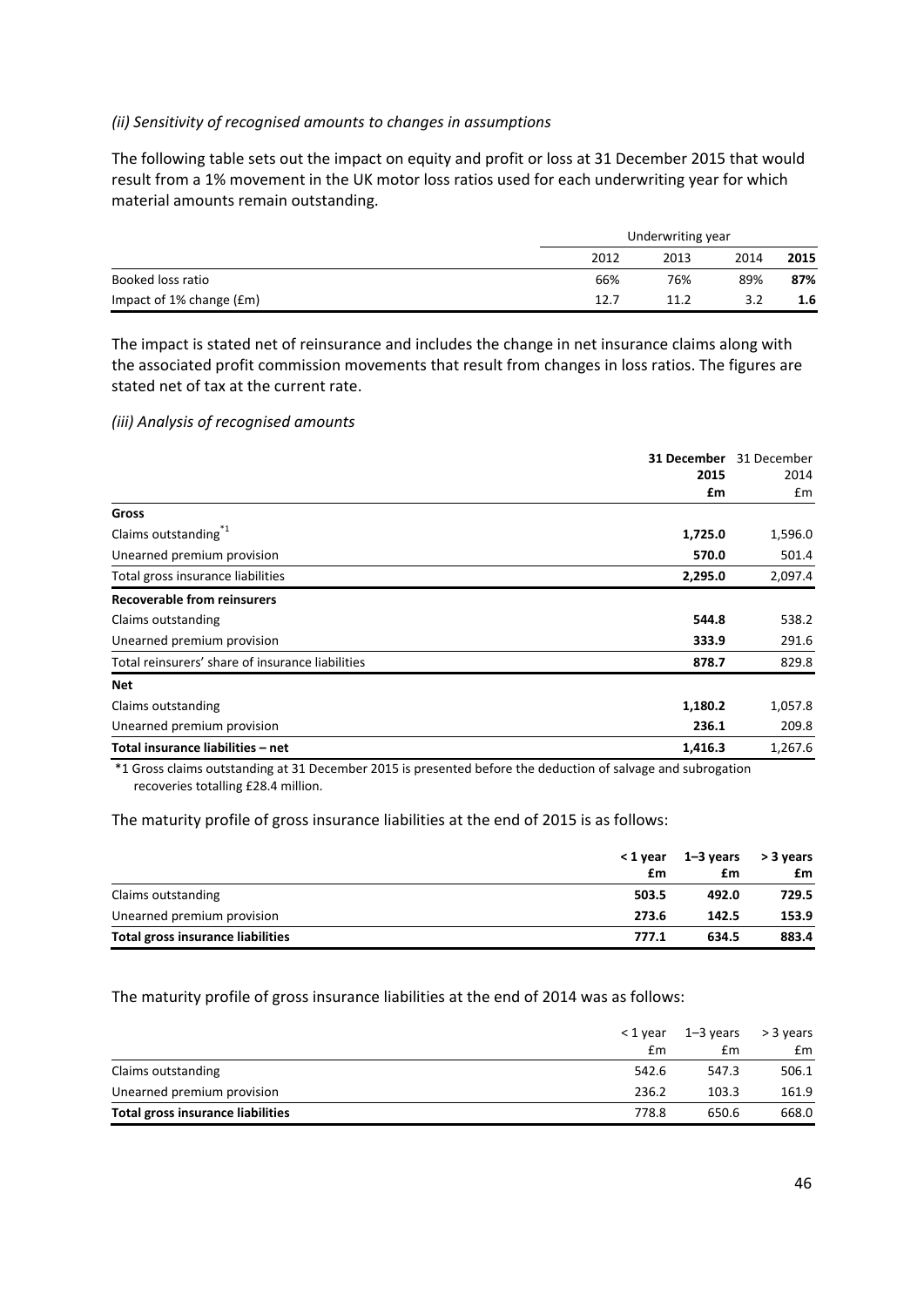### *(iv) Analysis of UK car insurance claims incurred*

The following tables illustrate the development of gross and net UK Car Insurance claims incurred for the past five financial periods, including the impact of re‐estimation of claims provisions at the end of each financial year. The first table shows actual gross claims incurred, the second shows actual net claims incurred and the third shows the development of UK loss ratios. Figures are presented on an underwriting year basis.

|                                               | Financial year ended 31 December |         |         |         |         |         |
|-----------------------------------------------|----------------------------------|---------|---------|---------|---------|---------|
|                                               | 2011                             | 2012    | 2013    | 2014    | 2015    | Total   |
| Analysis of claims incurred (gross amounts)   | Em                               | Em      | £m      | Em      | £m      | £m      |
| Underwriting year (UK car only)               |                                  |         |         |         |         |         |
| 2011 and prior                                | (694.4)                          | (325.5) | 85.1    | 79.5    | 58.5    |         |
| 2012                                          |                                  | (463.7) | (335.1) | 50.2    | 69.0    | (679.6) |
| 2013                                          |                                  |         | (421.2) | (321.4) | 53.3    | (689.3) |
| 2014                                          |                                  |         |         | (421.9) | (334.2) | (756.1) |
| 2015                                          |                                  |         |         |         | (402.5) | (402.5) |
| UK gross claims incurred (excluding claims    |                                  |         |         |         |         |         |
| handling costs)                               | (694.4)                          | (789.2) | (671.2) | (613.6) | (555.9) |         |
| International and other gross claims incurred | (65.6)                           | (113.9) | (132.6) | (159.5) | (190.6) |         |
| Claims handling costs                         | (25.9)                           | (26.0)  | (22.9)  | (21.4)  | (22.6)  |         |
| Total gross claims incurred                   | (785.9)                          | (929.1) | (826.7) | (794.5) | (769.1) |         |

|                                                   | Financial year ended 31 December |         |         |         |         |         |
|---------------------------------------------------|----------------------------------|---------|---------|---------|---------|---------|
|                                                   | 2011                             | 2012    | 2013    | 2014    | 2015    | Total   |
| Analysis of claims incurred (net amounts)         | Em                               | Em      | £m      | £m      | £m      | £m      |
| Underwriting year (UK car only)                   |                                  |         |         |         |         |         |
| 2011 and prior                                    | (323.6)                          | (148.2) | 81.4    | 79.5    | 58.5    |         |
| 2012                                              |                                  | (191.3) | (139.6) | 50.2    | 69.0    | (211.7) |
| 2013                                              |                                  |         | (175.4) | (133.9) | 38.5    | (270.8) |
| 2014                                              |                                  |         |         | (175.8) | (139.3) | (315.1) |
| 2015                                              |                                  |         |         |         | (167.7) | (167.7) |
| UK net claims incurred (excluding claims handling |                                  |         |         |         |         |         |
| costs)                                            | (323.6)                          | (339.5) | (233.6) | (180.0) | (141.0) |         |
| International and other net claims incurred       | (28.3)                           | (54.2)  | (59.9)  | (70.2)  | (76.1)  |         |
| Claims handling costs                             | (11.9)                           | (10.8)  | (9.5)   | (8.9)   | (9.4)   |         |
| Total net claims incurred                         | (363.8)                          | (404.5) | (303.0) | (259.1) | (226.5) |         |

| UK loss ratio development   | Financial year ended 31 December |      |      |      |      |
|-----------------------------|----------------------------------|------|------|------|------|
|                             | 2011                             | 2012 | 2013 | 2014 | 2015 |
| Underwriting year (UK only) |                                  |      |      |      |      |
| 2011                        | 82%                              | 76%  | 72%  | 67%  | 62%  |
| 2012                        |                                  | 84%  | 78%  | 73%  | 66%  |
| 2013                        |                                  |      | 85%  | 82%  | 76%  |
| 2014                        |                                  |      |      | 92%  | 89%  |
| 2015                        |                                  |      |      |      | 87%  |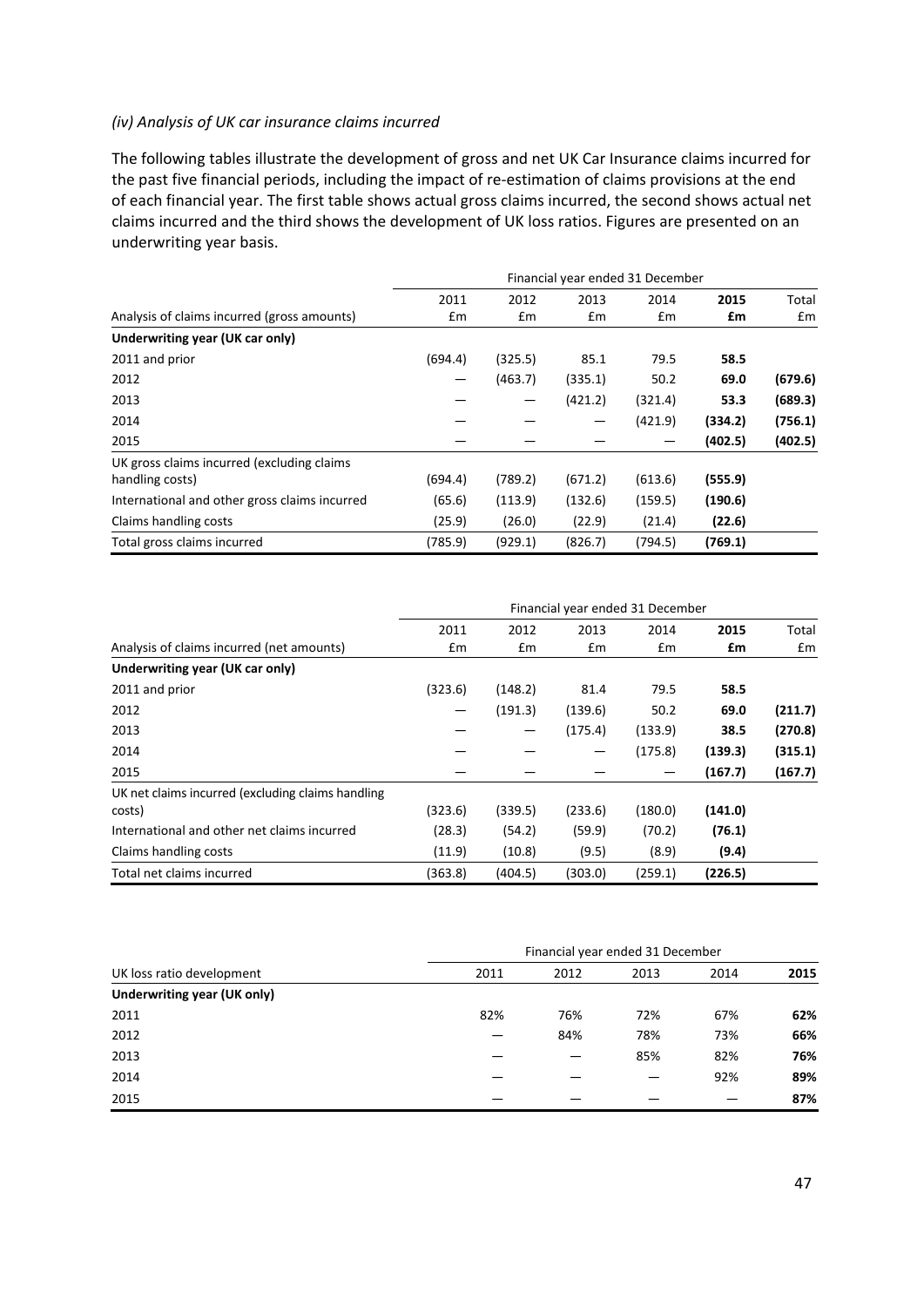### *(v) Analysis of claims reserve releases (UK Car Insurance business only)*

The following table analyses the impact of movements in prior year claims provisions on a gross and net basis. Figures are presented on an underwriting year basis.

|                                                   | Financial year ended 31 December |      |       |       |       |
|---------------------------------------------------|----------------------------------|------|-------|-------|-------|
|                                                   | 2011                             | 2012 | 2013  | 2014  | 2015  |
| Gross                                             | $\mathsf{fm}$                    | £m   | Em    | Em    | £m    |
| <b>Underwriting year</b>                          |                                  |      |       |       |       |
| 2011 and prior                                    | 10.3                             | 36.2 | 85.0  | 79.5  | 59.3  |
| 2012                                              |                                  |      | 30.8  | 50.2  | 69.0  |
| 2013                                              |                                  |      |       | 18.4  | 53.4  |
| 2014                                              |                                  |      |       |       | 16.0  |
| Total gross release (UK Car Insurance)            | 10.3                             | 36.2 | 115.8 | 148.1 | 197.7 |
| Total gross release (International Car Insurance) |                                  |      |       | 12.6  | 14.0  |
| Total gross release                               | 10.3                             | 36.2 | 115.8 | 160.7 | 211.7 |

|                                                                        |      | Financial year ended 31 December |      |       |       |
|------------------------------------------------------------------------|------|----------------------------------|------|-------|-------|
|                                                                        | 2011 | 2012                             | 2013 | 2014  | 2015  |
| <b>Net</b>                                                             | £m   | £m                               | £m   | £m    | £m    |
| <b>Underwriting year</b>                                               |      |                                  |      |       |       |
| 2011 and prior                                                         | 10.3 | 17.6                             | 81.4 | 79.5  | 59.3  |
| 2012                                                                   |      |                                  | 12.8 | 50.2  | 69.0  |
| 2013                                                                   |      |                                  |      | 7.7   | 38.4  |
| 2014                                                                   |      |                                  |      |       | 6.7   |
| Total net release (UK Car Insurance)                                   | 10.3 | 17.6                             | 94.2 | 137.4 | 173.4 |
| Total net release (International Car Insurance)                        |      |                                  |      | 6.3   | 6.5   |
| <b>Total net release</b>                                               | 10.3 | 17.6                             | 94.2 | 143.7 | 179.9 |
| Analysis of net releases on UK Car Insurance:                          |      |                                  |      |       |       |
| – Net releases on Admiral net share                                    | 7.8  | 16.3                             | 53.3 | 66.8  | 84.6  |
| - Releases on commuted quota share reinsurance contracts <sup>*1</sup> | 2.5  | 1.3                              | 40.9 | 70.6  | 88.8  |
| Total net release as above                                             | 10.3 | 17.6                             | 94.2 | 137.4 | 173.4 |

\*1 Admiral typically commutes quota share reinsurance contracts in its UK Car Insurance business 24 or 36 months following the start of the underwriting year. After commutation, any changes in claims costs on the commuted proportion of the business are reflected within claims costs and are separately analysed here. £88.8 million of releases on commuted quota share contracts is split as follows: 2013: £16.3 million; 2012: £40.3 million; 2011 and prior: £32.2 million.

Profit commission is analysed in note 5c.

#### *(vi) Reconciliation of movement in net claims provision*

|                                                              | <b>31 December</b> 31 December |  |
|--------------------------------------------------------------|--------------------------------|--|
| 2015                                                         | 2014                           |  |
| £m                                                           | Em                             |  |
| Net claims reserve at start of period<br>1,057.8             | 863.0                          |  |
| Net claims incurred (excluding releases)<br>397.1            | 392.9                          |  |
| (179.9)<br>Net reserve releases                              | (143.7)                        |  |
| Movement in net claims reserve due to commutation<br>233.8   | 280.7                          |  |
| Net claims paid <sup>*1</sup><br>(328.6)                     | (335.1)                        |  |
| Net claims reserve at end of period <sup>*2</sup><br>1.180.2 | 1,057.8                        |  |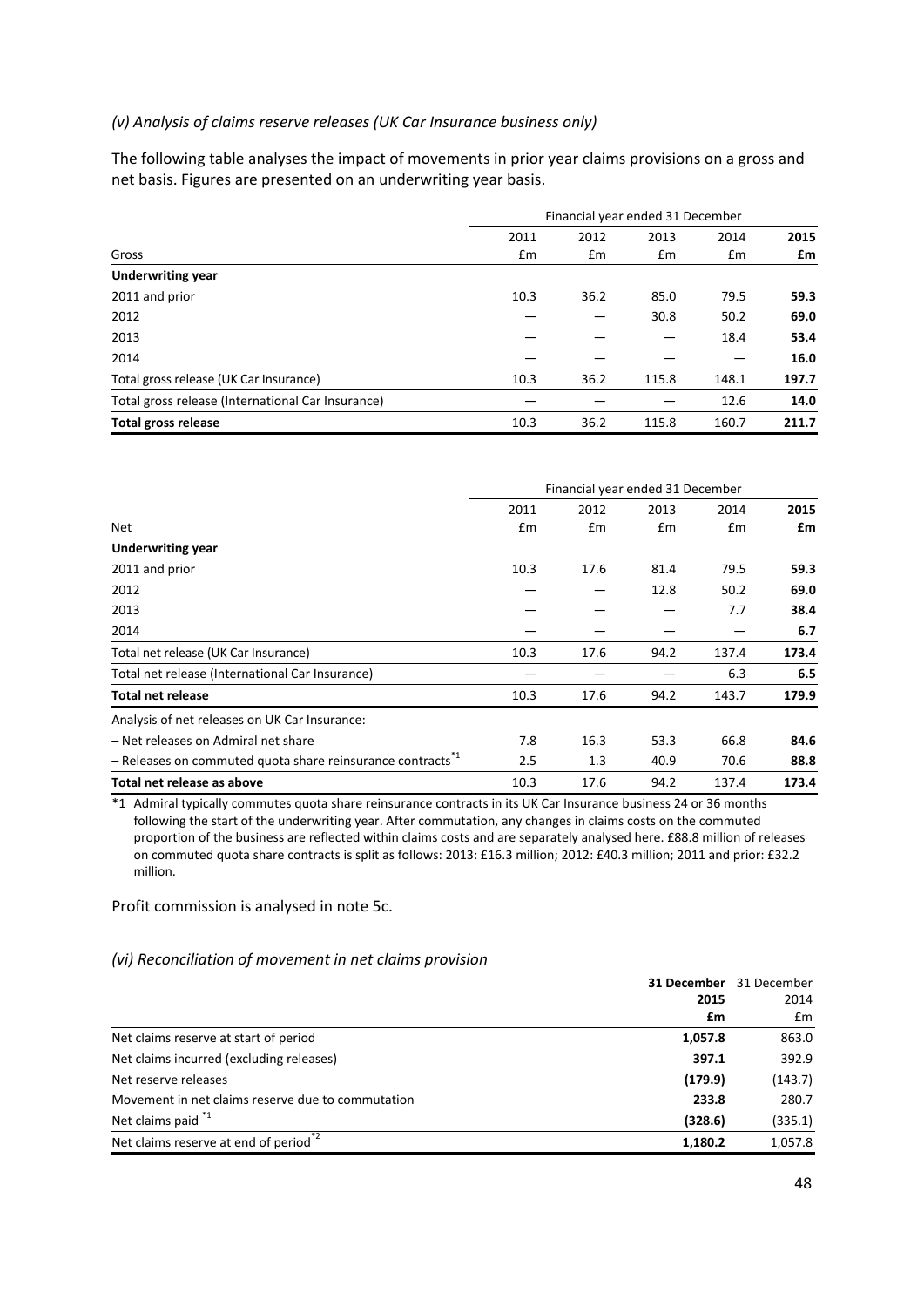- \*1 Net claims paid in the year to 31 December 2015 includes salvage and subrogation recoveries of £28.4 million which have been reclassified to insurance and other receivables.
- \*2 The increase in net claims reserve from £1,057.8 million at 31 December 2014 to £1,180.2 million at 31 December 2015 is partly as a result of the increase in the size of gross claims reserves but largely due to the impact of commutations of reinsurance contracts in the UK Car Insurance business.

#### *(vii) Reconciliation of movement in net unearned premium provision*

|                                                   |         | <b>31 December</b> 31 December |
|---------------------------------------------------|---------|--------------------------------|
|                                                   | 2015    | 2014                           |
|                                                   | £m      | £m                             |
| Net unearned premium provision at start of period | 209.8   | 217.1                          |
| Written in the period                             | 490.1   | 457.2                          |
| Earned in the period                              | (463.8) | (464.5)                        |
| Net unearned premium provision at end of period   | 236.1   | 209.8                          |

#### **6. Investments**

#### *6a. Accounting policies*

#### *(i) Investment income and finance costs*

Investment income from financial assets comprises distributions as well as net realised and unrealised gains on financial assets classified as 'fair value through profit or loss', interest income and net realised gains from assets classified as 'available for sale', and interest income on holdings in term deposits and gilts.

Finance costs from financial liabilities comprise interest expense on subordinated notes, calculated on the effective interest rate method. The effective interest rate method calculates the amortised cost of a financial asset or liability (or group of financial assets or financial liabilities) and allocates the interest income or expense over the expected life of the asset or liability.

### *(ii) Financial assets – investments and receivables*

#### **Initial recognition**

Financial assets within the scope of IAS 39 are classified as financial assets at fair value through profit or loss (FVTPL), Available for Sale (AFS) assets, loans and receivables or held to maturity investments.

At initial recognition assets are recognised at fair value and classified according to the purpose for which they were acquired.

The Group's investments in money market liquidity funds are designated as FVTPL at inception.

This designation is permitted under IAS 39, as the investments in money market funds are managed as a group of assets and internal performance evaluation of this group is conducted on a fair value basis.

The Group's holdings in Fixed Income and Asset Backed Securities are classified as available for sale (AFS) investments, which is consistent with the intention for which they were purchased.

The Group's deposits with credit institutions and gilts are classified as held to maturity investments, which is consistent with the intention for which they were purchased.

Transaction costs associated with the purchase of all financial assets are expensed within the income statement as incurred.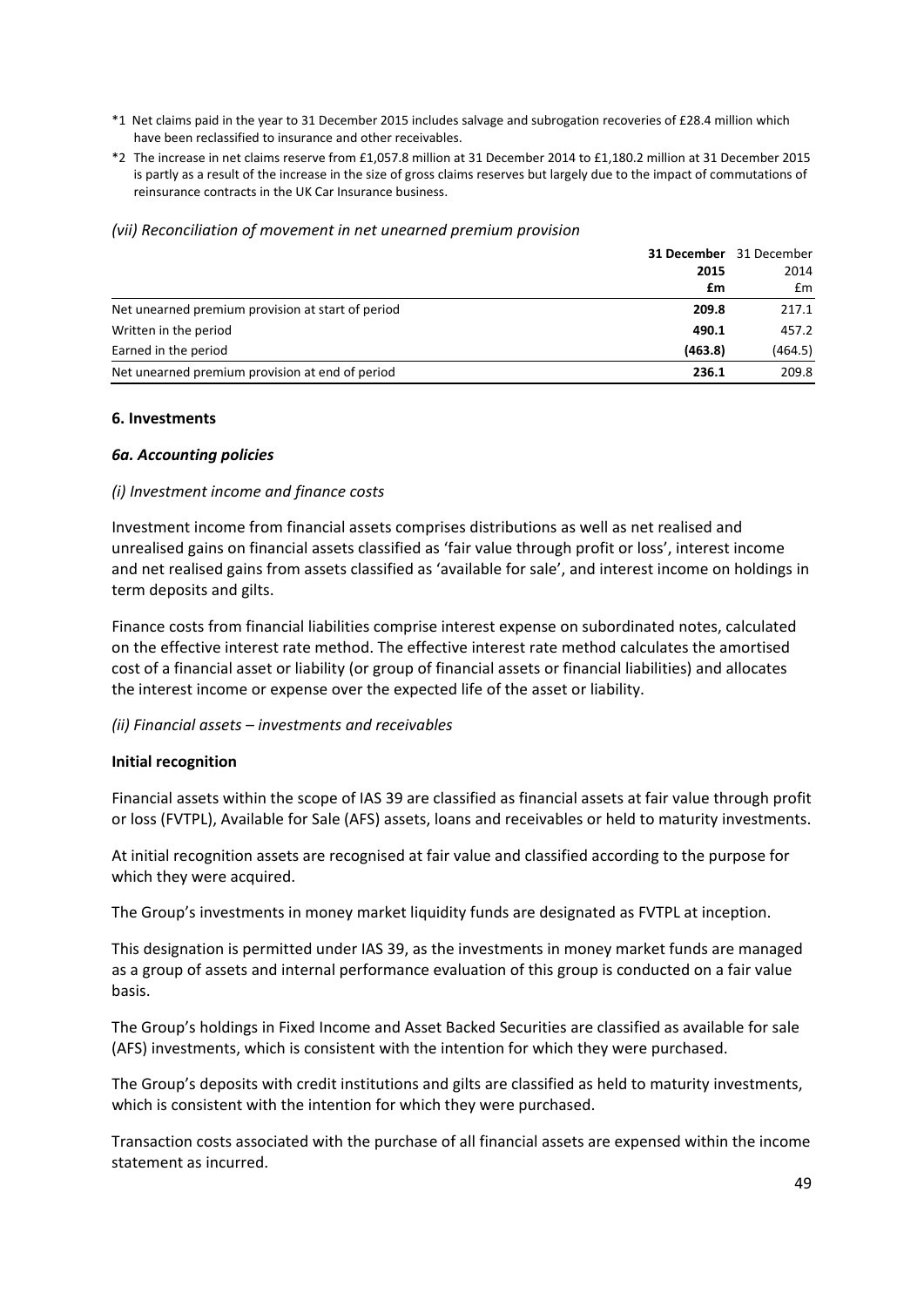### **Subsequent measurement**

Financial assets at FVTPL are stated at fair value, with any resultant realised or unrealised gain or loss recognised through the income statement.

AFS fixed income and asset backed securities are stated at fair value. Unrealised changes in the fair value of these assets are recognised in Other Comprehensive Income (OCI). Interest income on debt securities is recognised within profit or loss using the effective interest rate method.

Deposits and gilts with fixed maturities, classified as held to maturity investments are measured at amortised cost using the effective interest method. Movements in the amortised cost are recognised through the income statement, as are any impairment losses.

Loans and receivables are stated at their amortised cost less impairment using the effective interest method. Impairment losses are recognised through the income statement.

#### **Impairment of financial assets**

The Group assesses at each balance sheet date whether any financial assets or groups of financial assets held at fair value or amortised cost are impaired. Financial assets are impaired where there is evidence that one or more events occurring after the initial recognition of the asset, may lead to a reduction in the estimated future cash flows arising from the asset.

Objective evidence of impairment may include default on cash flows due from the asset and reported financial difficulty of the issuer or counterparty.

Identified impairments of financial assets are recognised in the income statement, except in the case of assets classified as available for sale where unrealised gains have been recognised through OCI. In this instance, impairments of the asset are first set against the unrealised gain in OCI with any excess being recognised in the income statement.

#### **De‐recognition of financial assets**

A financial asset is derecognised when the rights to receive cash flows from that asset have expired, or when the Group transfers the asset and all the attaching substantial risks and rewards relating to the asset to a third party.

#### **Cash and cash equivalents**

Cash and cash equivalents includes cash in hand, deposits held at call with banks and other short term deposits with original maturities of three months or less. All cash and cash equivalents are measured at amortised cost.

#### *(iii) Financial liabilities*

#### **Initial recognition**

The Group's financial liabilities comprise subordinated notes and other financial liabilities initially recognised at fair value received, net of transaction costs incurred.

#### **Subsequent measurement**

Subsequent measurement is at amortised cost using the effective interest method. Movements in the amortised cost are recognised through the income statement.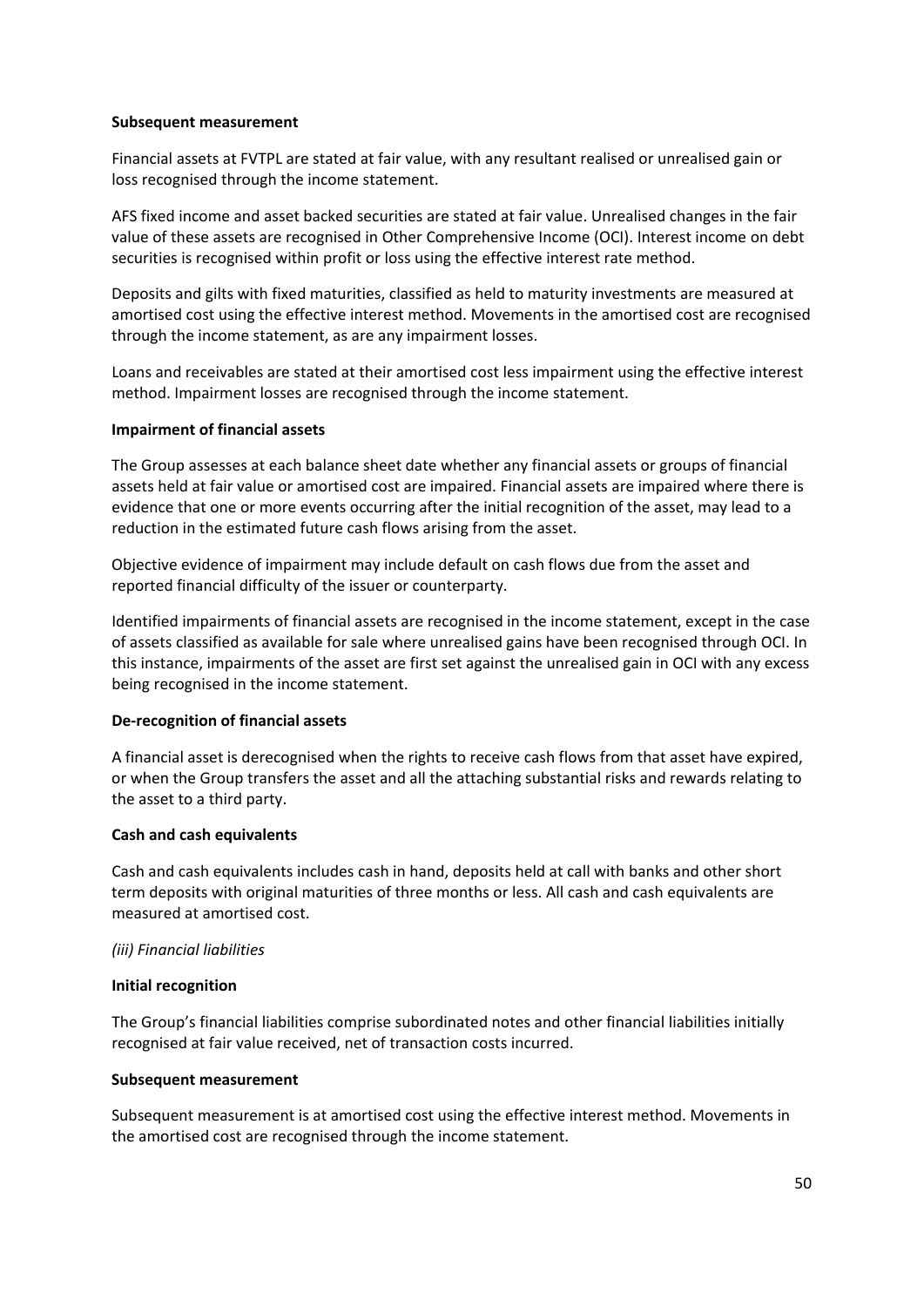### **De‐recognition of financial liabilities**

A financial liability is derecognised when the obligation under that liability is discharged, cancelled or expires.

### *(iv) Fair value measurement of assets held at amortised cost*

The fair value of gilts and subordinated notes held at amortised cost is calculated with reference to quoted market valuations. See note 6d for a comparison of fair value and carrying value at the statement of financial position date.

The Group's deposits are held with well rated institutions; as such the approximate fair value is the book value of the investment as impairment of the capital is not expected. The amortised cost carrying amount of receivables is a reasonable approximation of fair value.

#### *6b. Investment and interest income*

|                                                                | 31 December | 31 December |  |
|----------------------------------------------------------------|-------------|-------------|--|
|                                                                | 2015        | 2014        |  |
|                                                                | £m          | £m          |  |
| <b>Investment income</b>                                       |             |             |  |
| Investment return on assets classified as FVTPL                | 2.2         | 5.4         |  |
| Interest income on available for sale debt securities          | 19.2        | 9.4         |  |
| Interest income on term deposits with credit institutions      | 4.7         | 5.2         |  |
| Interest income on held to maturity gilt assets <sup>*1</sup>  | 6.1         | 2.6         |  |
|                                                                | 32.2        | 22.6        |  |
| Unwind of discount on gilts                                    | (0.8)       | (0.4)       |  |
| Notional accrual for reinsurers' share of investment return    |             | (8.3)       |  |
|                                                                | 31.4        | 13.9        |  |
| Interest receivable on cash and cash equivalents <sup>*1</sup> | 1.2         | 1.5         |  |
| <b>Total investment and interest income</b>                    | 32.6        | 15.4        |  |

 $*1$  Interest received during the year was £7.4 million (2014: £1.5 million)

#### *6c. Finance costs*

| <b>31 December</b> 31 December         |      |
|----------------------------------------|------|
| 2015                                   | 2014 |
| £m                                     | £m   |
| Interest payable <sup>*1</sup><br>11.1 | 4.6  |
| <b>Total finance costs</b><br>11.1     | 4.6  |

\*1 Interest paid during the year was £11.0 million (2014: £nil)

Finance costs represent interest payable on the £200 million subordinated notes and other financial liabilities.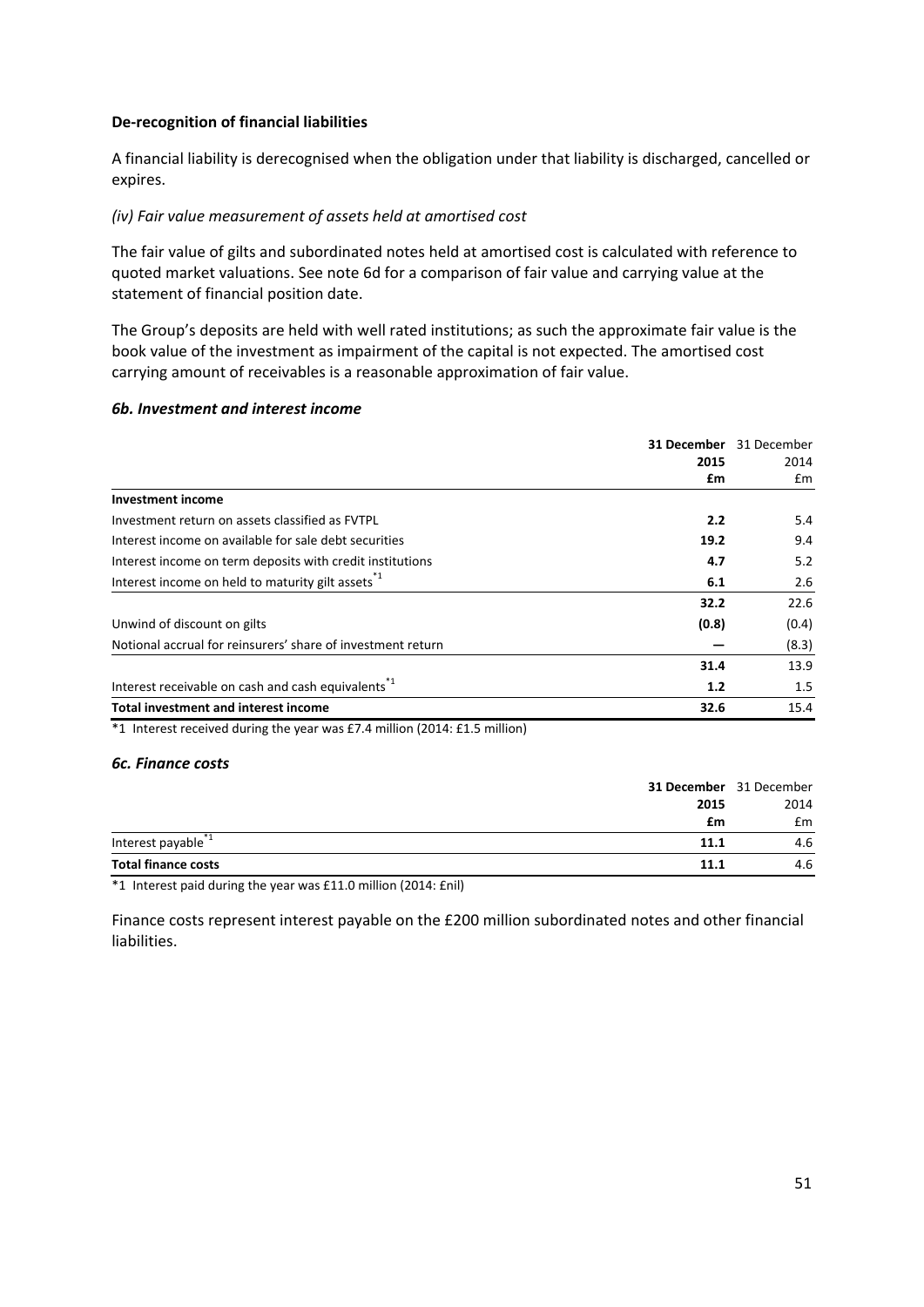### *6d. Financial assets and liabilities*

The Group's financial instruments can be analysed as follows:

|                                                       |         | 31 December 31 December |
|-------------------------------------------------------|---------|-------------------------|
|                                                       | 2015    | 2014                    |
|                                                       | £m      | £m                      |
| Investments held at fair value through profit or loss |         |                         |
| Money market funds                                    | 627.7   | 909.2                   |
|                                                       | 627.7   | 909.2                   |
| Investments classified as available for sale          |         |                         |
| Available for sale debt securities                    | 1,230.0 | 822.7                   |
|                                                       | 1,230.0 | 822.7                   |
| Investments classified as held to maturity            |         |                         |
| Term deposits with credit institutions                | 267.6   | 263.1                   |
| Gilts                                                 | 198.2   | 199.1                   |
|                                                       | 465.8   | 462.2                   |
| <b>Total financial investments</b>                    | 2,323.5 | 2,194.1                 |
| Insurance and other receivables                       |         |                         |
| Insurance receivables                                 | 437.0   | 353.3                   |
| Trade and other receivables                           | 100.1   | 82.0                    |
| Cash and cash equivalents                             | 265.3   | 255.9                   |
| <b>Total financial assets</b>                         | 3,125.9 | 2,885.3                 |
| <b>Financial liabilities</b>                          |         |                         |
| Subordinated notes                                    | 203.9   | 203.8                   |
| Other borrowings                                      | 20.0    |                         |
| Trade and other payables                              | 1,015.0 | 965.8                   |
| <b>Total financial liabilities</b>                    | 1,238.9 | 1,169.6                 |

Financial liabilities are inclusive of £200 million subordinated notes issued on 25 July 2014 at a fixed rate of 5.5% with a redemption date of 25 July 2024.

The notes are unsecured subordinated obligations of the Group and rank pari passu without any preference among themselves. In the event of a winding‐up or bankruptcy, they are to be repaid only after the claims of all other creditors have been met.

There have been no defaults on any of the notes during the year. The Group has the option to defer interest payments on the notes but to date has not exercised this right. The aggregate fair value of subordinated dated notes at the balance sheet date is disclosed in the table below.

The Group holds a revolving credit facility of £100 million which expires in July 2018. As at 31 December 2015, £20 million was drawn under this agreement and is included as other borrowings in the table above.

#### *Fair value measurement*

The measurement of investments at the end of the period, for investments held at fair value and short term debt securities held at fair value, is based on active quoted market values (level one).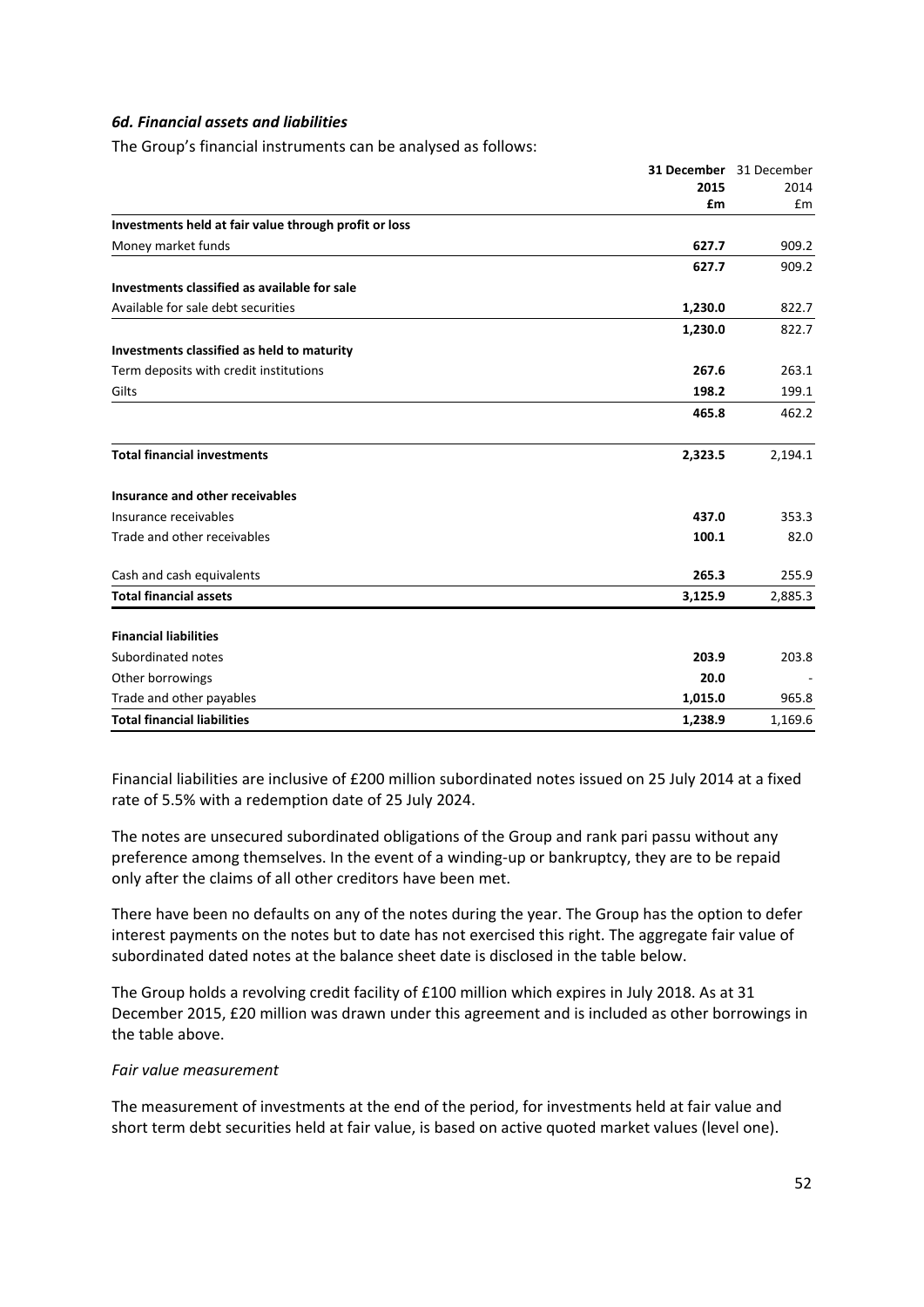The measurement of available for sale debt securities at the end of the period is also based on active quoted market values (level one).

The deposits are held with well rated institutions; as such the approximate fair value is the book value of the investment as impairment of the capital is not expected. There is no quoted market for these holdings and as such a level two valuation is used. The book value of term deposits is £267.6 million (2014: £263.1 million).

The amortised cost carrying amount of receivables is a reasonable approximation of fair value. The fair values of gilts and subordinated notes (both level one valuations) together with their carrying values shown in the Consolidated Statement of Financial Position are as follows:

|                              |                          | 31 December 2015    |                          | 31 December 2014    |  |
|------------------------------|--------------------------|---------------------|--------------------------|---------------------|--|
|                              | Carrying<br>amount<br>£m | Fair<br>value<br>£m | Carrying<br>amount<br>Em | Fair<br>value<br>£m |  |
| <b>Financial assets</b>      |                          |                     |                          |                     |  |
| Gilts                        | 198.2                    | 211.7               | 199.1                    | 216.2               |  |
| <b>Financial liabilities</b> |                          |                     |                          |                     |  |
| Subordinated notes           | 203.9                    | 202.4               | 203.8                    | 211.2               |  |

The maturity profile of financial assets and liabilities at 31 December 2015 is as follows:

|                                        |         | <b>Between</b> |         |           |
|----------------------------------------|---------|----------------|---------|-----------|
|                                        | On      |                | 1 and 2 |           |
|                                        | demand  | < 1 year       | years   | > 2 years |
|                                        | £m      | £m             | £m      | £m        |
| <b>Financial investments</b>           |         |                |         |           |
| Investments held at fair value         | 627.7   |                |         |           |
| Term deposits with credit institutions | 107.6   | 40.0           | 50.0    | 70.0      |
| Available for sale debt securities     | 437.2   | 117.1          | 201.1   | 474.6     |
| Gilts                                  |         | 0.8            |         | 197.4     |
| <b>Total financial investments</b>     | 1,172.5 | 157.9          | 251.1   | 742.0     |
| Insurance receivables                  |         | 437.0          |         |           |
| Trade and other receivables            |         | 100.1          |         |           |
| Cash and cash equivalents              | 265.3   |                |         |           |
| <b>Total financial assets</b>          | 1,437.8 | 695.0          | 251.1   | 742.0     |
| <b>Financial liabilities</b>           |         |                |         |           |
| Subordinated notes                     |         | 4.7            |         | 199.2     |
| Other borrowings                       |         | 20.0           |         |           |
| Trade and other payables               |         | 1,015.0        |         |           |
| <b>Total financial liabilities</b>     |         | 1,039.7        |         | 199.2     |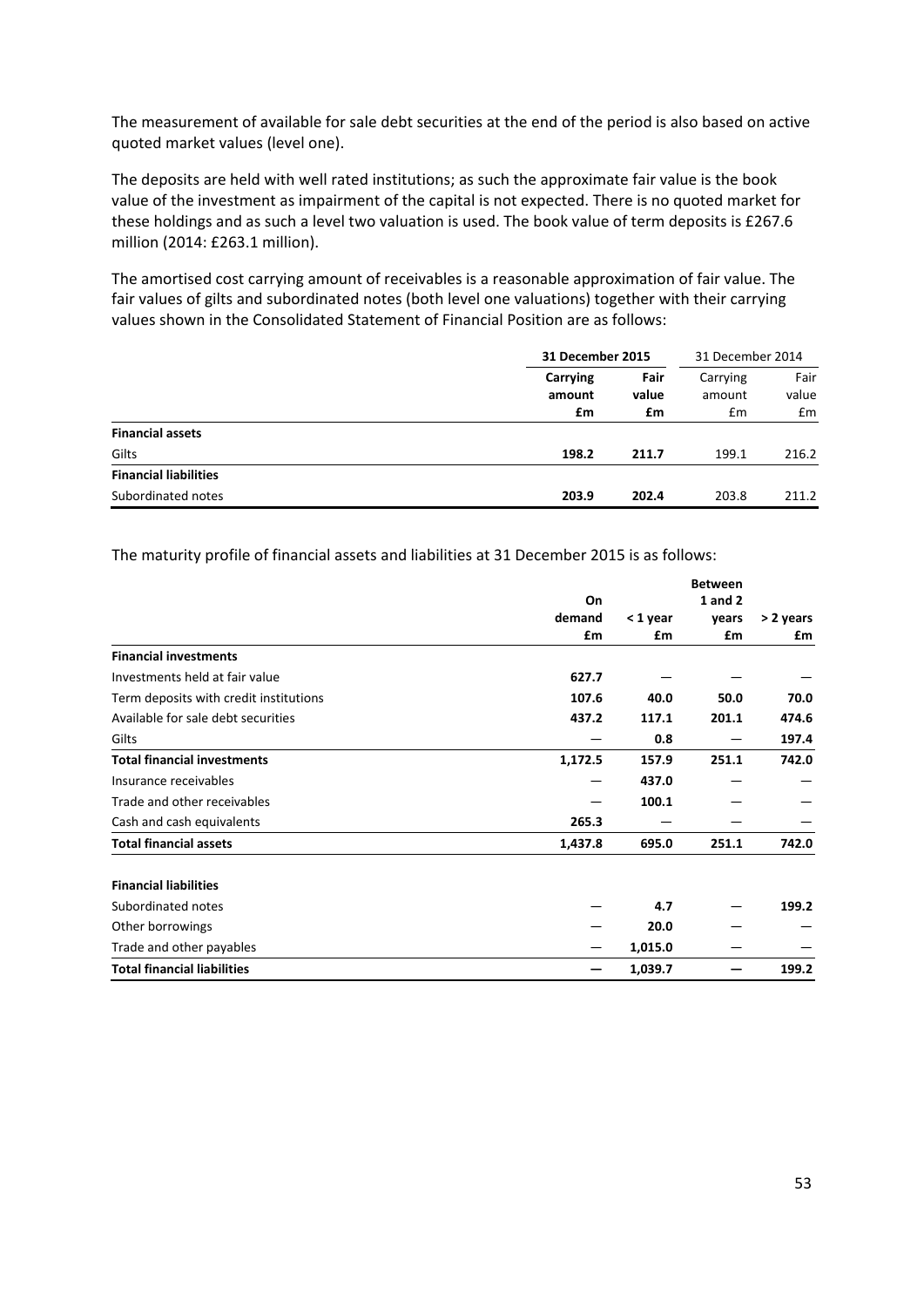The maturity profile of financial assets and liabilities at 31 December 2014 was as follows:

|                                        |               | Between    |             |           |
|----------------------------------------|---------------|------------|-------------|-----------|
|                                        | On            |            | $1$ and $2$ |           |
|                                        | demand        | $<$ 1 year | years       | > 2 years |
|                                        | $\mathsf{fm}$ | £m         | £m          | £m        |
| <b>Financial investments</b>           |               |            |             |           |
| Investments held at fair value         | 605.4         | 303.8      |             |           |
| Term deposits with credit institutions |               | 48.6       | 104.5       | 110.0     |
| Available for sale debt securities     |               | 161.3      | 183.8       | 477.6     |
| Gilts                                  |               | 0.9        |             | 198.2     |
| <b>Total financial investments</b>     | 605.4         | 514.6      | 288.3       | 785.8     |
| Insurance receivables                  |               | 353.3      |             |           |
| Trade and other receivables            |               | 82.0       |             |           |
| Cash and cash equivalents              | 255.9         |            |             |           |
| <b>Total financial assets</b>          | 861.3         | 949.9      | 288.3       | 785.8     |
| <b>Financial liabilities</b>           |               |            |             |           |
| Subordinated notes                     |               | 4.6        |             | 199.2     |
| Trade and other payables               |               | 965.8      |             |           |
| <b>Total financial liabilities</b>     |               | 970.4      |             | 199.2     |

### **6e. Cash and cash equivalents**

|                                 | 31 December | 31 December |
|---------------------------------|-------------|-------------|
|                                 | 2015        | 2014        |
|                                 | £m          | £m          |
| Cash at bank and in hand        | 265.3       | 255.9       |
| Total cash and cash equivalents | 265.3       | 255.9       |

Cash and cash equivalents includes cash in hand, deposits held at call with banks, and other short‐ term term deposits with original maturities of three months or less.

### **7. Other Revenue**

### *7a. Accounting policy*

### *(i) Contribution from additional products and fees and Other Revenue*

Contribution from additional products and fees and Other Revenue includes revenue earned on the sale of products supplementing the core motor insurance policy, administration and other charges paid by the policyholder, referral fees, revenue from policies paid by instalments and vehicle commission charges paid by co‐ and reinsurers. Revenue is credited to the income statement over the period matching the Group's obligations to provide services. Where the Group has no remaining contractual obligations, the revenue is recognised immediately. An allowance is made for expected cancellations where the customer may be entitled to a refund of amounts charged.

Commission from price comparison activities and broking commission earned by Gladiator is credited to revenue on the sale of the underlying insurance policy.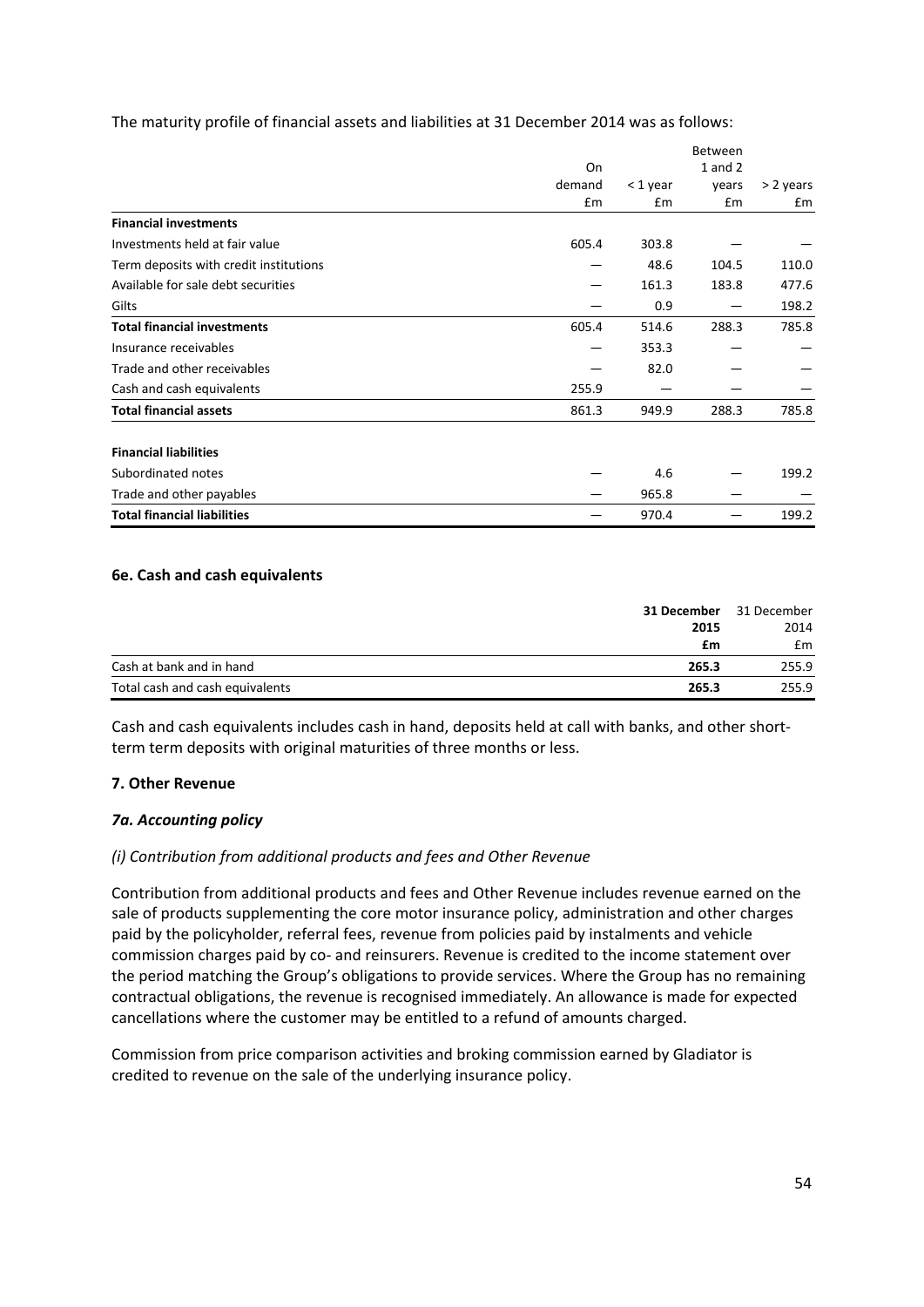### *7b. Contribution from additional products and fees and Other Revenue*

|                                                | 31 December | 31 December |  |
|------------------------------------------------|-------------|-------------|--|
|                                                | 2015        | 2014        |  |
|                                                | £m          | £m          |  |
| Contribution from additional products and fees | 182.4       | 185.6       |  |
| Price comparison revenue <sup>*1</sup>         | 93.9        | 107.5       |  |
| Other revenue                                  | 43.5        | 39.4        |  |
| <b>Total Other Revenue</b>                     | 319.8       | 332.5       |  |

\*1 Price comparison revenue excludes £14.2 million (2014: £nil) of income from other Group companies.

Refer to the Strategic Report for further detail on the sources of revenue.

### **8. Expenses**

### *8a. Accounting policies*

### *(i) Acquisition costs and operating expenses*

Acquisition costs incurred in obtaining new and renewal business are charged to the income statement over the period in which those premiums are earned. All other operating expenses are charged to the income statement in the period that they are incurred.

#### *(ii) Employee benefits*

#### **Pensions**

The Group contributes to defined contribution personal pension plans for its employees. The contributions payable to these schemes are charged in the accounting period to which they relate.

### **Employee share schemes**

The Group operates a number of equity and cash settled compensation schemes for its employees. The fair value of the employee services received in exchange for the grant of free shares under the equity settled schemes is recognised as an expense, with a corresponding increase in equity. For cash settled schemes, the fair value of services received are also recognised as an expense, with a corresponding increase in liability.

For equity settled schemes, the total charge expensed over the vesting period is determined by reference to the fair value of the free shares granted as determined at the grant date (excluding the impact of non‐market vesting conditions). Non‐market conditions such as profitability targets as well as staff attrition rates are included in assumptions over the number of free shares to vest under the applicable scheme.

For cash settled schemes, the total charge expensed over the vesting period is determined by reference to the closing Admiral Group share price at the end of the period. Prior to the vesting of each scheme, the closing share price at the end of the reporting period is used as an approximation for the closing share price at the end of the vesting period. As with equity settled schemes, nonmarket vesting conditions also impact on the total charge expensed over the vesting period.

At each balance sheet date, the Group revises its assumptions on the number of shares to be granted with the impact of any change in the assumptions recognised through income.

Refer to note 8f for further details on share schemes.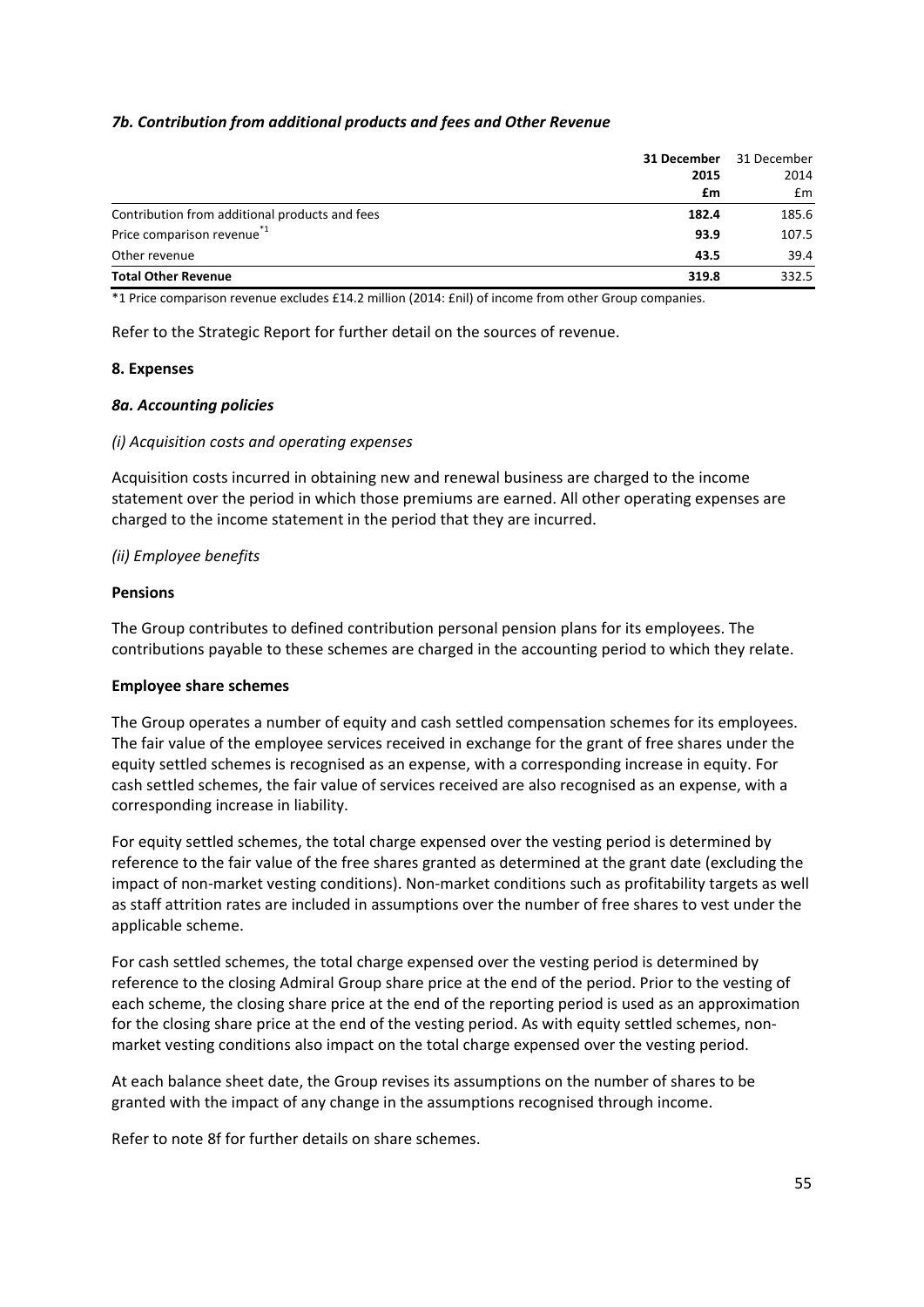#### *8b. Operating expenses and share scheme charges*

|                                                                | 31 December 2015        |            |       |
|----------------------------------------------------------------|-------------------------|------------|-------|
|                                                                | Recoverable<br>from co- |            |       |
|                                                                |                         |            |       |
|                                                                | and                     |            |       |
|                                                                | Gross                   | reinsurers | Net   |
|                                                                | £m                      | £m         | £m    |
| Acquisition of insurance contracts <sup>*1</sup>               | 77.5                    | (57.8)     | 19.7  |
| Administration and other marketing costs (insurance contracts) | 238.5                   | (175.1)    | 63.4  |
| Insurance contract expenses                                    | 316.0                   | (232.9)    | 83.1  |
| Administration and other marketing costs (other)               | 188.2                   |            | 188.2 |
| Share scheme charges                                           | 43.8                    | (16.6)     | 27.2  |
| Total expenses and share scheme charges                        | 548.0                   | (249.5)    | 298.5 |

\*1 Acquisition of insurance contracts expense excludes £14.2 million (2014: £nil) of aggregator fees from other Group companies.

|                                                                | 31 December 2014<br>Recoverable |            |       |
|----------------------------------------------------------------|---------------------------------|------------|-------|
|                                                                |                                 |            |       |
|                                                                |                                 | from co-   |       |
|                                                                |                                 | and        |       |
|                                                                | Gross                           | reinsurers | Net   |
|                                                                | Em                              | £m         | £m    |
| Acquisition of insurance contracts                             | 91.9                            | (56.7)     | 35.2  |
| Administration and other marketing costs (insurance contracts) | 209.5                           | (162.0)    | 47.5  |
| Insurance contract expenses                                    | 301.4                           | (218.7)    | 82.7  |
| Administration and other marketing costs (other)               | 166.3                           |            | 166.3 |
| Share scheme charges                                           | 34.1                            | (12.9)     | 21.2  |
| Total expenses and share scheme charges                        | 501.8                           | (231.6)    | 270.2 |

The £63.4 million (2014: £47.5 million) administration and marketing costs allocated to insurance contracts is principally made up of salary costs.

Analysis of other administration and other marketing costs:

|                                                           | <b>31 December</b> 31 December |
|-----------------------------------------------------------|--------------------------------|
| 2015                                                      | 2014                           |
| £m                                                        | £m                             |
| Expenses relating to additional products and fees<br>43.0 | 37.9                           |
| Price comparison operating expenses<br>123.6              | 110.3                          |
| Other expenses<br>21.6                                    | 18.1                           |
| <b>Total</b><br>188.2                                     | 166.3                          |

Refer to note 12 for a reconciliation between insurance contract expenses and the reported expense ratio.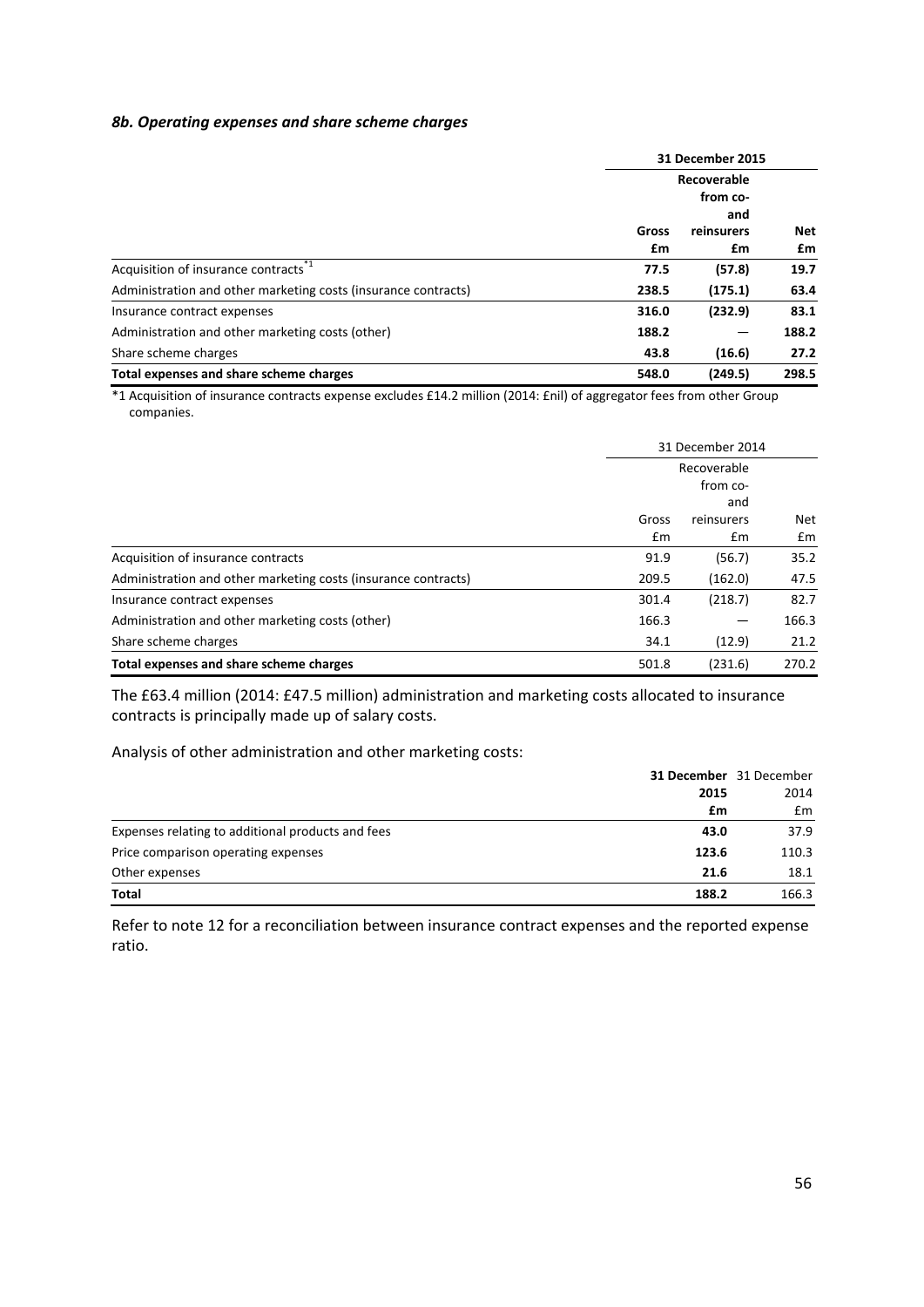### *8c. Staff costs and other expenses*

|                                                                                   | <b>31 December 2015</b> |            | 31 December 2014 |            |
|-----------------------------------------------------------------------------------|-------------------------|------------|------------------|------------|
|                                                                                   | <b>Total</b>            | <b>Net</b> | Total            | <b>Net</b> |
|                                                                                   | £m                      | £m         | £m               | £m         |
| <b>Salaries</b>                                                                   | 179.6                   | 67.6       | 155.3            | 57.9       |
| Social security charges                                                           | 16.2                    | 6.9        | 14.6             | 6.1        |
| Pension costs                                                                     | 5.6                     | 2.0        | 5.4              | 1.9        |
| Share scheme charges (see note 8f)                                                | 43.8                    | 15.2       | 34.1             | 10.7       |
| <b>Total staff expenses</b>                                                       | 245.2                   | 91.7       | 209.4            | 76.6       |
| Depreciation charge:                                                              |                         |            |                  |            |
| - Owned assets                                                                    | 7.9                     | 2.1        | 6.8              | 2.7        |
| - Leased assets                                                                   | 0.3                     | 0.1        | 0.3              | 0.1        |
| Amortisation charge:                                                              |                         |            |                  |            |
| - Software                                                                        | 6.1                     | 3.1        | 4.6              | 2.0        |
| - Deferred acquisition costs                                                      |                         | 44.9       |                  | 42.7       |
| Operating lease rentals:                                                          |                         |            |                  |            |
| - Buildings                                                                       | 14.0                    | 4.5        | 11.2             | 3.7        |
| Auditor's remuneration (including VAT):                                           |                         |            |                  |            |
| - Fees payable for the audit of the Company's annual accounts                     |                         |            |                  |            |
| $-$ Fees payable for the audit of the Company's subsidiary accounts <sup>*1</sup> | 0.4                     | 0.3        | 0.3              | 0.2        |
| - Fees payable for other services                                                 | 0.4                     | 0.1        | 0.3              | 0.1        |
| Net foreign exchange (gains)/losses                                               | (0.8)                   | (0.8)      | (1.4)            | (1.4)      |
| Analysis of fees paid to the auditor for other services:                          |                         |            |                  |            |
| - Tax compliance services                                                         | 0.1                     |            | 0.1              |            |
| - Tax advisory services                                                           | 0.1                     |            | 0.2              | 0.1        |
| - Other services                                                                  | 0.2                     | 0.1        |                  |            |
| <b>Total as above</b>                                                             | 0.4                     | 0.1        | 0.3              | 0.1        |

\*1 Fees payable for the audit of the Company's subsidiary accounts have increased c. £0.1m as a result of additional work relating to the new Guidewire IT system in the UK.

Total and net expenses are before and after co‐ and reinsurance arrangements respectively.

Refer to the Corporate Governance Report for details of the Audit Committee's policy on fees paid to the Company's auditor for non-audit services. The ratio of non-audit fees to audit fees in 2015 was 88% (2014: 109%).

The amortisation of software and deferred acquisition cost assets is charged to expenses in the income statement.

### *8d. Staff numbers (including Directors)*

|                               |                       | Average for the year |  |
|-------------------------------|-----------------------|----------------------|--|
|                               | 2015<br><b>Number</b> | 2014<br>Number       |  |
| Direct customer contact staff | 5,868                 | 5,179                |  |
| Support staff                 | 1,989                 | 1,738                |  |
| <b>Total</b>                  | 7,857                 | 6,917                |  |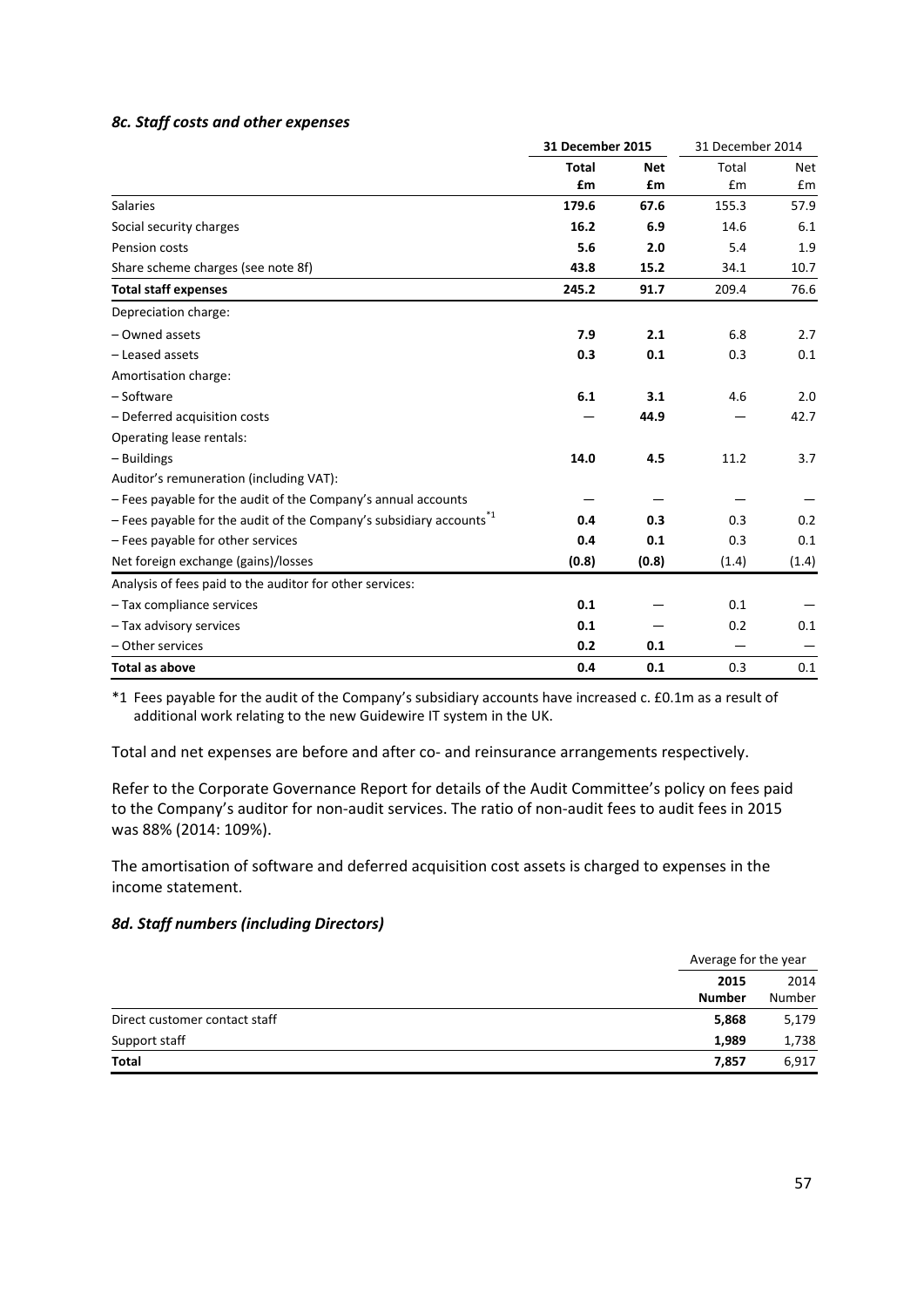# *8e. Directors' remuneration*

*(i) Directors' remuneration*

|                                                             | 31 December 31 December |
|-------------------------------------------------------------|-------------------------|
| 2015                                                        | 2014                    |
| £m                                                          | £m                      |
| Directors' emoluments<br>1.7                                | 2.0                     |
| Amounts receivable under long term incentive schemes<br>0.3 | 0.9                     |
| Company contributions to money purchase pension plans       |                         |
| <b>Total</b><br>2.0                                         | 2.9                     |

### *(ii) Number of Directors*

|                                                                              | 2015<br><b>Number</b> | 2014<br>Number |
|------------------------------------------------------------------------------|-----------------------|----------------|
| Retirement benefits are accruing to the following number of Directors under: |                       |                |
| - Money purchase schemes                                                     |                       |                |
| - Defined benefit schemes                                                    |                       |                |

# *8f. Staff share schemes*

Analysis of share scheme costs (per the Consolidated Income Statement):

|                            |      | <b>31 December</b> 31 December |
|----------------------------|------|--------------------------------|
|                            | 2015 | 2014                           |
|                            | £m   | £m                             |
| SIP charge (i)             | 8.7  | 8.6                            |
| DFSS charge (ii)           | 18.5 | 12.6                           |
| Total share scheme charges | 27.2 | 21.2                           |

The share scheme charges reported above are net of the co- and reinsurers share of the cost and therefore differ from the gross charge reported in note 8c (2015: £43.8 million; 2014: £34.1 million) and the gross credit to reserves reported in the Consolidated Statement of Changes in Equity (2015: £29.5 million; 2014: £23.2 million).

The Consolidated Cash Flow Statement also shows the gross charge in the reconciliation between 'profit after tax' and 'cash flows from operating activities'. The co‐insurance share of the charge is included in the change in trade and other payables line.

### *(i) The Approved Share Incentive Plan (the SIP)*

Eligible employees qualified for awards under the SIP based upon the performance of the Group in each half-year period. The current maximum award for each year is £3,600 per employee (2014: £3,000 per employee). The awards are made with reference to the Group's performance against prior year profit before tax. Employees must remain in employment for the holding period (three years from the date of award) otherwise the shares are forfeited.

The fair value of shares awarded is either the share price at the date of award, or is estimated at the latest share price available when drawing up the financial statements for awards not yet made (and later adjusted to reflect the actual share price on the award date). Awards under the SIP are entitled to receive dividends, and, hence, no adjustment has been made to this fair value.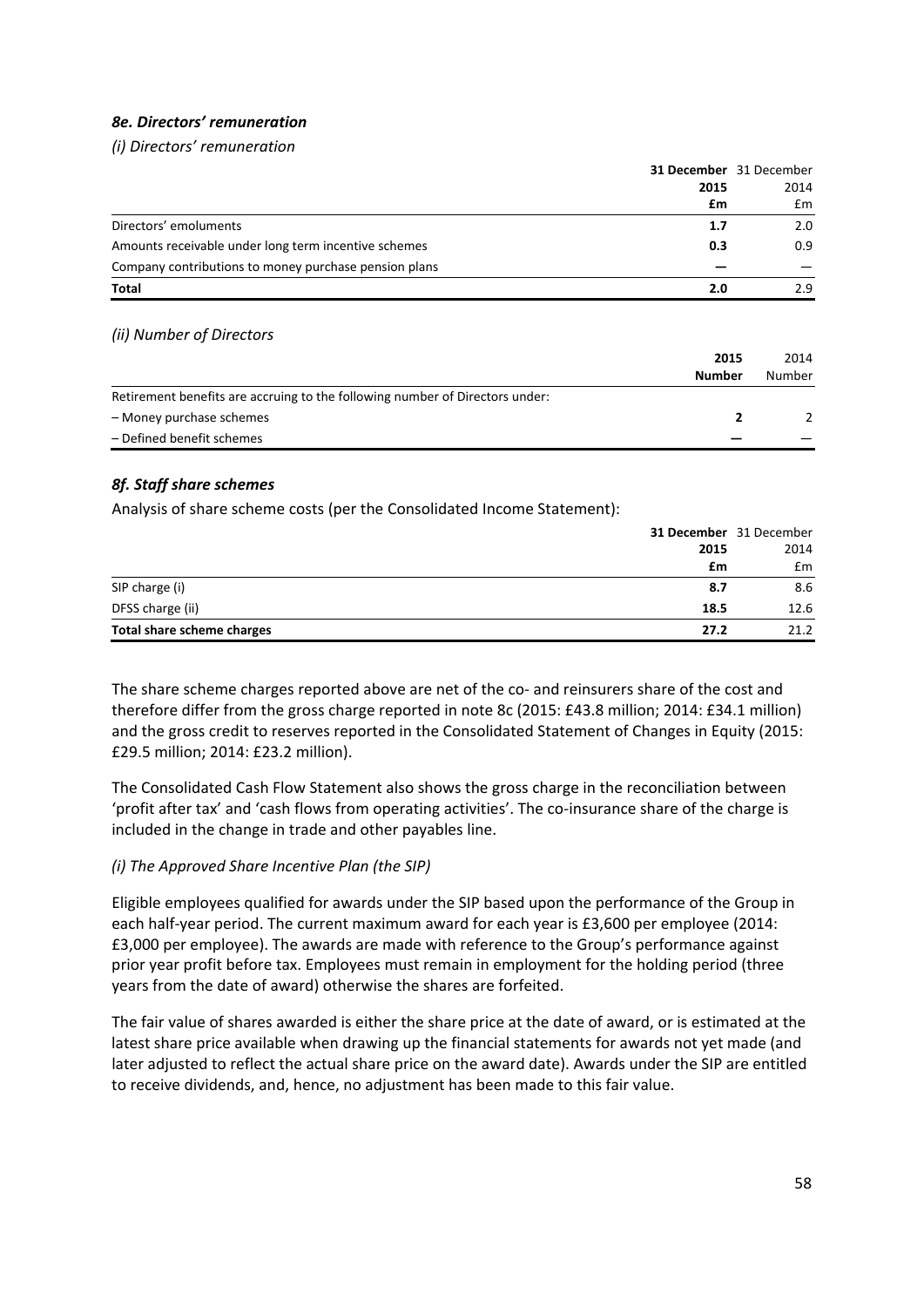# *(ii) The Discretionary Free Share Scheme (the DFSS)*

Under the DFSS, details of which are contained in the remuneration policy section of the Directors' Remuneration Report, individuals receive an award of free shares at no charge. Staff must remain in employment until the vesting date in order to receive shares. The maximum number of shares that can vest relating to the 2015 scheme is 3,017,900 (2014 scheme: 2,684,798).

The amount of 2014 award that actually vests is based on the growth in the Company's earnings per share (EPS) relative to a risk free return (RFR), for which LIBOR has been selected as a benchmark. This performance is measured over the three year period the award applies to. For the 2014 scheme, 50% of the shares awarded at the start of the three year vesting period are subject to these performance conditions.

The range of awards is as follows:

- If the growth in EPS is less than the RFR, no awards vest.
- EPS growth is equal to RFR 10% of maximum award vests.
- To achieve the maximum award, EPS growth has to be 36 points higher than RFR over the three year period.

Between 10% and 100% of the maximum awards, a linear relationship exists.

For awards in 2015 and onwards there are now three performance conditions which the 50% not guaranteed to vest are subject to. These are three‐year EPS growth vs. LIBOR, TSR vs. FTSE350 (excluding investment companies), and ROE, weighted equally.

Awards under the DFSS are not eligible for dividends (although a discretionary bonus is currently paid equivalent to the dividend that would have been paid on the respective shareholding) and hence the fair value of free shares to be awarded under this scheme has been revised downwards to take account of these distributions. The unadjusted fair value is based on the share price at the date on which awards were made (as stated in the Directors' Remuneration Report).

### **Number of free share awards committed at 31 December 2015**

|                               | Awards                    | Vesting           |
|-------------------------------|---------------------------|-------------------|
|                               | outstanding <sup>*1</sup> | date              |
| SIP H212 scheme               | 533,792                   | <b>March 2016</b> |
| SIP H113 scheme               | 603,432                   | September 2016    |
| SIP H213 scheme               | 514,500                   | <b>March 2017</b> |
| SIP H114 scheme               | 575,016                   | September 2017    |
| SIP H214 scheme               | 536,512                   | <b>March 2018</b> |
| SIP H115 scheme               | 636,603                   | August 2018       |
| DFSS 2013 scheme 1st award    | 173,348                   | <b>March 2016</b> |
| DFSS 2013 scheme 2nd award    | 2,175,317                 | October 2016      |
| DFSS 2014 scheme 1st award    | 203,292                   | <b>March 2017</b> |
| DFSS 2014 scheme 2nd award    | 2,481,506                 | September 2017    |
| DFSS 2015 scheme 1st award    | 190,275                   | <b>March 2018</b> |
| DFSS 2015 scheme 2nd award    | 2,827,625                 | September 2018    |
| <b>Total awards committed</b> | 11,451,218                |                   |

\*1 Being the maximum number of awards expected to be made before accounting for expected staff attrition

During the year ended 31 December 2015, awards under the SIP H211 and H112 schemes and the DFSS 2012 scheme vested. The total number of awards vesting for each scheme is as follows.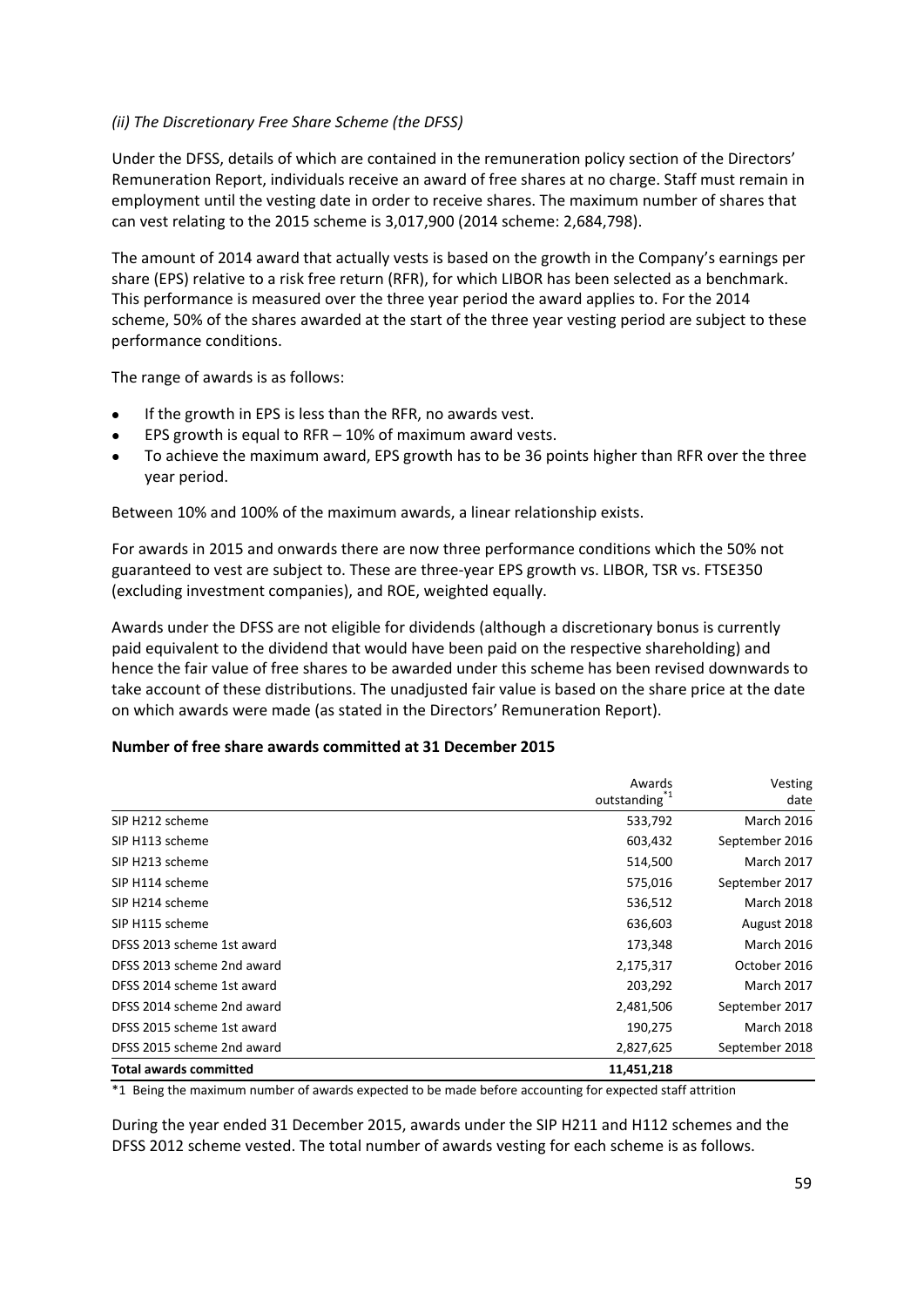### **Number of free share awards vesting during the year ended 31 December 2015**

|                            | Original<br>awards | Awards<br>vested |
|----------------------------|--------------------|------------------|
| SIP H211 scheme            | 598.400            | 460,032          |
| SIP H112 scheme            | 617.778            | 469,098          |
| DFSS 2012 scheme 1st award | 181.668            | 111,295          |
| DFSS 2012 scheme 2nd award | 1,979,752          | 1,486,531        |

### **9. Taxation**

### *9a. Accounting policy*

Income tax on the profit or loss for the periods presented comprises current and deferred tax.

### *(i) Current tax*

Current tax is the expected tax payable on the taxable income for the period, using tax rates that have been enacted or substantively enacted by the balance sheet date, and includes any adjustment to tax payable in respect of previous periods.

Current tax related to items recognised in other comprehensive income is also recognised in other comprehensive income and not in the income statement.

# *(ii) Deferred tax*

Deferred tax is provided in full using the balance sheet liability method, providing for temporary differences arising between the carrying amount of assets and liabilities for accounting purposes and the amounts used for taxation purposes. It is calculated at the tax rates that have been enacted or substantially enacted by the balance sheet date and that are expected to apply in the period when the liability is settled or the asset is realised.

The principal temporary differences arise from carried forward losses, depreciation of property and equipment and share scheme charges. The resulting deferred tax is charged or credited in the income statement, except in relation to share scheme charges where the amount of tax benefit credited to the income statement is limited to an equivalent credit calculated on the accounting charge. Any excess is recognised directly in equity.

Deferred tax assets relating to carried forward losses are recognised only to the extent that it is probable that future taxable profits will be available against which the assets can be utilised. The probability of the availability of future taxable profits is determined by a combination of the classification of the status of the businesses holding cumulative tax losses and the business plan profit projections for that business, subject to appropriate stress testing.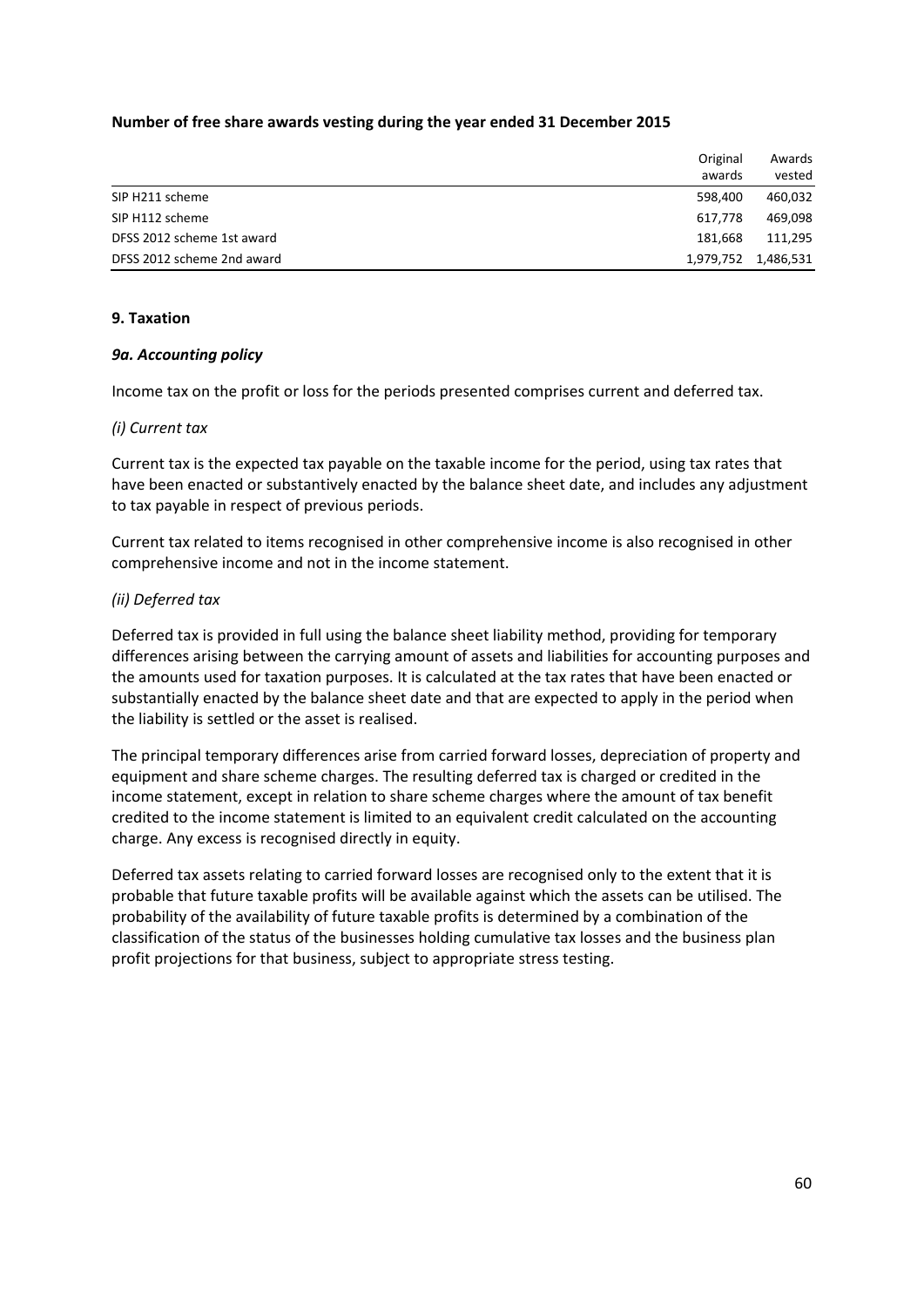### *9b. Taxation*

|                                                           | 2015  | <b>31 December</b> 31 December<br>2014 |  |
|-----------------------------------------------------------|-------|----------------------------------------|--|
|                                                           | £m    | $\mathsf{fm}$                          |  |
| <b>Current tax</b>                                        |       |                                        |  |
| Corporation tax on profits for the year                   | 70.9  | 72.2                                   |  |
| (Over) provision relating to prior periods                | (1.0) | (0.4)                                  |  |
| Current tax charge                                        | 69.9  | 71.8                                   |  |
| Deferred tax                                              |       |                                        |  |
| Current period deferred taxation movement                 | 7.5   | (1.8)                                  |  |
| (Over) provision relating to prior periods                | (0.5) | (0.9)                                  |  |
| <b>Total tax charge per Consolidated Income Statement</b> | 76.9  | 69.1                                   |  |

# Factors affecting the total tax charge are:

|                                                                                       |        | 31 December 31 December |
|---------------------------------------------------------------------------------------|--------|-------------------------|
|                                                                                       | 2015   | 2014                    |
|                                                                                       | £m     | £m                      |
| <b>Profit before tax</b>                                                              | 368.7  | 350.7                   |
| Corporation tax thereon at effective UK corporation tax rate of 20.25% (2014: 21.50%) | 74.7   | 75.4                    |
| Expenses and provisions not deductible for tax purposes                               | 1.4    | 1.3                     |
| Non-taxable income                                                                    | (4.8)  | (2.2)                   |
| Impact of change in UK tax rate on deferred tax balances                              | 0.3    |                         |
| Adjustments relating to prior periods                                                 | (1.5)  | (1.3)                   |
| Impact of different overseas tax rates                                                | (12.9) | (11.2)                  |
| Unrecognised deferred tax                                                             | 19.7   | 7.1                     |
| Other differences                                                                     |        |                         |
| Total tax charge for the period as above                                              | 76.9   | 69.1                    |

# *9c. Deferred income tax asset*

*Analysis of deferred tax asset*

| <b>Balance carried forward at 31 December 2015</b>                 | (7.1)     | (2.7)              | (9.9)   | (0.9)              | (20.6) |
|--------------------------------------------------------------------|-----------|--------------------|---------|--------------------|--------|
| Other difference                                                   |           |                    |         | (0.8)              | (0.8)  |
| Carried forward losses                                             |           |                    | 3.5     |                    | 3.5    |
| Capital allowances                                                 |           | 1.9                |         |                    | 1.9    |
| Tax treatment of share scheme charges through reserves             | (4.7)     |                    |         |                    | (4.7)  |
| expense                                                            | 2.4       |                    |         |                    | 2.4    |
| Tax treatment of share scheme charges through income or            |           |                    |         |                    |        |
| <b>Balance carried forward at 31 December 2014</b>                 | (4.8)     | (4.6)              | (13.4)  | (0.1)              | (22.9) |
| Other difference                                                   |           |                    |         | 1.7                | 1.7    |
| Carried forward losses                                             |           |                    | (5.6)   |                    | (5.6)  |
| Capital allowances                                                 |           | (1.3)              |         |                    | (1.3)  |
| Tax treatment of share scheme charges through reserves             | (3.1)     |                    |         |                    | (3.1)  |
| Tax treatment of share scheme charges through income or<br>expense | 2.4       |                    |         |                    | 2.4    |
| Balance brought forward at 1 January 2014                          | (4.1)     | (3.3)              | (7.8)   | (1.8)              | (17.0) |
|                                                                    | £m        | £m                 | £m      | £m                 | £m     |
|                                                                    |           | schemes allowances |         | losses differences | Total  |
|                                                                    | of share  | Capital            | forward | Other              |        |
|                                                                    | treatment |                    | Carried |                    |        |
|                                                                    | Tax       |                    |         |                    |        |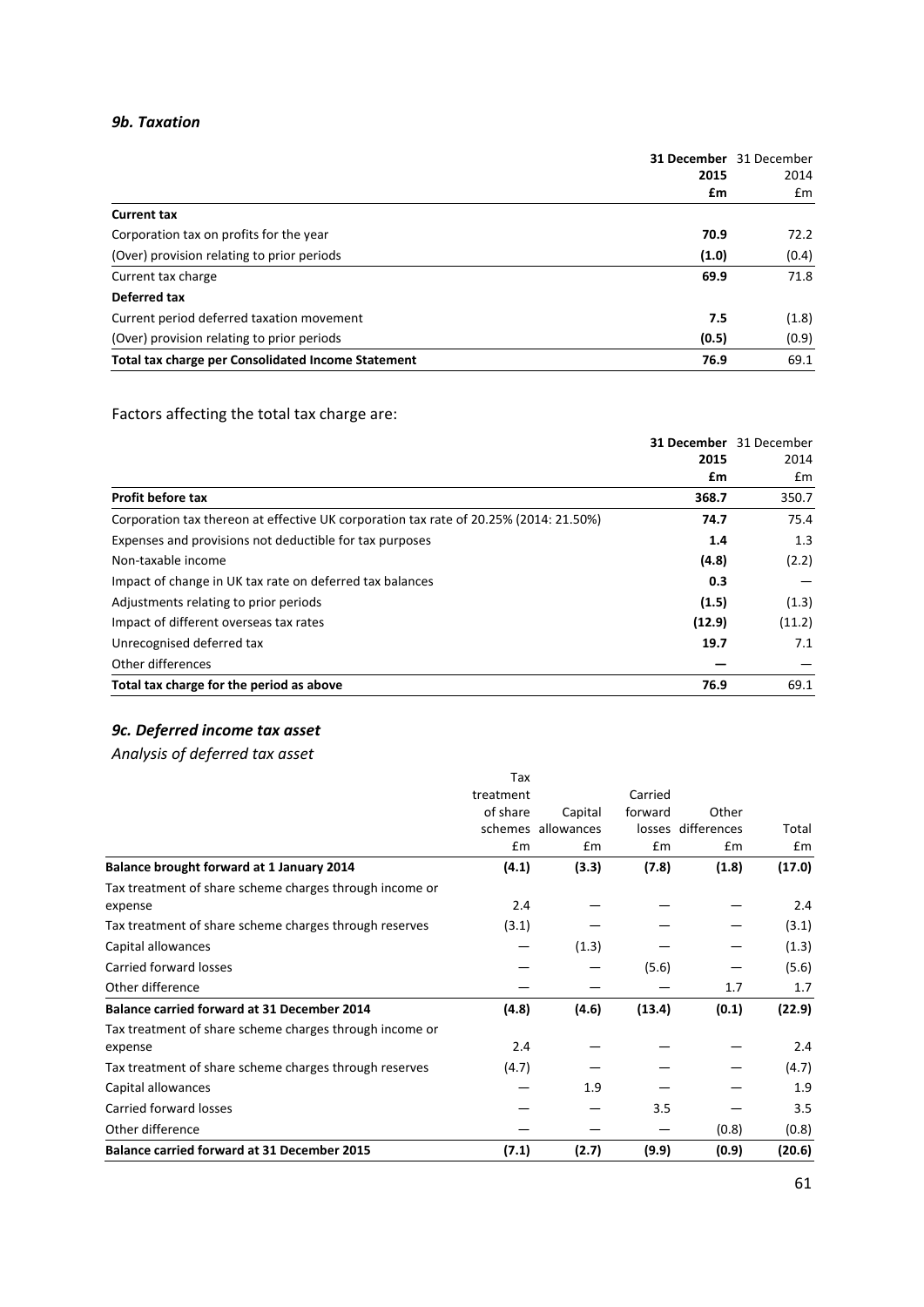The UK corporation tax rate reduced from 21% to 20% on 1 April 2015. The average effective rate of tax for 2015 is 20.25% (2014: 21.50%). Further reductions to the main rate of corporation tax to 19% (effective from 1 April 2017) and 18% (effective from 1 April 2020) were substantively enacted on 26 October 2015. This will reduce the Group's future current tax charge accordingly.

The deferred tax asset at 31 December 2015 has been calculated based on the rate at which each timing difference is most likely to reverse.

The deferred tax asset relating to carried forward losses of £9.9 million (2014: £13.4 million) relates to losses incurred in the Group's US price comparison business compare.com, and is calculated at the local US rate of tax (35%).

**Elephant Auto** (asset recognised: £nil; unprovided asset: £20.7 million) – the asset is not expected to be recovered over the next seven years. Whilst profits are expected to be available after 2022, the Group considers these longer term forecasts to be more uncertain and has therefore not recognised an asset that would only be supported by profits beyond the seven year period.

**compare.com** (asset recognised: £9.9 million; unprovided asset: £10.6 million) – the asset is expected to be fully recovered over the next five years. The recognised asset has been limited to the amount supported by forecast cash flows over the next five years. The forecasts and underlying assumptions have been reviewed and approved by the Board. In addition, the forecasts have been stressed for both revenue and profit reductions and the asset remains recoverable under the stressed scenarios. The Group considers full recovery of this asset to be probable.

At 31 December 2015 the Group had unused tax losses amounting to £89.6 million (2014: £33 million) relating to these businesses, for which no deferred tax asset has been recognised.

### **10. Other assets and other liabilities**

#### *10a. Accounting policy*

### *(i) Property and equipment, and depreciation*

All property and equipment is stated at cost less accumulated depreciation. Depreciation is calculated using the straight line method to write off the cost less residual values of the assets over their useful economic lives. These useful economic lives are as follows:

| Improvements to short leasehold buildings | four to ten years |
|-------------------------------------------|-------------------|
| Computer equipment                        | two to four years |
| Office equipment                          | four years        |
| <b>Furniture and fittings</b>             | four years        |
| Motor vehicles                            | four years        |

#### *(ii) Impairment of property and equipment*

In the case of property and equipment, carrying values are reviewed at each balance sheet date to determine whether there are any indications of impairment. If any such indications exist, the asset's recoverable amount is estimated and compared to the carrying value. The carrying value is the higher of the fair value of the asset, less costs to sell and the asset's value in use. Impairment losses are recognised through the income statement.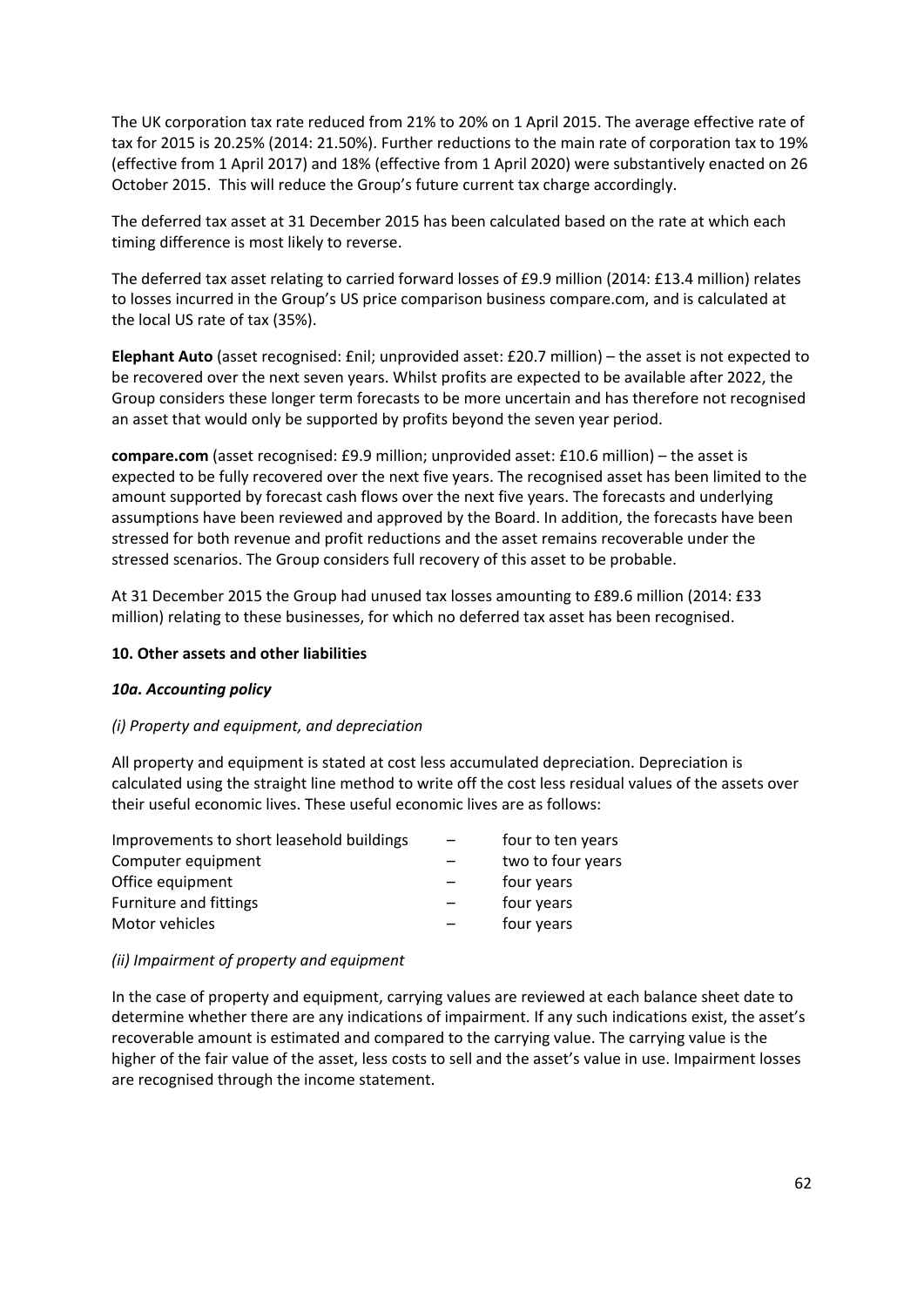### *(iii) Leased assets*

The rental costs relating to assets held under operating leases are charged to the income statement on a straight line basis over the life of the lease.

Leases under the terms of which the Group assumes substantially all of the risks and rewards of ownership are classed as finance leases. Assets acquired under finance leases are included in property and equipment at fair value on acquisition and are depreciated in the same manner as equivalent owned assets. Finance lease and hire purchase obligations are included in creditors and the finance costs are spread over the periods of the agreements based on the net amount outstanding.

# *(iv) Intangible assets*

# **Goodwill**

All business combinations are accounted for using the acquisition method. Goodwill has been recognised in acquisitions of subsidiaries, and represents the difference between the cost of the acquisition and the fair value of the net identifiable assets acquired.

The classification and accounting treatment of acquisitions occurring before 1 January 2004 have not been reconsidered in preparing the Group's opening IFRS balance sheet at 1 January 2004 due to the exemption available in IFRS 1 (First time adoption). In respect of acquisitions prior to 1 January 2004, goodwill is included at the transition date on the basis of its deemed cost, which represents the amount recorded under UK GAAP, which was tested for impairment at the transition date. On transition, amortisation of goodwill has ceased as required by IAS 38.

Goodwill is stated at cost less any accumulated impairment losses. Goodwill is allocated to cash generating units (CGUs) according to business segment and is reviewed annually for impairment.

The goodwill held on the balance sheet at 31 December 2015 is allocated solely to the UK Car Insurance segment.

### **Impairment of goodwill**

The annual impairment review involves comparing the carrying amount to the estimated recoverable amount (by allocating the goodwill to CGUs) and recognising an impairment loss if the recoverable amount is lower. Impairment losses are recognised through the income statement and are not subsequently reversed.

The recoverable amount is the greater of the fair value of the asset less costs to sell and the value in use of the CGU.

The value in use calculations use cash flow projections based on financial budgets approved by management covering a three year period. Cash flows beyond this period are considered, but not included in the calculation. The discount rate applied to the cash flow projections in the value in use calculations is 5.9% (2014: 6.8%), based on the Group's weighted average cost of capital, which is in line with the market (source: Bloomberg).

The key assumptions used in the value in use calculations are those regarding growth rates and expected changes in pricing and expenses incurred during the period. Management estimates growth rates and changes in pricing based on past practices and expected future changes in the market.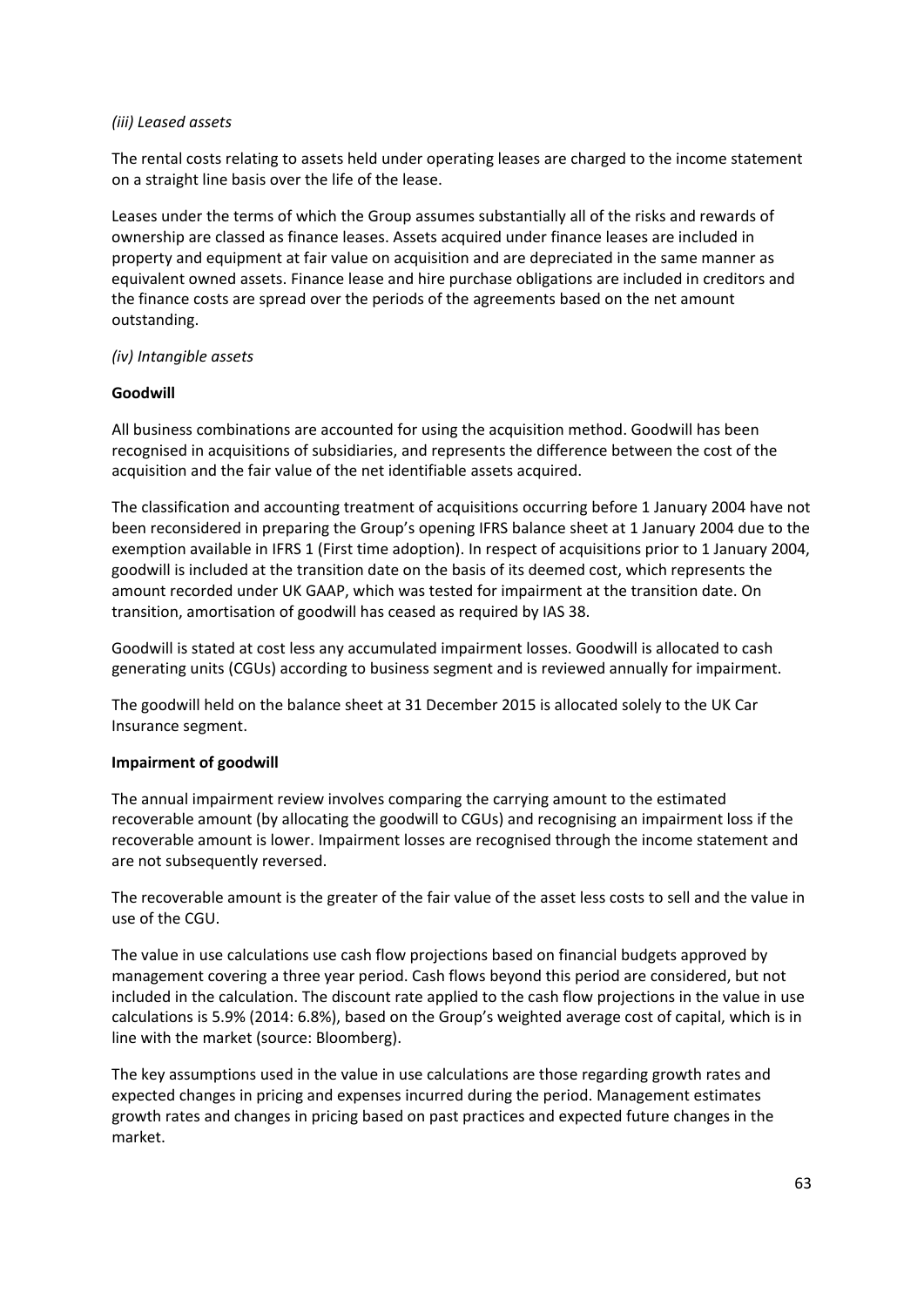The headroom above the goodwill carrying value is very significant, and there is no foreseeable event that would eliminate this margin.

# **Deferred acquisition costs**

Acquisition costs comprise all direct and indirect costs arising from the conclusion of insurance contracts. Deferred acquisition costs represent the proportion of acquisition costs incurred that correspond to the unearned premiums provision at the balance sheet date. This balance is held as an intangible asset. It is amortised over the term of the contract as premium is earned.

### **Software**

Purchased software is recognised as an intangible asset and amortised over its expected useful life (generally the licence term). Internally generated software is recognised as an intangible asset, with directly attributable costs incurred in the development stage capitalised. The internally generated software assets are amortised over the expected useful life of the systems and amortisation commences when the software is available for use.

The carrying value of software is reviewed every six months for evidence of impairment, with the value being written down if any impairment exists. Impairment may be reversed if conditions subsequently improve.

# *(iv) Provisions, Contingent Liabilities and Contingent Assets*

Provisions are recognised when a legal or constructive obligation arises as a result of an event that occurred before the balance sheet date, when a cash‐outflow relating to this obligation is probable and when the amount can be estimated reliably.

Where an obligation exists, but the likelihood of a cash out‐flow or the amount is uncertain, or where there is a possible obligation arising from a past event that is contingent on a future event, a contingent liability is disclosed.

Contingent assets are possible assets that arise from past events, whose existence will be confirmed only by the occurrence or non-occurrence of future events. Where it is probable that a cash-inflow will arise from a contingent asset, this is disclosed.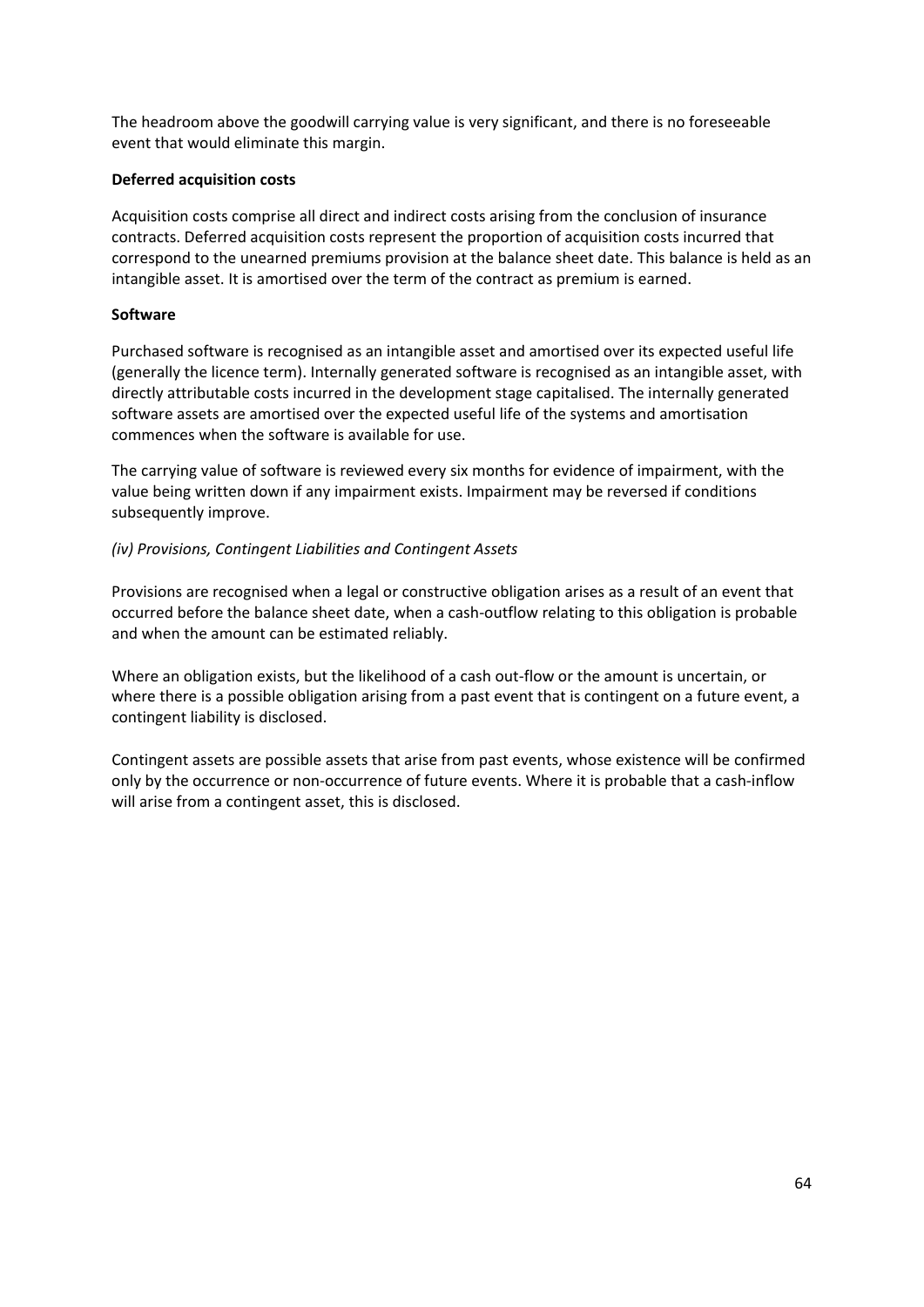# **10b. Property and equipment**

|                        | Improvements |                               |                                  |                   |       |
|------------------------|--------------|-------------------------------|----------------------------------|-------------------|-------|
|                        | to short     |                               |                                  | Furniture         |       |
|                        | leasehold    | Computer                      | Office                           | and               |       |
|                        |              | buildings equipment equipment |                                  | fittings          | Total |
|                        | £m           | £m                            | £m                               | £m                | £m    |
| Cost                   |              |                               |                                  |                   |       |
| At 1 January 2014      | 8.5          | 32.8                          | 13.0                             | 5.3               | 59.6  |
| <b>Additions</b>       | 16.9         | 6.8                           | 1.0                              | 2.5               | 27.2  |
| <b>Disposals</b>       | (0.5)        | (0.1)                         |                                  | $\qquad \qquad -$ | (0.6) |
| At 31 December 2014    | 24.9         | 39.5                          | 14.0                             | 7.8               | 86.2  |
| Depreciation           |              |                               |                                  |                   |       |
| At 1 January 2014      | 6.3          | 26.1                          | 10.4                             | 4.4               | 47.2  |
| Charge for the year    | 1.7          | 3.6                           | 1.2                              | 0.6               | 7.1   |
| <b>Disposals</b>       | (0.4)        | —                             |                                  | $\qquad \qquad -$ | (0.4) |
| At 31 December 2014    | 7.6          | 29.7                          | 11.6                             | 5.0               | 53.9  |
| Net book amount        |              |                               |                                  |                   |       |
| At 1 January 2014      | 2.2          | 6.7                           | 2.6                              | 0.9               | 12.4  |
| <b>Net book amount</b> |              |                               |                                  |                   |       |
| At 31 December 2014    | 17.3         | 9.8                           | 2.4                              | 2.8               | 32.3  |
| Cost                   |              |                               |                                  |                   |       |
| At 1 January 2015      | 24.9         | 39.5                          | 14.0                             | 7.8               | 86.2  |
| <b>Additions</b>       | 0.8          | 8.8                           | 1.2                              | 0.4               | 11.2  |
| <b>Disposals</b>       |              | (0.5)                         | $\overbrace{\phantom{12321111}}$ |                   | (0.5) |
| At 31 December 2015    | 25.7         | 47.8                          | 15.2                             | 8.2               | 96.9  |
| Depreciation           |              |                               |                                  |                   |       |
| At 1 January 2015      | 7.6          | 29.7                          | 11.6                             | 5.0               | 53.9  |
| Charge for the year    | 2.4          | 3.8                           | 1.0                              | 1.0               | 8.2   |
| <b>Disposals</b>       |              | (0.1)                         |                                  | —                 | (0.1) |
| At 31 December 2015    | 10.0         | 33.4                          | 12.6                             | 6.0               | 62.0  |
| <b>Net book amount</b> |              |                               |                                  |                   |       |
| At 31 December 2015    | 15.7         | 14.4                          | 2.6                              | 2.2               | 34.9  |

The net book value of assets held under finance leases is as follows:

| <b>31 December</b> 31 December |      |
|--------------------------------|------|
| 2015                           | 2014 |
| £m                             | £m   |
| Computer equipment<br>3.6      | 2.5  |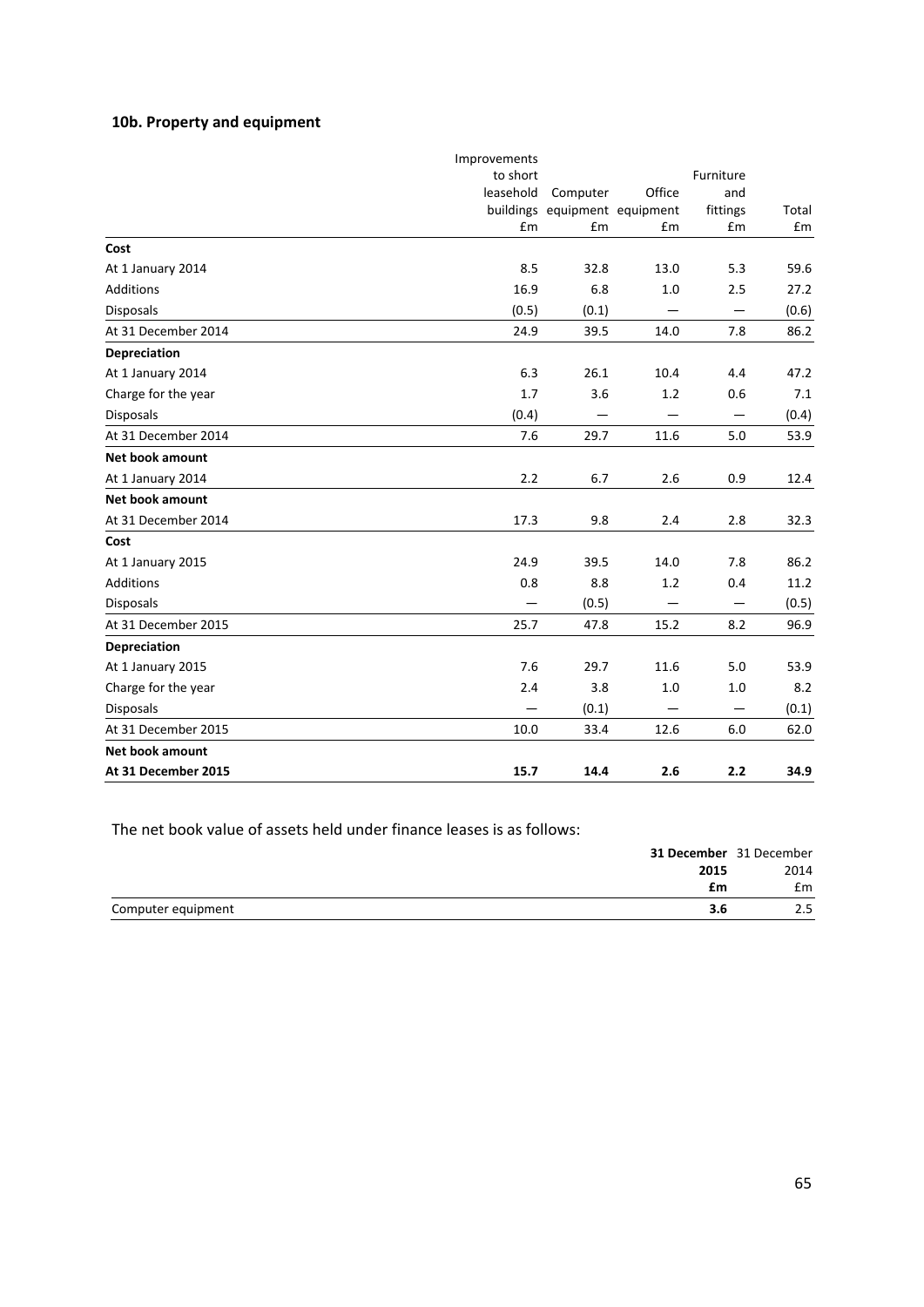#### *10c. Intangible Assets*

|                     |             | Deferred |          |        |
|---------------------|-------------|----------|----------|--------|
|                     | acquisition |          |          |        |
|                     | Goodwill    | costs    | Software | Total  |
|                     | £m          | £m       | £m       | £m     |
| At 1 January 2014   | 62.3        | 19.2     | 11.3     | 92.8   |
| Additions           |             | 38.3     | 23.4     | 61.7   |
| Amortisation charge |             | (42.7)   | (4.6)    | (47.3) |
| <b>Disposals</b>    |             |          |          |        |
| At 31 December 2014 | 62.3        | 14.8     | 30.1     | 107.2  |
| <b>Additions</b>    |             | 46.7     | 39.5     | 86.2   |
| Amortisation charge |             | (44.9)   | (6.1)    | (51.0) |
| <b>Disposals</b>    |             |          | (0.1)    | (0.1)  |
| At 31 December 2015 | 62.3        | 16.6     | 63.4     | 142.3  |

Goodwill relates to the acquisition of Group subsidiary EUI Limited (formerly Admiral Insurance Services Limited) in November 1999. It is allocated solely to the UK Car Insurance segment. As described in the accounting policies, the amortisation of this asset ceased on transition to IFRS on 1 January 2004. All annual impairment reviews since the transition date have indicated that the estimated recoverable value of the asset is greater than the carrying amount and therefore no impairment losses have been recognised. Refer to the accounting policy for goodwill for further information.

#### *10d. Insurance and other receivables*

| 31 December 31 December                        |       |
|------------------------------------------------|-------|
| 2015                                           | 2014  |
| £m                                             | £m    |
| Insurance receivables <sup>*1</sup><br>437.0   | 353.3 |
| Trade receivables<br>92.1                      | 78.4  |
| Prepayments and accrued income<br>8.0          | 3.6   |
| Total insurance and other receivables<br>537.1 | 435.3 |

\*1 Insurance receivables at 31 December 2015 includes £28.4 million in respect of salvage and subrogation recoveries.

#### *10e. Trade and other payables*

|                                                |         | <b>31 December</b> 31 December |
|------------------------------------------------|---------|--------------------------------|
|                                                | 2015    | 2014                           |
|                                                | £m      | £m                             |
| Trade payables                                 | 35.1    | 24.6                           |
| Amounts owed to co-insurers and reinsurers     | 764.7   | 756.5                          |
| Finance leases due within 12 months            | 2.8     | 1.4                            |
| Other taxation and social security liabilities | 28.3    | 20.9                           |
| Other payables                                 | 88.5    | 82.2                           |
| Accruals and deferred income (see below)       | 95.6    | 80.2                           |
| Total trade and other payables                 | 1.015.0 | 965.8                          |

Of amounts owed to co‐insurers and reinsurers, £554.3 million (2014: £585.7 million) is held under funds withheld arrangements.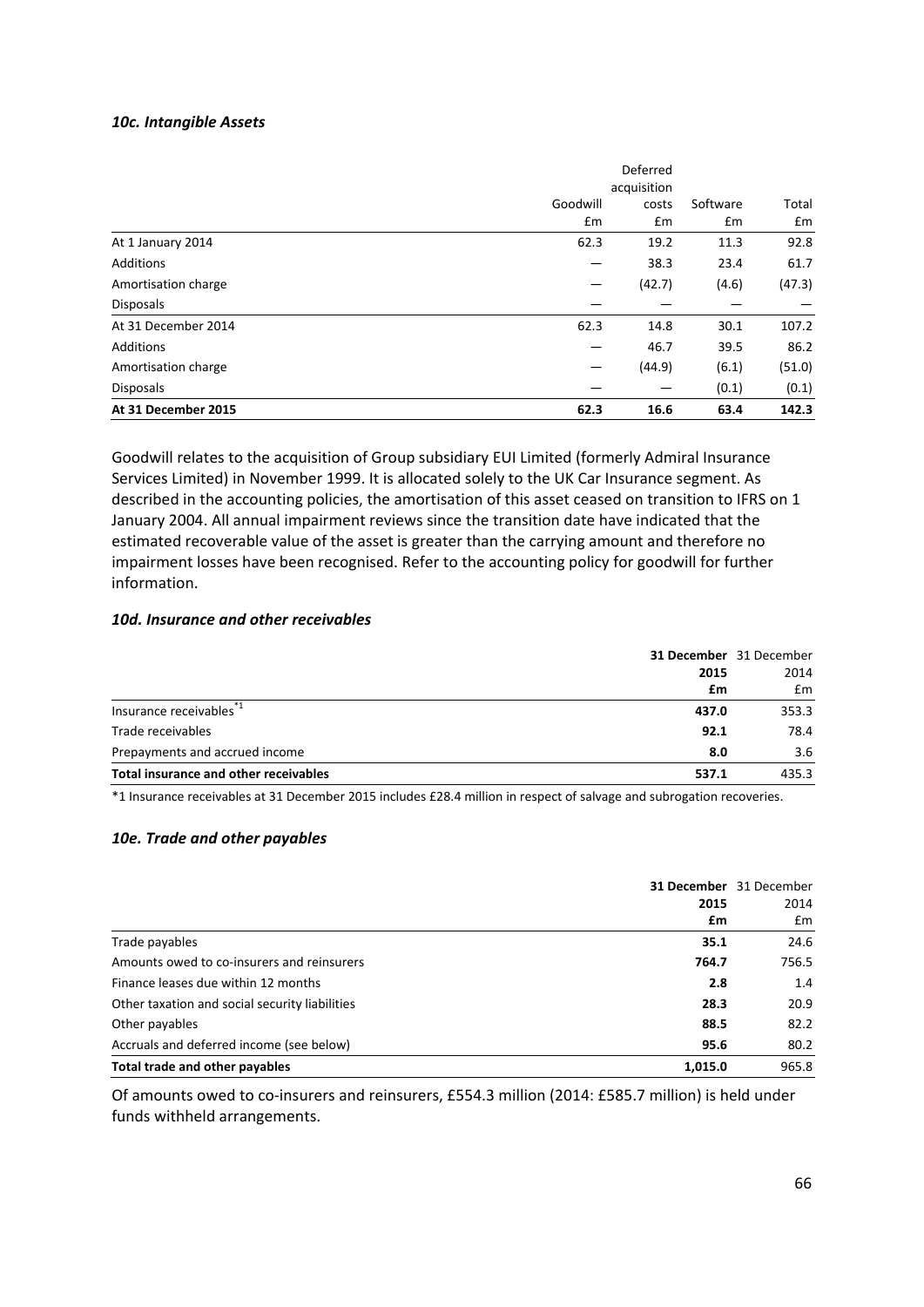### Analysis of accruals and deferred income:

| Total accruals and deferred income as above       | 95.6                    | 80.2 |
|---------------------------------------------------|-------------------------|------|
| Deferred income                                   | 18.1                    | 18.2 |
| Accrued expenses                                  | 24.4                    | 11.1 |
| Premium receivable in advance of policy inception | 53.1                    | 50.9 |
|                                                   | £m                      | £m   |
|                                                   | 2015                    | 2014 |
|                                                   | 31 December 31 December |      |

# *10f. Obligations under finance leases*

Analysis of finance lease liabilities:

|                            |                         | At 31 December 2015 |           |                         | At 31 December 2014 |           |
|----------------------------|-------------------------|---------------------|-----------|-------------------------|---------------------|-----------|
|                            | <b>Minimum</b><br>lease |                     |           | <b>Minimum</b><br>lease |                     |           |
|                            | payments                | Interest            | Principal | payments                | Interest            | Principal |
|                            | £m                      | £m                  | £m        | Em                      | Em                  | £m        |
| Less than one year         | 2.8                     |                     | 2.8       | 1.4                     |                     | 1.4       |
| Between one and five years |                         |                     |           |                         |                     |           |
| More than five years       |                         |                     |           |                         |                     |           |
|                            | 2.8                     |                     | 2.8       | 1.4                     |                     | 1.4       |

The fair value of the Group's lease obligations approximates to their carrying amount.

### *10g. Financial commitments*

The Group was committed to total minimum obligations under operating leases on land and buildings as follows:

|                                          |       | <b>31 December</b> 31 December |
|------------------------------------------|-------|--------------------------------|
|                                          | 2015  | 2014                           |
|                                          | £m    | £m                             |
| Minimum payments due on operating leases |       |                                |
| Within one year                          | 10.4  | 8.5                            |
| Within two to five years                 | 37.0  | 36.9                           |
| Over five years                          | 125.1 | 115.5                          |
| <b>Total commitments</b>                 | 172.5 | 160.9                          |

Operating lease payments represent rentals payable by the Group for its office properties.

### **11. Share capital**

### *11a. Accounting policies*

### *(i) Share capital*

Shares are classified as equity when there is no obligation to transfer cash or other assets.

### *(ii) Dividends*

Dividends are recorded in the period in which they are declared and paid.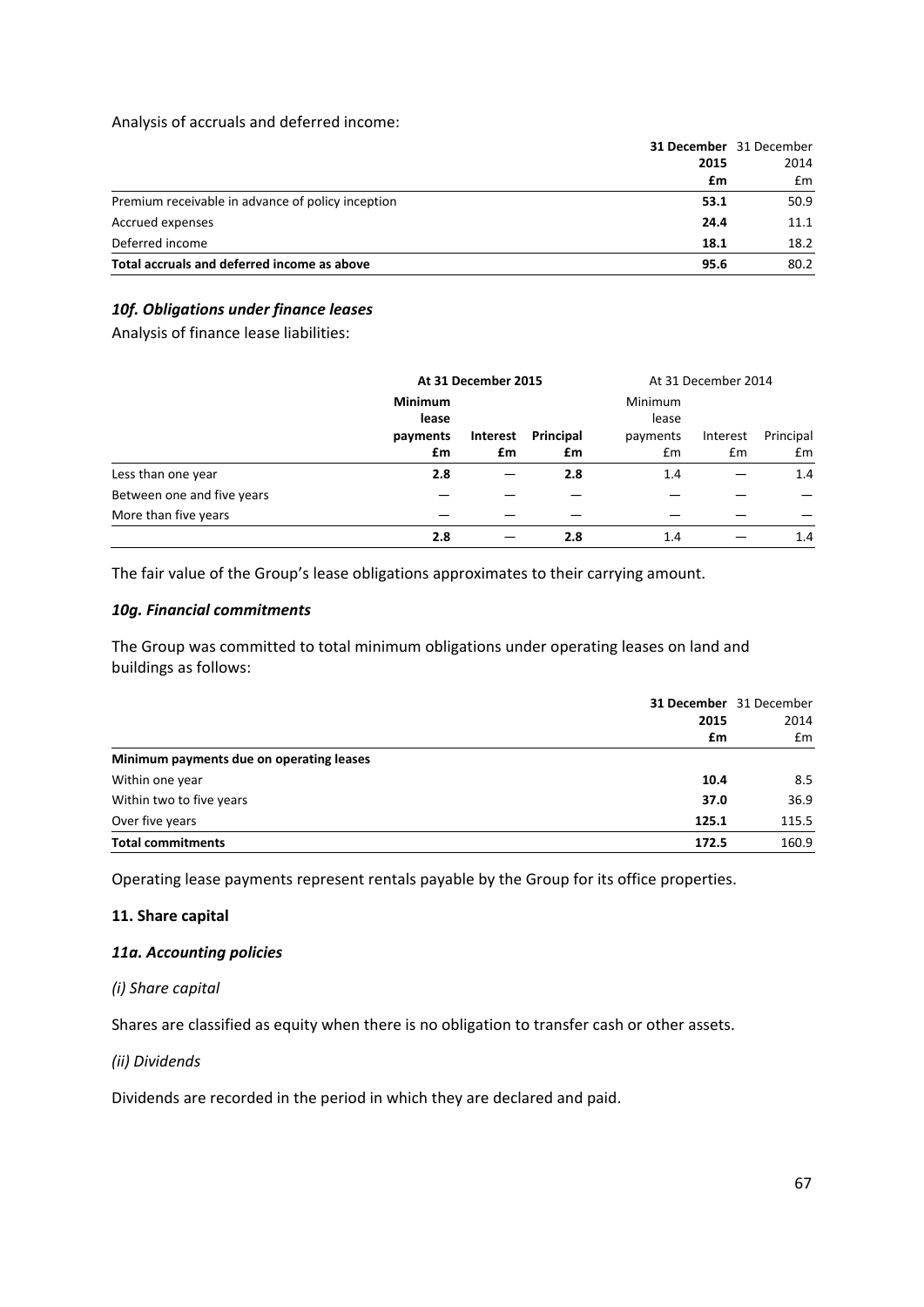### *11b. Dividends*

Dividends were declared and paid as follows:

| 2015                                                           |    | <b>31 December</b> 31 December<br>2014 |
|----------------------------------------------------------------|----|----------------------------------------|
|                                                                | £m | Em                                     |
| March 2014 (50.6 pence per share, paid May 2014)               |    | 138.3                                  |
| August 2014 (49.4 pence per share, paid October 2014)          |    | 135.2                                  |
| March 2015 (49.0 pence per share, paid May 2015)<br>134.4      |    |                                        |
| August 2015 (51.0 pence per share, paid October 2015)<br>140.2 |    |                                        |
| <b>Total dividends</b><br>274.6                                |    | 273.5                                  |

The dividends declared in March represent the final dividends paid in respect of the 2013 and 2014 financial years. The dividends declared in August are interim distributions in respect of 2014 and 2015.

A final dividend of 63.4 pence per share (£175 million) has been proposed in respect of the 2015 financial year. Refer to the Chairman's Statement and Strategic Report for further detail.

### *11c. Earnings per share*

|                                                                                  | 31 December<br>2015 | 31 December<br>2014 |
|----------------------------------------------------------------------------------|---------------------|---------------------|
|                                                                                  | £m                  | Em                  |
| Profit for the financial year after taxation attributable to equity shareholders | 300.0               | 285.2               |
| Weighted average number of shares - basic                                        | 279,627,738         | 276,885,828         |
| Unadjusted earnings per share - basic                                            | 107.3 <sub>p</sub>  | 103.0p              |
| Weighted average number of shares - diluted                                      | 280,018,741         | 277,334,765         |
| Unadjusted earnings per share - diluted                                          | 107.1p              | 102.8p              |

The difference between the basic and diluted number of shares at the end of 2015 (being 391,003; 2014: 448,937) relates to awards committed, but not yet issued under the Group's share schemes. Refer to note 8 for further detail.

### *11d. Share capital*

|                                          |      | <b>31 December</b> 31 December |
|------------------------------------------|------|--------------------------------|
|                                          | 2015 | 2014                           |
|                                          | £m   | £m                             |
| <b>Authorised</b>                        |      |                                |
| 500,000,000 ordinary shares of 0.1 pence | 0.5  | 0.5                            |
| Issued, called up and fully paid         |      |                                |
| 281,587,953 ordinary shares of 0.1 pence | 0.3  |                                |
| 278,689,742 ordinary shares of 0.1 pence |      | 0.3                            |
|                                          | 0.3  | 0.3                            |

During 2015 2,898,211 (2014: 2,548,310) new ordinary shares of 0.1 pence were issued to the trusts administering the Group's share schemes.

948,211 (2014: 748,310) of these were issued to the Admiral Group Share Incentive Plan Trust for the purposes of this share scheme to give a closing number at 31 December 2015 of 8,180,605 (31 December 2014: 7,232,394). These shares are entitled to receive dividends.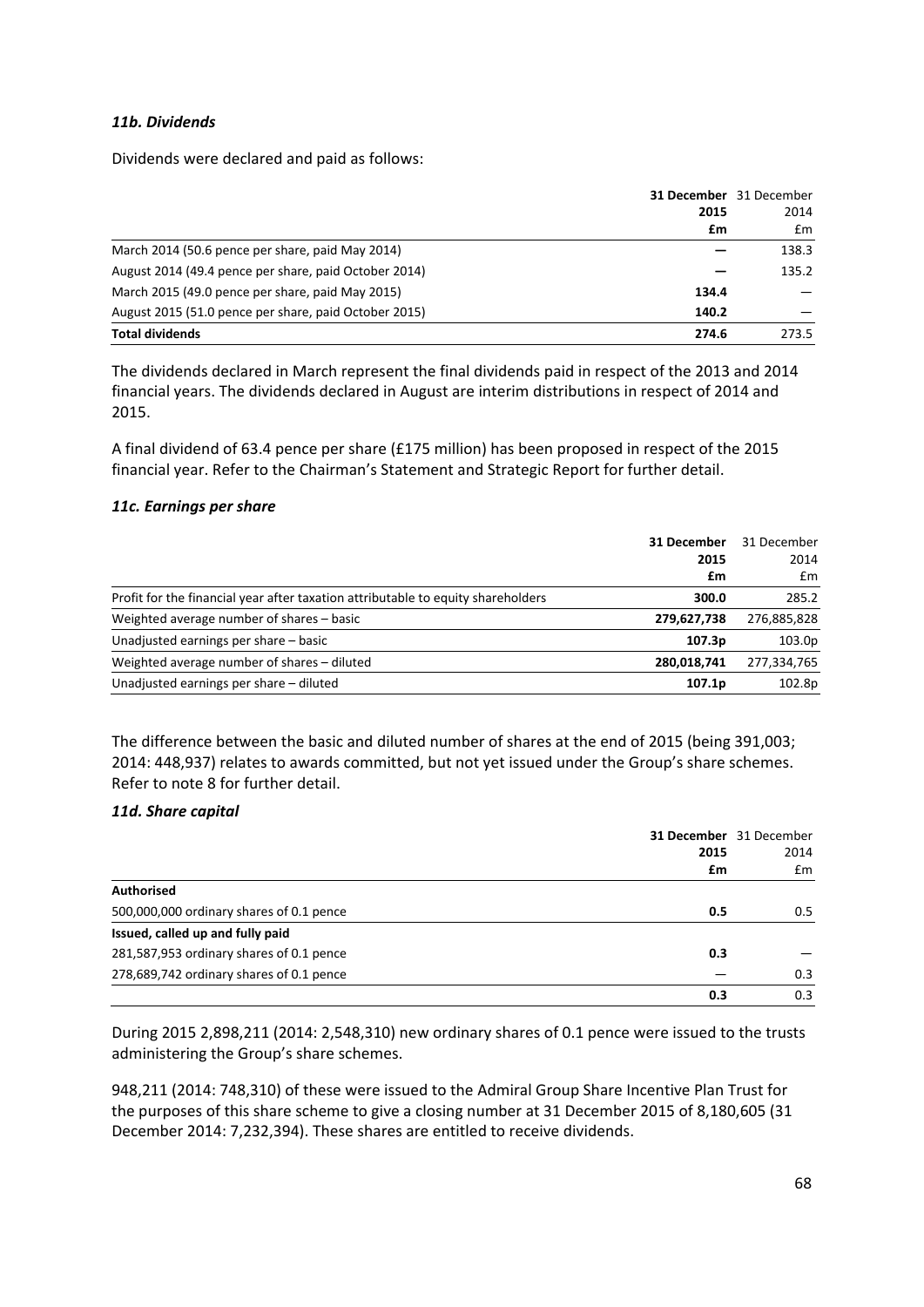1,950,000 (2014: 1,800,000) were issued to the Admiral Group Employee Benefit Trust for the purposes of the Discretionary Free Share Scheme to give a closing number at 31 December 2015 of 14,811,948 (31 December 2014: 12,861,948). The Trustees have waived the right to dividend payments, other than to the extent of 0.001 pence per share, unless and to the extent otherwise directed by the Company from time to time.

The number of shares in issue at flotation was 258,595,400.

# *11e. Objectives, policies and procedures for managing capital*

The Group manages its capital to ensure that all entities within the Group are able to continue as going concerns and also to ensure that regulated entities meet regulatory requirements with an appropriate margin. Excess capital above these levels within subsidiaries is paid up to the Group holding company in the form of dividends on a regular basis.

The Group's dividend policy is to make distributions after taking into account capital that is required to be held a) for regulatory purposes; b) to fund expansion activities; and c) as a further buffer against unforeseen events. This policy gives the Directors flexibility in managing the Group's capital.

The Group's regulatory capital requirements are discussed in the Group Financial Review earlier in this report.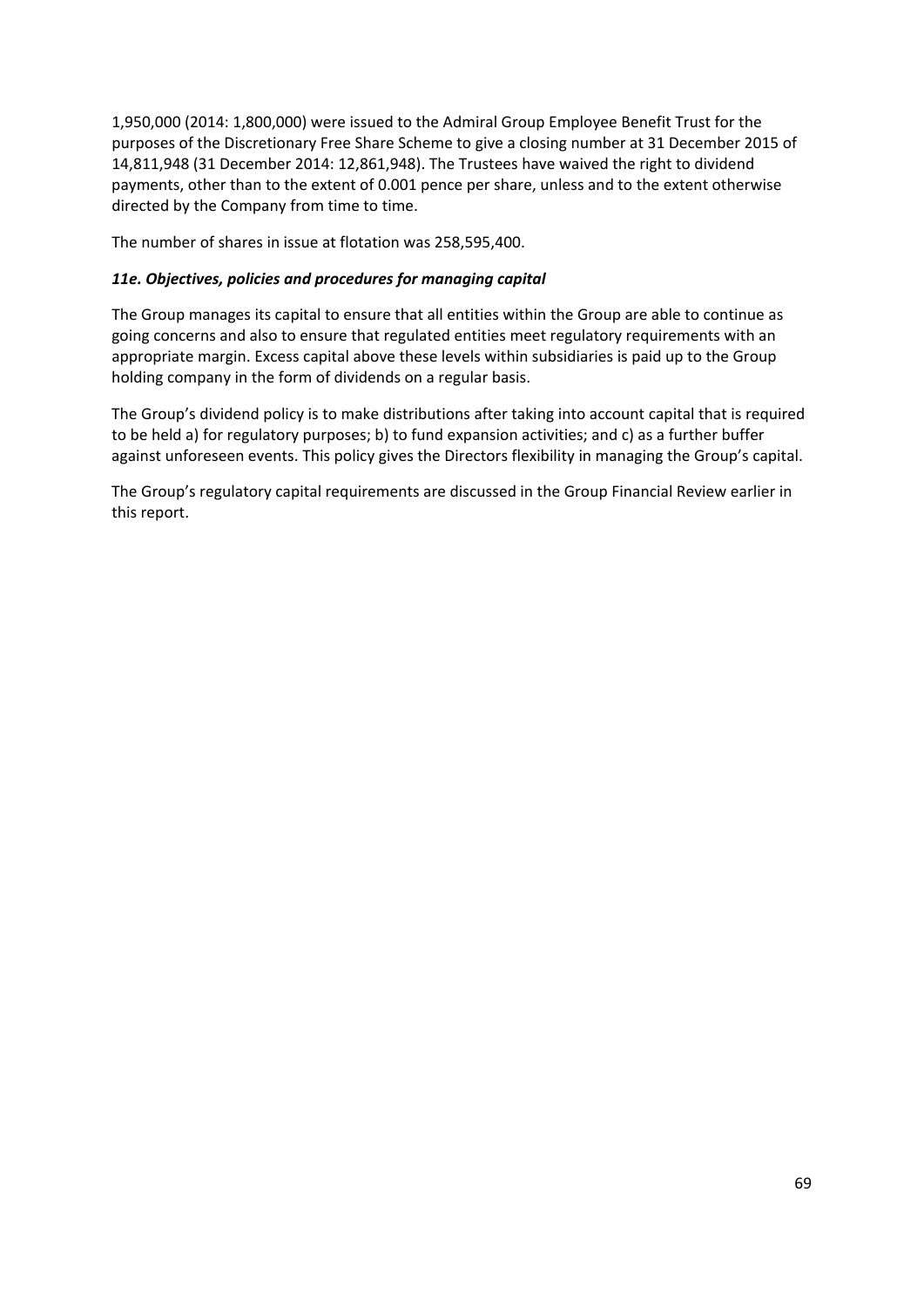### *11f. Group subsidiary companies*

The Parent Company's subsidiaries are as follows:

|                                                                           | Country of<br>incorporation     | Class of<br>shares | %<br>Ownership      | Principal<br>activity           |
|---------------------------------------------------------------------------|---------------------------------|--------------------|---------------------|---------------------------------|
| Subsidiary                                                                |                                 | held               |                     |                                 |
| Able Insurance Services Limited                                           | <b>England and Wales</b>        | Ordinary           | 100                 | Insurance Intermediary          |
| Admiral Insurance (Gibraltar) Limited                                     | Gibraltar                       | Ordinary           | 100                 | <b>Insurance Company</b>        |
| Admiral Insurance Company Limited                                         | <b>England and Wales</b>        | Ordinary           | 100                 | <b>Insurance Company</b>        |
| <b>Admiral Law Limited</b>                                                | <b>England and Wales</b>        | Ordinary           | 90                  | Legal Company                   |
| <b>Admiral Life Limited</b>                                               | <b>England and Wales</b>        | Ordinary           | 100                 | Dormant                         |
| <b>Admiral Syndicate Limited</b>                                          | <b>England and Wales</b>        | Ordinary           | 100                 | Non Trading                     |
| Admiral Syndicate Management Limited                                      | <b>England and Wales</b>        | Ordinary           | 100                 | Dormant                         |
| <b>BDE Law Limited</b>                                                    | <b>England and Wales</b>        | Ordinary           | 90                  | Legal Company                   |
| <b>Bell Direct Limited</b>                                                | <b>England and Wales</b>        | Ordinary           | 100                 | Dormant                         |
| comparenow.com Insurance Agency LLC                                       | <b>United States of America</b> | Ordinary           | 71.10<br>(indirect) | Insurance Intermediary          |
| Comparaseguros Correduría de Seguros, S.L., Spain<br>Sociedad Unipersonal |                                 | Ordinary           | 75<br>(indirect)    | Insurance Intermediary          |
| Confused.com Limited                                                      | <b>England and Wales</b>        | Ordinary           | 100                 | Dormant                         |
| Diamond Motor Insurance Services Limited                                  | <b>England and Wales</b>        | Ordinary           | 100                 | Dormant                         |
| Elephant Insurance Company                                                | <b>United States of America</b> | Ordinary           | 100                 | <b>Insurance Company</b>        |
| Elephant Insurance Services Limited                                       | <b>England and Wales</b>        | Ordinary           | 100                 | Dormant                         |
| Elephant Insurance Services LLC                                           | <b>United States of America</b> | Ordinary           | 100                 | Insurance Intermediary          |
| EUI (France) Limited                                                      | <b>England and Wales</b>        | Ordinary           | 100                 | Insurance Intermediary          |
| <b>EUI Limited</b>                                                        | <b>England and Wales</b>        | Ordinary           | 100                 | Insurance Intermediary          |
| Inspop Technologies Private Limited                                       | India                           | Ordinary           | 100                 | Internet technology<br>supplier |
| Inspop USA LLC                                                            | United States of America        | Ordinary           | 71.10               | Insurance Intermediary          |
| Inspop.com (France) Limited                                               | <b>England and Wales</b>        | Ordinary           | 100                 | Insurance Intermediary          |
| Inspop.com Limited                                                        | <b>England and Wales</b>        | Ordinary           | 100                 | Insurance Intermediary          |
| Preminen Price Comparison Holdings Limited                                | <b>England and Wales</b>        | Ordinary           | 50                  | Insurance Intermediary          |
| Rastreator.com Limited                                                    | <b>England and Wales</b>        | Ordinary           | 75                  | Insurance Intermediary          |

For further information on how the Group conducts its business across the UK, Europe and the US, refer to the Group Financial Review earlier in this report.

### *11g. Related party transactions*

Details relating to the remuneration and shareholdings of key management personnel are set out in the Directors' Remuneration Report. Key management personnel are able to obtain discounted motor insurance at the same rates as all other Group staff, typically at a reduction of 15%.

The Board considers that only the Executive Directors of Admiral Group plc are key management personnel. Aggregate compensation for the Executive Directors will be disclosed in the Directors' Remuneration Report in the Group's 2015 Annual Report.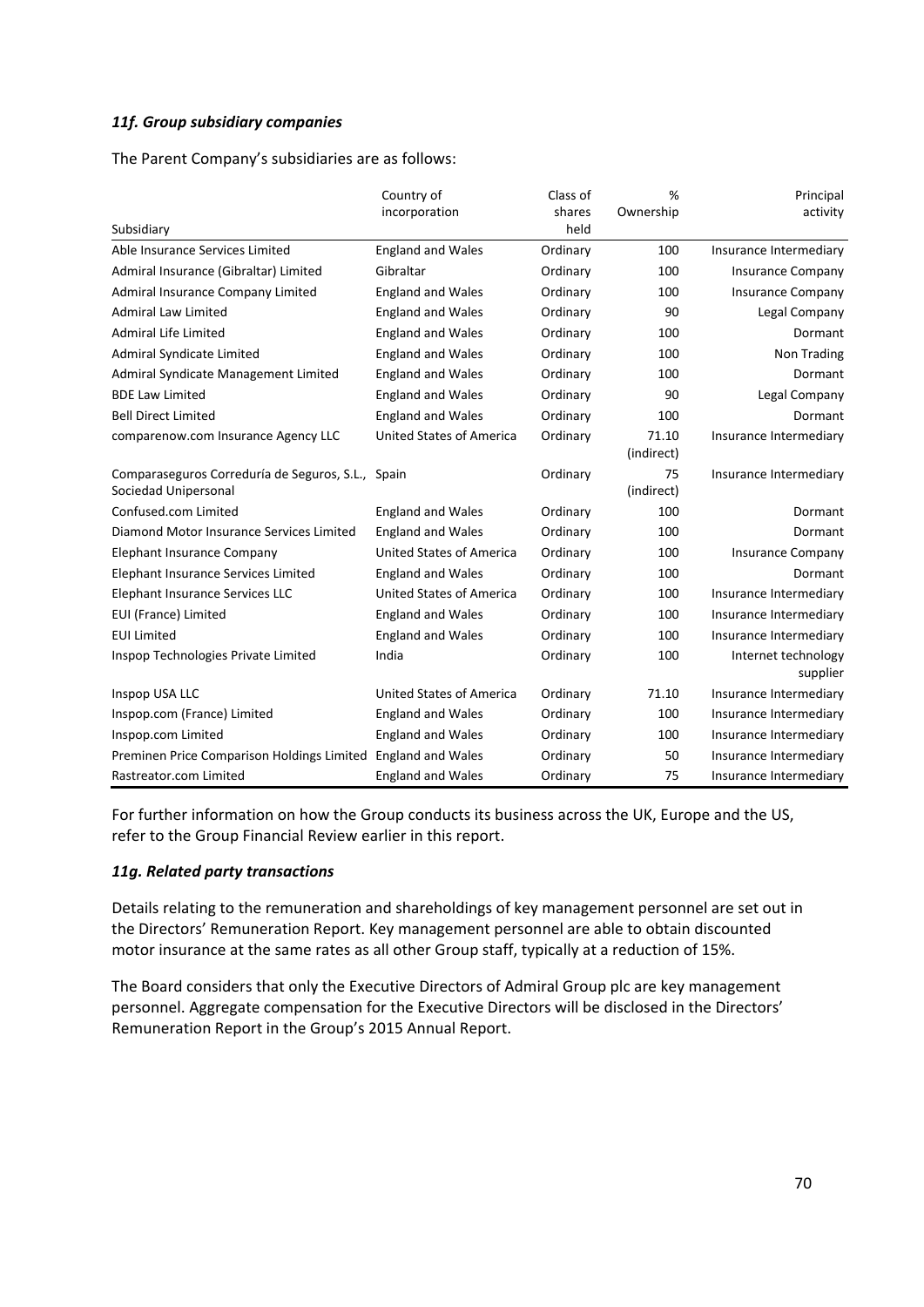### **12. Reconciliations**

The following tables reconcile significant key performance indicators and non‐GAAP measures included in the Strategic Report to items included in the financial statements.

### *12a. Reconciliation of turnover to reported total premiums written and Other Revenue as per the financial statements*

|                                                                                  |         | 31 December 31 December |
|----------------------------------------------------------------------------------|---------|-------------------------|
|                                                                                  | 2015    | 2014                    |
|                                                                                  | £m      | £m                      |
| Total premiums written before co-insurance arrangements per note 5b of financial |         |                         |
| statements                                                                       | 1,805.2 | 1,675.6                 |
| Other Revenue per note 7b of financial statements                                | 319.8   | 332.5                   |
|                                                                                  | 2,125.0 | 2,008.1                 |
| UK vehicle commission <sup>1</sup>                                               | (31.8)  | (50.8)                  |
| Other <sup>*2</sup>                                                              | 11.4    | 13.7                    |
| Turnover as per note 4b of financial statements                                  | 2,104.6 | 1,971.0                 |
| Intra-group income elimination <sup>3</sup>                                      | 14.2    |                         |
| <b>Total turnover</b>                                                            | 2.118.8 | 1.971.0                 |

\*1 During 2012 Admiral ceased earning Other Revenue from the sale of non‐optional legal protection policies. At the same point, the Group began charging its panel of co- and reinsurers a vehicle commission. The substance of these changes meant that the total premiums written increased by the amount of revenue that was previously earned from the sale of non‐optional legal protection policies. The vehicle commission included within Other Revenue is therefore eliminated from the turnover measure to avoid double counting.

\*2 Other reconciling items represent co‐insurer and reinsurer shares of Other Revenue in the Group's International Car Insurance businesses.

\*3 Intra‐group income elimination relates to price comparison income earned in the Group from other Group companies. This income was not eliminated in 2014 on the grounds of materiality.

# *12b. Reconciliation of claims incurred to reported Group loss ratio, excluding releases on commuted reinsurance*

|                                          |        | <b>31 December 2015</b> |               | 31 December 2014 |  |  |
|------------------------------------------|--------|-------------------------|---------------|------------------|--|--|
|                                          | UK Car | Group                   | UK Car        | Group            |  |  |
|                                          | £m     | £m                      | $\mathsf{fm}$ | £m               |  |  |
| Net insurance claims                     | 150.5  | 226.5                   | 188.9         | 259.1            |  |  |
| Net claims handling expenses             | (9.4)  | (9.4)                   | (8.9)         | (8.9)            |  |  |
| Reinsurer cap impact                     |        | (2.9)                   |               | (5.8)            |  |  |
| Reserve releases on commuted reinsurance | 88.8   | 88.8                    | 70.6          | 70.6             |  |  |
| Other adjustment <sup>"1</sup>           |        | (0.6)                   |               |                  |  |  |
| Adjusted net claims                      | 229.9  | 302.4                   | 250.6         | 315.0            |  |  |
| Net insurance premium revenue            | 358.6  | 467.0                   | 365.1         | 464.9            |  |  |
| Other adjustment <sup>*1</sup>           |        | (2.2)                   |               |                  |  |  |
| Adjusted net insurance premium revenue   | 358.6  | 464.8                   | 365.1         | 464.9            |  |  |
| Reported loss ratio                      | 64.1%  | 65.1%                   | 68.6%         | 67.8%            |  |  |

\*1 Other adjustments relate to additional products underwritten in the Group's international car insurance businesses. The contribution from these products is reported as ancillary income and as such the amounts are excluded for the purpose of calculation of loss and expense ratios. No equivalent adjustments have been made to prior period ratios as the equivalent adjustments are insignificant.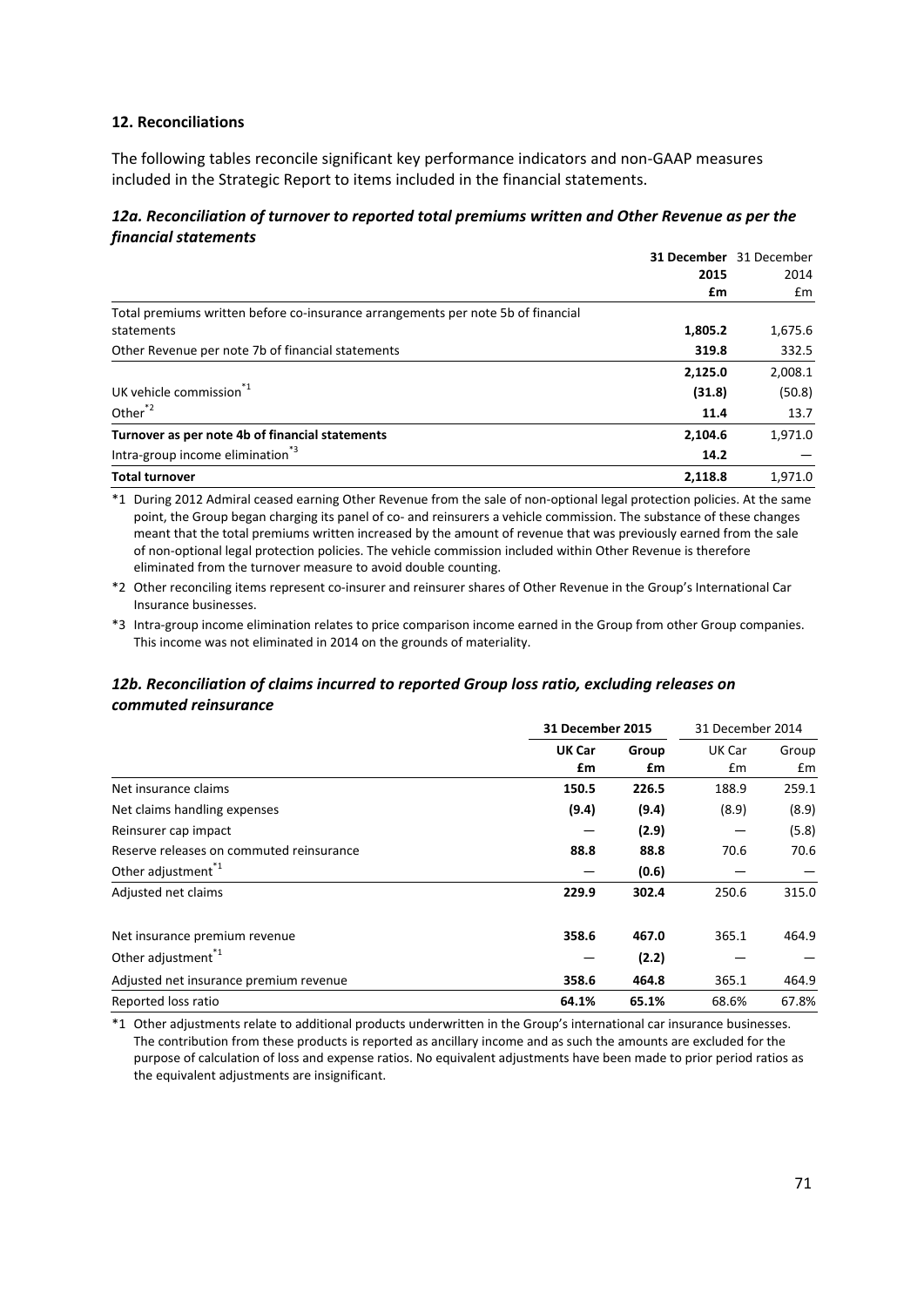|                                               |              | 31 December 2015 |              | 31 December 2014 |  |
|-----------------------------------------------|--------------|------------------|--------------|------------------|--|
|                                               | UK Car<br>£m | Group<br>£m      | UK Car<br>£m | Group<br>£m      |  |
| Net insurance expenses                        | 41.5         | 83.1             | 43.5         | 82.7             |  |
| Net claims handling expenses                  | 9.4          | 9.4              | 8.9          | 8.9              |  |
| Reinsurer cap impact                          |              | (9.8)            |              | (4.7)            |  |
| Intra-group expenses elimination <sup>1</sup> | 9.5          | 14.2             |              |                  |  |
| Other adjustment <sup>*2</sup>                |              | (1.6)            |              |                  |  |
| Adjusted net expenses                         | 60.4         | 95.3             | 52.4         | 86.9             |  |
| Net insurance premium revenue                 | 358.6        | 467.0            | 365.1        | 464.9            |  |
| Other adjustment <sup>*1</sup>                |              | (2.2)            |              |                  |  |
| Adjusted net insurance premium revenue        | 358.6        | 464.8            | 365.1        | 464.9            |  |
| Reported expense ratio                        | 16.9%        | 20.5%            | 14.4%        | 18.7%            |  |

# *12c. Reconciliation of expenses related to insurance contracts to reported Group expense ratio*

\*1 The intra‐group expenses elimination amount relates to aggregator fees charged by the Group's price comparison entities to other Group companies. These expenses were not eliminated in 2014 on the grounds of materiality.

\*2 Other adjustments relate to additional products underwritten in the Group's international car insurance businesses. The contribution from these products is reported as ancillary income and as such the amounts are excluded for the purpose of calculation of loss and expense ratios. No equivalent adjustments have been made to prior period ratios as the equivalent adjustments are insignificant.

# *12d. Reconciliation of reported profit before tax to adjusted profit before tax*

|                                                                  |       | <b>31 December</b> 31 December |
|------------------------------------------------------------------|-------|--------------------------------|
|                                                                  | 2015  | 2014                           |
|                                                                  | £m    | £m                             |
| Reported profit before tax per the consolidated income statement | 368.7 | 350.7                          |
| Minority interest share of profit before tax                     | 8.1   | 5.8                            |
| Adjusted profit before tax                                       | 376.8 | 356.5                          |

### **13. Statutory Information**

The financial information set out above does not constitute the company's statutory accounts for the years ended 31 December 2015 or 2014. Statutory accounts for 2014 have been delivered to the registrar of companies, and those for 2015 will be delivered in due course. The auditors have reported on those accounts; their reports were (i) unqualified, (ii) did not include a reference to any matters to which the auditors drew attention by way of emphasis without qualifying their report and (iii) did not contain a statement under section 498 (2) or (3) of the Companies Act 2006.